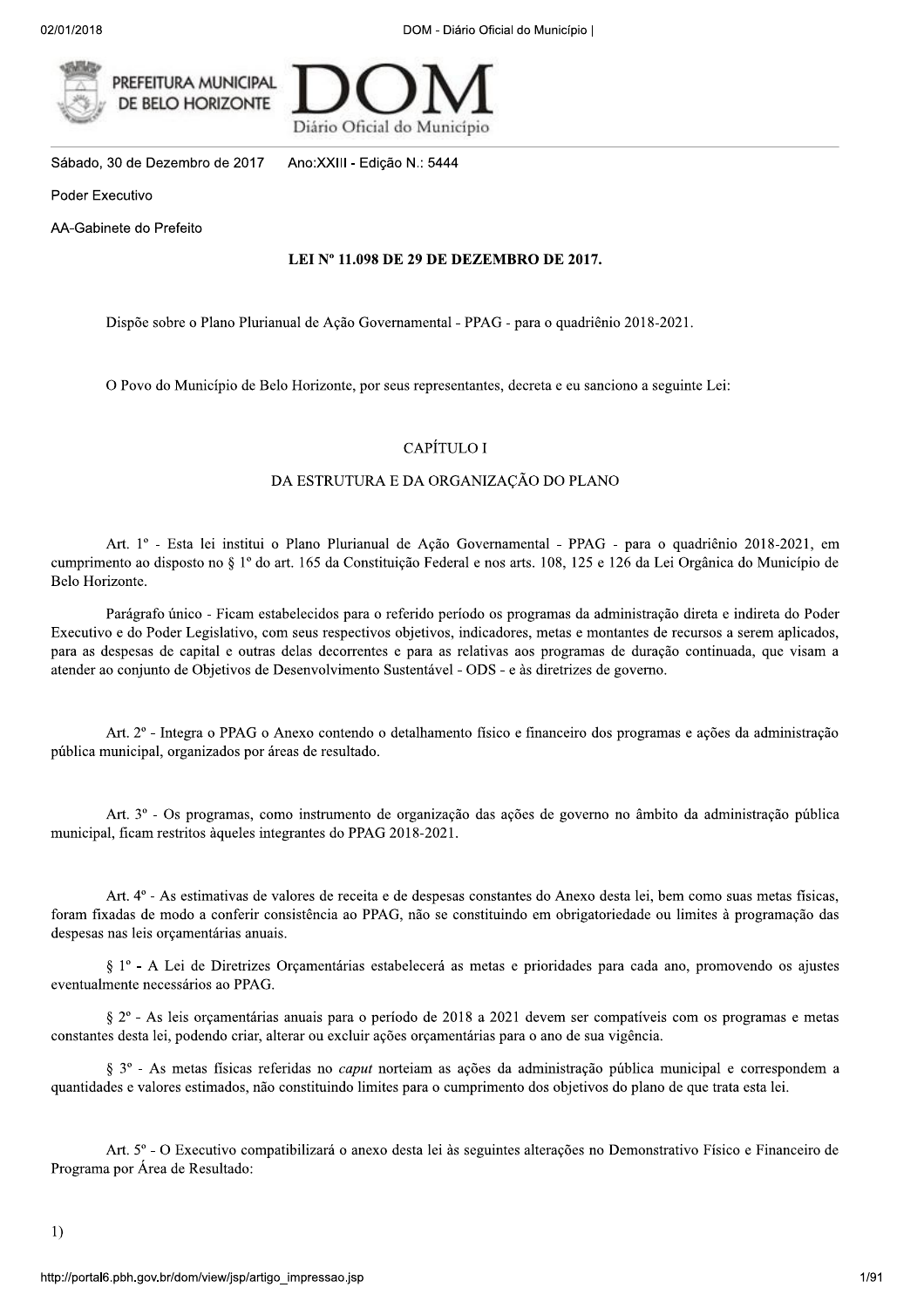ACRÉSCIMO:

Área de resultado: 8 - Sustentabilidade Ambiental

Programa: 228 - Coleta, Destinação e Tratamento de Resíduos Sólidos

Ação: 2538 - Execução dos Serviços de Coleta de Resíduos

|     | 2018         | 2019          | 2020          | 2021          |
|-----|--------------|---------------|---------------|---------------|
| R\$ | 1.300.000,00 | 16.000.000,00 | 16.000.000,00 | 16.000.000,00 |

Subação: 3 - Serviços de Coleta Seletiva na modalidade porta a porta

| 2018 | 2019 | 2020 | 2021       |
|------|------|------|------------|
|      |      |      | $^{\circ}$ |

Produto: Bairro atendido

Unidade de medida: Unidade

Unidade orcamentária: 2708 - SUPERINTENDÊNCIA DE LIMPEZA URBANA

DEDUÇÃO:

Área de resultado: 10 - Atendimento ao Cidadão e Melhoria da Gestão Pública

Programa: 105 - Gestão da Política Fiscal Municipal

Ação: 2900 - Serviços Administrativos e Financeiros

Unidade orçamentária: 0800 - SECRETARIA MUNICIPAL DE FAZENDA

|     | 2018       | 2019         | 2020         | 2021         |
|-----|------------|--------------|--------------|--------------|
| R\$ | 500.000,00 | 5.000.000,00 | 5.000.000,00 | 5.000.000,00 |

Área de resultado: 10 - Atendimento ao Cidadão e Melhoria da Gestão Pública

Programa: 85 - Gestão da Política de Tecnologia da Informação e Comunicação

Ação: 2900 - Serviços Administrativos e Financeiros

Unidade orçamentária: 0604 - EMPRESA DE INFORMÁTICA E INFORMAÇÃO DO MUNICÍPIO DE BELO HORIZONTE

|     | 2018       | 2019         | 2020         | 2021         |
|-----|------------|--------------|--------------|--------------|
| R\$ | 300.000,00 | 8.000.000,00 | 8.000.000,00 | 8.000.000,00 |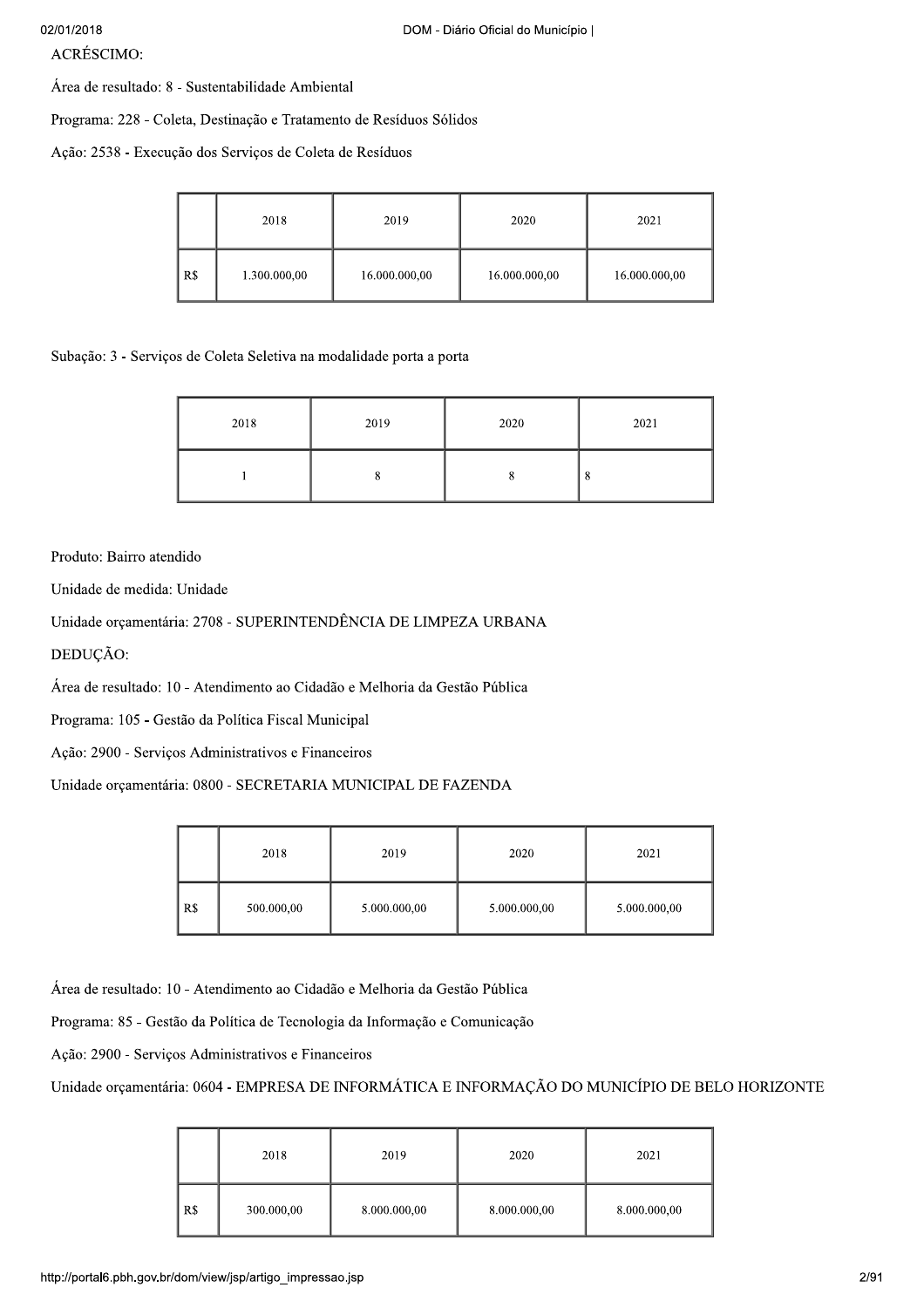Área de resultado: 10 - Atendimento ao Cidadão e Melhoria da Gestão Pública

Programa: 148 - Gestão do Planejamento, Orçamento e Informação

Ação: 2900 - Serviços Administrativos e Financeiros

Unidade orçamentária: 0600 - SECRETARIA MUNICIPAL DE PLANEJAMENTO, ORÇAMENTO E GESTÃO

|     | 2018       | 2019         | 2020         | 2021         |
|-----|------------|--------------|--------------|--------------|
| R\$ | 500.000,00 | 3.000.000,00 | 3.000.000,00 | 3.000.000,00 |

 $2)$ 

ACRÉSCIMO:

Área de resultado: 5 - Cultura

Programa: 146 - Gestão da Política Municipal de Cultura

Ação: 2906 - Requalificação das Unidades e Espaços Culturais

|     | 2018       | 2019 | 2020 | 2021 |
|-----|------------|------|------|------|
| R\$ | 300.000,00 | 0,00 | 0,00 | 0,00 |

Subação: 1 - Qualificação das Unidades e Espaços Culturais

| 2018 | 2019 | 2020 | 2021             |
|------|------|------|------------------|
|      |      |      | $\boldsymbol{0}$ |

Produto: Unidade/espaço qualificado

Unidade de medida: Unidade

Unidade orçamentária: 3103 - FUNDAÇÃO MUNICIPAL DE CULTURA

DEDUCÃO:

Área de resultado: 10 - Atendimento ao Cidadão e Melhoria da Gestão Pública

Programa: 7 - Apoio Administrativo e Financeiro

Ação: 2900 - Serviços Administrativos e Financeiros

Unidade orçamentária: 0201 - GABINETE DO PREFEITO

| 2018 | 2019 | 2020 | 2021 |
|------|------|------|------|
|------|------|------|------|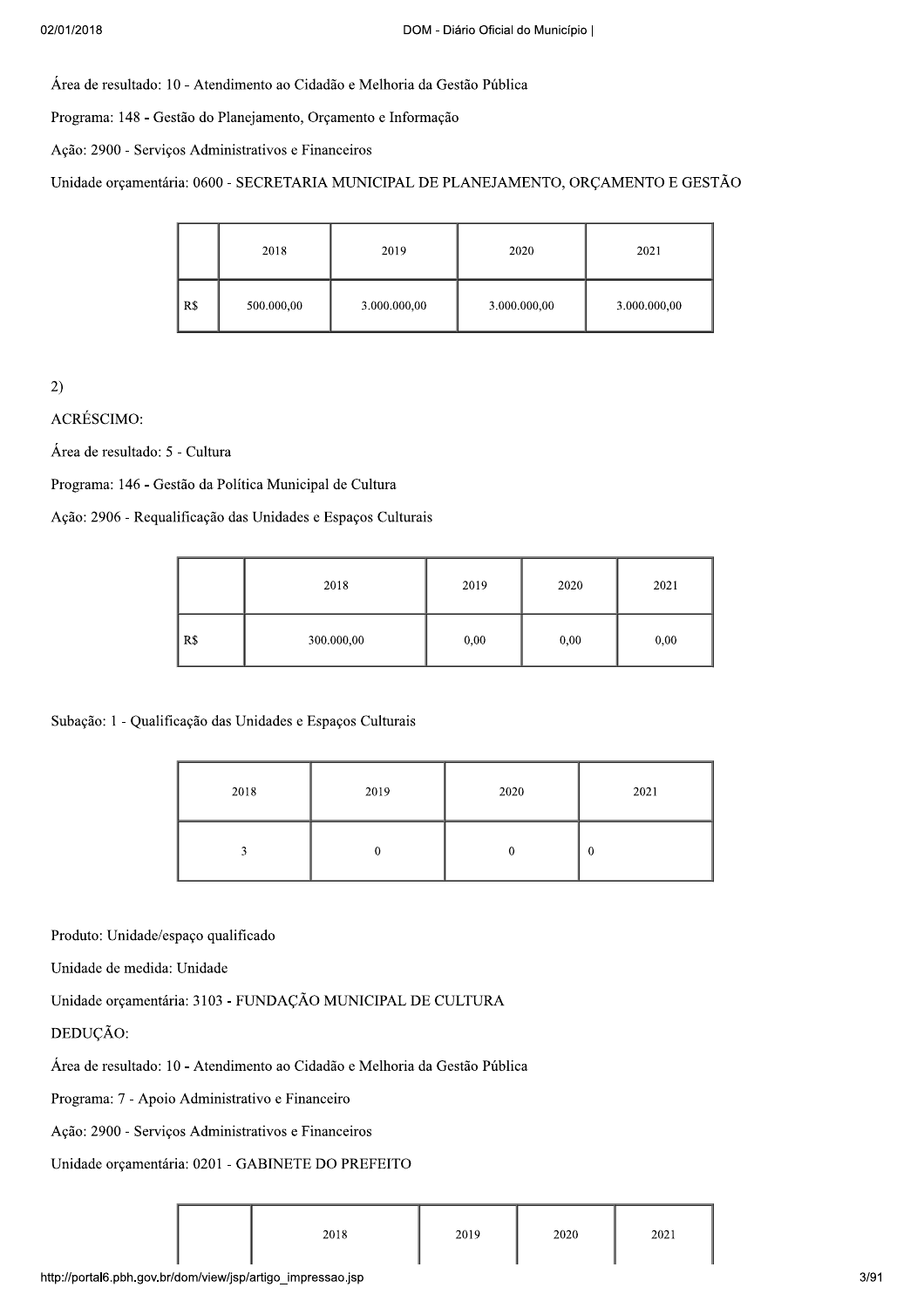| R\$ | 300.000,00 | 0,00 | 0,00 | 0,00 |
|-----|------------|------|------|------|

3)<br>ACRÉSCIMO:

Área de resultado: 5 - Cultura

Programa: 301 - Formação na Área da Cultura

Ação: 2907 - Formação e Qualificação Cultural

|     | 2018         | 2019         | 2020         | 2021         |
|-----|--------------|--------------|--------------|--------------|
| R\$ | 1.500.000,00 | 1.500.000,00 | 1.500.000,00 | 1.500.000,00 |

Subação: 3 - Escola Livre de Artes

| 2018 | 2019 | 2020 | 2021 |
|------|------|------|------|
| 90   | 90   | 90   | 90   |

Produto: Ação realizada

Unidade de medida: Unidade

Unidade orçamentária: 3103 - FUNDAÇÃO MUNICIPAL DE CULTURA

DEDUÇÃO:

Área de resultado: 10 - Atendimento ao Cidadão e Melhoria da Gestão Pública

Programa: 105 - Gestão da Política Fiscal Municipal

Ação: 2900 - Serviços Administrativos e Financeiros

Unidade orçamentária: 0800 - SECRETARIA MUNICIPAL DE FAZENDA

|     | 2018       | 2019       | 2020       | 2021       |
|-----|------------|------------|------------|------------|
| R\$ | 500.000,00 | 500.000,00 | 500.000,00 | 500.000,00 |

Área de resultado: 9 - Habitação, Urbanização, Regulação e Ambiente Urbano

Programa: 84 - Serviços de Iluminação Pública

Ação: 2035 - Controle das Operações de Iluminação Pública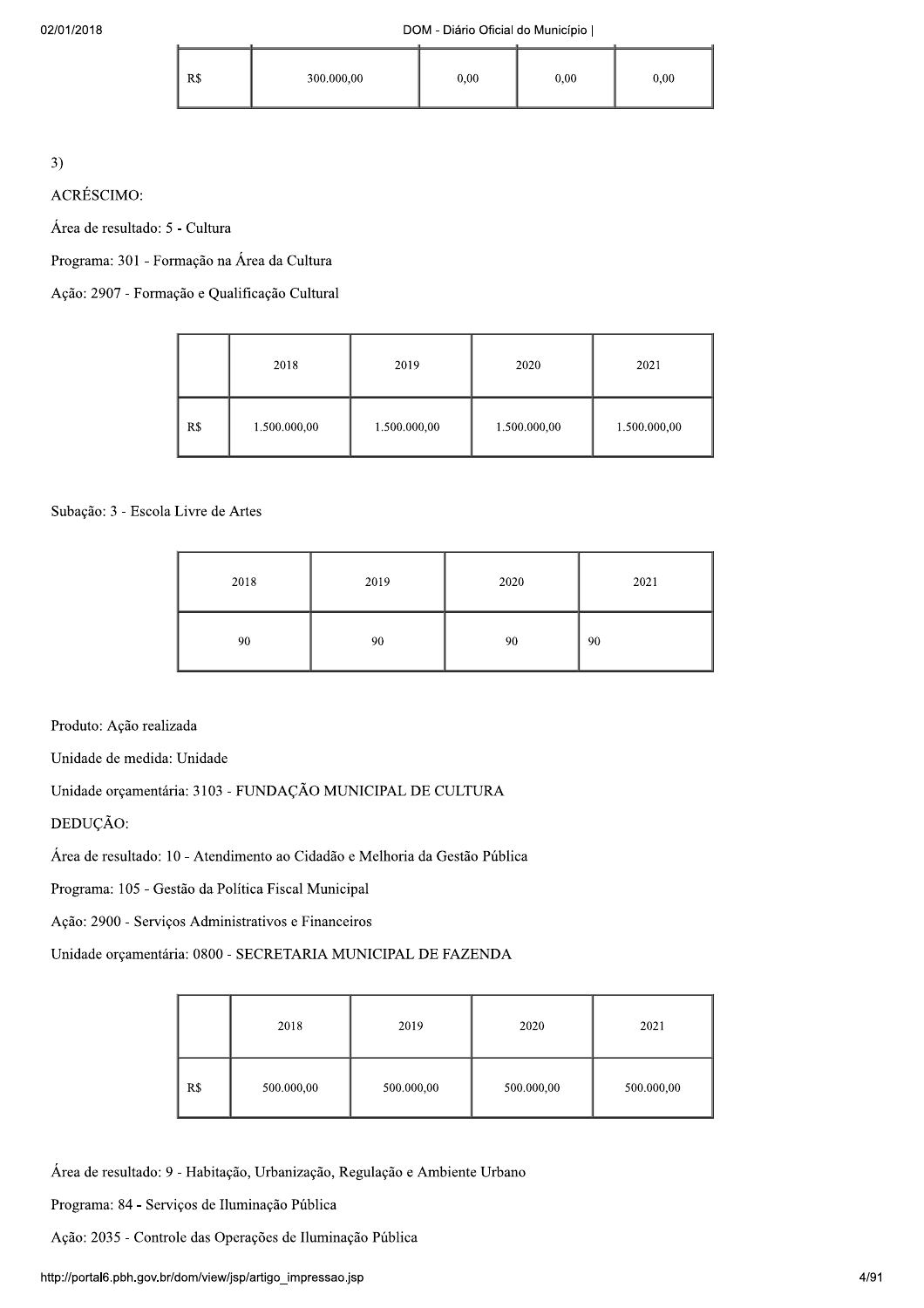# Unidade orçamentária: 2700 - SECRETARIA MUNICIPAL DE OBRAS E INFRAESTRUTURA

|     | 2018       | 2019       | 2020       | 2021       |
|-----|------------|------------|------------|------------|
| R\$ | 500.000,00 | 500.000,00 | 500.000,00 | 500.000,00 |

Área de resultado: 7 - Mobilidade Urbana

Programa: 62 - Gestão do Sistema Viário Municipal

Ação: 1230 - Implantação e Reconstrução de Vias Públicas

# Unidade orçamentária: 2700 - SECRETARIA MUNICIPAL DE OBRAS E INFRAESTRUTURA

|     | 2018       | 2019       | 2020       | 2021       |
|-----|------------|------------|------------|------------|
| R\$ | 500.000,00 | 500.000,00 | 500.000,00 | 500.000,00 |

# 4)<br>ACRÉSCIMO:

Área de resultado: 7 - Mobilidade Urbana

Programa: 304 - BH Inclusiva, Segura e Cidadã

Ação: 1393 - Transporte Seguro e Sustentável

|     | 2018         | 2019         | 2020         | 2021         |
|-----|--------------|--------------|--------------|--------------|
| R\$ | 1.000.000,00 | 1.000.000,00 | 1.000.000,00 | 1.000.000,00 |

# Subação: 7 - Projeto Vida no Trânsito - Implantação do Plano de Educação para a Mobilidade

| 2018 | 2019 | 2020 | 2021 |
|------|------|------|------|
| 12   | 12   | 12   | 12   |

Produto: Campanha realizada

Unidade de medida: Unidade

Unidade orçamentária: 2710 - FUNDO MUNICIPAL DE TRANSPORTES URBANOS

# DEDUÇÃO: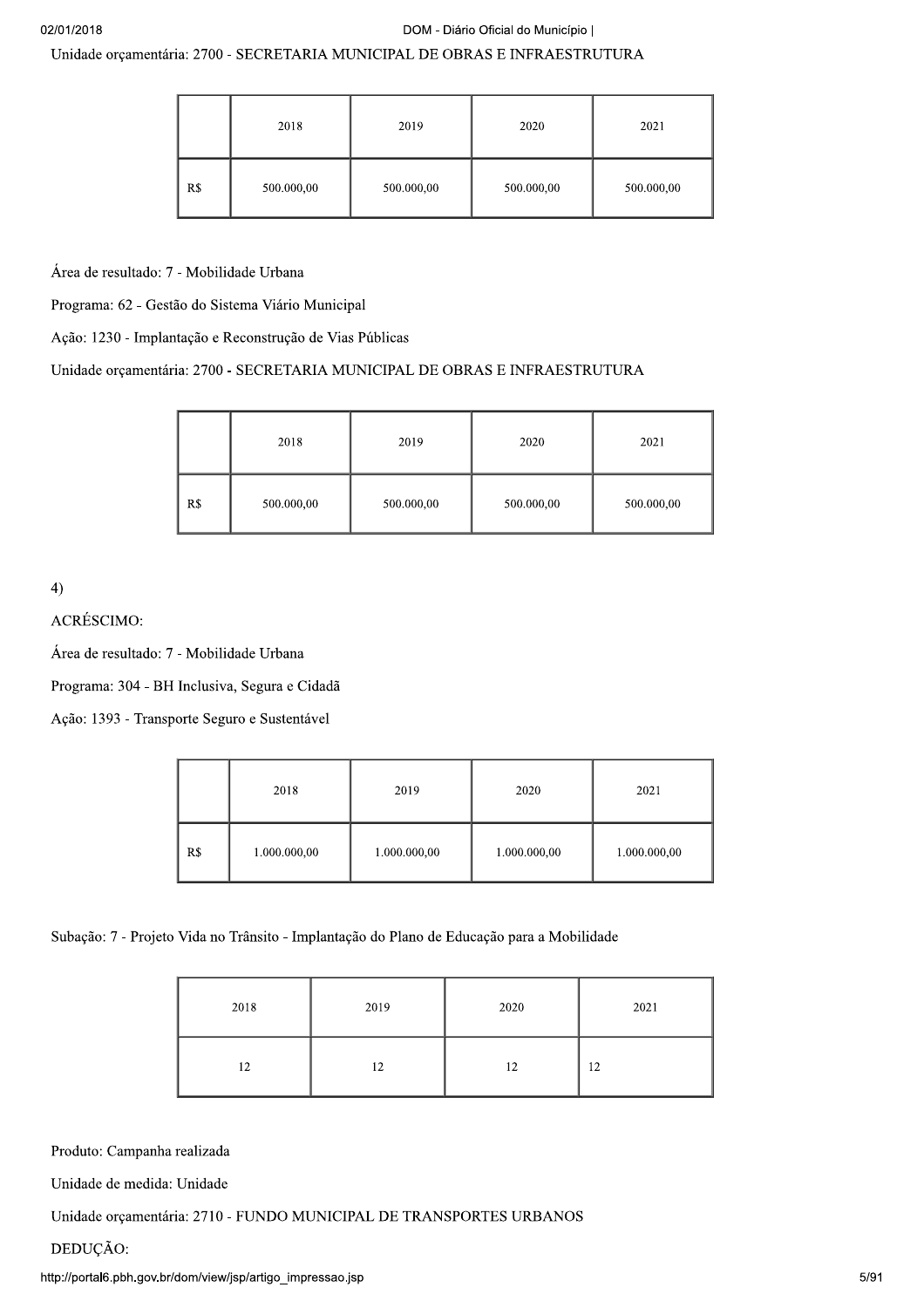| 02/01/2018<br>DOM - Diário Oficial do Município  <br>Área de resultado: 7 - Mobilidade Urbana |     |                                                                 |            |            |            |
|-----------------------------------------------------------------------------------------------|-----|-----------------------------------------------------------------|------------|------------|------------|
|                                                                                               |     |                                                                 |            |            |            |
|                                                                                               |     | Programa: 60 - Gestão da Mobilidade Urbana                      |            |            |            |
|                                                                                               |     | Ação: 2567 - Gestão da Política de Transporte Urbano e Trânsito |            |            |            |
| Unidade orçamentária: 2709 - EMPRESA DE TRANSPORTES E TRÂNSITO DE BELO HORIZONTE              |     |                                                                 |            |            |            |
|                                                                                               |     |                                                                 |            |            |            |
|                                                                                               |     | 2018                                                            | 2019       | 2020       | 2021       |
|                                                                                               |     |                                                                 |            |            |            |
|                                                                                               | R\$ | 500.000,00                                                      | 500.000,00 | 500.000,00 | 500.000,00 |
|                                                                                               |     |                                                                 |            |            |            |
| Área de resultado: 7 - Mobilidade Urbana                                                      |     |                                                                 |            |            |            |
|                                                                                               |     | Programa: 62 - Gestão do Sistema Viário Municipal               |            |            |            |
|                                                                                               |     |                                                                 |            |            |            |
|                                                                                               |     | Ação: 1330 - Obras Estruturantes do Sistema Viário              |            |            |            |

|     | 2018       | 2019       | 2020       | 2021       |
|-----|------------|------------|------------|------------|
| R\$ | 500.000,00 | 500.000,00 | 500.000,00 | 500.000,00 |

| ---                                                                                       | .          | .    | .    | .    |
|-------------------------------------------------------------------------------------------|------------|------|------|------|
|                                                                                           |            |      |      |      |
| 5)                                                                                        |            |      |      |      |
| ACRÉSCIMO:                                                                                |            |      |      |      |
| Área de resultado: 3 - Proteção Social, Segurança Alimentar e Esportes                    |            |      |      |      |
| Programa: 101 - Promoção e Democratização das Práticas de Esportes e Lazer                |            |      |      |      |
| Ação: 2534 - Implantação, Manutenção e Recuperação de Infraestrutura Esportiva e de Lazer |            |      |      |      |
|                                                                                           |            |      |      |      |
|                                                                                           | 2018       | 2019 | 2020 | 2021 |
| R <sub>s</sub>                                                                            | 100.000,00 | 0,00 | 0,00 | 0,00 |

Subação: Manutenção do Ginásio Jair Florsino dos Reis

| 2018 | 2019 | 2020 | 2021 |
|------|------|------|------|
|      |      |      | v    |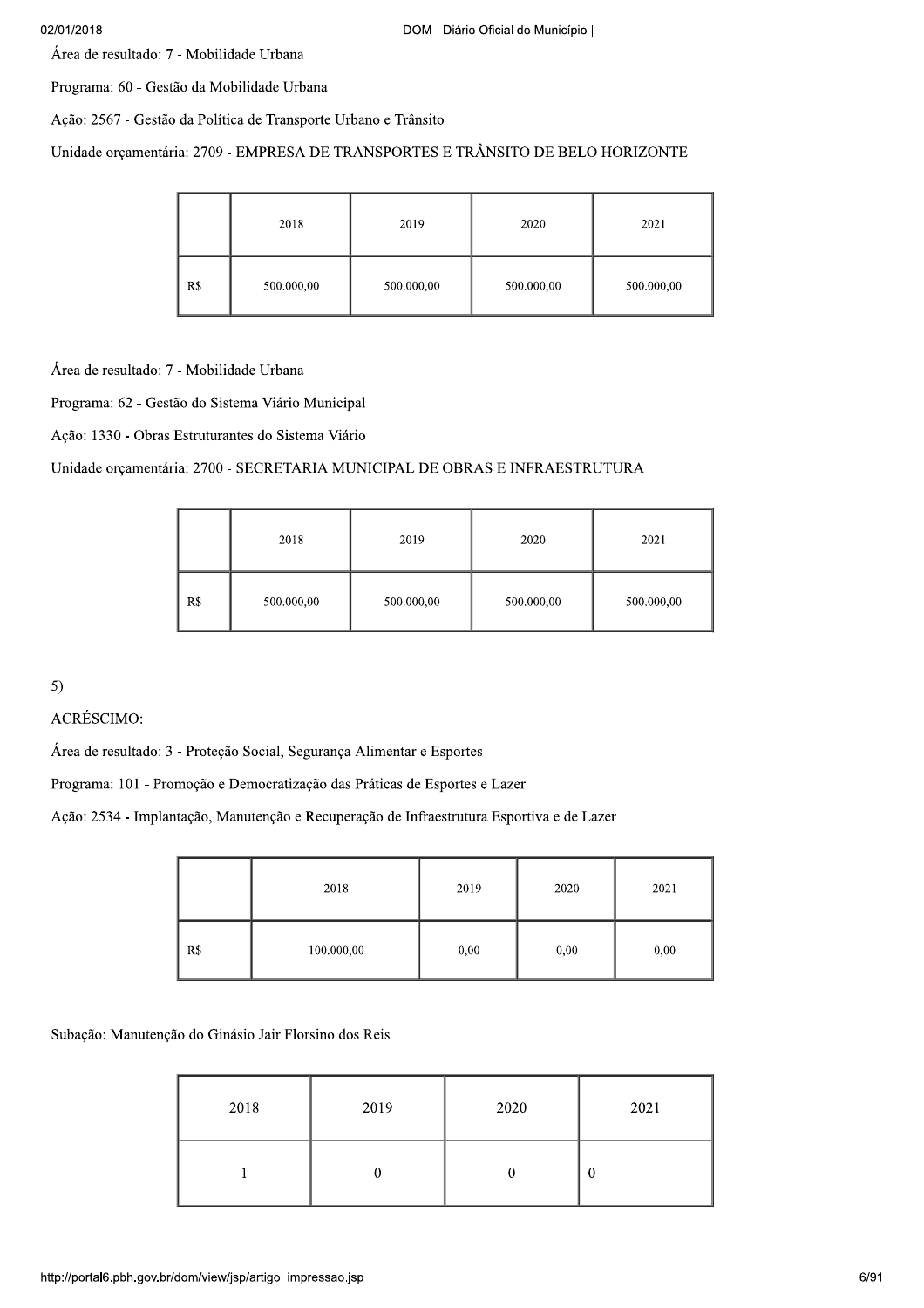#### 02/01/2018

Produto: Manutenção do Ginásio Jair Florsino dos Reis

Unidade de medida: 1

Unidade orçamentária: 3000 - SECRETARIA MUNICIPAL DE ESPORTES E LAZER

DEDUÇÃO:

Área de resultado: 10 - Atendimento ao Cidadão e Melhoria da Gestão Pública

Programa: 85 - Gestão da Política de Tecnologia da Informação e Comunicação

Ação: 2603 - Implantação de Soluções e Modernização de Sistemas

Unidade orçamentária: 0604 - EMPRESA DE INFORMÁTICA E INFORMAÇÃO DO MUNICÍPIO DE BELO HORIZONTE

|     | 2018       | 2019 | 2020 | 2021 |
|-----|------------|------|------|------|
| R\$ | 100.000,00 | 0,00 | 0,00 | 0,00 |

 $6)$ 

ACRÉSCIMO:

Área de resultado: 7 - Mobilidade Urbana

Programa: 62 - Gestão do Sistema Viário Municipal

Ação: 1230 - Implantação e Reconstrução de Vias Públicas

|     | 2018       | 2019 | 2020 | 2021 |
|-----|------------|------|------|------|
| R\$ | 271.466,00 | 0,00 | 0,00 | 0,00 |

Subação: 1 - Serviço de Implantação, Pavimentação, Requalificação e Manutenção de Vias Públicas

| 2018 | 2019 | 2020 | 2021 |
|------|------|------|------|
|      |      |      | 0    |

Produto: Obra executada

Unidade de medida: Unidade

Unidade orçamentária: 2700 - SECRETARIA MUNICIPAL DE OBRAS E INFRAESTRUTURA

DEDUÇÃO:

Área de resultado: 9 - Habitação, Urbanização, Regulação e Ambiente Urbano

Programa: 233 - Manutenção da Cidade

Ação: 1208 - Conservação de Vias Urbanas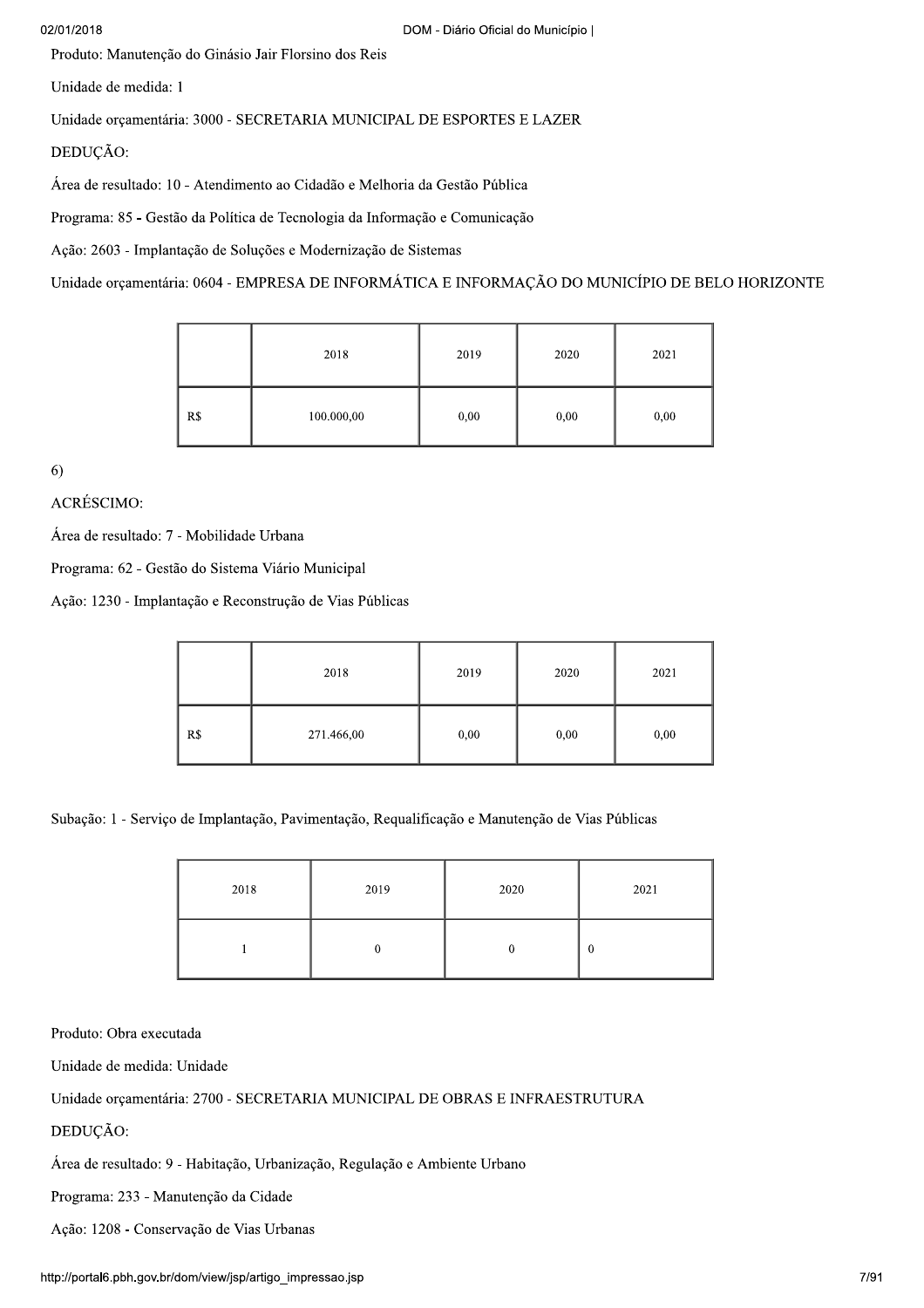#### DOM - Diário Oficial do Município |

Unidade orçamentária: 2702 - SUPERINTENDÊNCIA DE DESENVOLVIMENTO DA CAPITAL

|     | 2018       | 2019 | 2020 | 2021 |
|-----|------------|------|------|------|
| R\$ | 271.466,00 | 0,00 | 0,00 | 0,00 |

 $\overline{7}$ 

ACRÉSCIMO:

Área de resultado: 1 - Saúde

Programa: 114 - Rede de Cuidados Especializados Complementares à Saúde

Ação: 2893 - Rede de Urgência

|     | 2018       | 2019       | 2020       | 2021       |
|-----|------------|------------|------------|------------|
| R\$ | 200.000,00 | 300.000,00 | 400.000,00 | 500.000,00 |

Subação: Transporte de Urgência / Motocicletas / Samu

| 2018   | 2019   | 2020    | 2021    |
|--------|--------|---------|---------|
| 50.000 | 75.000 | 100.000 | 125.000 |

Produto: Pessoa beneficiada

Unidade de medida: Pessoas

Unidade orçamentária: 2302 - FUNDO MUNICIPAL DE SAÚDE

DEDUÇÃO:

Área de resultado: 9 - Habitação, Urbanização, Regulação e Ambiente Urbano

Programa: 59 - Coordenação da Política Urbana

Ação: 2854 - Planejamento e Gestão da Política Urbana

# Unidade orcamentária: 3300 - SECRETARIA MUNICIPAL DE POLÍTICA URBANA

|     | 2018       | 2019       | 2020       | 2021       |
|-----|------------|------------|------------|------------|
| R\$ | 200.000,00 | 300.000,00 | 400.000,00 | 500.000,00 |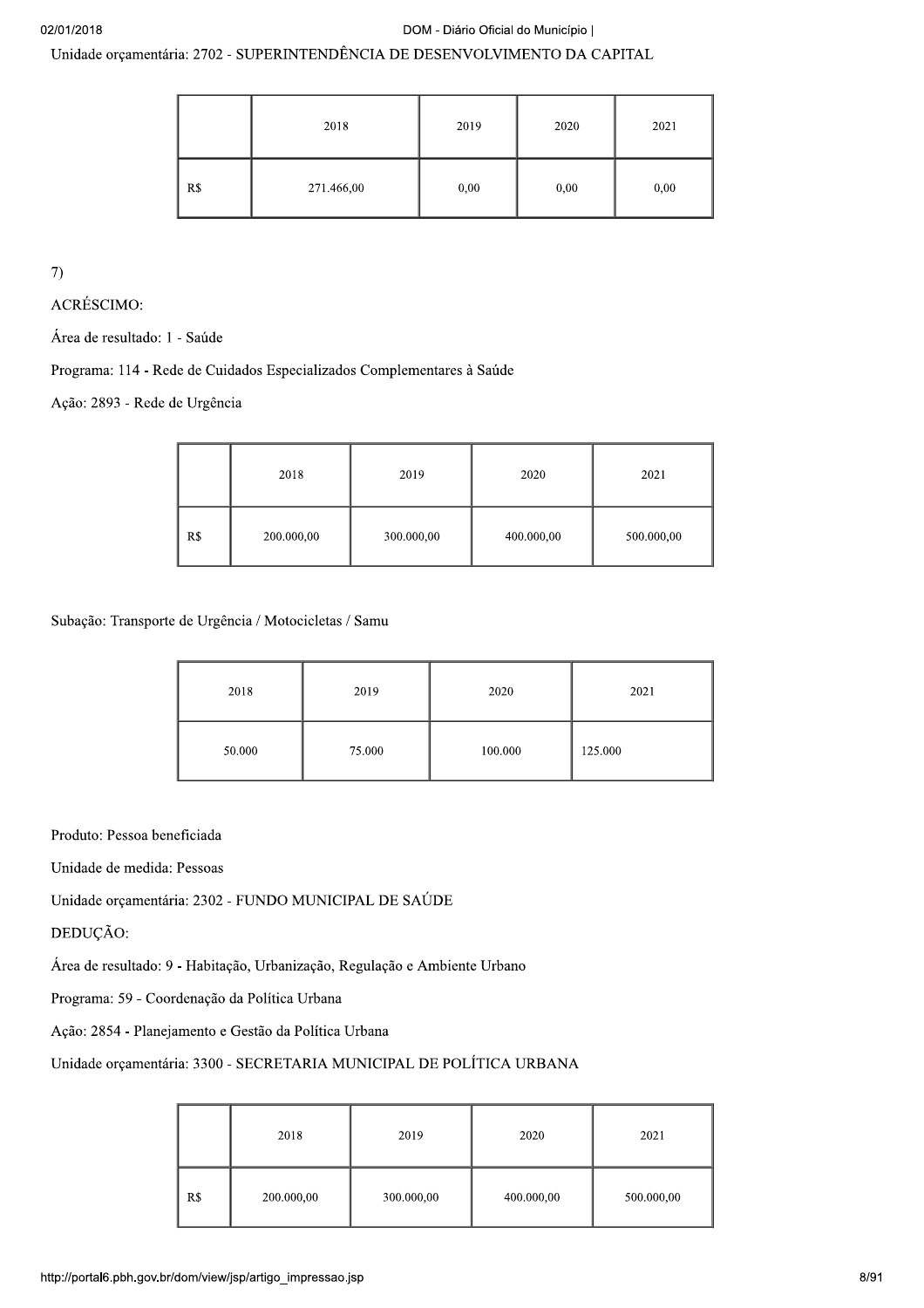8) VETADO

# 9)

# **ACRÉSCIMO:**

Área de resultado: 3 - Proteção Social, Segurança Alimentar e Esportes

Programa: 101 - Promoção e Democratização das Práticas de Esportes e Lazer

Ação: 2534 - Implantação, Manutenção e Recuperação de Infraestrutura Esportiva e de Lazer

|     | 2018       | 2019 | 2020 | 2021 |
|-----|------------|------|------|------|
| R\$ | 150.000,00 | 0,00 | 0,00 | 0,00 |

Subação: 2 - Implantação e Reforma de Infraestrutura Esportiva e de Lazer

| 2018 | 2019 | 2020 | 2021     |
|------|------|------|----------|
|      |      |      | $\bf{0}$ |

Produto: Equipamento implantado/reformado

Unidade de medida: Unidade

Unidade orçamentária: 3000 - SECRETARIA MUNICIPAL DE ESPORTES E LAZER

DEDUÇÃO:

Área de resultado: 3 - Proteção Social, Segurança Alimentar e Esportes

Programa: 101 - Promoção e Democratização das Práticas de Esportes e Lazer

Ação: 2534 - Implantação, Manutenção e Recuperação de Infraestrutura Esportiva e de Lazer

Unidade orçamentária: 3000 - SECRETARIA MUNICIPAL DE ESPORTES E LAZER

|     | 2018       | 2019 | 2020 | 2021 |
|-----|------------|------|------|------|
| R\$ | 150.000,00 | 0,00 | 0,00 | 0,00 |

 $10<sub>1</sub>$ 

**ACRÉSCIMO:** 

Área de resultado: 8 - Sustentabilidade Ambiental

Programa: 307 - Sustentabilidade e Educação Ambiental

Ação: 2564 - Operacionalização das Políticas Ambientais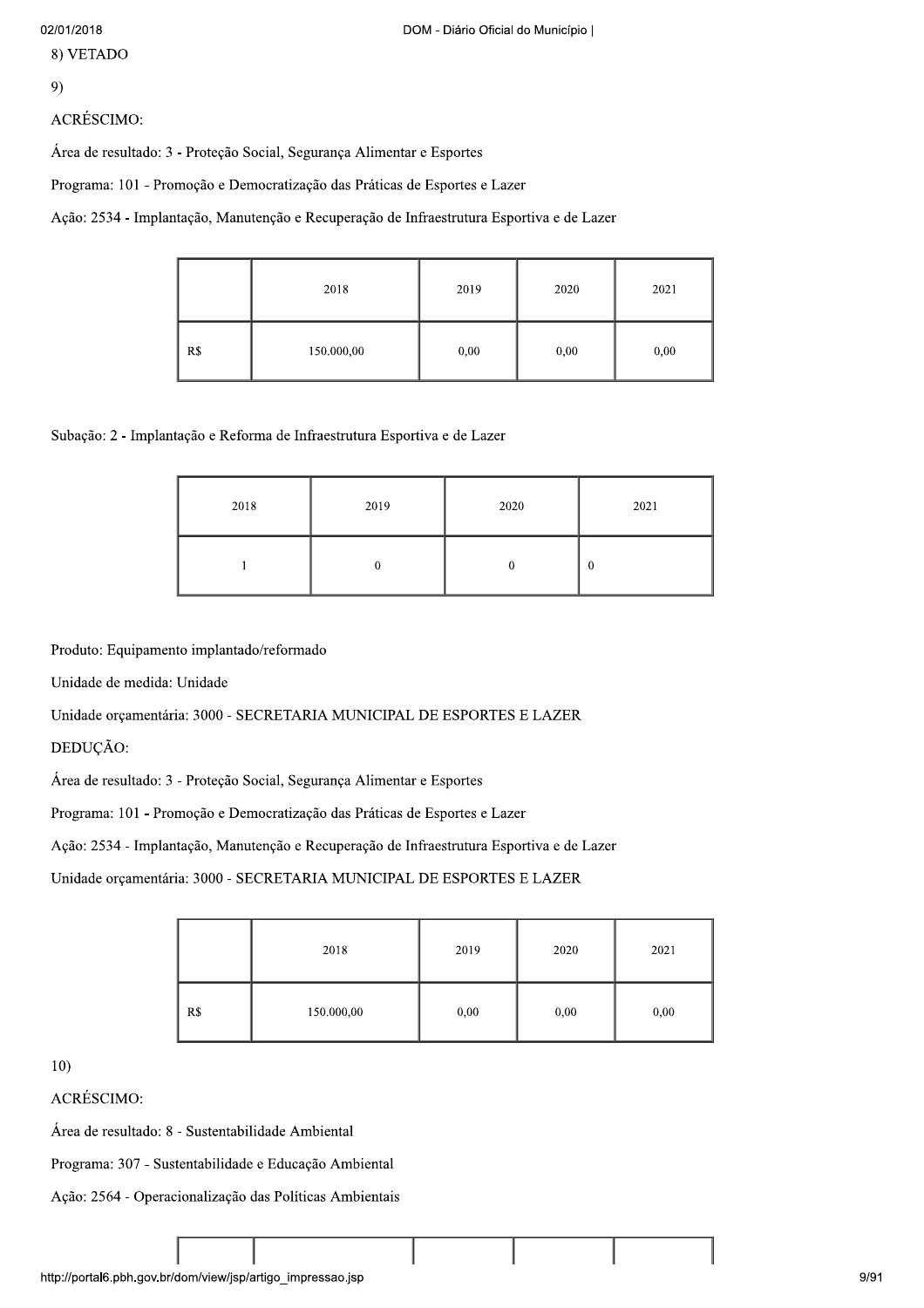#### $2018$

|     | 2018      | 2019 | 2020 | 2021 |
|-----|-----------|------|------|------|
| R\$ | 20.000,00 | 0,00 | 0,00 | 0,00 |

| 02/01/2018                                                                                       |             |           |                  |  | DOM - Diário Oficial do Município |      |                  |      |
|--------------------------------------------------------------------------------------------------|-------------|-----------|------------------|--|-----------------------------------|------|------------------|------|
|                                                                                                  |             |           | 2018             |  | 2019                              | 2020 |                  | 2021 |
|                                                                                                  | R\$         | 20.000,00 |                  |  | 0,00                              | 0,00 |                  | 0,00 |
| Subação: 1 - Implementação de Usina Fotovoltaica Geradora de Energia em Áreas e Prédios Públicos |             |           |                  |  |                                   |      |                  |      |
|                                                                                                  | 2018        | 2019      |                  |  | 2020<br>$\boldsymbol{0}$          |      |                  | 2021 |
|                                                                                                  | $\mathbf 0$ |           | $\boldsymbol{0}$ |  |                                   |      | $\boldsymbol{0}$ |      |
| Produto: Projeto implantado                                                                      |             |           |                  |  |                                   |      |                  |      |
| Unidade de medida: Percentual de execução                                                        |             |           |                  |  |                                   |      |                  |      |
| Unidade orçamentária: 2500 - SECRETARIA MUNICIPAL DE MEIO AMBIENTE                               |             |           |                  |  |                                   |      |                  |      |
| DEDUÇÃO:                                                                                         |             |           |                  |  |                                   |      |                  |      |
| Área de resultado: 10 - Atendimento ao Cidadão e Melhoria da Gestão Pública                      |             |           |                  |  |                                   |      |                  |      |
| Programa: 999 - Reserva de Contingência                                                          |             |           |                  |  |                                   |      |                  |      |
| Ação: 9999 - Reserva de Contingência                                                             |             |           |                  |  |                                   |      |                  |      |
|                                                                                                  |             |           |                  |  |                                   |      |                  |      |

| Ação: 9999 - Reserva de Contingência |     |                                                                                              |      |      |      |  |
|--------------------------------------|-----|----------------------------------------------------------------------------------------------|------|------|------|--|
|                                      |     | Unidade orçamentária: 4001 - ENCARGOS GERAIS DO MUNICÍPIO DA SECRETARIA MUNICIPAL DE FAZENDA |      |      |      |  |
|                                      |     |                                                                                              |      |      |      |  |
|                                      |     | 2018                                                                                         | 2019 | 2020 | 2021 |  |
|                                      | R\$ | 20.000,00                                                                                    | 0,00 | 0,00 | 0,00 |  |
|                                      |     |                                                                                              |      |      |      |  |
| 11)                                  |     |                                                                                              |      |      |      |  |
| ACRÉSCIMO:                           |     |                                                                                              |      |      |      |  |

| 11)                                                  |     |                                                                                          |      |      |      |
|------------------------------------------------------|-----|------------------------------------------------------------------------------------------|------|------|------|
| ACRÉSCIMO:                                           |     |                                                                                          |      |      |      |
|                                                      |     | Área de resultado: 3 - Proteção Social, Segurança Alimentar e Esportes                   |      |      |      |
|                                                      |     | Programa: 308 - BH Cidade Sustentável: Mobilizar, Educar e Cultivar Alimentação Saudável |      |      |      |
| Ação: 2121 - Implantação de Territórios Sustentáveis |     |                                                                                          |      |      |      |
|                                                      |     |                                                                                          |      |      |      |
|                                                      |     | 2018                                                                                     | 2019 | 2020 | 2021 |
|                                                      | R\$ | 45.000,00                                                                                | 0,00 | 0,00 | 0,00 |

Subação: 11 - Implantação Empreendimento Social de Produção Coletiva da Juventude (Teto verde-CRJ)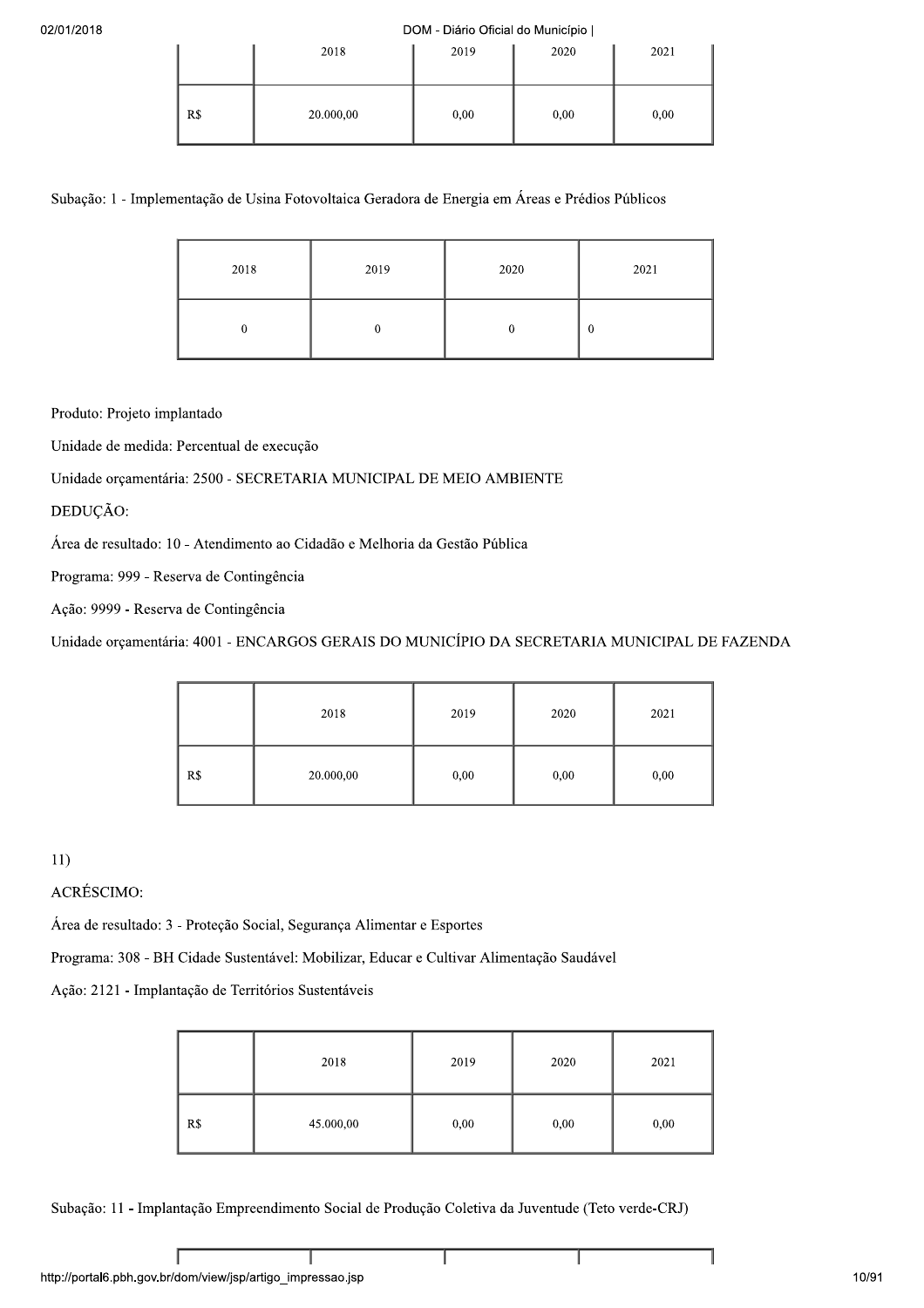DOM - Diário Oficial do Município |

| 2018 | 2019 | 2020 | 2021 |
|------|------|------|------|
| 85   |      |      | v    |

Produto: Teto produzido

Unidade de medida: Percentual de execução

Unidade orçamentária: 1000 - SECRETARIA MUNICIPAL DE ASSISTÊNCIA SOCIAL, SEGURANÇA ALIMENTAR E **CIDADANIA** 

DEDUÇÃO:

Área de resultado: 10 - Atendimento ao Cidadão e Melhoria da Gestão Pública

Programa: 999 - Reserva de Contingência

Ação: 9999 - Reserva de Contingência

Unidade orçamentária: 4001 - ENCARGOS GERAIS DO MUNICÍPIO DA SECRETARIA MUNICIPAL DE FAZENDA

|     | 2018      | 2019 | 2020 | 2021 |
|-----|-----------|------|------|------|
| R\$ | 45.000,00 | 0,00 | 0,00 | 0,00 |

 $12)$ 

**ACRÉSCIMO:** 

Área de resultado: 9 - Habitação, Urbanização, Regulação e Ambiente Urbano

Programa: 59 - Coordenação da Política Urbana

Ação: 2890 - Fiscalização Urbano - Ambiental

|     | 2018      | 2019 | 2020 | 2021 |
|-----|-----------|------|------|------|
| R\$ | 10.000,00 | 0,00 | 0,00 | 0,00 |

Subação: 5 - Controle e Planos de Fiscalização das Atividades Informais nas Vias Públicas - Ações no Hipercentro, Venda Nova, Barreiro e Demais Regionais

| 2018 | 2019 | 2020 | 2021 |
|------|------|------|------|
|      |      |      | v    |

Produto: Plano executado

Unidade de medida: Percentual de execução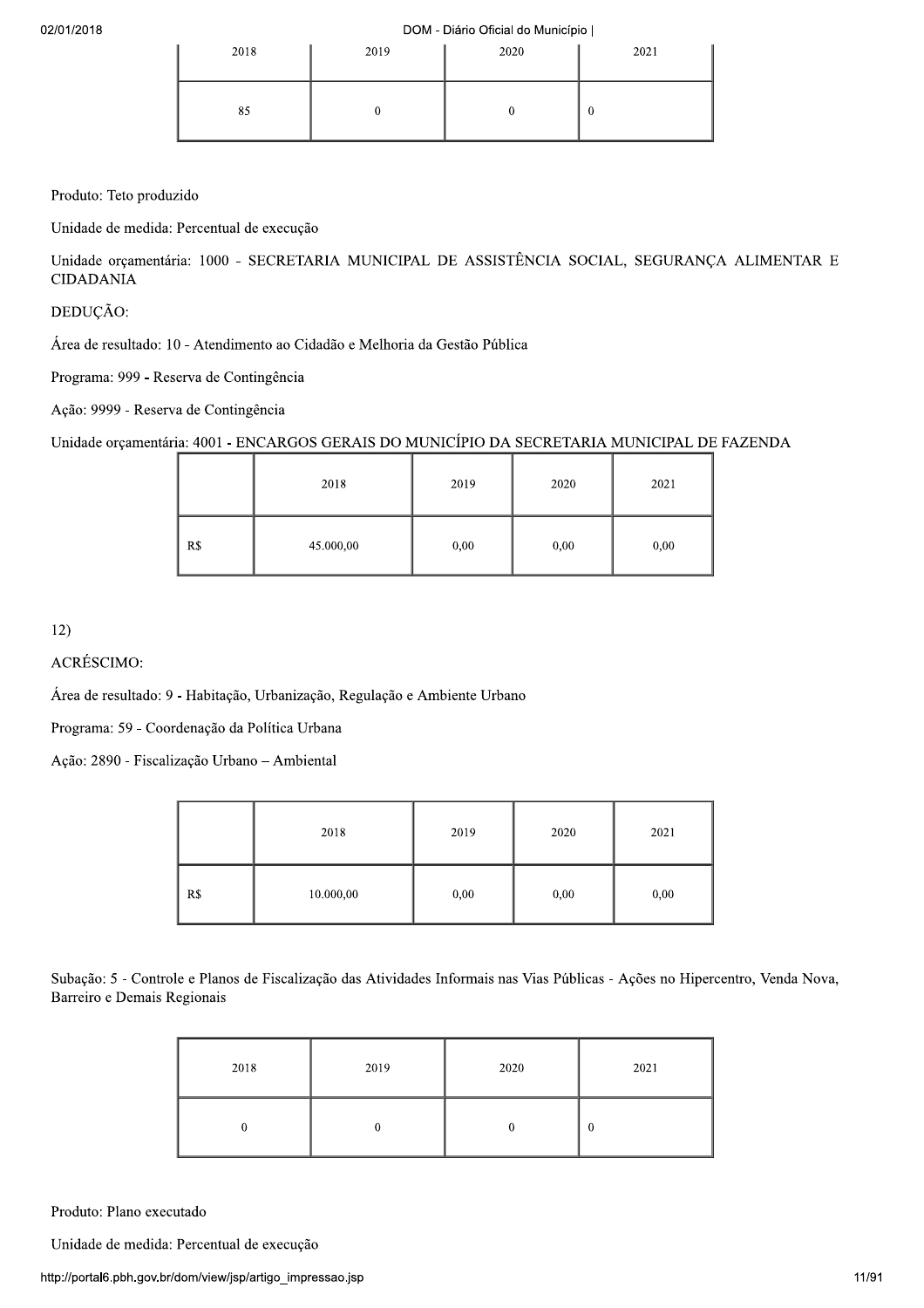Unidade orçamentária: 3300 - SECRETARIA MUNICIPAL DE POLÍTICA URBANA

DEDUÇÃO:

Área de resultado: 10 - Atendimento ao Cidadão e Melhoria da Gestão Pública

Programa: 999 - Reserva de Contingência

Ação: 9999 - Reserva de Contingência

Unidade orcamentária: 4001 - ENCARGOS GERAIS DO MUNICÍPIO DA SECRETARIA MUNICIPAL DE FAZENDA

|     | 2018      | 2019 | 2020 | 2021 |
|-----|-----------|------|------|------|
| R\$ | 10.000,00 | 0,00 | 0,00 | 0,00 |

 $13)$ 

ACRÉSCIMO:

Área de resultado: 9 - Habitação, Urbanização, Regulação e Ambiente Urbano

Programa: 59 - Coordenação da Política Urbana

Ação: 2890 - Fiscalização Urbano - Ambiental

|     | 2018      | 2019 | 2020 | 2021 |
|-----|-----------|------|------|------|
| R\$ | 10.000,00 | 0,00 | 0,00 | 0,00 |

Subação: 8 - Modernização do Sistema Integrado de Fiscalização

| 2018 | 2019 | 2020 | 2021     |
|------|------|------|----------|
|      |      |      | $\bf{0}$ |

Produto: Sistema modernizado

Unidade de medida: Percentual de execução

Unidade orçamentária: 3300 - SECRETARIA MUNICIPAL DE POLÍTICA URBANA

DEDUÇÃO:

Área de resultado: 10 - Atendimento ao Cidadão e Melhoria da Gestão Pública

Programa: 999 - Reserva de Contingência

Ação: 9999 - Reserva de Contingência

Unidade orçamentária: 4001 - ENCARGOS GERAIS DO MUNICÍPIO DA SECRETARIA MUNICIPAL DE FAZENDA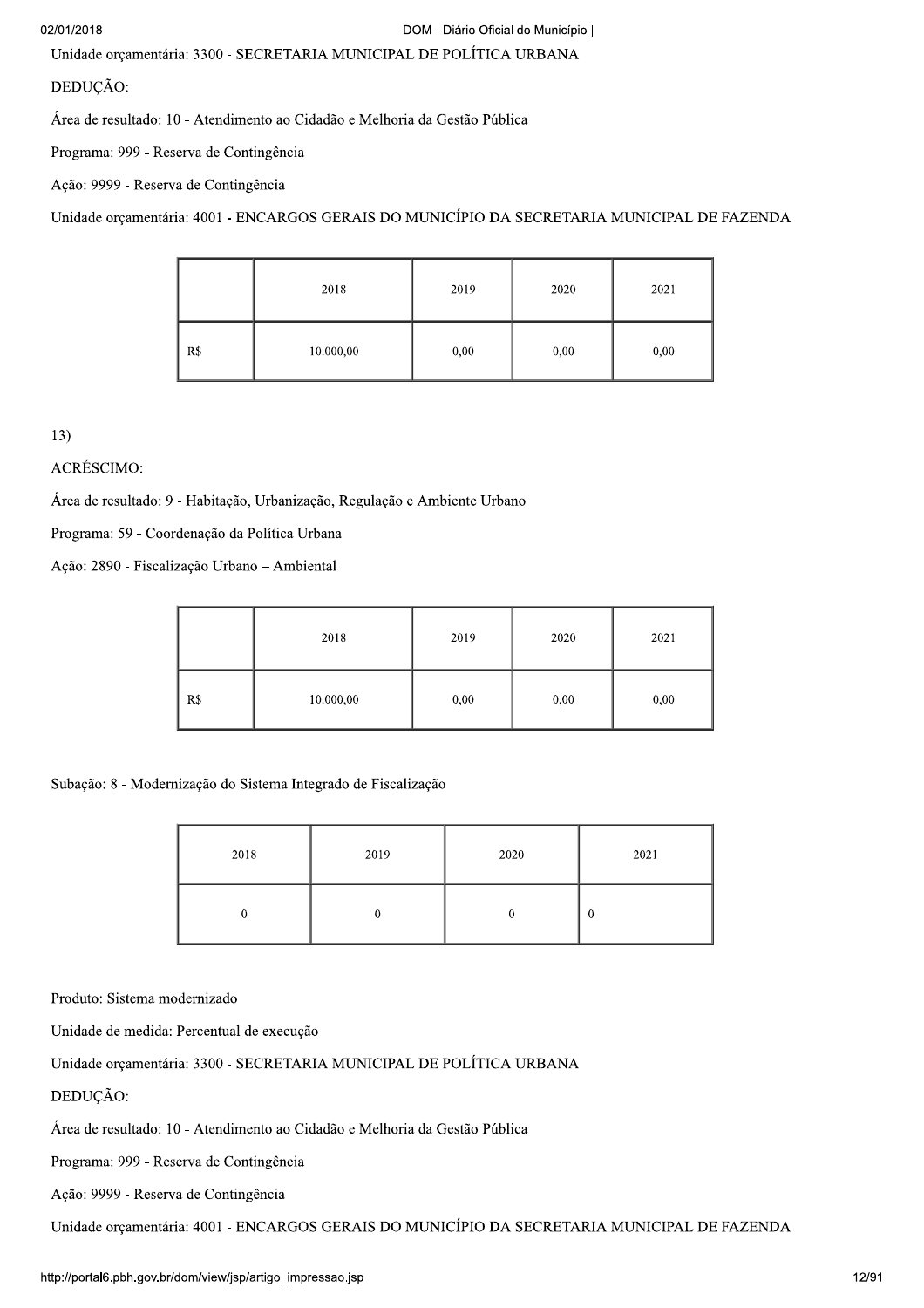|     | 2018      | 2019 | 2020 | 2021 |
|-----|-----------|------|------|------|
| R\$ | 10.000,00 | 0,00 | 0,00 | 0,00 |

14)

ACRÉSCIMO:

Área de resultado: 9 - Habitação, Urbanização, Regulação e Ambiente Urbano

Programa: 59 - Coordenação da Política Urbana

Ação: 2890 - Fiscalização Urbano - Ambiental

|     | 2018      | 2019 | 2020 | 2021 |
|-----|-----------|------|------|------|
| R\$ | 10.000,00 | 0,00 | 0,00 | 0,00 |

Subação: 10 - Programa Operação Disque Sossego

| 2018  | 2019 | 2020 | 2021     |
|-------|------|------|----------|
| 1.000 |      |      | $\theta$ |

Produto: Diligência realizada

Unidade de medida: Unidade

Unidade orçamentária: 3300 - SECRETARIA MUNICIPAL DE POLÍTICA URBANA

DEDUÇÃO:

Área de resultado: 10 - Atendimento ao Cidadão e Melhoria da Gestão Pública

Programa: 999 - Reserva de Contingência

Ação: 9999 - Reserva de Contingência

Unidade orçamentária: 4001 - ENCARGOS GERAIS DO MUNICÍPIO DA SECRETARIA MUNICIPAL DE FAZENDA

|     | 2018      | 2019 | 2020 | 2021 |
|-----|-----------|------|------|------|
| R\$ | 10.000,00 | 0,00 | 0,00 | 0,00 |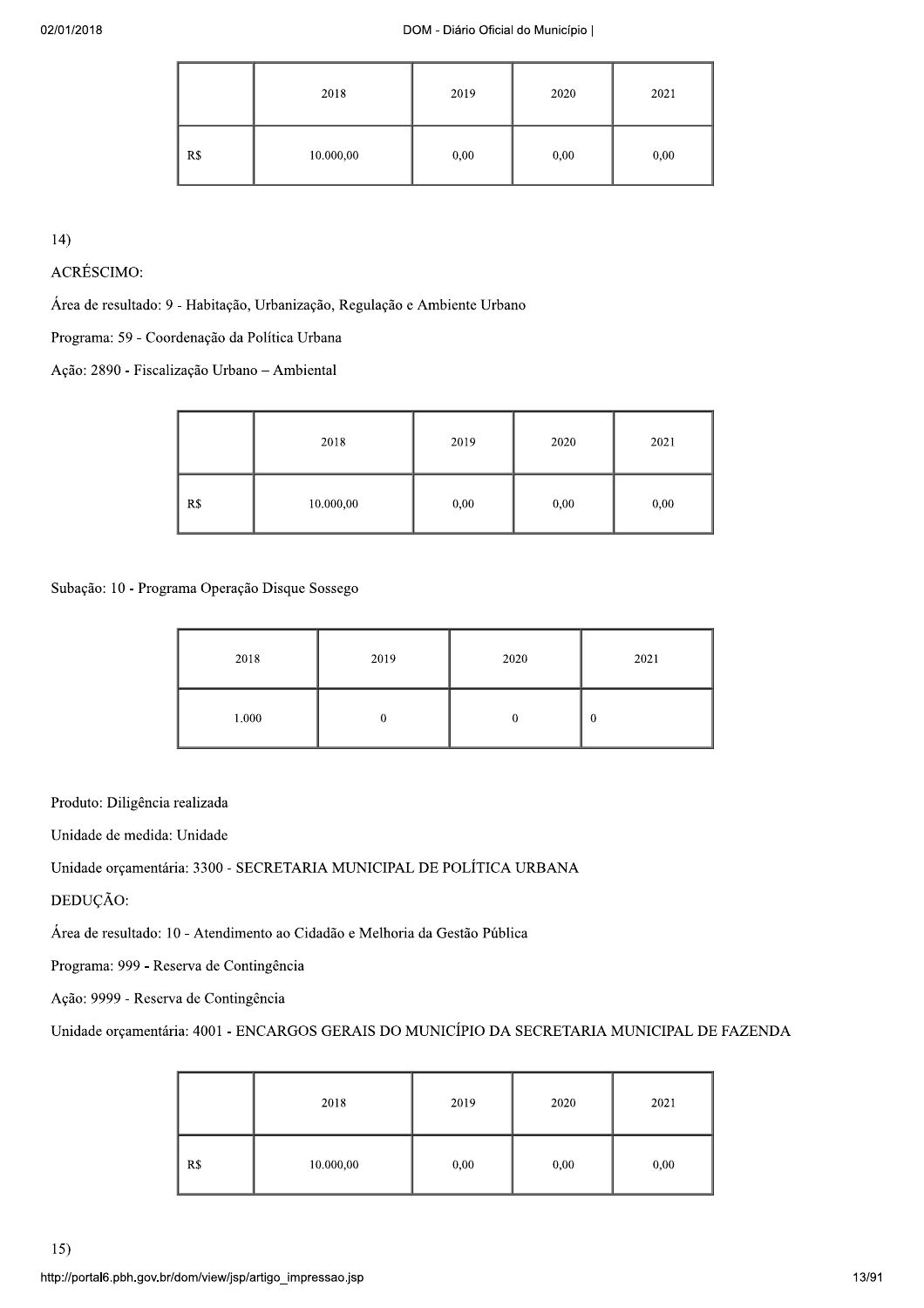$ACRÉSCIMO:$ 

Área de resultado: 7 - Mobilidade Urbana

Programa: 304 - BH Inclusiva, Segura e Cidadã

Ação: 1393 - Transporte Seguro e Sustentável

|     | 2018      | 2019 | 2020 | 2021 |
|-----|-----------|------|------|------|
| R\$ | 30.000,00 | 0,00 | 0,00 | 0,00 |

Subação: 2 - Projeto Pedala BH - Implantação de Estrutura Cicloviária

| 2018 | 2019 | 2020 | 2021     |
|------|------|------|----------|
| 25   | υ    |      | $\bf{0}$ |

# Produto: Ciclovia implantada

Unidade de medida: Quilômetro

# Unidade orçamentária: 2710 - FUNDO MUNICIPAL DE TRANSPORTES URBANOS

DEDUÇÃO:

Área de resultado: 7 - Mobilidade Urbana

Programa: 62 - Gestão do Sistema Viário Municipal

Ação: 1270 - Expansão do Metrô

# Unidade orçamentária: 2700 - SECRETARIA MUNICIPAL DE OBRAS E INFRAESTRUTURA

|     | 2018      | 2019 | 2020 | 2021 |
|-----|-----------|------|------|------|
| R\$ | 30.000,00 | 0,00 | 0,00 | 0,00 |

16)<br>ACRÉSCIMO:

Área de resultado: 7 - Mobilidade Urbana

Programa: 304 - BH Inclusiva, Segura e Cidadã

Ação: 1393 - Transporte Seguro e Sustentável

| 2018 | 2019 | 2020 | 2021 |
|------|------|------|------|
|      |      |      |      |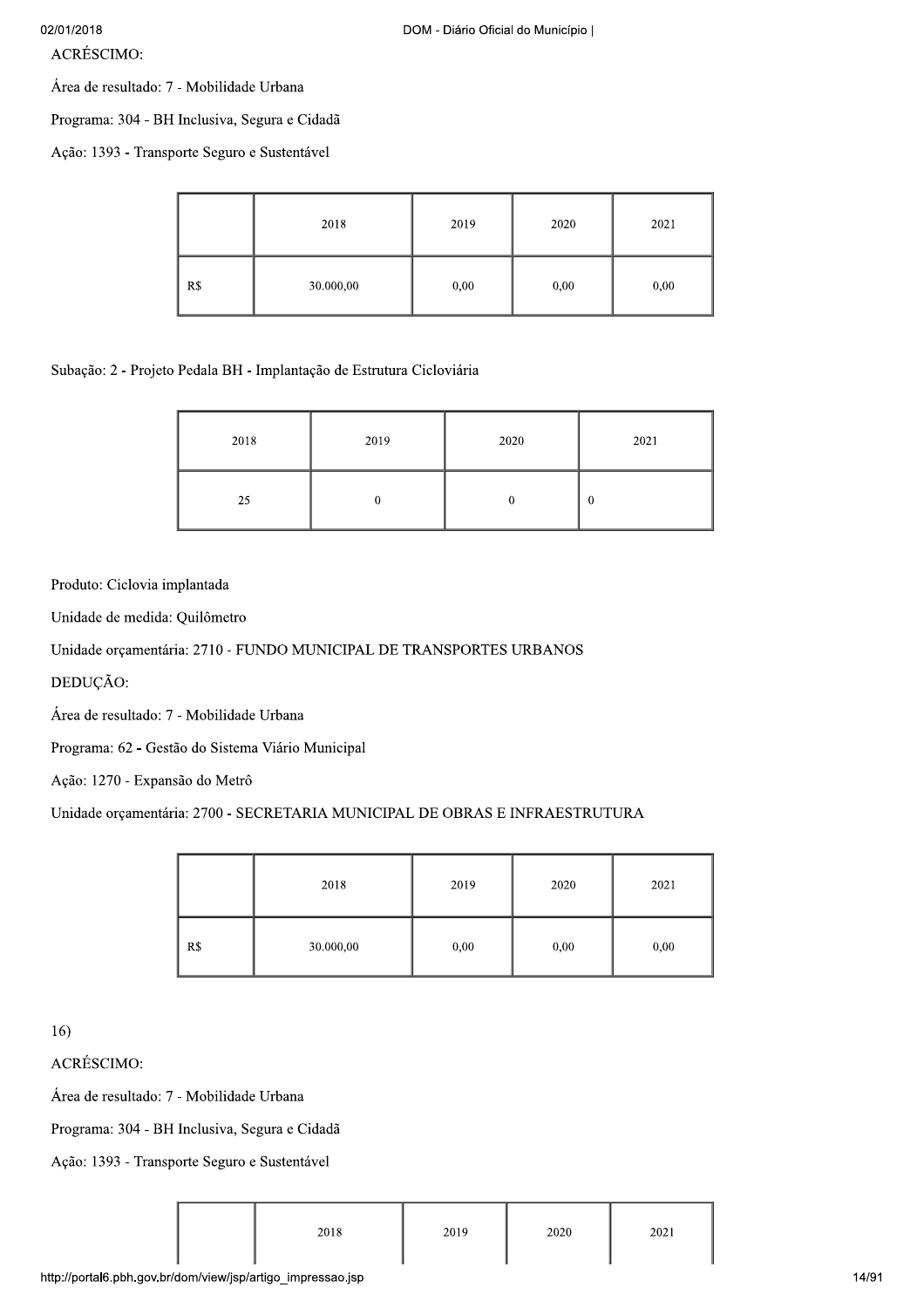| R\$ | 5.000,00 | 0,00 | 0,00 | 0,00 |
|-----|----------|------|------|------|
|-----|----------|------|------|------|

Subação: 5 - Projeto BH a Pé - melhorias das condições físicas e tempos semafóricos de travessias

| 2018 | 2019 | 2020 | 2021 |
|------|------|------|------|
| 10   | υ    |      |      |

Produto: Interseção dotada com foco e tempo para pedestre em todas as travessias

Unidade de medida: Unidade

Unidade orcamentária: 2710 - FUNDO MUNICIPAL DE TRANSPORTES URBANOS

DEDUÇÃO:

Área de resultado: 10 - Atendimento ao Cidadão e Melhoria da Gestão Pública

Programa: 999 - Reserva de Contingência

Ação: 9999 - Reserva de Contingência

Unidade orçamentária: 4001 - ENCARGOS GERAIS DO MUNICÍPIO DA SECRETARIA MUNICIPAL DE FAZENDA

|     | 2018     | 2019 | 2020 | 2021 |
|-----|----------|------|------|------|
| R\$ | 5.000,00 | 0,00 | 0,00 | 0,00 |

17)<br>ACRÉSCIMO:

Área de resultado: 10 - Atendimento ao Cidadão e Melhoria da Gestão Pública

Programa: 12 - Gestão do Sistema de Controle Interno

Ação: 2874 - Serviço de Prevenção da Corrupção e Informações Estratégicas

|     | 2018      | 2019 | 2020 | 2021 |
|-----|-----------|------|------|------|
| R\$ | 55.000,00 | 0,00 | 0,00 | 0,00 |

### Subação: 1 - Prevenção da Corrupção

|  | 2018 | 2019<br>---- | 2020 | 2021 |
|--|------|--------------|------|------|
|--|------|--------------|------|------|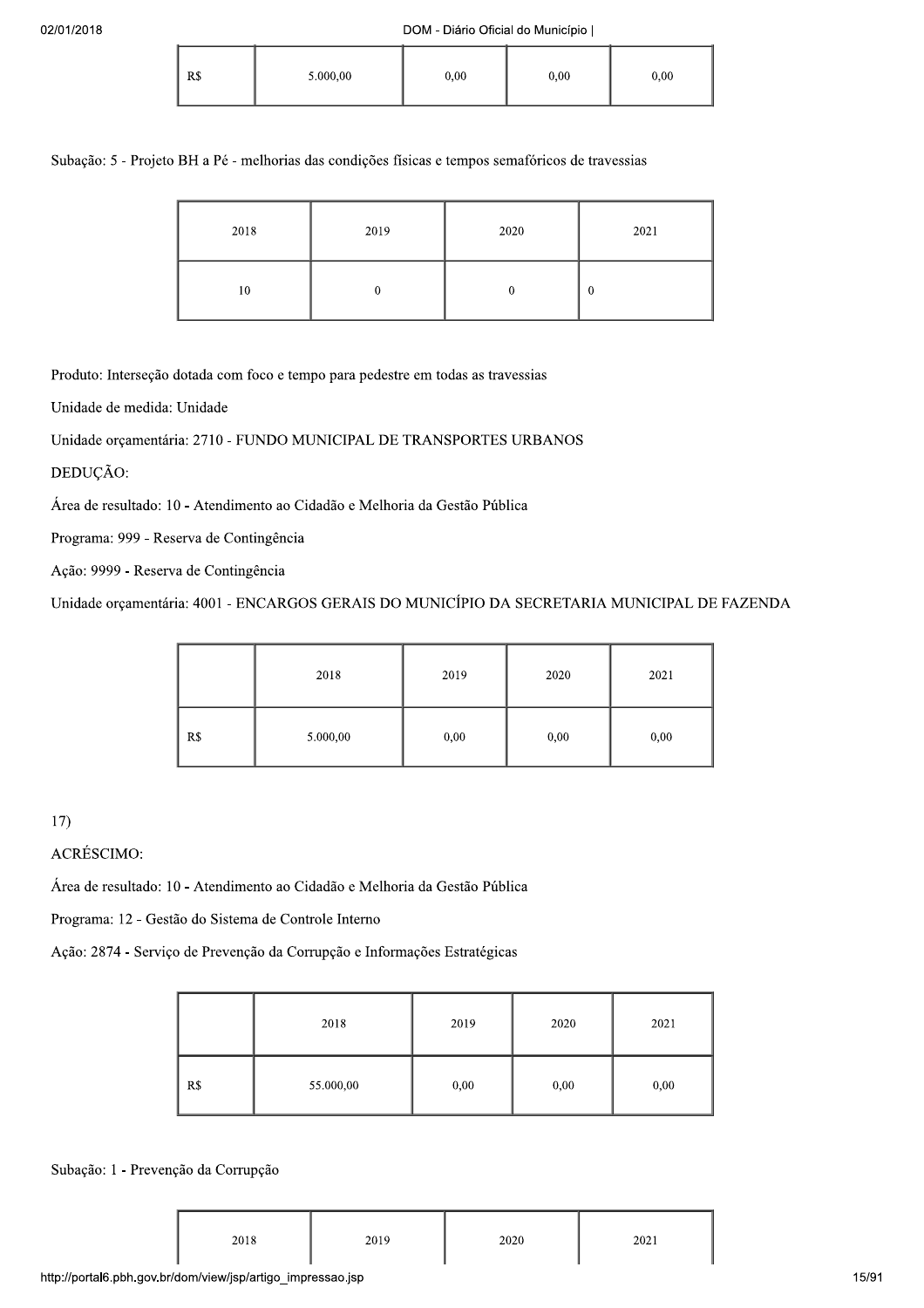Produto: Serviços administrativos

Unidade de medida: Metas administrativas

Unidade orçamentária: 2400 - CONTROLADORIA-GERAL DO MUNICÍPIO

DEDUÇÃO:

Área de resultado: 10 - Atendimento ao Cidadão e Melhoria da Gestão Pública

Programa: 999 - Reserva de Contingência

Ação: 9999 - Reserva de Contingência

Unidade orçamentária: 4001 - ENCARGOS GERAIS DO MUNICÍPIO DA SECRETARIA MUNICIPAL DE FAZENDA

|     | 2018      | 2019 | 2020 | 2021 |
|-----|-----------|------|------|------|
| R\$ | 55.000,00 | 0,00 | 0,00 | 0,00 |

18)

ACRÉSCIMO:

Área de resultado: 10 - Atendimento ao Cidadão e Melhoria da Gestão Pública

Programa: 302 - Belo Horizonte Cidade Inteligente

Ação: 2853 - Promoção e Atração de Investimentos e Empreendedorismo

|     | 2018      | 2019 | 2020 | 2021 |
|-----|-----------|------|------|------|
| R\$ | 45.000,00 | 0,00 | 0,00 | 0,00 |

Subação: 6 - Aceleração e Incubação de Startups

| 2018 | 2019 | 2020 | 2021             |
|------|------|------|------------------|
| 10   |      |      | $\boldsymbol{0}$ |

Produto: Empresa graduada

Unidade de medida: Unidade

Unidade orçamentária: 2800 - SECRETARIA MUNICIPAL DE DESENVOLVIMENTO ECONÔMICO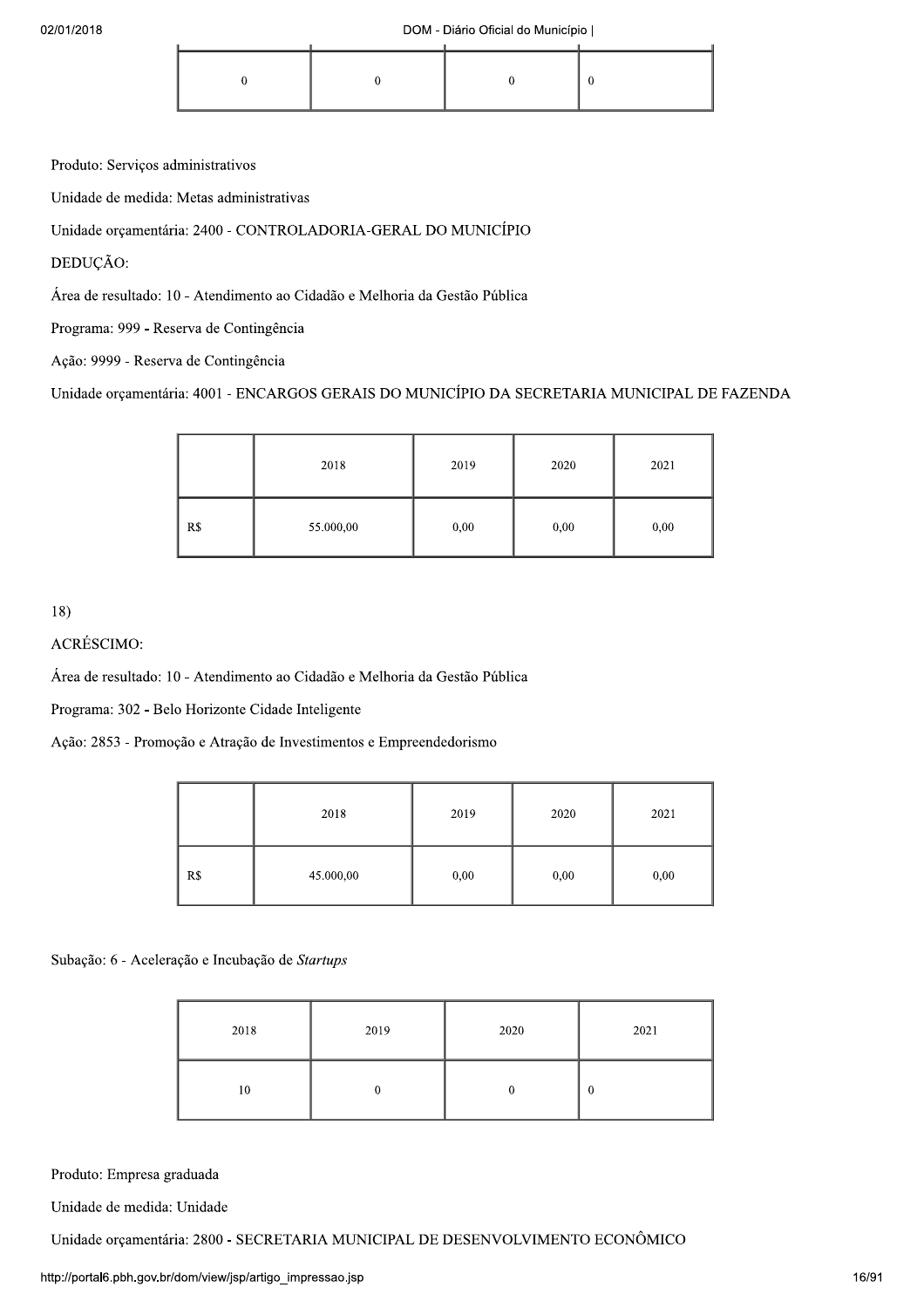# DEDUÇÃO:

Área de resultado: 10 - Atendimento ao Cidadão e Melhoria da Gestão Pública

Programa: 999 - Reserva de Contingência

Ação: 9999 - Reserva de Contingência

Unidade orcamentária: 4001 - ENCARGOS GERAIS DO MUNICÍPIO DA SECRETARIA MUNICIPAL DE FAZENDA

|     | 2018      | 2019 | 2020 | 2021 |
|-----|-----------|------|------|------|
| R\$ | 45.000,00 | 0,00 | 0,00 | 0,00 |

 $19)$ 

**ACRÉSCIMO:** 

Área de resultado: 3 - Proteção Social, Segurança Alimentar e Esportes

Programa: 101 - Promoção e Democratização das Práticas de Esportes e Lazer

Ação: 1213 - Construção, Ampliação e Reforma de Equipamentos Esportivos e Áreas de Lazer

|     | 2018       | 2019       | 2020       | 2021       |
|-----|------------|------------|------------|------------|
| R\$ | 483.000,00 | 483.000,00 | 160.000,00 | 274.000,00 |

Subação: Reforma e Conservação de Campos de Várzea

| 2018 | 2019 | 2020 | 2021 |
|------|------|------|------|
| 30   | 30   | 10   | 17   |

Produto: Próprios reformados e conservados

Unidade de medida: Unidade

Unidade orçamentária: 2700 - SECRETARIA MUNICIPAL DE OBRAS E INFRAESTRUTURA

DEDUCÃO:

Área de resultado: 9 - Habitação, Urbanização, Regulação e Ambiente Urbano

Programa: 84 - Serviços de Iluminação Pública

Ação: 2035 - Controle das Operações de Iluminação Pública

Unidade orçamentária: 2700 - SECRETARIA MUNICIPAL DE OBRAS E INFRAESTRUTURA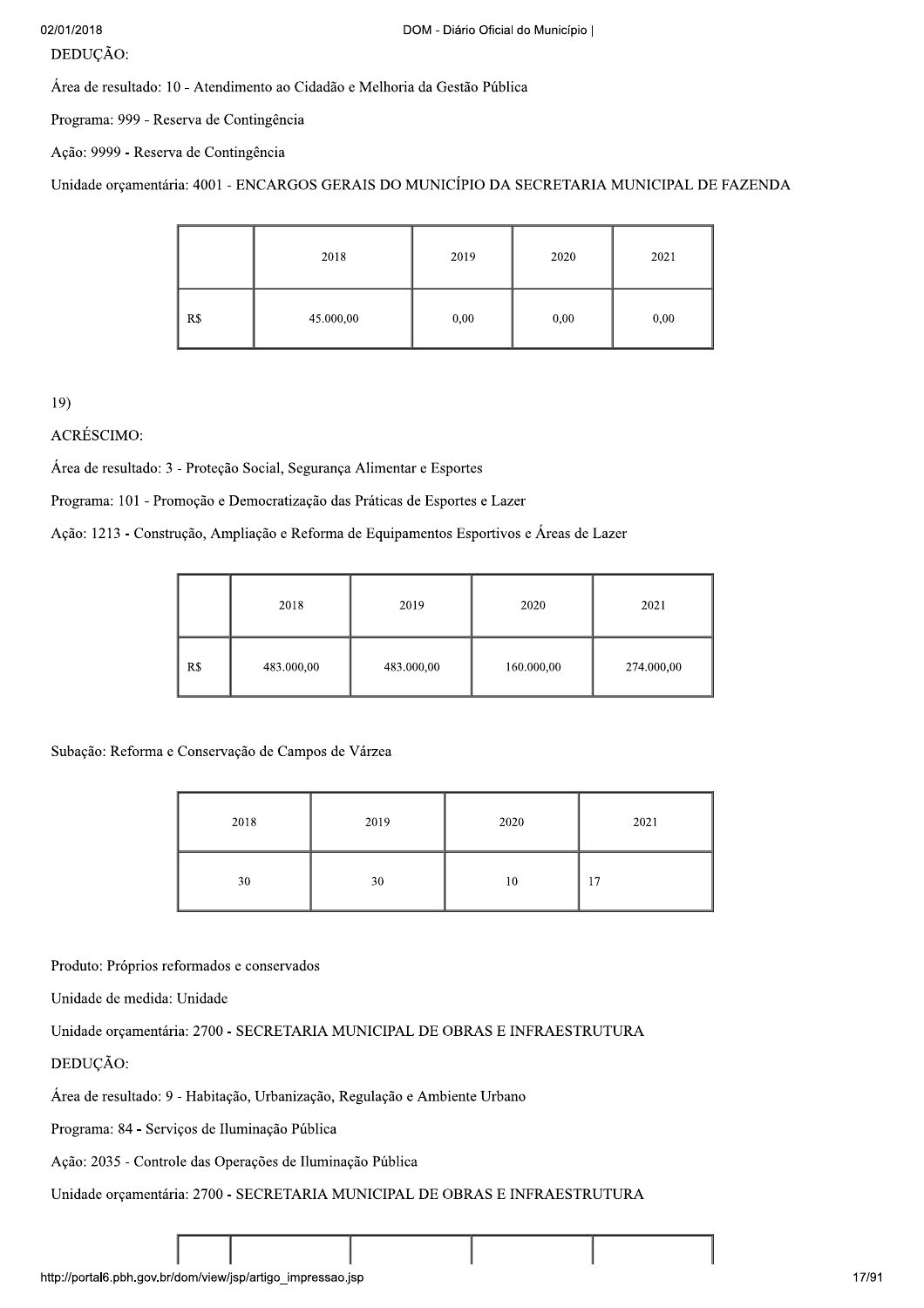|     | 2018       | 2019       | 2020       | 2021       |
|-----|------------|------------|------------|------------|
| R\$ | 483.000,00 | 483.000,00 | 160.000,00 | 274.000,00 |

|                                       |     |            |                                                                                | DOM - Diário Oficial do Município |            |
|---------------------------------------|-----|------------|--------------------------------------------------------------------------------|-----------------------------------|------------|
|                                       |     | 2018       | 2019                                                                           | 2020                              | 2021       |
|                                       | R\$ | 483.000,00 | 483.000,00                                                                     | 160.000,00                        | 274.000,00 |
|                                       |     |            |                                                                                |                                   |            |
| 20)                                   |     |            |                                                                                |                                   |            |
| ACRÉSCIMO:                            |     |            |                                                                                |                                   |            |
|                                       |     |            | Área de resultado: 3 - Proteção Social, Segurança Alimentar e Esportes         |                                   |            |
| Programa: 19 - Proteção Social Básica |     |            |                                                                                |                                   |            |
|                                       |     |            | Ação: 1220 - Construção, Ampliação e Reforma de Unidades de Assistência Social |                                   |            |
|                                       |     |            |                                                                                |                                   |            |
|                                       |     | 2018       | 2019                                                                           | 2020                              | 2021       |
|                                       |     |            |                                                                                |                                   |            |

| Subação: 1 - Construção, Ampliação e Reforma de Unidades de Assistência Social |                                                      |                                                                |  |  |  |  |  |
|--------------------------------------------------------------------------------|------------------------------------------------------|----------------------------------------------------------------|--|--|--|--|--|
| 2018<br>2019<br>2020<br>2021                                                   |                                                      |                                                                |  |  |  |  |  |
| $\boldsymbol{0}$<br>$\overline{c}$<br>$\overline{c}$<br>$\overline{0}$         |                                                      |                                                                |  |  |  |  |  |
| Produto: Obra executada                                                        |                                                      |                                                                |  |  |  |  |  |
| Unidade de medida: Unidade                                                     |                                                      |                                                                |  |  |  |  |  |
| Unidade orçamentária: 2700 - SECRETARIA MUNICIPAL DE OBRAS E INFRAESTRUTURA    |                                                      |                                                                |  |  |  |  |  |
| DEDUÇÃO:                                                                       |                                                      |                                                                |  |  |  |  |  |
| Área de resultado: 10 - Atendimento ao Cidadão e Melhoria da Gestão Pública    |                                                      |                                                                |  |  |  |  |  |
|                                                                                | Programa: 15 - Divulgação Institucional do Município |                                                                |  |  |  |  |  |
|                                                                                |                                                      | Ação: 2007 - Serviços de Divulgação Institucional do Município |  |  |  |  |  |
|                                                                                |                                                      |                                                                |  |  |  |  |  |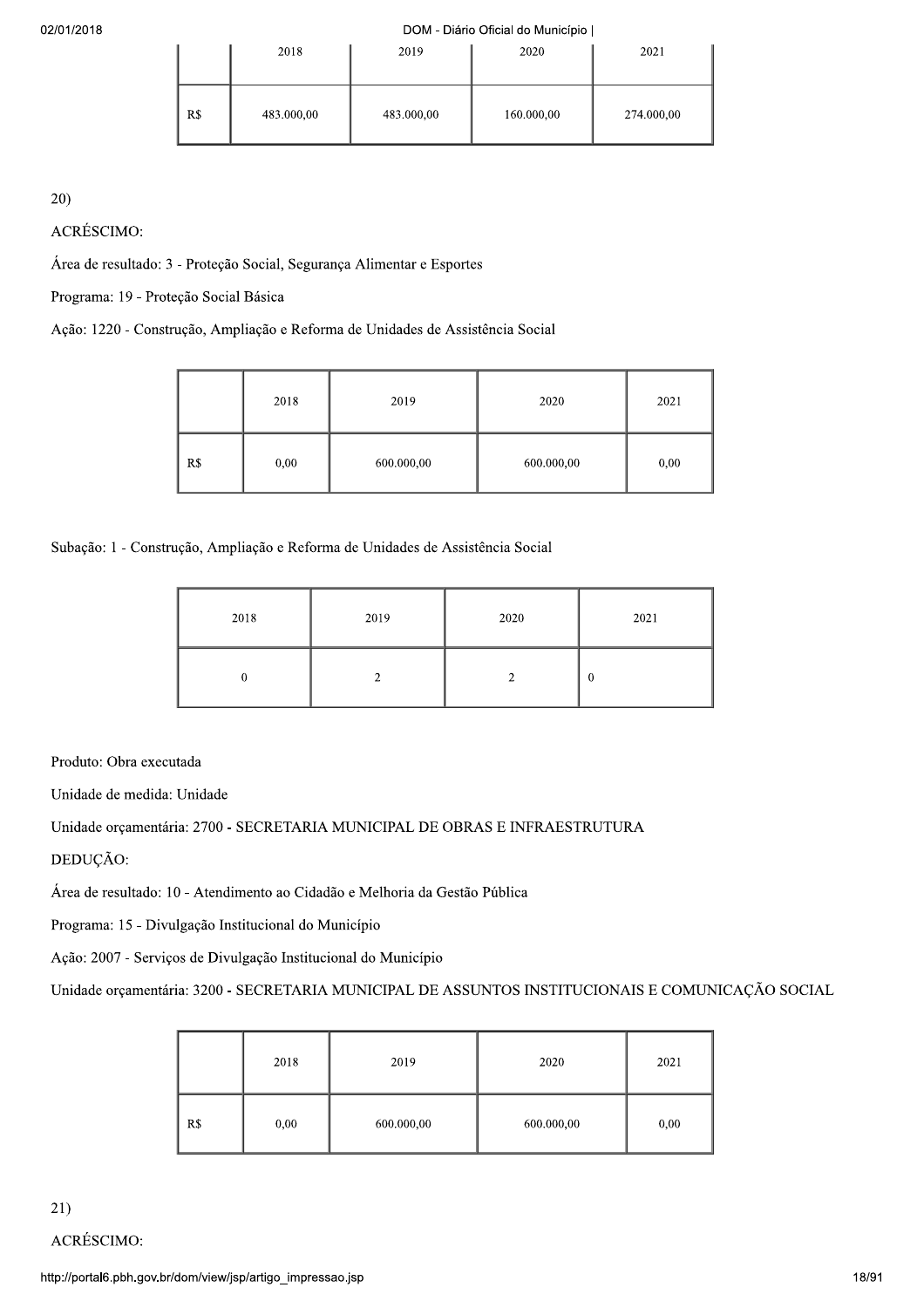Área de resultado: 3 - Proteção Social, Segurança Alimentar e Esportes

Programa: 19 - Proteção Social Básica

Ação: 2308 - Serviços de Proteção Social Básica

|     | 2018 | 2019       | 2020       | 2021 |
|-----|------|------------|------------|------|
| R\$ | 0,00 | 200.000,00 | 200.000,00 | 0,00 |

Subação: 3 - Serviço de Convivência e Fortalecimento de Vínculos para crianças, adolescentes, jovens, adultos e idosos -SCFV/Cras

| 2018 | 2019 | 2020 | 2021 |
|------|------|------|------|
|      | 540  | 540  | 0    |

Produto: Pessoa atendida

Unidade de medida: Pessoa

Unidade orçamentária: 1011 - FUNDO MUNICIPAL DE ASSISTÊNCIA SOCIAL

DEDUÇÃO:

Área de resultado: 9 - Habitação, Urbanização, Regulação e Ambiente Urbano

Programa: 84 - Serviços de Iluminação Pública

Ação: 2035 - Controle das Operações de Iluminação Pública

# Unidade orçamentária: 2700 - SECRETARIA MUNICIPAL DE OBRAS E INFRAESTRUTURA

|     | 2018 | 2019       | 2020       | 2021 |
|-----|------|------------|------------|------|
| R\$ | 0,00 | 200.000,00 | 200.000,00 | 0,00 |

 $22)$ 

**ACRÉSCIMO:** 

Área de resultado: 3 - Proteção Social, Segurança Alimentar e Esportes

Programa: 19 - Proteção Social Básica

Ação: 2647 - Programas e Projetos de Proteção Social Básica

|--|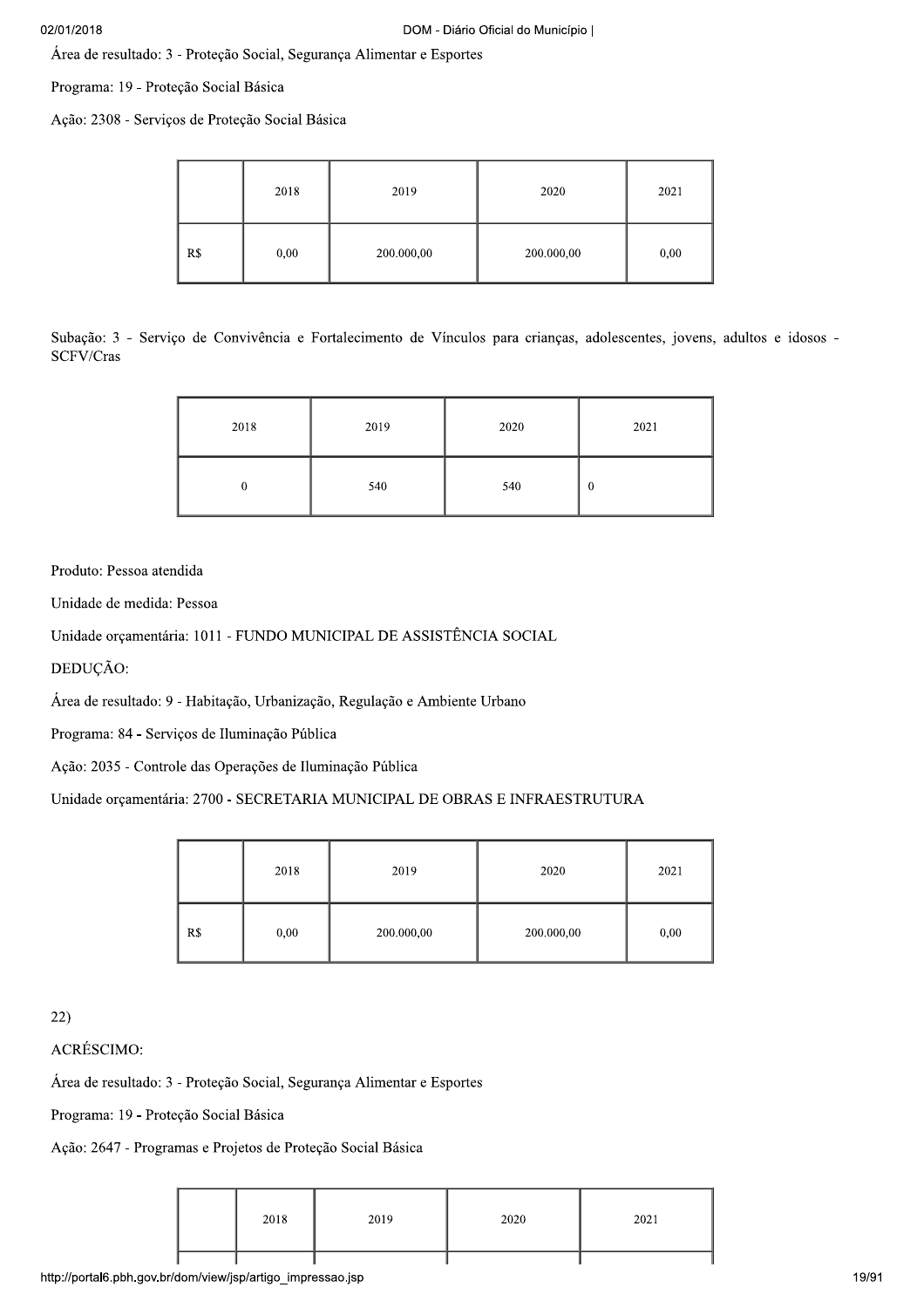# Subação: 4 - Programa Municipal de Qualificação, Emprego e Renda

| 2018 | 2019 | 2020 | 2021 |
|------|------|------|------|
|      | 650  | 650  | 650  |

Produto: Vaga disponibilizada

Unidade de medida: Unidade

Unidade orçamentária: 1011 - FUNDO MUNICIPAL DE ASSISTÊNCIA SOCIAL

DEDUÇÃO:

Área de resultado: 9 - Habitação, Urbanização, Regulação e Ambiente Urbano

Programa: 84 - Serviços de Iluminação Pública

Ação: 2035 - Controle das Operações de Iluminação Pública

# Unidade orçamentária: 2700 - SECRETARIA MUNICIPAL DE OBRAS E INFRAESTRUTURA

|     | 2018 | 2019       | 2020       | 2021       |
|-----|------|------------|------------|------------|
| R\$ | 0,00 | 800.000,00 | 800.000,00 | 800.000,00 |

 $23)$ 

# ACRÉSCIMO:

Área de resultado: 3 - Proteção Social, Segurança Alimentar e Esportes

Programa: 308 - BH Cidade Sustentável: Mobilizar, Educar e Cultivar Alimentação Saudável

Ação: 2121 - Implantação de Territórios Sustentáveis

|     | 2018       | 2019 | 2020 | 2021 |
|-----|------------|------|------|------|
| R\$ | 600.000,00 | 0,00 | 0,00 | 0,00 |

### Subação: 4 - Implantação e Manutenção das Hortas Comunitárias

| 2018 | 2019 | 2020 | 2021 |
|------|------|------|------|
|      |      |      |      |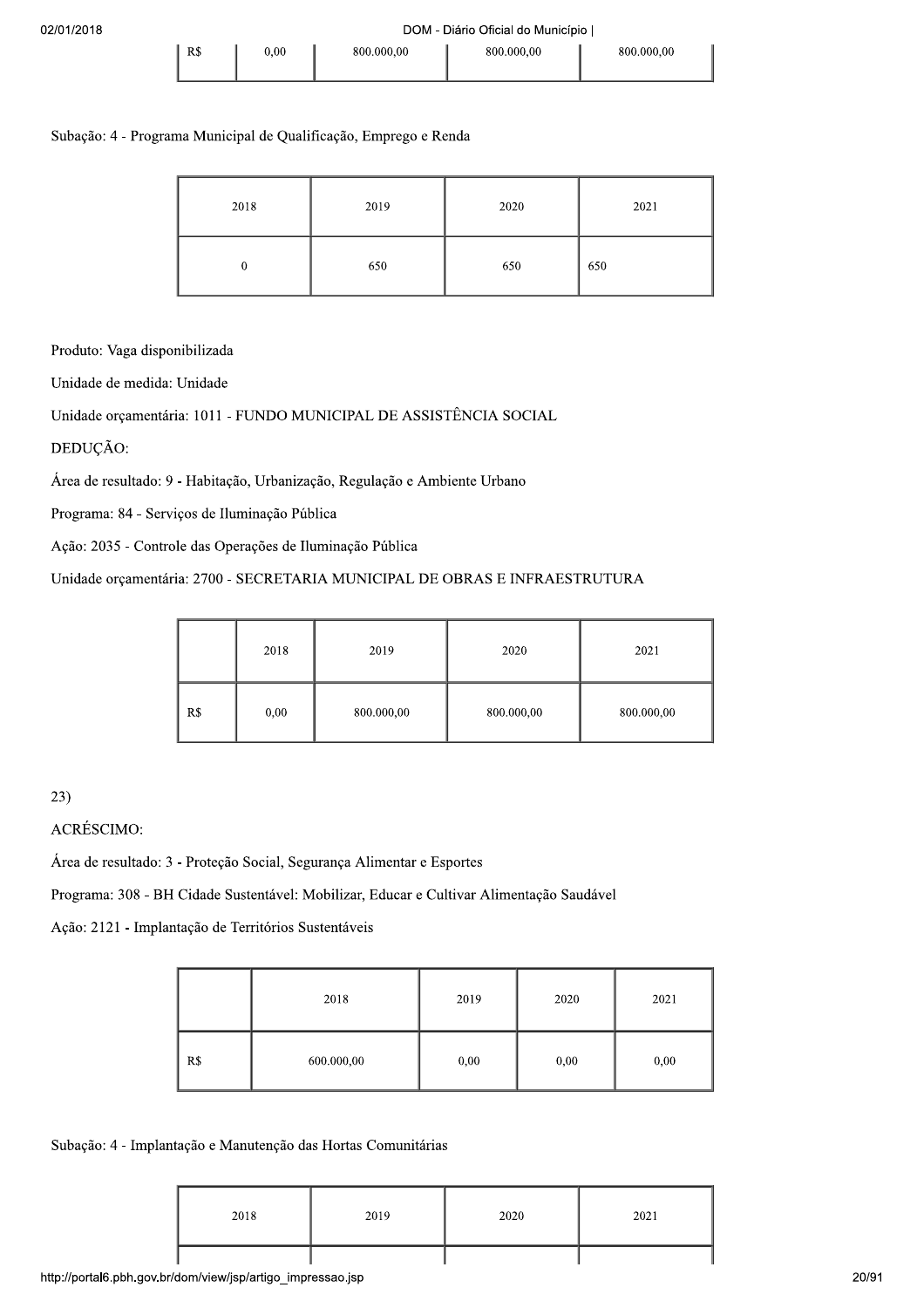Produto: Horta ativa

Unidade de medida: Unidade

Unidade orcamentária: 1000 - SECRETARIA MUNICIPAL DE ASSISTÊNCIA SOCIAL, SEGURANCA ALIMENTAR E **CIDADANIA** 

DEDUÇÃO:

Área de resultado: 9 - Habitação, Urbanização, Regulação e Ambiente Urbano

Programa: 84 - Serviços de Iluminação Pública

Ação: 2035 - Controle das Operações de Iluminação Pública

Unidade orçamentária: 2700 - SECRETARIA MUNICIPAL DE OBRAS E INFRAESTRUTURA

|     | 2018       | 2019 | 2020 | 2021 |
|-----|------------|------|------|------|
| R\$ | 600.000,00 | 0,00 | 0,00 | 0,00 |

24)

ACRÉSCIMO:

Área de resultado: 3 - Proteção Social, Segurança Alimentar e Esportes

Programa: 132 - Segurança Alimentar e Nutricional na Perspectiva do Direito e da Assistência Alimentar

Ação: 1268 - Construção, Ampliação e Reforma de Restaurantes Populares

|     | 2018 | 2019         | 2020 | 2021 |
|-----|------|--------------|------|------|
| R\$ | 0,00 | 1.500.000,00 | 0,00 | 0,00 |

Subação: 1 - Construção, Ampliação e Reforma de Restaurantes Populares

| 2018 | 2019 | 2020 | 2021         |
|------|------|------|--------------|
|      |      |      | $\mathbf{0}$ |

Produto: Próprio construído, ampliado, reformado ou mantido

Unidade de medida: Unidade

Unidade orçamentária: 2700 - SECRETARIA MUNICIPAL DE OBRAS E INFRAESTRUTURA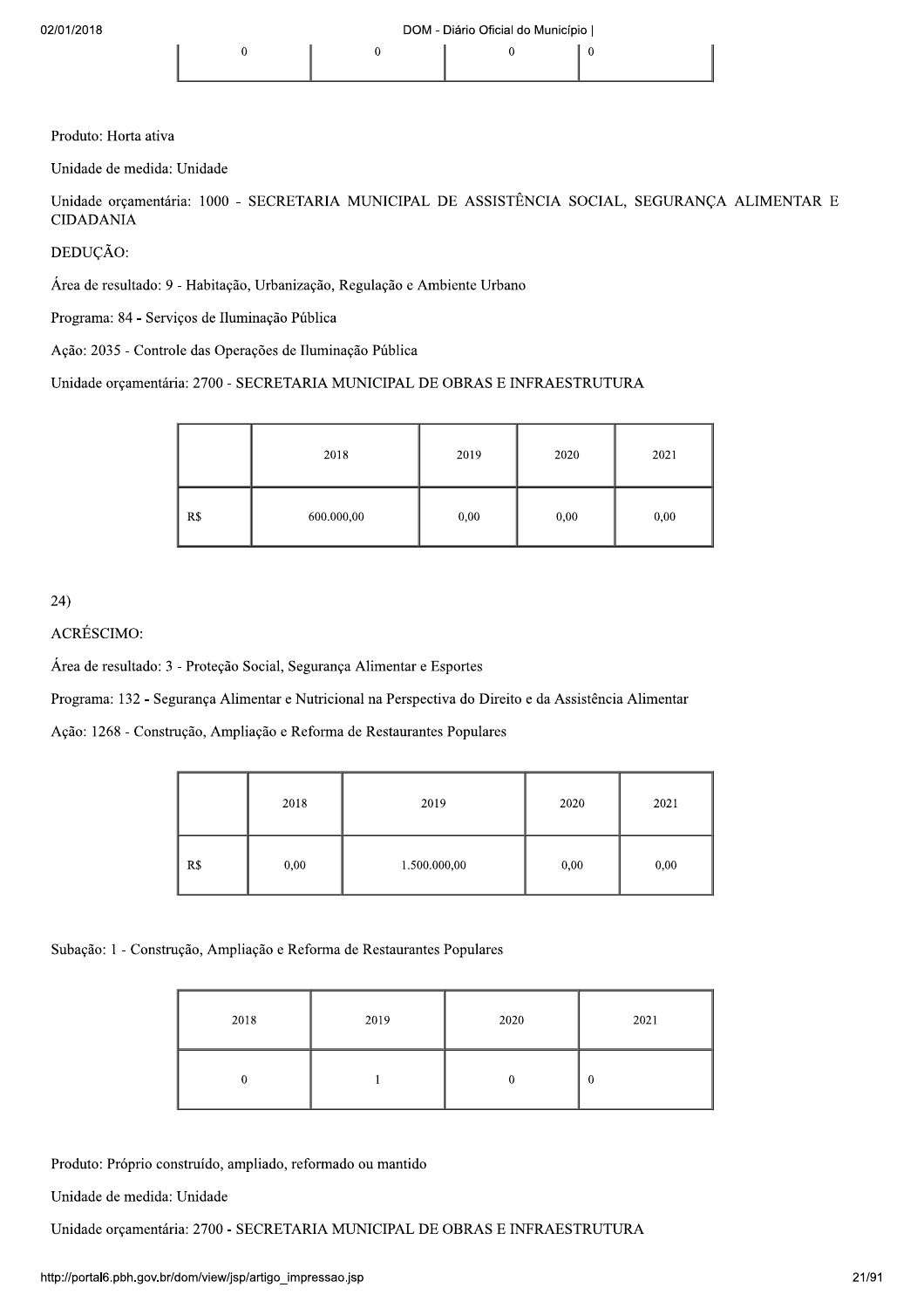| 02/01/2018                                                                             |                |      | DOM - Diário Oficial do Município                                           |      |      |
|----------------------------------------------------------------------------------------|----------------|------|-----------------------------------------------------------------------------|------|------|
| DEDUÇÃO:<br>Área de resultado: 9 - Habitação, Urbanização, Regulação e Ambiente Urbano |                |      |                                                                             |      |      |
| Programa: 84 - Serviços de Iluminação Pública                                          |                |      |                                                                             |      |      |
| Ação: 2035 - Controle das Operações de Iluminação Pública                              |                |      |                                                                             |      |      |
|                                                                                        |                |      | Unidade orçamentária: 2700 - SECRETARIA MUNICIPAL DE OBRAS E INFRAESTRUTURA |      |      |
|                                                                                        |                | 2018 | 2019                                                                        | 2020 | 2021 |
|                                                                                        | R <sub>s</sub> | 0,00 | 1.500.000,00                                                                | 0,00 | 0,00 |

|            | - - -                                                      | -,-- | - - - - - - - - - - -                                            |              | -,-- | $-$          |  |
|------------|------------------------------------------------------------|------|------------------------------------------------------------------|--------------|------|--------------|--|
|            |                                                            |      |                                                                  |              |      |              |  |
| 25)        |                                                            |      |                                                                  |              |      |              |  |
| ACRÉSCIMO: |                                                            |      |                                                                  |              |      |              |  |
|            | Área de resultado: 6 - Desenvolvimento Econômico e Turismo |      |                                                                  |              |      |              |  |
|            | Programa: 237 - Qualificação, Profissionalização e Emprego |      |                                                                  |              |      |              |  |
|            |                                                            |      | Ação: 2404 - Ações de Qualificação, Profissionalização e Emprego |              |      |              |  |
|            |                                                            |      |                                                                  |              |      |              |  |
|            |                                                            | 2018 | 2019                                                             | 2020         |      | 2021         |  |
|            | R\$                                                        | 0,00 | 1.000.000,00                                                     | 1.000.000,00 |      | 1.000.000,00 |  |

Subação: Implantação de ponto Fixo para Comercialização de Produtos da Economia Popular Solidária

|                                                                             | 2018                                                                                   | 2019 | 2020 | 2021         |  |  |
|-----------------------------------------------------------------------------|----------------------------------------------------------------------------------------|------|------|--------------|--|--|
|                                                                             | $\mathbf{0}$                                                                           |      |      | $\mathbf{1}$ |  |  |
| Produto: Unidade implantada                                                 |                                                                                        |      |      |              |  |  |
| Unidade de medida: Unidade                                                  |                                                                                        |      |      |              |  |  |
|                                                                             | Unidade orçamentária: 2800 - SECRETARIA MUNICIPAL DE DESENVOLVIMENTO ECONÔMICO         |      |      |              |  |  |
|                                                                             | DEDUÇÃO:<br>Área de resultado: 9 - Habitação, Urbanização, Regulação e Ambiente Urbano |      |      |              |  |  |
| Programa: 233 - Manutenção da Cidade                                        |                                                                                        |      |      |              |  |  |
|                                                                             | Ação: 1203 - Drenagem e Tratamento de Fundos de Vale                                   |      |      |              |  |  |
| Unidade orçamentária: 2702 - SUPERINTENDÊNCIA DE DESENVOLVIMENTO DA CAPITAL |                                                                                        |      |      |              |  |  |
|                                                                             |                                                                                        |      |      |              |  |  |
|                                                                             |                                                                                        |      |      |              |  |  |
| http://portal6.pbh.gov.br/dom/view/jsp/artigo_impressao.jsp                 |                                                                                        |      |      |              |  |  |
|                                                                             |                                                                                        |      |      |              |  |  |

DEDUÇÃO:<br>Área de resultado: 9 - Habitação, Urbanização, Regulação e Ambiente Urbano<br>Programa: 233 - Manutenção da Cidade<br>Ação: 1203 - Drenagem e Tratamento de Fundos de Vale<br>Unidade orçamentária: 2702 - SUPERINTENDÊNCIA DE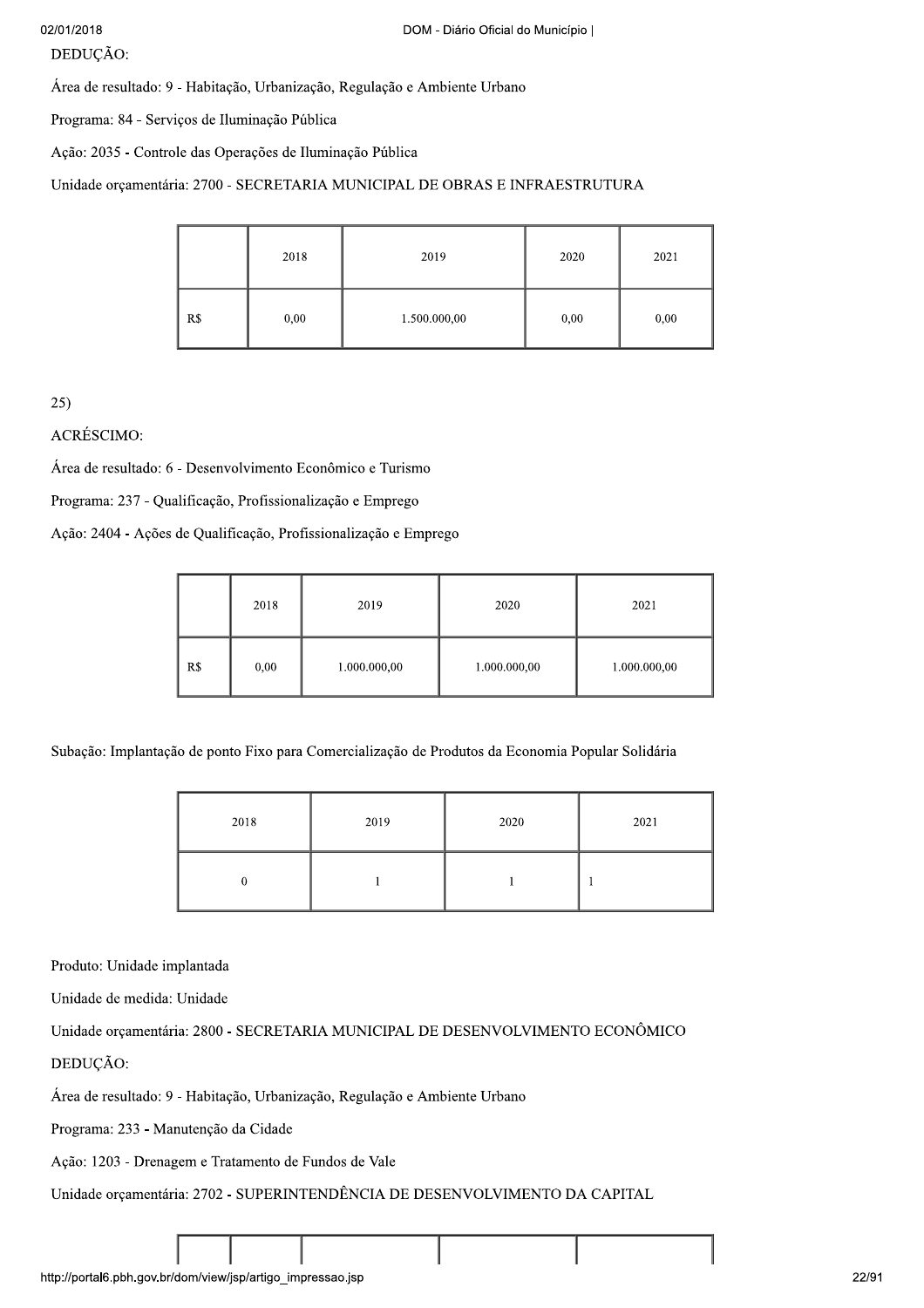|     | 2018 | 2019         | 2020         | 2021         |
|-----|------|--------------|--------------|--------------|
| R\$ | 0,00 | 1.000.000,00 | 1.000.000,00 | 1.000.000,00 |

 $26)$ 

**ACRÉSCIMO:** 

Área de resultado: 3 - Proteção Social, Segurança Alimentar e Esportes

Programa: 163 - Promoção e Proteção às Crianças e Adolescentes e suas Famílias

Ação: 2860 - Ações para o Fortalecimento da Política Municipal de Atendimento à Criança e ao Adolescente

|     | 2018 | 2019       | 2020       | 2021 |
|-----|------|------------|------------|------|
| R\$ | 0,00 | 200.000,00 | 200.000,00 | 0,00 |

Subação: 1 - Ações de apoio e assessoramento à rede de atendimento e defesa dos direitos da Criança e do Adolescente

| 2018 | 2019 | 2020 | 2021             |
|------|------|------|------------------|
|      |      |      | $\boldsymbol{0}$ |

Produto: Ação realizada

Unidade de medida: Unidade

Unidade orçamentária: 1013 - FUNDO MUNICIPAL DOS DIREITOS DA CRIANÇA E DO ADOLESCENTE DEDUCÃO:

Área de resultado: 6 - Desenvolvimento Econômico e Turismo

Programa: 86 - Fomento ao Turismo de Lazer, Eventos e Negócios

Ação: 2629 - Promoção e Desenvolvimento do Turismo de Negócios e Apoio a Eventos Culturais e Econômicos

Unidade orçamentária: 2805 - EMPRESA MUNICIPAL DE TURISMO DE BELO HORIZONTE S/A

|     | 2018 | 2019       | 2020       | 2021 |
|-----|------|------------|------------|------|
| R\$ | 0,00 | 200.000,00 | 200.000,00 | 0,00 |

27)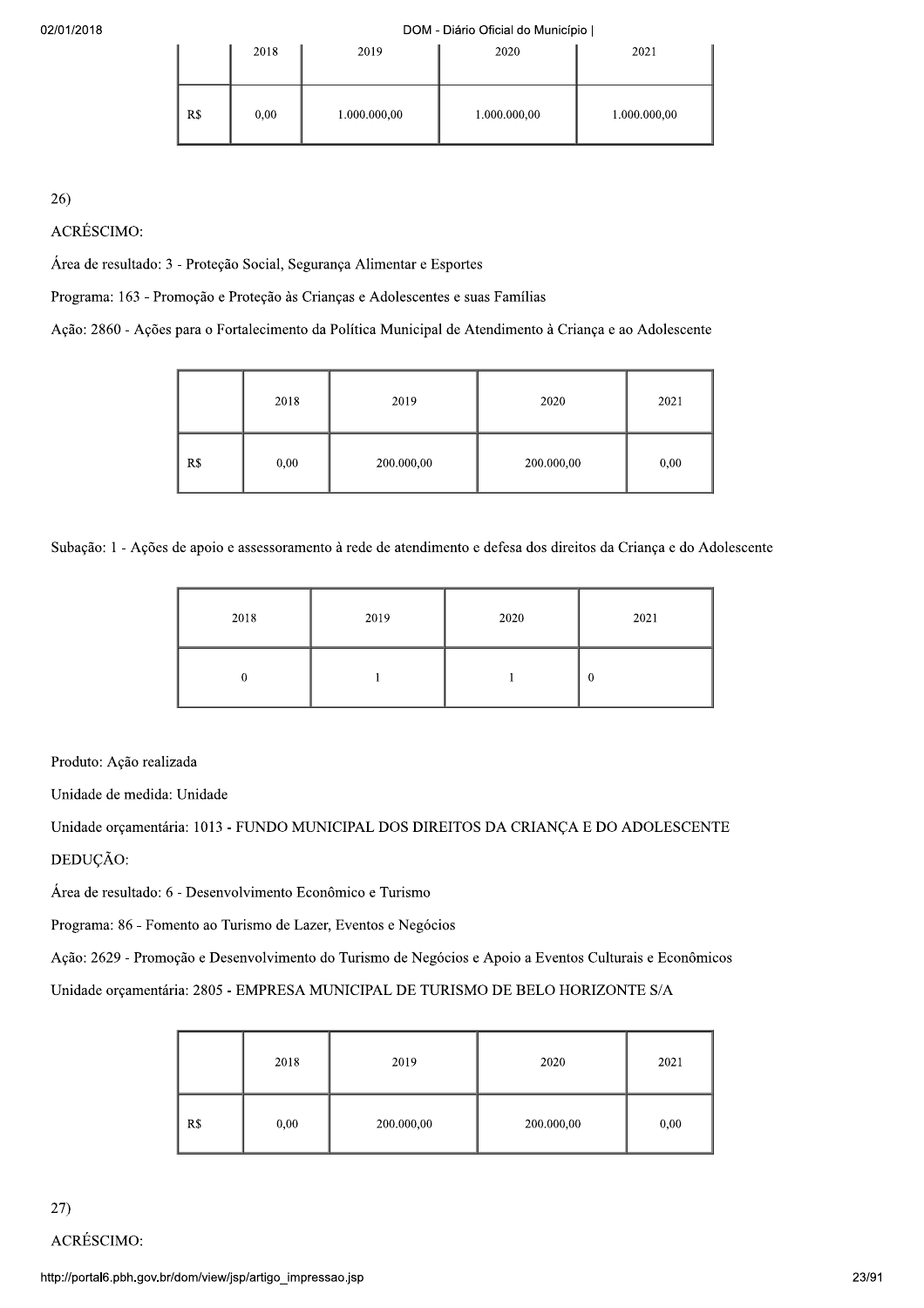Área de resultado: 8 - Sustentabilidade Ambiental

Programa: 306 - Bem Estar Animal

Ação: 2877 - Gestão Intersetorial da Política Municipal de Proteção Animal

|     | 2018      | 2019      | 2020      | 2021      |
|-----|-----------|-----------|-----------|-----------|
| R\$ | 10.000,00 | 10.000,00 | 10.000,00 | 10.000,00 |

Subação: Assistência e Suporte a Animais em Situação de Abandono

| 2018 | 2019 | 2020 | 2021 |
|------|------|------|------|
| 10   | 10   | 10   | 10   |

Produto: Animais assistidos

Unidade de medida: Unidade

Unidade orçamentária: 2500 - SECRETARIA MUNICIPAL DE MEIO AMBIENTE

DEDUÇÃO:

Área de resultado: 10 - Atendimento ao Cidadão e Melhoria da Gestão Pública

Programa: 999 - Reserva de Contingência

Ação: 9999 - Reserva de Contingência

Unidade orçamentária: 4001 - ENCARGOS GERAIS DO MUNICÍPIO DA SECRETARIA MUNICIPAL DE FAZENDA

|     | 2018      | 2019      | 2020      | 2021      |
|-----|-----------|-----------|-----------|-----------|
| R\$ | 10.000,00 | 10.000,00 | 10.000,00 | 10.000,00 |

 $28)$ 

**ACRÉSCIMO:** 

Área de resultado: 3 - Proteção Social, Segurança Alimentar e Esportes

Programa: 308 - BH Cidade Sustentável: Mobilizar, Educar e Cultivar Alimentação Saudável

Ação: 2121 - Implantação de Territórios Sustentáveis

| 2018 | 2019 | 2020 | 2021 |
|------|------|------|------|
|      |      |      |      |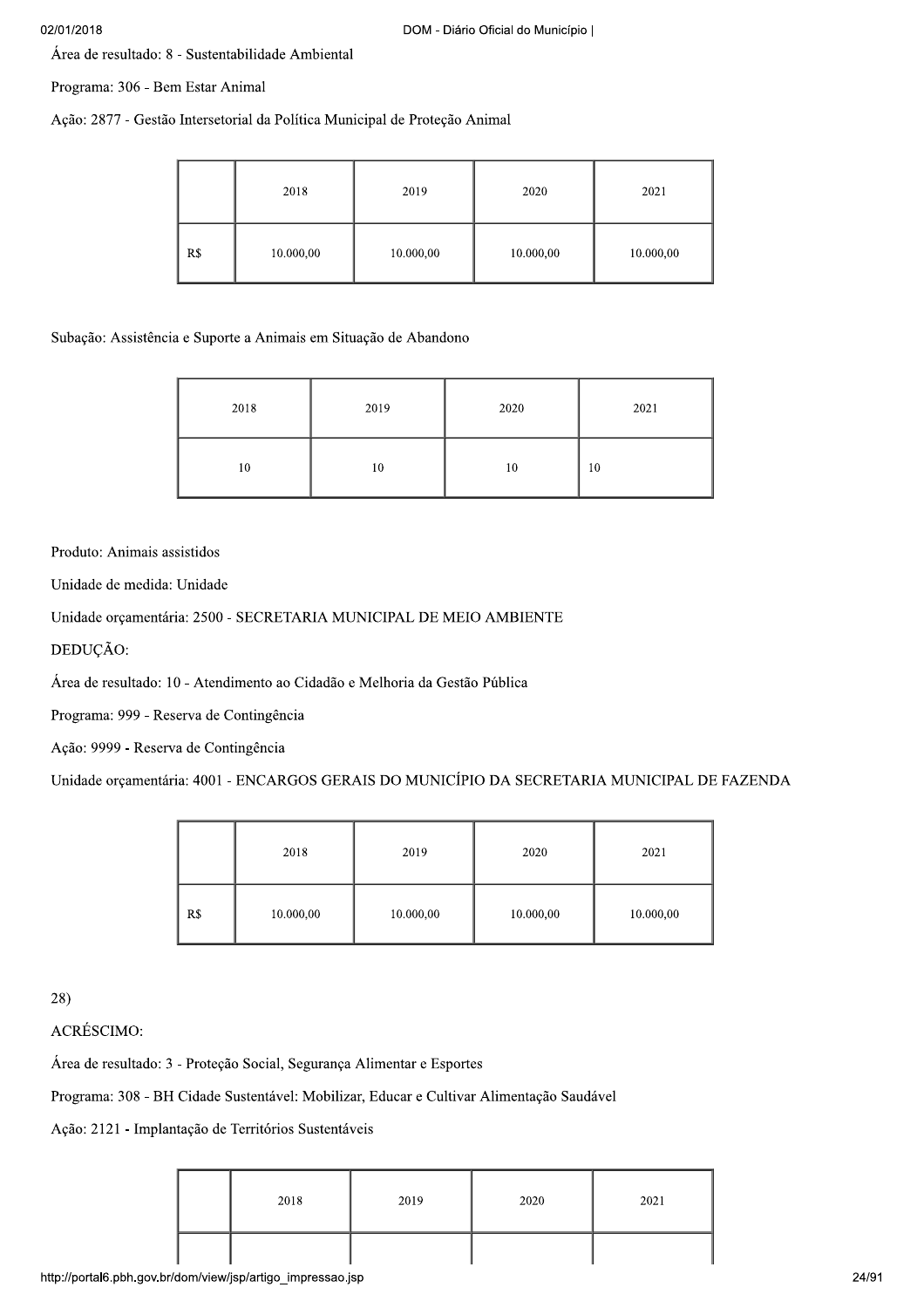# Subação: 4 - Implantação e Manutenção das Hortas Comunitárias

| 2018 | 2019 | 2020 | 2021 |
|------|------|------|------|
| 19   | 19   | 19   | 19   |

Produto: Horta ativa

Unidade de medida: Unidade

Unidade orçamentária: 1000 - SECRETARIA MUNICIPAL DE ASSISTÊNCIA SOCIAL, SEGURANÇA ALIMENTAR E CIDADANIA

# DEDUÇÃO:

Área de resultado: 10 - Atendimento ao Cidadão e Melhoria da Gestão Pública

Programa: 999 - Reserva de Contingência

Ação: 9999 - Reserva de Contingência

Unidade orçamentária: 4001 - ENCARGOS GERAIS DO MUNICÍPIO DA SECRETARIA MUNICIPAL DE FAZENDA

|     | 2018       | 2019       | 2020       | 2021       |
|-----|------------|------------|------------|------------|
| R\$ | 190.000,00 | 190.000,00 | 190.000,00 | 190.000,00 |

29)<br>ACRÉSCIMO:

Área de resultado: 8 - Sustentabilidade Ambiental

Programa: 306 - Bem Estar Animal

Ação: 2877 - Gestão Intersetorial da Política Municipal de Proteção Animal

|     | 2018       | 2019 | 2020 | 2021 |
|-----|------------|------|------|------|
| R\$ | 200.000,00 | 0,00 | 0,00 | 0,00 |

Subação: 9 - Realização de Ações para Atendimento Médico-Veterinário à Comunidade de Baixa Renda

| 2018 | 2019 | 2020 | 2021 |
|------|------|------|------|
|      |      |      |      |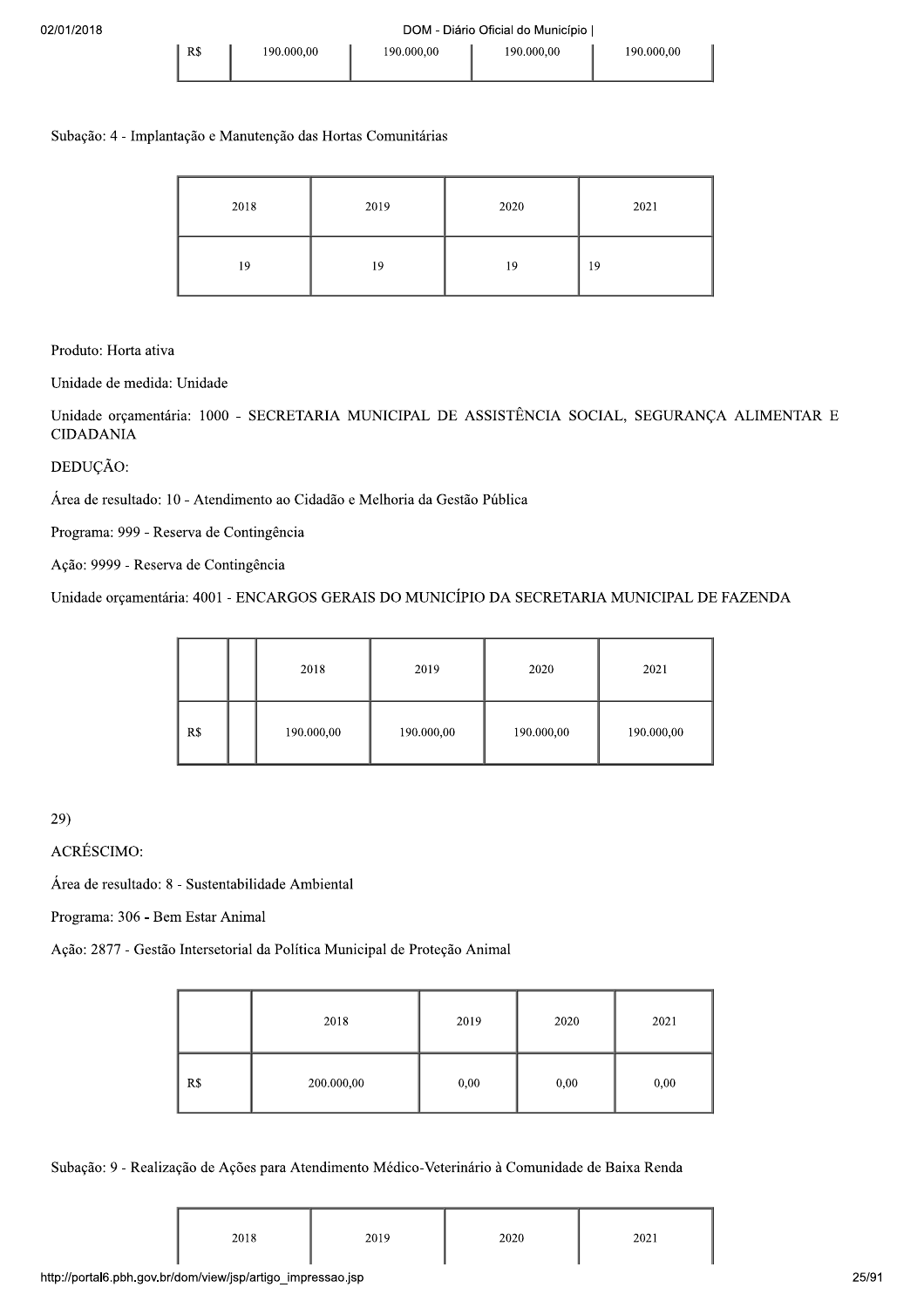Produto: Ações criadas

Unidade de medida: Unidade

Unidade orçamentária: 2500 - SECRETARIA MUNICIPAL DE MEIO AMBIENTE

DEDUÇÃO:

Área de resultado: 10 - Atendimento ao Cidadão e Melhoria da Gestão Pública

Programa: 999 - Reserva de Contingência

Ação: 9999 - Reserva de Contingência

Unidade orçamentária: 4001 - ENCARGOS GERAIS DO MUNICÍPIO DA SECRETARIA MUNICIPAL DE FAZENDA

|     | 2018       | 2019 | 2020 | 2021 |
|-----|------------|------|------|------|
| R\$ | 200.000,00 | 0,00 | 0,00 | 0,00 |

 $30)$ 

**ACRÉSCIMO:** 

Área de resultado: 5 - Cultura

Programa: 301 - Formação na Área da Cultura

Ação: 2907 - Formação e Qualificação Cultural

|     | 2018       | 2019 | 2020 | 2021 |
|-----|------------|------|------|------|
| R\$ | 200.000,00 | 0,00 | 0,00 | 0,00 |

Subação: 3 - Escola Livre de Artes

| 2018 | 2019 | 2020 | 2021 |
|------|------|------|------|
| 12   |      |      | U    |

Produto: Ação realizada

Unidade de medida: Unidade

Unidade orçamentária: 3103 - FUNDAÇÃO MUNICIPAL DE CULTURA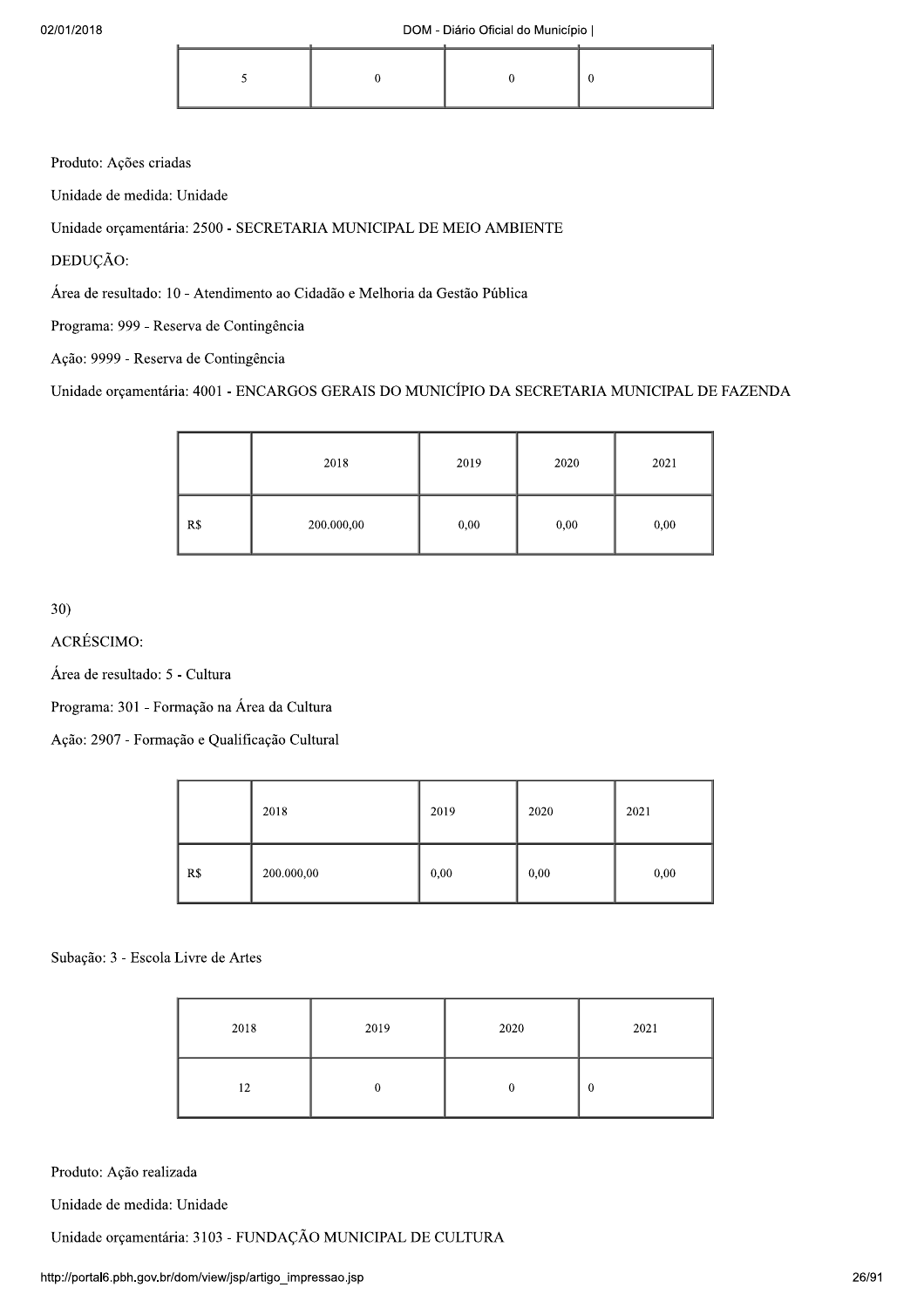# DEDUÇÃO:

Área de resultado: 10 - Atendimento ao Cidadão e Melhoria da Gestão Pública

Programa: 999 - Reserva de Contingência

Ação: 9999 - Reserva de Contingência

Unidade orçamentária: 4001 - ENCARGOS GERAIS DO MUNICÍPIO DA SECRETARIA MUNICIPAL DE FAZENDA

|     | 2018       | 2019 | 2020 | 2021 |
|-----|------------|------|------|------|
| R\$ | 200.000,00 | 0,00 | 0,00 | 0,00 |

 $31)$ 

ACRÉSCIMO:

Área de resultado: 3 - Proteção Social, Segurança Alimentar e Esportes

Programa: 101 - Promoção e Democratização das Práticas de Esportes e Lazer

Ação: 2536 - Programa Superar

|     | 2018      | 2019 | 2020 | 2021 |
|-----|-----------|------|------|------|
| R\$ | 20.000,00 | 0,00 | 0,00 | 0,00 |

Subação: Copa BH de Rugby de Cadeira de Rodas

| 2018 | 2019 | 2020 | 2021     |
|------|------|------|----------|
|      | υ    |      | $\bf{0}$ |

Produto: Evento realizado

Unidade de medida: Unidade

Unidade orçamentária: 3000 - SECRETARIA MUNICIPAL DE ESPORTES E LAZER

DEDUCÃO:

Área de resultado: 10 - Atendimento ao Cidadão e Melhoria da Gestão Pública

Programa: 999 - Reserva de Contingência

Ação: 9999 - Reserva de Contingência

Unidade orçamentária: 4001 - ENCARGOS GERAIS DO MUNICÍPIO DA SECRETARIA MUNICIPAL DE FAZENDA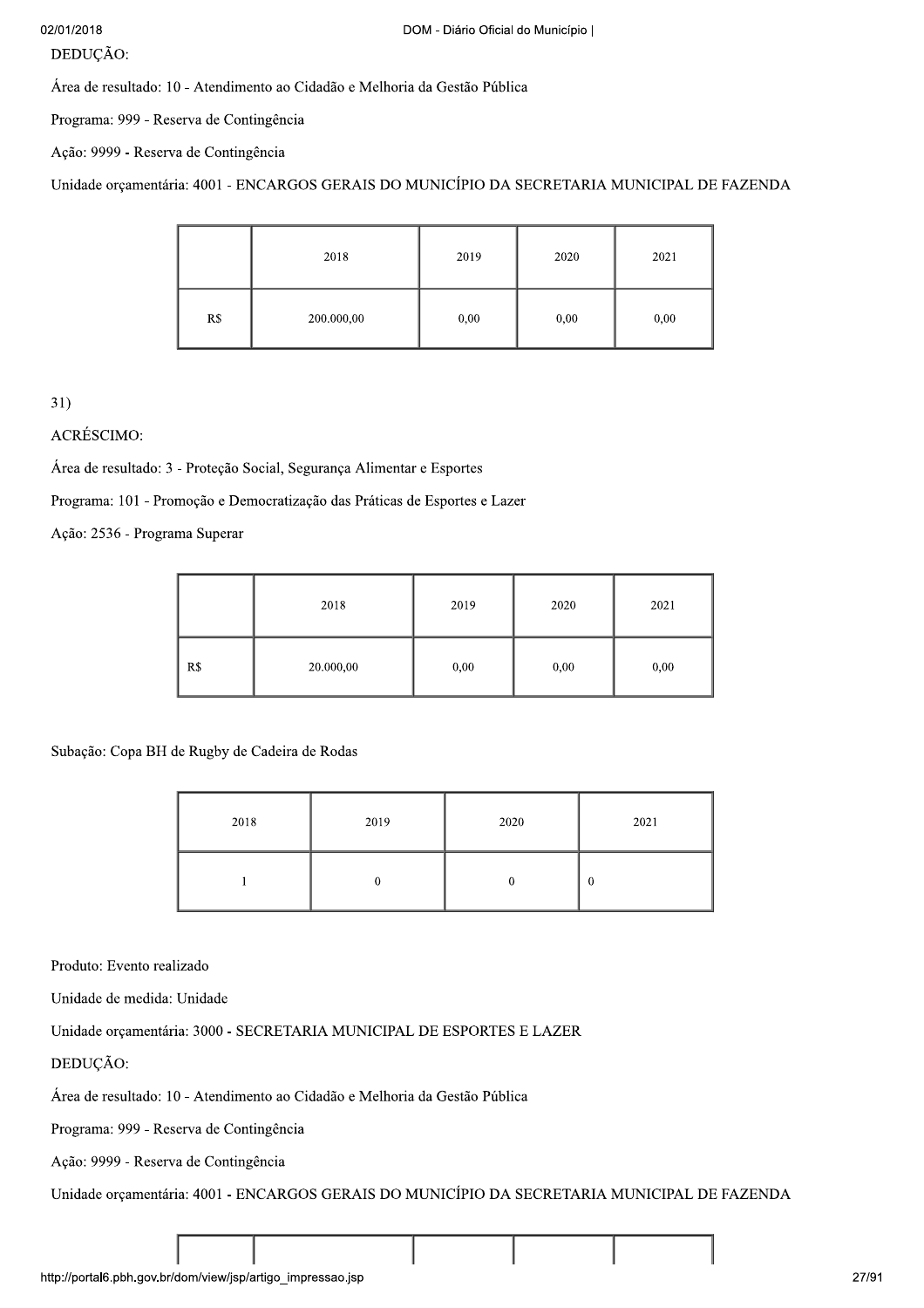#### DOM - Diário Oficial do Município |

|     | 2018      | 2019 | 2020 | 2021 |
|-----|-----------|------|------|------|
| R\$ | 20.000,00 | 0,00 | 0,00 | 0,00 |

 $32)$ 

ACRÉSCIMO:

Área de resultado: 9 - Habitação, Urbanização, Regulação e Ambiente Urbano

Programa: 233 - Manutenção da Cidade

Ação: 1203 - Drenagem e Tratamento de Fundos de Vale

|     | 2018 | 2019      | 2020      | 2021      |
|-----|------|-----------|-----------|-----------|
| R\$ | 0,00 | 60.000,00 | 90.000,00 | 90.000,00 |

Subação: Implantação de Rede de Drenagem Pluvial na Rua Furquim Werneck, entre as ruas José Lins do Rego e Graciliano Ramos, no Bairro Tupi, com aproximadamente 150m de extensão, com custo total estimado em R\$300.000,00.

| 2018 | 2019 | 2020 | 2021 |
|------|------|------|------|
|      | 20   | 30   | 30   |

Produto: obra executada

Unidade de medida: percentual de execução

Unidade orçamentária: 2702 - SUPERINTENDÊNCIA DE DESENVOLVIMENTO DA CAPITAL

DEDUÇÃO:

Área de resultado: 9 - Habitação, Urbanização, Regulação e Ambiente Urbano

Programa: 233 - Manutenção da Cidade

Ação: 1203 - Drenagem e Tratamento de Fundos de Vale

## Unidade orçamentária: 2702 - SUPERINTENDÊNCIA DE DESENVOLVIMENTO DA CAPITAL

|     | 2018 | 2019      | 2020      | 2021      |
|-----|------|-----------|-----------|-----------|
| R\$ | 0,00 | 60.000,00 | 90.000,00 | 90.000,00 |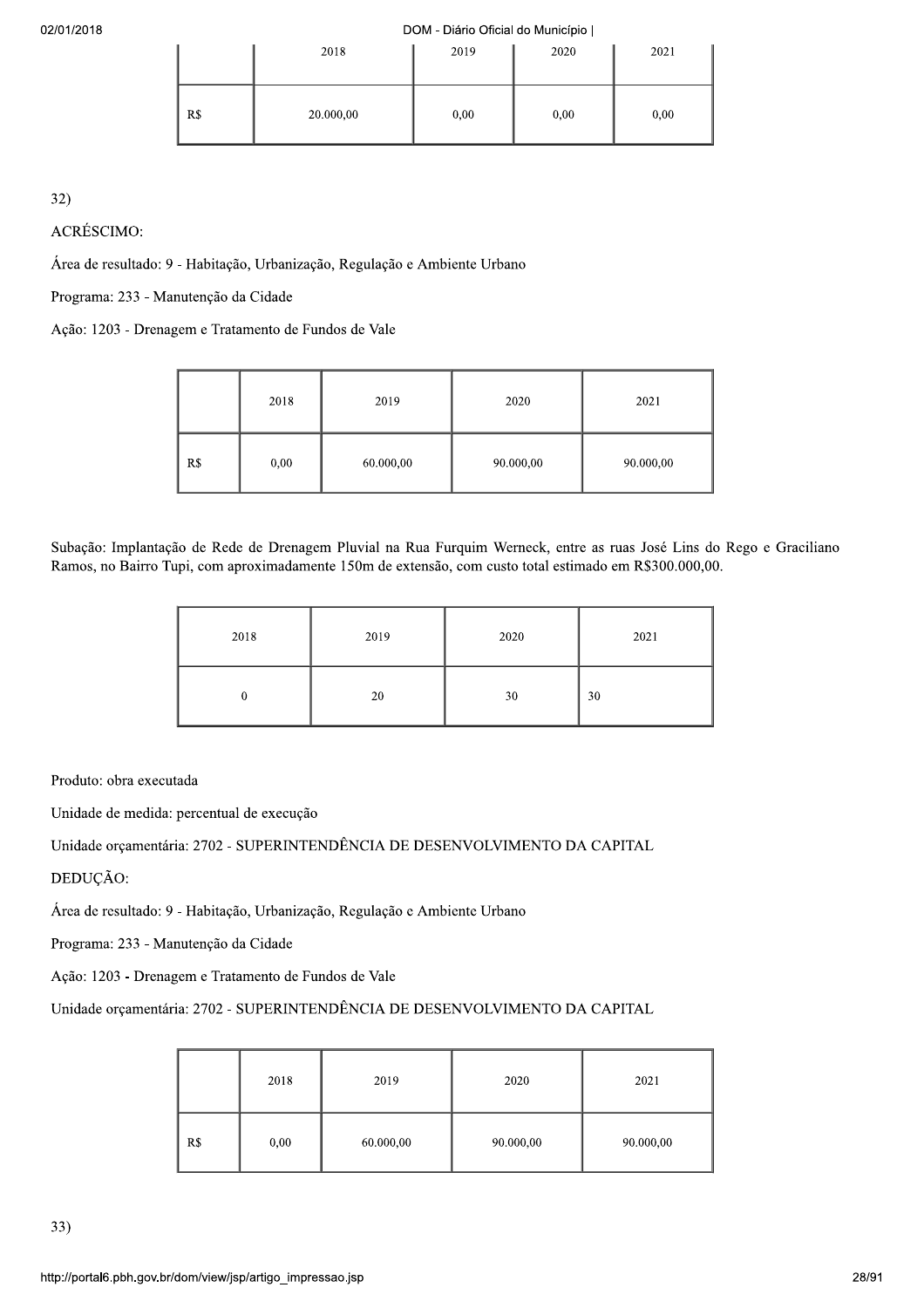**ACRÉSCIMO:** 

Área de resultado: 3 - Proteção Social, Segurança Alimentar e Esportes

Programa: 101 - Promoção e Democratização das Práticas de Esportes e Lazer

Ação: 2536 - Programa Superar

|     | 2018      | 2019 | 2020 | 2021 |
|-----|-----------|------|------|------|
| R\$ | 30.000,00 | 0,00 | 0,00 | 0,00 |

Subação: Aquisição de Cadeiras de Rodas Adaptadas

| 2018 | 2019 | 2020 | 2021     |
|------|------|------|----------|
| .,   |      |      | $\bf{0}$ |

### Produto: Cadeiras de rodas

Unidade de medida: Unidade

Unidade orçamentária: 3000 - SECRETARIA MUNICIPAL DE ESPORTES E LAZER

DEDUÇÃO:

Área de resultado: 10 - Atendimento ao Cidadão e Melhoria da Gestão Pública

Programa: 999 - Reserva de Contingência

Ação: 9999 - Reserva de Contingência

Unidade orçamentária: 4001 - ENCARGOS GERAIS DO MUNICÍPIO DA SECRETARIA MUNICIPAL DE FAZENDA

|     | 2018      | 2019 | 2020 | 2021 |
|-----|-----------|------|------|------|
| R\$ | 30.000,00 | 0,00 | 0,00 | 0,00 |

 $34)$ 

**ACRÉSCIMO:** 

Área de resultado: 8 - Sustentabilidade Ambiental

Programa: 306 - Bem Estar Animal

Ação: 2877 - Gestão Intersetorial da Política Municipal de Proteção Animal

| 2018 | 2019 | 2020 | 2021 |
|------|------|------|------|
|      |      |      |      |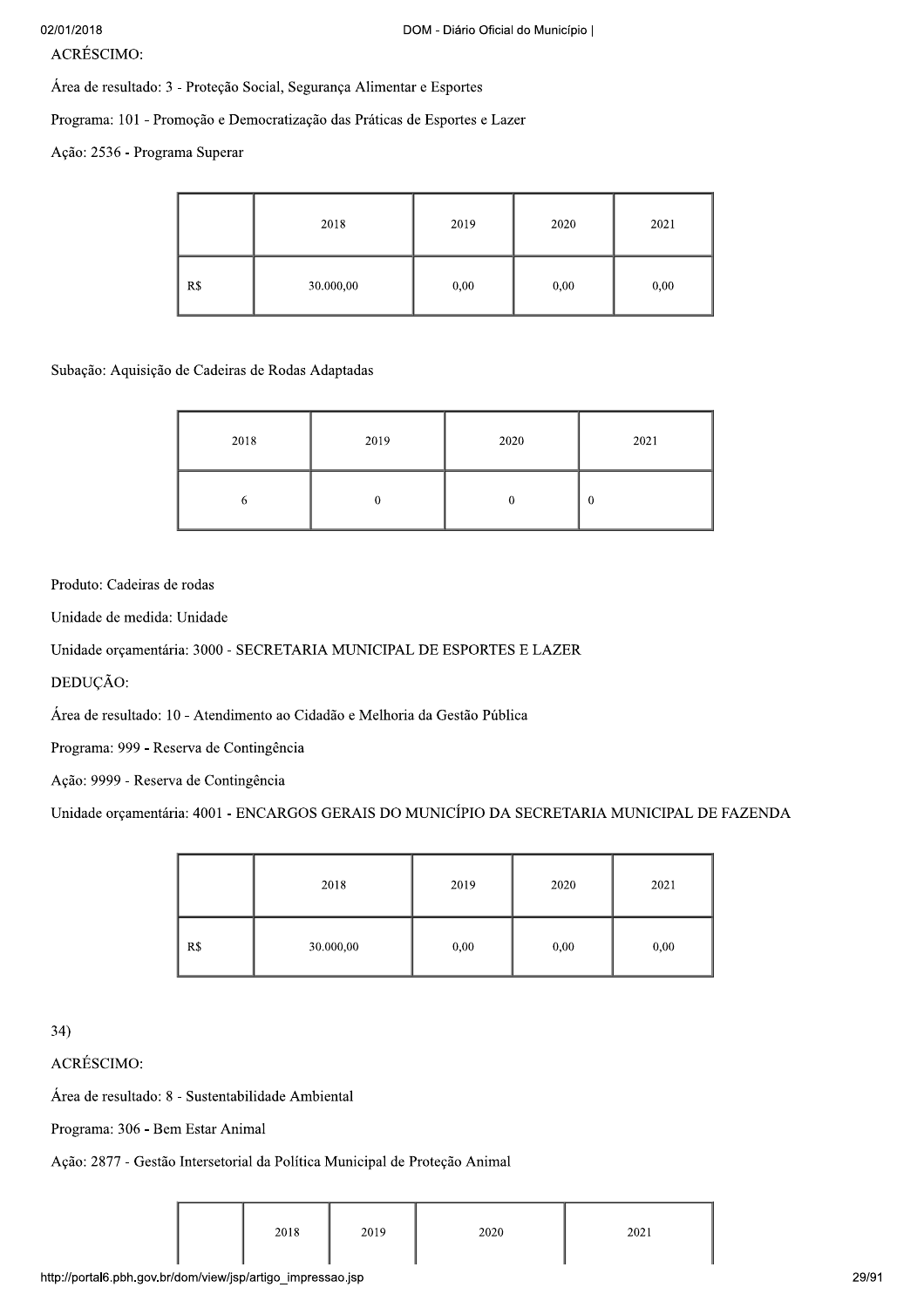| R\$ | 0,00 | 0.00 | 280.000,00 | 280.000,00 |
|-----|------|------|------------|------------|
|-----|------|------|------------|------------|

### Subação: 9 - Realização de Ações para Atendimento Médico-Veterinário à Comunidade de Baixa Renda

| 2018 | 2019 | 2020 | 2021 |
|------|------|------|------|
|      |      |      |      |

Produto: Ações criadas

Unidade de medida: Unidade

# Unidade orcamentária: 2500 - SECRETARIA MUNICIPAL DE MEIO AMBIENTE

DEDUÇÃO:

Área de resultado: 7 - Mobilidade Urbana

Programa: 62 - Gestão do Sistema Viário Municipal

Ação: 1230 - Implantação e Reconstrução de Vias Públicas

# Unidade orçamentária: 2700 - SECRETARIA MUNICIPAL DE OBRAS E INFRAESTRUTURA

|     | 2018 | 2019 | 2020       | 2021       |
|-----|------|------|------------|------------|
| R\$ | 0,00 | 0,00 | 280.000,00 | 280.000,00 |

 $35)$ 

**ACRÉSCIMO:** 

Área de resultado: 3 - Proteção Social, Segurança Alimentar e Esportes

Programa: 127 - Promoção e Defesa de Direitos Humanos e Cidadania

Ação: 2337 - Promoção, Defesa e Garantia de Direitos

|     | 2018      | 2019      | 2020      | 2021      |
|-----|-----------|-----------|-----------|-----------|
| R\$ | 50.000,00 | 50.000,00 | 50.000,00 | 50.000,00 |

### Subação: Promoção de Atividades e Iniciativas de Organizações da Sociedade Civil do Movimento LGBT

|  | 2018 | 2019<br>$-012$ | 2020 | 2021<br>202 L<br>---- |
|--|------|----------------|------|-----------------------|
|--|------|----------------|------|-----------------------|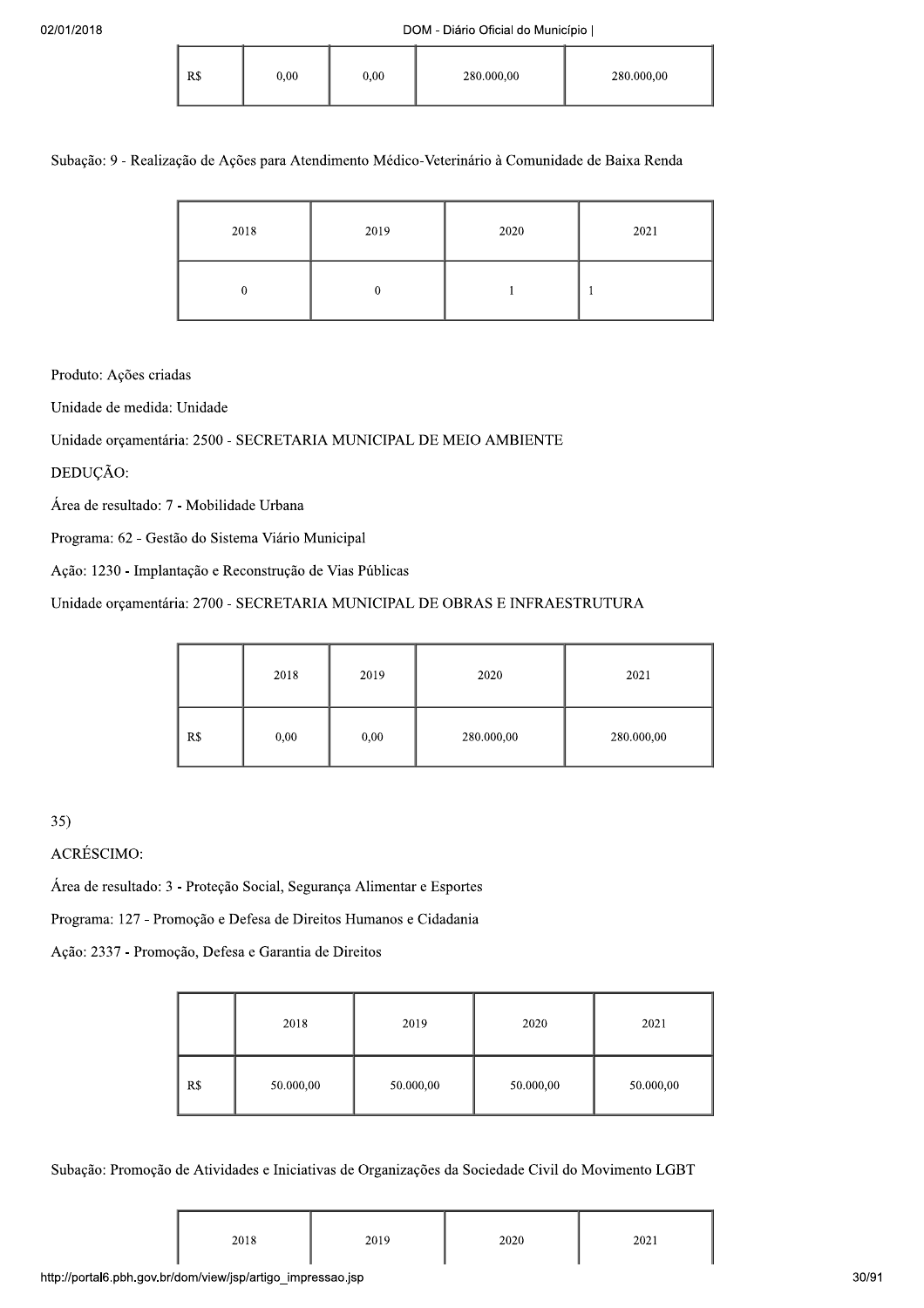Produto: Projeto apoiado

Unidade de medida: Unidade

Unidade orçamentária: 1000 - SECRETARIA MUNICIPAL DE ASSISTÊNCIA SOCIAL, SEGURANÇA ALIMENTAR E **CIDADANIA** 

DEDUÇÃO:

Área de resultado: 10 - Atendimento ao Cidadão e Melhoria da Gestão Pública

Programa: 999 - Reserva de Contingência

Ação: 9999 - Reserva de Contingência

Unidade orçamentária: 4001 - ENCARGOS GERAIS DO MUNICÍPIO DA SECRETARIA MUNICIPAL DE FAZENDA

|     | 2018      | 2019      | 2020      | 2021      |
|-----|-----------|-----------|-----------|-----------|
| R\$ | 50.000,00 | 50.000,00 | 50.000,00 | 50.000,00 |

36)

**ACRÉSCIMO:** 

Área de resultado: 3 - Proteção Social, Segurança Alimentar e Esportes

Programa: 127 - Promoção e Defesa de Direitos Humanos e Cidadania

Ação: 2337 - Promoção, Defesa e Garantia de Direitos

|     | 2018       | 2019 | 2020 | 2021 |
|-----|------------|------|------|------|
| R\$ | 100.000,00 | 0,00 | 0,00 | 0,00 |

Subação: Diagnóstico Municipal de Violência e Violação de Direitos da População LGBT

| 2018 | 2019 | 2020 | 2021 |
|------|------|------|------|
|      |      |      | U    |

Produto: Diagnóstico realizado

Unidade de medida: Unidade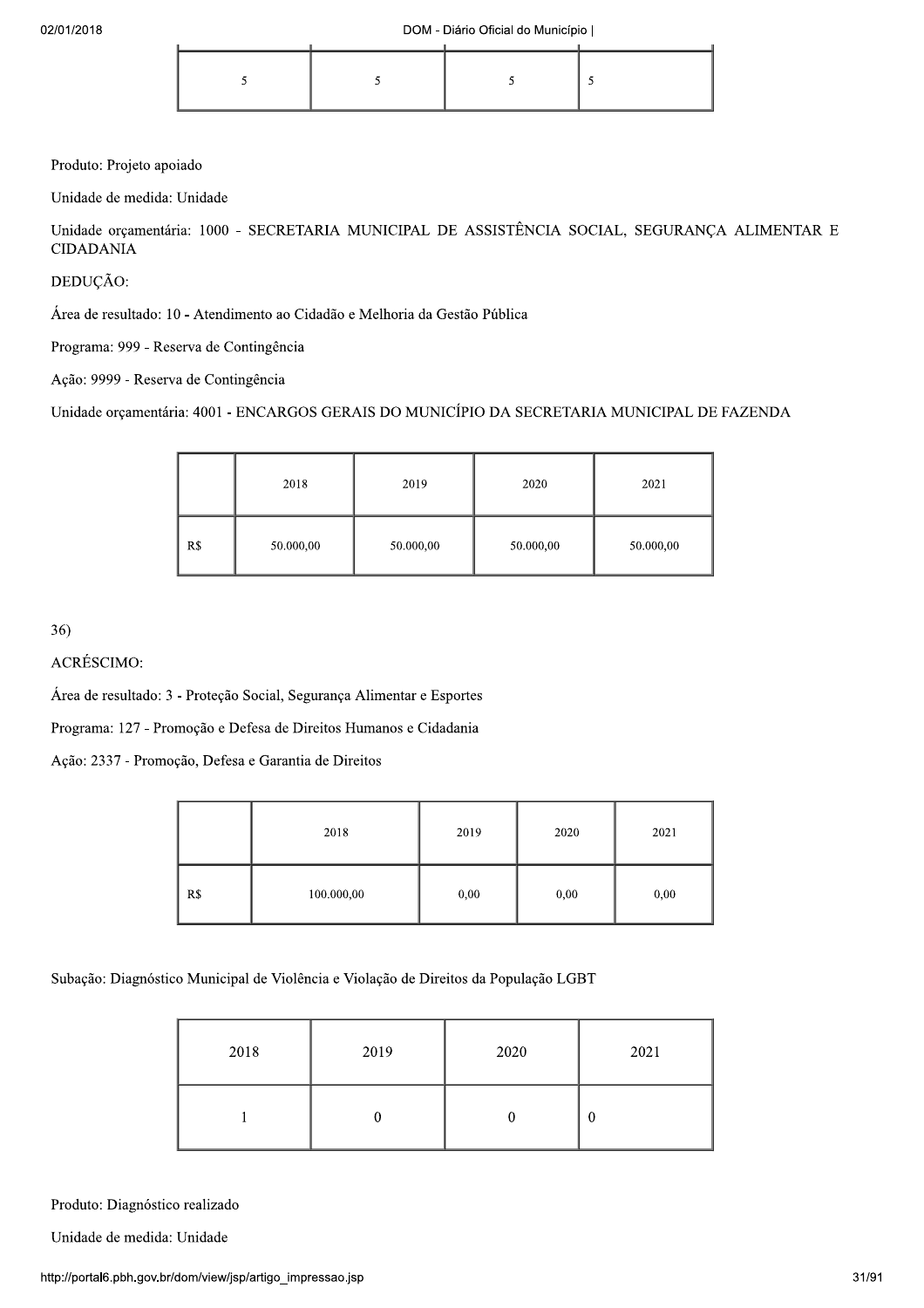# 02/01/20

# $2018$

Unidade orçamentária: 1000 - SECRETARIA MUNICIPAL DE ASSISTÊNCIA SOCIAL, SEGURANÇA ALIMENTAR E CIDADANIA

# DEDUÇÃO:

Área de resultado: 10 - Atendimento ao Cidadão e Melhoria da Gestão Pública

Programa: 999 - Reserva de Contingência

Ação: 9999 - Reserva de Contingência

Unidade orcamentária: 4001 - ENCARGOS GERAIS DO MUNICÍPIO DA SECRETARIA MUNICIPAL DE FAZENDA

|     | 2018       | 2019 | 2020 | 2021 |
|-----|------------|------|------|------|
| R\$ | 100.000,00 | 0,00 | 0,00 | 0,00 |

37)<br>ACRÉSCIMO:

Área de resultado: 1 - Saúde

Programa: 28 - Vigilância em Saúde

Ação: 2829 - Vigilância em Saúde

|     | 2018 | 2019         | 2020         | 2021         |
|-----|------|--------------|--------------|--------------|
| R\$ | 0,00 | 1.000.000,00 | 1.000.000,00 | 1.000.000,00 |

Subação: Ações de Vigilância e Prevenção da Leishmaniose Visceral

| 2018 | 2019 | 2020 | 2021   |
|------|------|------|--------|
|      |      |      | ◠<br>∠ |

Produto: Ação realizada

Unidade de medida: Unidade

Unidade orçamentária: 2302 - FUNDO MUNICIPAL DE SAÚDE

DEDUÇÃO:

Área de resultado: 9 - Habitação, Urbanização, Regulação e Ambiente Urbano

Programa: 233 - Manutenção da Cidade

Ação: 1203 - Drenagem e Tratamento de Fundos de Vale

Unidade orçamentária: 2702 - SUPERINTENDÊNCIA DE DESENVOLVIMENTO DA CAPITAL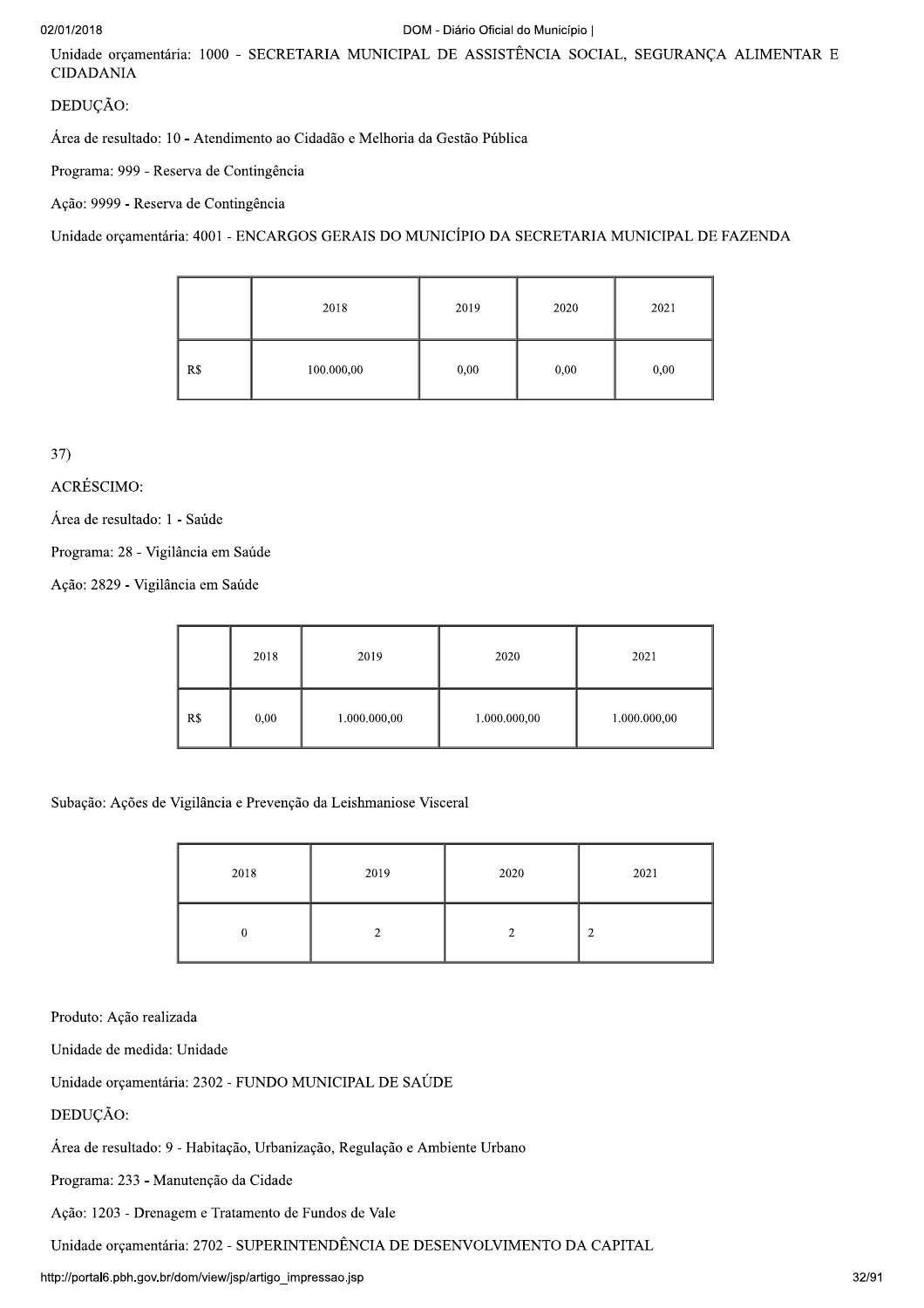|     | 2018 | 2019       | 2020       | 2021       |
|-----|------|------------|------------|------------|
| R\$ | 0,00 | 706.000,00 | 706.000,00 | 706.000,00 |

Área de resultado: 7 - Mobilidade Urbana

Programa: 62 - Gestão do Sistema Viário Municipal

Ação: 1330 - Obras Estruturantes do Sistema Viário

# Unidade orçamentária: 2700 - SECRETARIA MUNICIPAL DE OBRAS E INFRAESTRUTURA

|     | 2018 | 2019       | 2020       | 2021       |
|-----|------|------------|------------|------------|
| R\$ | 0,00 | 294.000,00 | 294.000,00 | 294.000,00 |

38)<br>ACRÉSCIMO:

Área de resultado: 8 - Sustentabilidade Ambiental

Programa: 306 - Bem Estar Animal

Ação: 2877 - Gestão Intersetorial da Política Municipal de Proteção Animal

|     | 2018 | 2019         | 2020         | 2021         |
|-----|------|--------------|--------------|--------------|
| R\$ | 0,00 | 1.500.000,00 | 1.500.000,00 | 1.500.000,00 |

Subação: Operação e Manutenção do Hospital Veterinário de Cães e Gatos

| 2018 | 2019 | 2020 | 2021     |
|------|------|------|----------|
|      |      |      | $\bf{0}$ |

Produto: Serviços administrativos

Unidade de medida: Metas administrativas

Unidade orçamentária: 2302 - FUNDO MUNICIPAL DE SAÚDE

# DEDUÇÃO:

Área de resultado: 8 - Sustentabilidade Ambiental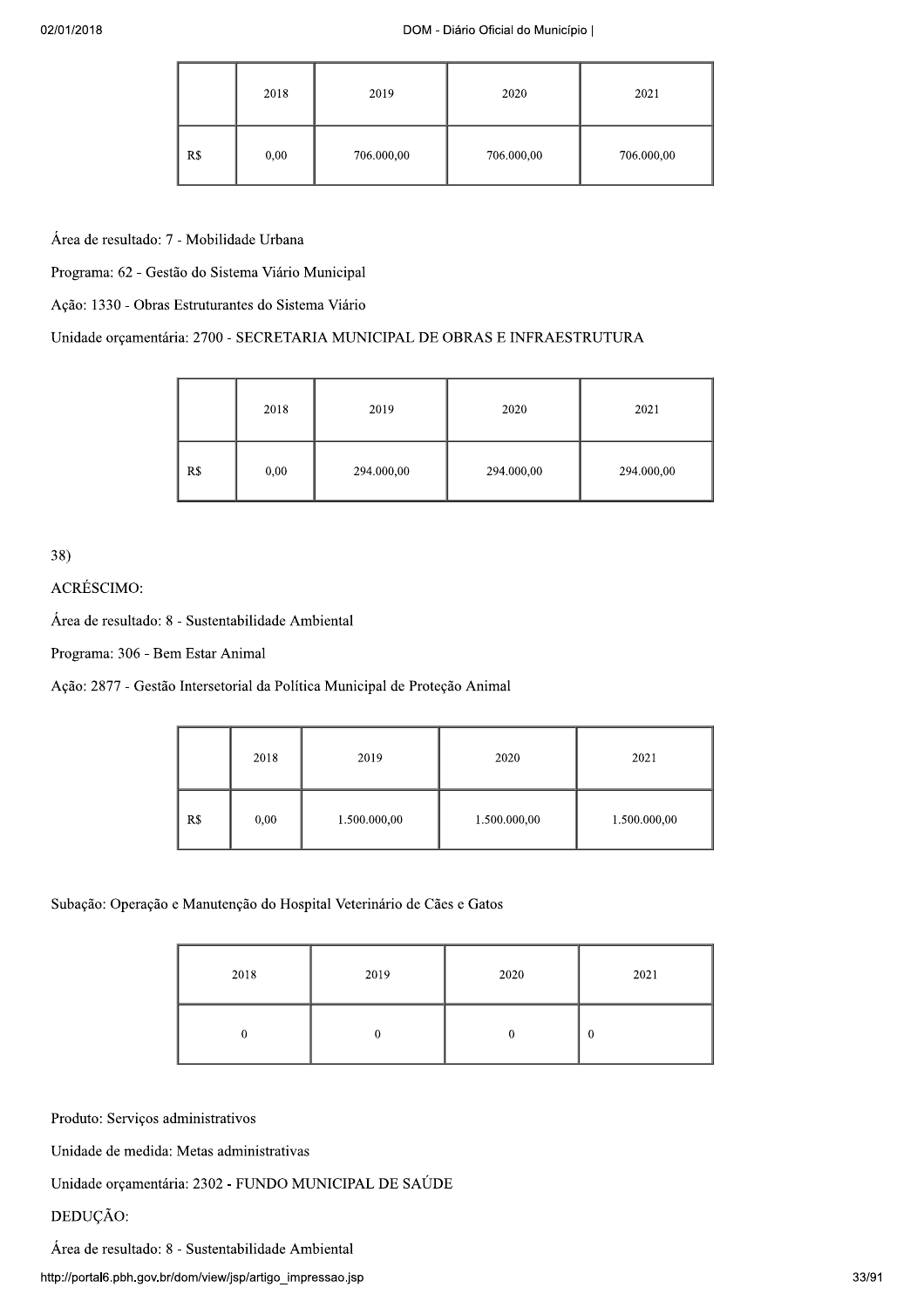Programa: 228 - Coleta, Destinação e Tratamento de Resíduos Sólidos

Ação: 2919 - Aproveitamento Energético dos Resíduos

Unidade orçamentária: 2708 - SUPERINTENDÊNCIA DE LIMPEZA URBANA

|     | 2018 | 2019       | 2020       | 2021 |
|-----|------|------------|------------|------|
| R\$ | 0,00 | 500.000,00 | 500.000,00 | 0,00 |

Área de resultado: 8 - Sustentabilidade Ambiental

Programa: 228 - Coleta, Destinação e Tratamento de Resíduos Sólidos

Ação: 2538 - Execução dos Serviços de Coleta de Resíduos

# Unidade orçamentária: 2708 - SUPERINTENDÊNCIA DE LIMPEZA URBANA

|     | 2018 | 2019         | 2020         | 2021         |
|-----|------|--------------|--------------|--------------|
| R\$ | 0,00 | 1.000.000,00 | 1.000.000,00 | 1.500.000,00 |

39)<br>ACRÉSCIMO:

Área de resultado: 1 - Saúde

Programa: 117 - Gestão do SUS-BH

Ação: 2662 - Gestão do SUS-BH

|     | 2018         | 2019         | 2020         | 2021         |
|-----|--------------|--------------|--------------|--------------|
| R\$ | 2.500.000,00 | 2.500.000,00 | 2.500.000,00 | 2.500.000,00 |

Subação: Centro de Parto Normal Leonina Leonor Ribeiro

| 2018                              | 2019         | 2020             | 2021     |
|-----------------------------------|--------------|------------------|----------|
| $\boldsymbol{0}$                  | $\mathbf{0}$ | $\boldsymbol{0}$ | $\bf{0}$ |
| lministrativos                    |              |                  |          |
| dom/view/jsp/artigo_impressao.jsp |              |                  |          |

Produto: Serviços administrativos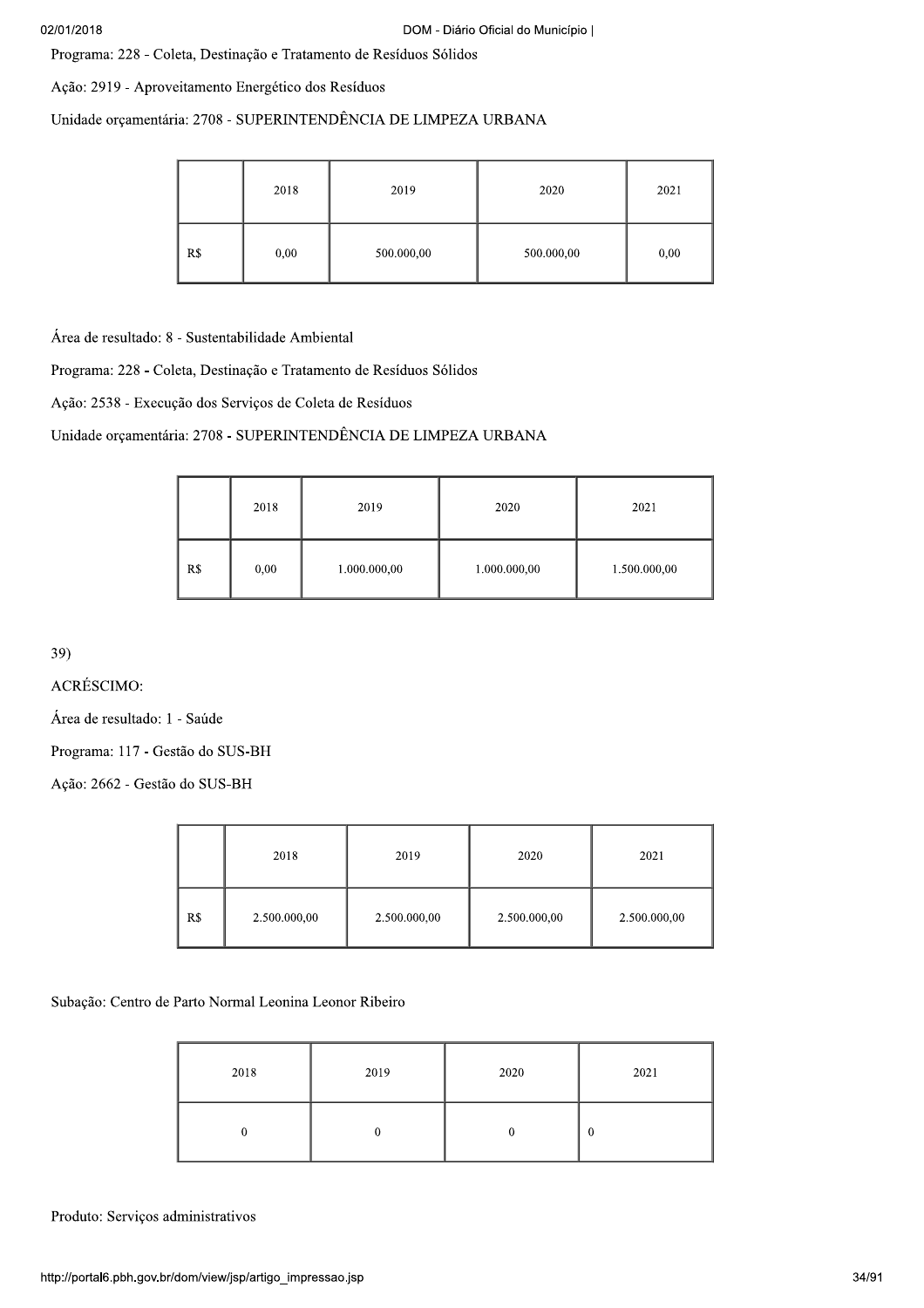Unidade de medida: Metas administrativas

Unidade orçamentária: 2302 - FUNDO MUNICIPAL DE SAÚDE

# DEDUÇÃO:

Área de resultado: 10 - Atendimento ao Cidadão e Melhoria da Gestão Pública

Programa: 302 - Belo Horizonte Cidade Inteligente

Ação: 2365 - Melhoria da Qualidade do Relacionamento com o Cidadão

Unidade orçamentária: 0600 - SECRETARIA MUNICIPAL DE PLANEJAMENTO, ORÇAMENTO E GESTÃO

|     | 2018         | 2019         | 2020         | 2021         |
|-----|--------------|--------------|--------------|--------------|
| R\$ | 1.939.000,00 | 1.939.000,00 | 1.939.000,00 | 1.939.000,00 |

Área de resultado: 10 - Atendimento ao Cidadão e Melhoria da Gestão Pública

Programa: 3 - Prestação de Serviços Jurídicos

Ação: 2010 - Gestão Processual dos Assuntos Jurídicos

Unidade orçamentária: 0500 - PROCURADORIA-GERAL DO MUNICÍPIO

|     | 2018       | 2019       | 2020       | 2021       |
|-----|------------|------------|------------|------------|
| R\$ | 561.000,00 | 561.000,00 | 561.000,00 | 561.000,00 |

 $40)$ 

**ACRÉSCIMO:** 

Área de resultado: 9 - Habitação, Urbanização, Regulação e Ambiente Urbano

Programa: 233 - Manutenção da Cidade

Ação: 1208 - Conservação de Vias Urbanas

|     | 2018      | 2019 | 2020 | 2021 |
|-----|-----------|------|------|------|
| R\$ | 35.242,00 | 0,00 | 0,00 | 0,00 |

### Subação: 3 - Restauração de Vias Urbanas

| 2018 | 2019 | 2020 | 2021 |
|------|------|------|------|
|      |      |      |      |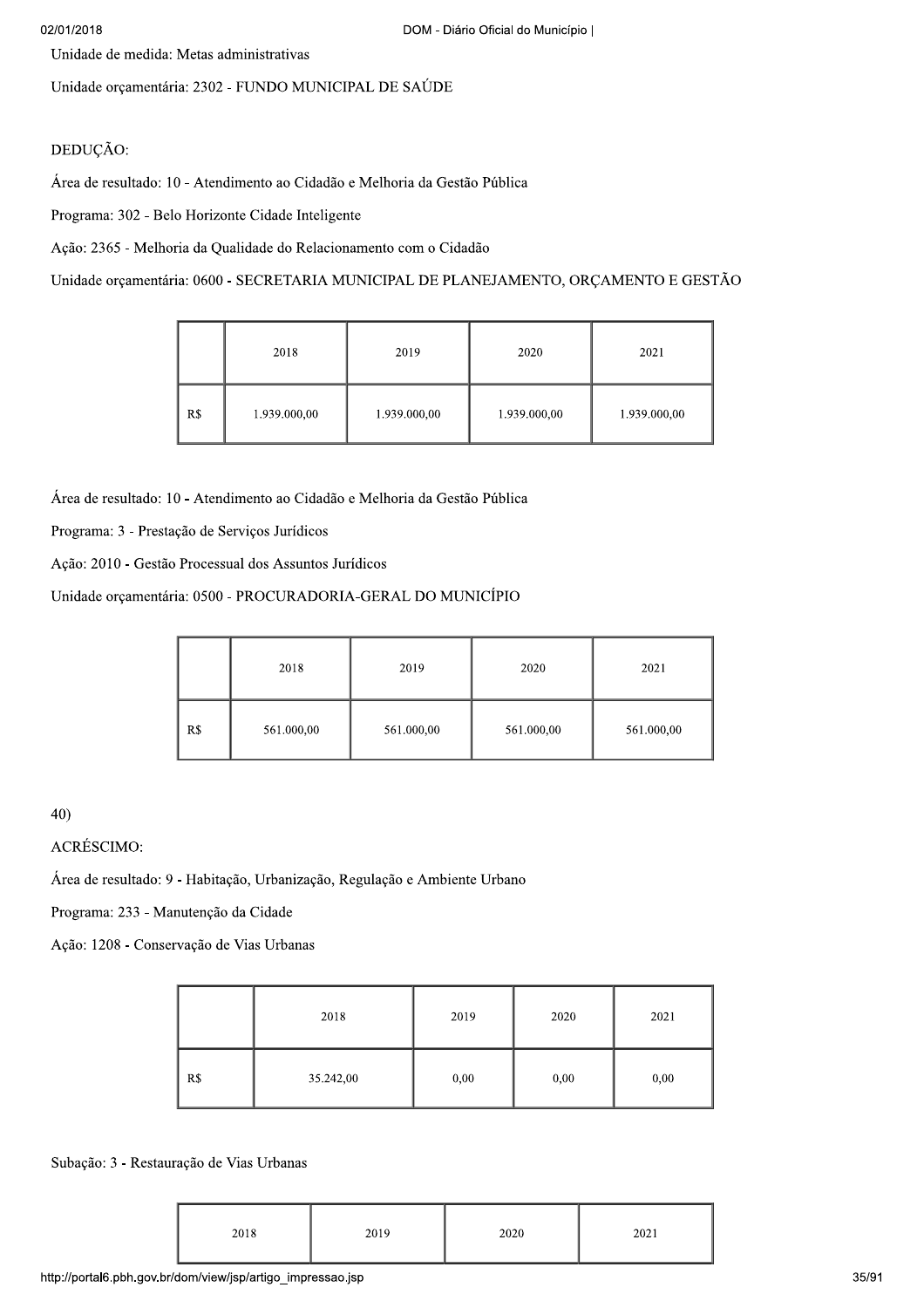|--|

Produto: Atividade realizada

Unidade de medida: Unidade

Unidade orçamentária: 2702 - SUPERINTENDÊNCIA DE DESENVOLVIMENTO DA CAPITAL

DEDUÇÃO:

Área de resultado: 10 - Atendimento ao Cidadão e Melhoria da Gestão Pública

Programa: 999 - Reserva de Contingência

Ação: 9999 - Reserva de Contingência

Unidade orçamentária: 4001 - ENCARGOS GERAIS DO MUNICÍPIO DA SECRETARIA MUNICIPAL DE FAZENDA

|     | 2018      | 2019 | 2020 | 2021 |
|-----|-----------|------|------|------|
| R\$ | 35.242,00 | 0,00 | 0,00 | 0,00 |

 $41)$ 

ACRÉSCIMO:

Área de resultado: 9 - Habitação, Urbanização, Regulação e Ambiente Urbano

Programa: 233 - Manutenção da Cidade

Ação: 1208 - Conservação de Vias Urbanas

|     | 2018      | 2019 | 2020 | 2021 |
|-----|-----------|------|------|------|
| R\$ | 26.431,00 | 0,00 | 0,00 | 0,00 |

### Subação: 3 - Restauração de Vias Urbanas

| 2018 | 2019 | 2020 | 2021 |
|------|------|------|------|
|      |      | ν    | 0    |

Produto: Atividade realizada

Unidade de medida: Unidade

Unidade orçamentária: 2702 - SUPERINTENDÊNCIA DE DESENVOLVIMENTO DA CAPITAL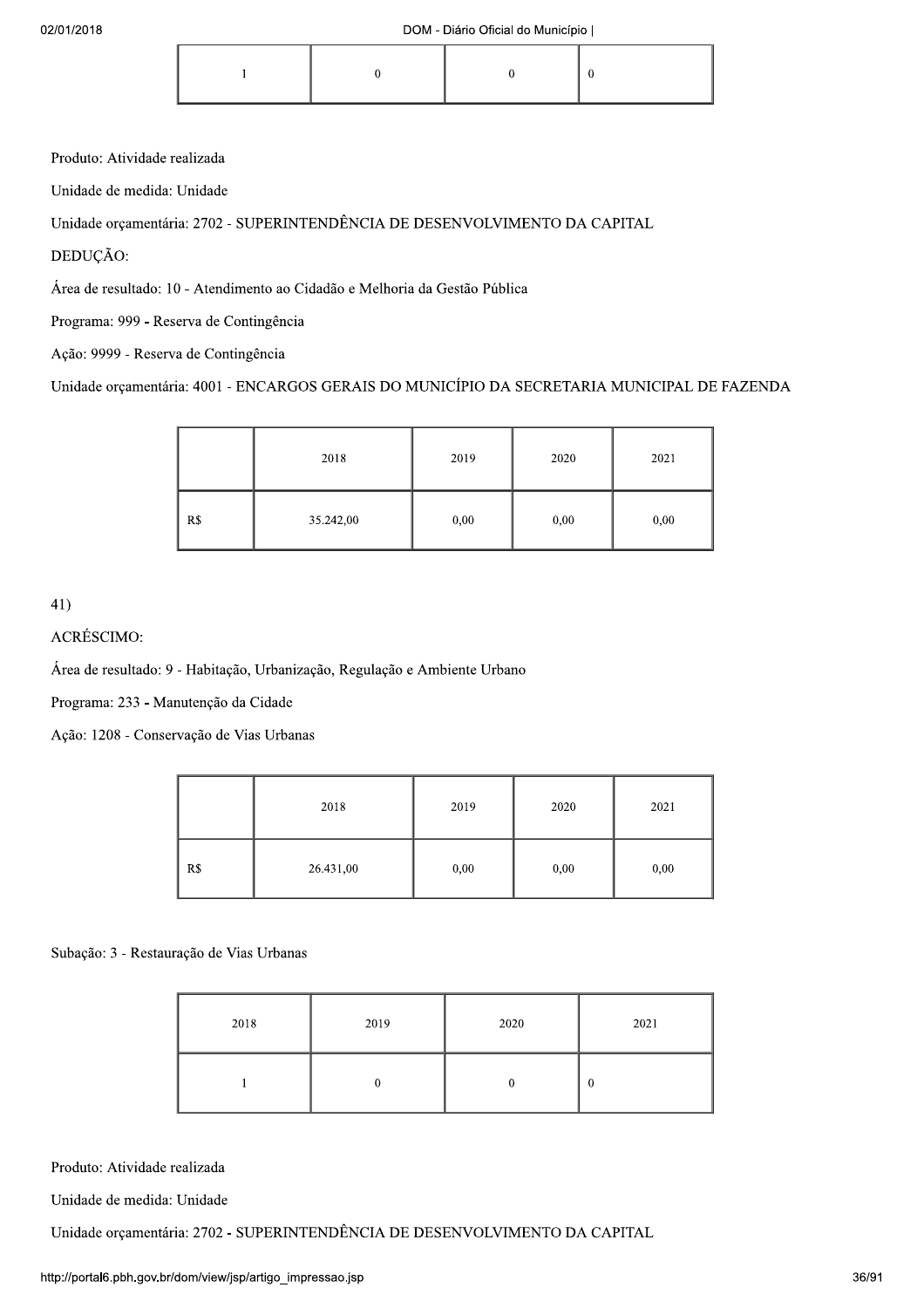#### DEDUÇÃO:

Área de resultado: 10 - Atendimento ao Cidadão e Melhoria da Gestão Pública

Programa: 999 - Reserva de Contingência

Ação: 9999 - Reserva de Contingência

Unidade orcamentária: 4001 - ENCARGOS GERAIS DO MUNICÍPIO DA SECRETARIA MUNICIPAL DE FAZENDA

|     | 2018      | 2019 | 2020 | 2021 |
|-----|-----------|------|------|------|
| R\$ | 26.431,00 | 0,00 | 0,00 | 0,00 |

42)<br>ACRÉSCIMO:

Área de resultado: 3 - Proteção Social, Segurança Alimentar e Esportes

Programa: 101 - Promoção e Democratização das Práticas de Esportes e Lazer

Ação: 1213 - Construção, Ampliação e Reforma de Equipamentos Esportivos e Áreas de Lazer

|     | 2018       | 2019 | 2020 | 2021 |
|-----|------------|------|------|------|
| R\$ | 135.000,00 | 0,00 | 0,00 | 0,00 |

Subação: 1 - Construção, Ampliação e Reforma de Equipamentos Esportivos e Áreas de Lazer

| 2018 | 2019 | 2020 | 2021 |
|------|------|------|------|
|      |      |      | v    |

Produto: Próprio construído, ampliado, reformado ou mantido

Unidade de medida: Unidade

Unidade orçamentária: 2700 - SECRETARIA MUNICIPAL DE OBRAS E INFRAESTRUTURA

DEDUCÃO:

Área de resultado: 10 - Atendimento ao Cidadão e Melhoria da Gestão Pública

Programa: 999 - Reserva de Contingência

Ação: 9999 - Reserva de Contingência

 $30$ S GERAIS DO MUNICÍPIO DA SECRETARIA MUNICIPAL DE FAZENDA $\begin{array}{|c|c|}\hline \text{m} & \text{m} & \text{m} \end{array}$ Unidade orçamentária: 4001 - ENCARGOS GERAIS DO MUNICÍPIO DA SECRETARIA MUNICIPAL DE FAZENDA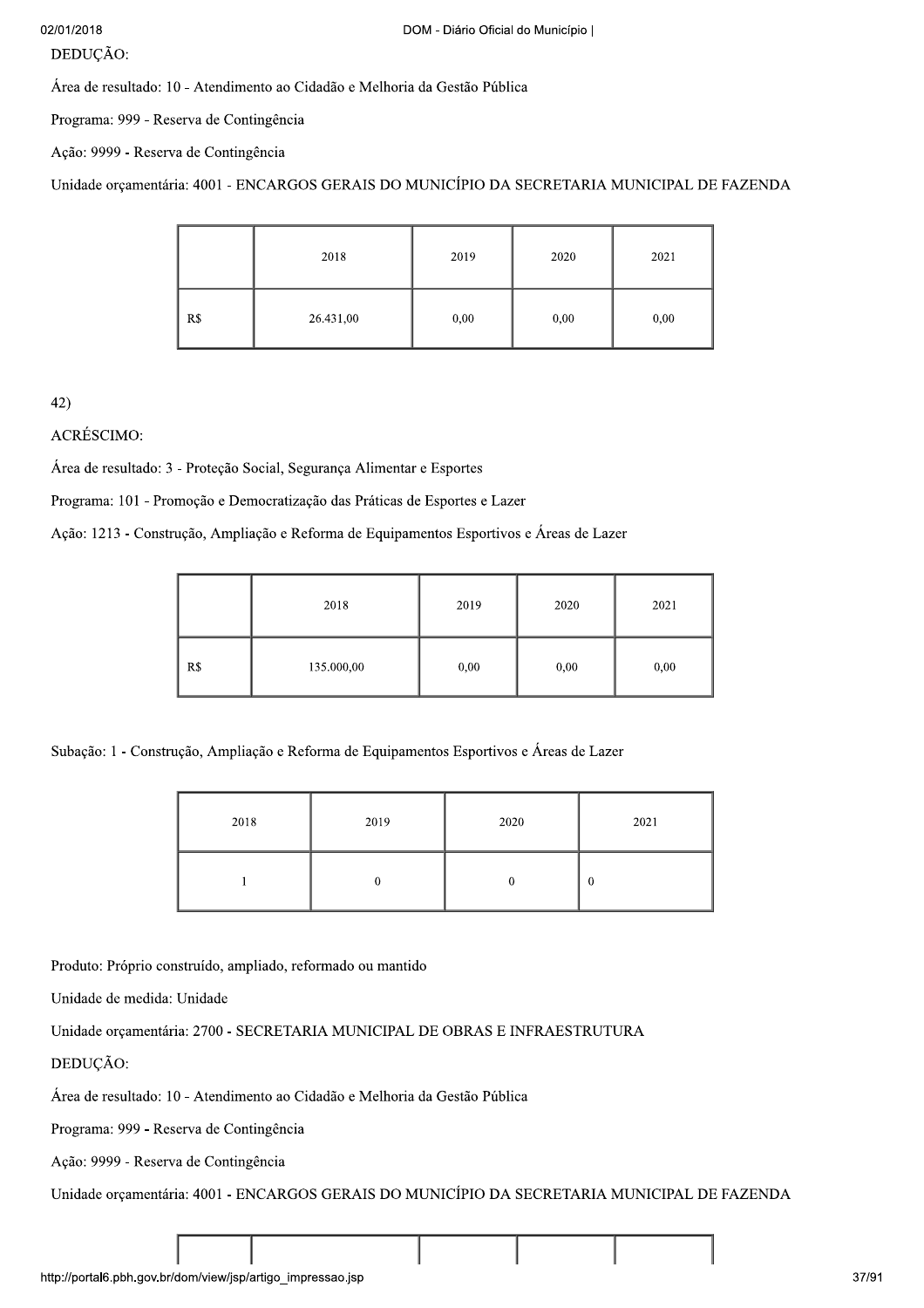#### $2018$

|     | 2018       | 2019 | 2020 | 2021 |
|-----|------------|------|------|------|
| R\$ | 135.000,00 | 0,00 | 0,00 | 0,00 |

43)<br>ACRÉSCIMO:

Área de resultado: 1 - Saúde

Programa: 28 - Vigilância em Saúde

Ação: 2829 - Vigilância em Saúde

|     | 2018       | 2019       | 2020       | 2021       |
|-----|------------|------------|------------|------------|
| R\$ | 450.000,00 | 450.000,00 | 450.000,00 | 450.000,00 |

Subação: 1 - Ações de Vigilância, Prevenção e Controle de Doenças e Agravos - zoonoses

| 2018   | 2019   | 2020   | 2021   |
|--------|--------|--------|--------|
| 15.000 | 15.000 | 15.000 | 15.000 |

Produto: Vistoria realizada

Unidade de medida: Unidade

Unidade orçamentária: 2302 - FUNDO MUNICIPAL DE SAÚDE

DEDUÇÃO:

Área de resultado: 10 - Atendimento ao Cidadão e Melhoria da Gestão Pública

Programa: 148 - Gestão do Planejamento, Orçamento e Informação

Ação: 1373 - Gestão do Plano Diretor de Informática

Unidade orçamentária: 0600 - SECRETARIA MUNICIPAL DE PLANEJAMENTO, ORÇAMENTO E GESTÃO

|     | 2018       | 2019       | 2020       | 2021       |
|-----|------------|------------|------------|------------|
| R\$ | 450.000,00 | 450.000,00 | 450.000,00 | 450.000,00 |

44)<br>ACRÉSCIMO: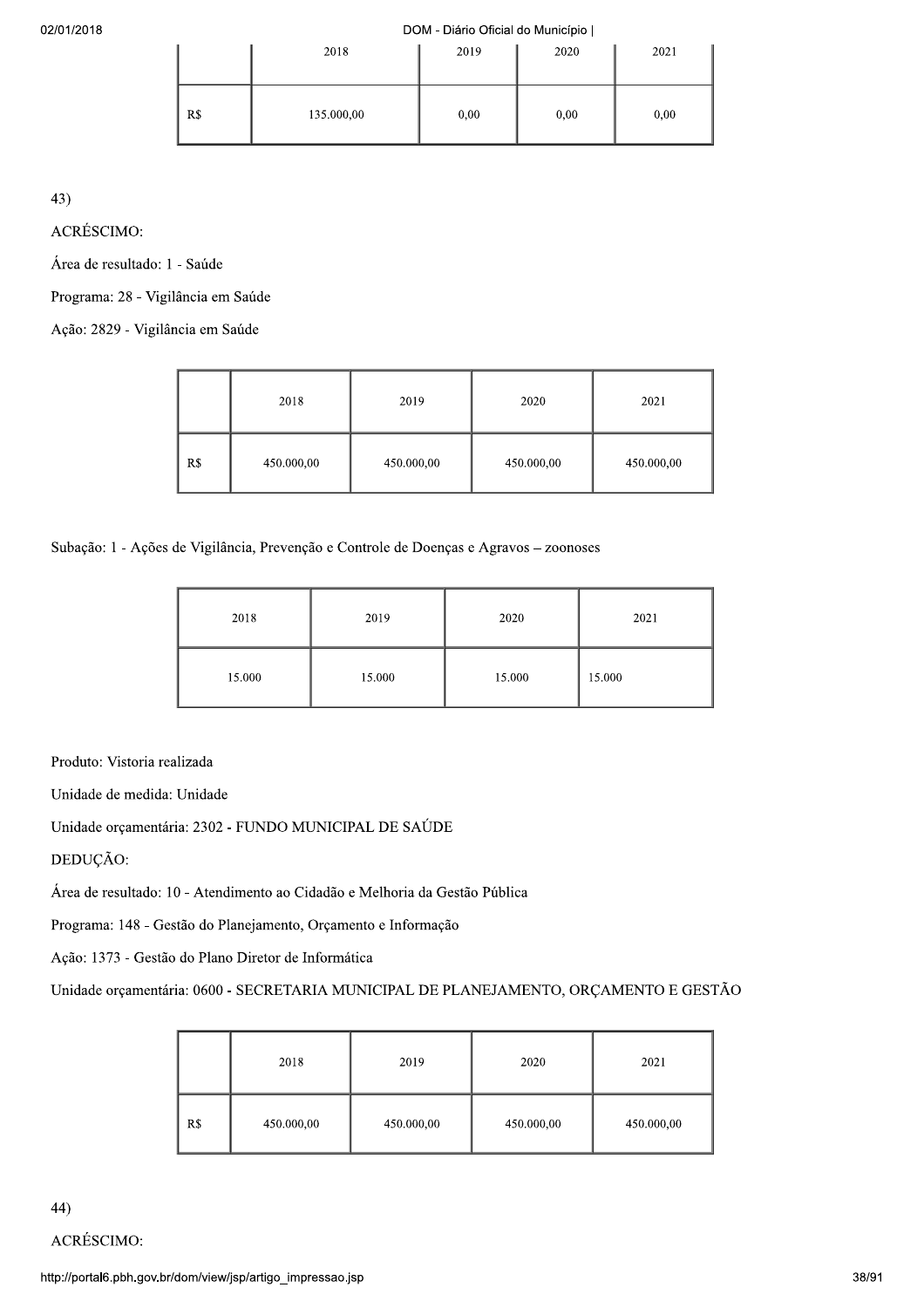Área de resultado: 5 - Cultura

Programa: 154 - Fomento, Incentivo e Desenvolvimento Cultural

Ação: 2371 - Fomento e Estímulo à Cultura

|     | 2018       | 2019       | 2020       | 2021       |
|-----|------------|------------|------------|------------|
| R\$ | 200.000,00 | 200.000,00 | 200.000,00 | 200.000,00 |

Subação: Iniciativas de Pré-produção dos Festivais Públicos do Município

| 2018 | 2019 | 2020 | 2021 |
|------|------|------|------|
|      |      |      |      |

Produto: Ação Realizada

Unidade de medida: Unidade

Unidade orçamentária: 3103 - FUNDAÇÃO MUNICIPAL DE CULTURA

DEDUÇÃO:

Área de resultado: 10 - Atendimento ao Cidadão e Melhoria da Gestão Pública

Programa: 85 - Gestão da Política de Tecnologia da Informação e Comunicação

Ação: 2602 - Gerenciamento, Implantação e Atendimento de Serviços na RMI

Unidade orçamentária: 0604 - EMPRESA DE INFORMÁTICA E INFORMAÇÃO DO MUNICÍPIO DE BELO HORIZONTE

|     | 2018       | 2019       | 2020       | 2021       |
|-----|------------|------------|------------|------------|
| R\$ | 200.000,00 | 200.000,00 | 200.000,00 | 200.000,00 |

 $45)$ 

**ACRÉSCIMO:** 

Área de resultado: 5 - Cultura

Programa: 154 - Fomento, Incentivo e Desenvolvimento Cultural

Ação: 2371 - Fomento e Estímulo à Cultura

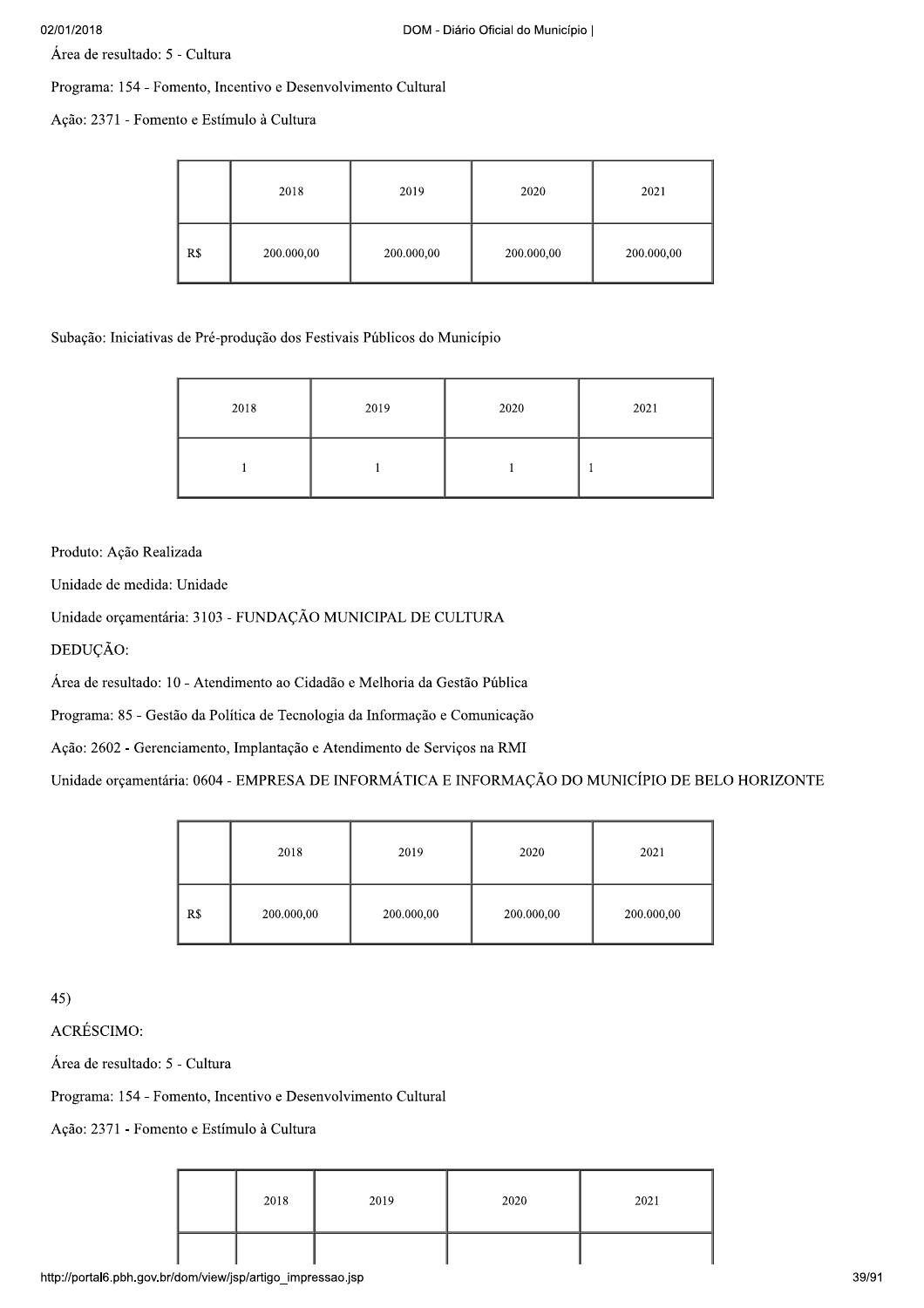### Subação: 2 - Iniciativas de Fomento, Incentivo e Difusão das Artes e da Cultura

| 2018 | 2019 | 2020 | 2021 |
|------|------|------|------|
|      | 17   | 17   | 17   |

Produto: Ação realizada

Unidade de medida: Unidade

Unidade orçamentária: 3103 - FUNDAÇÃO MUNICIPAL DE CULTURA

DEDUÇÃO:

Área de resultado: 10 - Atendimento ao Cidadão e Melhoria da Gestão Pública

Programa: 85 - Gestão da Política de Tecnologia da Informação e Comunicação

Ação: 2900 - Serviços Administrativos e Financeiros

Unidade orçamentária: 0604 - EMPRESA DE INFORMÁTICA E INFORMAÇÃO DO MUNICÍPIO DE BELO HORIZONTE

|     | 2018 | 2019       | 2020       | 2021       |
|-----|------|------------|------------|------------|
| R\$ | 0,00 | 850.000,00 | 850.000,00 | 850.000,00 |

46)<br>ACRÉSCIMO:

Área de resultado: 1 - Saúde

Programa: 157 - Atenção Primária à Saúde - APS

Ação: 2690 - Saúde da Família

|     | 2018       | 2019       | 2020       | 2021       |
|-----|------------|------------|------------|------------|
| R\$ | 375.000,00 | 375.000,00 | 375.000,00 | 375.000,00 |

Subação: Cadastramento de Famílias nas Áreas de Interesse Social do Município

| 2018 | 2019 | 2020 | 2021 |
|------|------|------|------|
|      |      |      |      |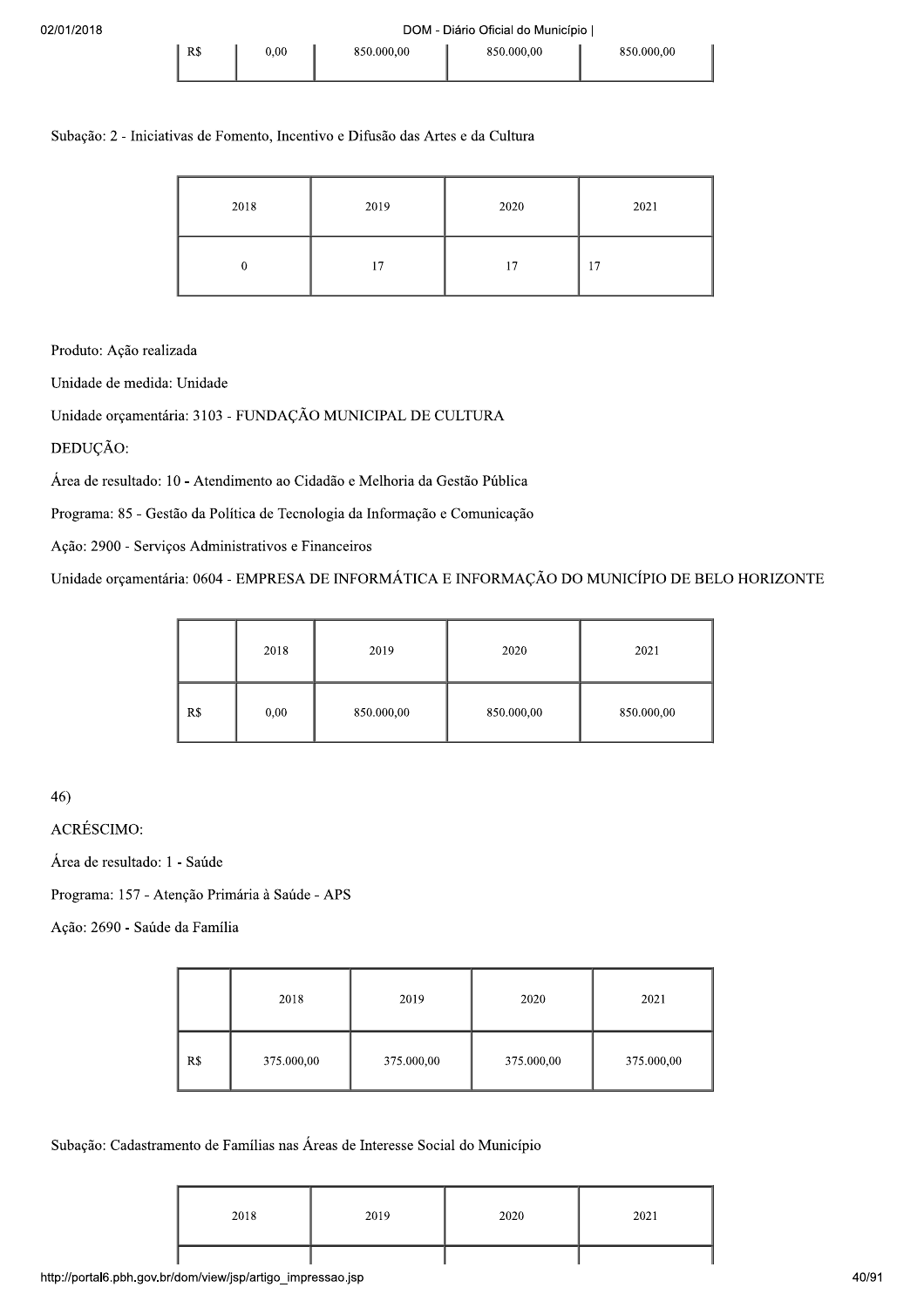Produto: Família Cadastrada

Unidade de medida: Unidade

Unidade orçamentária: 2302 - FUNDO MUNICIPAL DE SAÚDE

DEDUÇÃO:

Área de resultado: 10 - Atendimento ao Cidadão e Melhoria da Gestão Pública

Programa: 3 - Prestação de Serviços Jurídicos

Ação: 2010 - Gestão Processual dos Assuntos Jurídicos

Unidade orçamentária: 0500 - PROCURADORIA-GERAL DO MUNICÍPIO

|     | 2018       | 2019       | 2020       | 2021       |
|-----|------------|------------|------------|------------|
| R\$ | 375.000,00 | 375.000,00 | 375.000,00 | 375.000,00 |

47)

# ACRÉSCIMO:

Área de resultado: 9 - Habitação, Urbanização, Regulação e Ambiente Urbano

Programa: 64 - Geração e Qualificação Habitacional em Áreas de Interesse Social

Ação: 2792 - Bolsa Moradia / Auxílio Habitacional

|     | 2018 | 2019         | 2020         | 2021         |
|-----|------|--------------|--------------|--------------|
| R\$ | 0,00 | 5.200.000,00 | 6.500.000,00 | 7.800.000,00 |

#### Subação: 4 - Locação Social

| 2018 | 2019 | 2020 | 2021 |
|------|------|------|------|
|      | 80   | 100  | 120  |

Produto: Família beneficiada

Unidade de medida: Família

Unidade orçamentária: 2704 - FUNDO MUNICIPAL DE HABITAÇÃO POPULAR

DEDUÇÃO: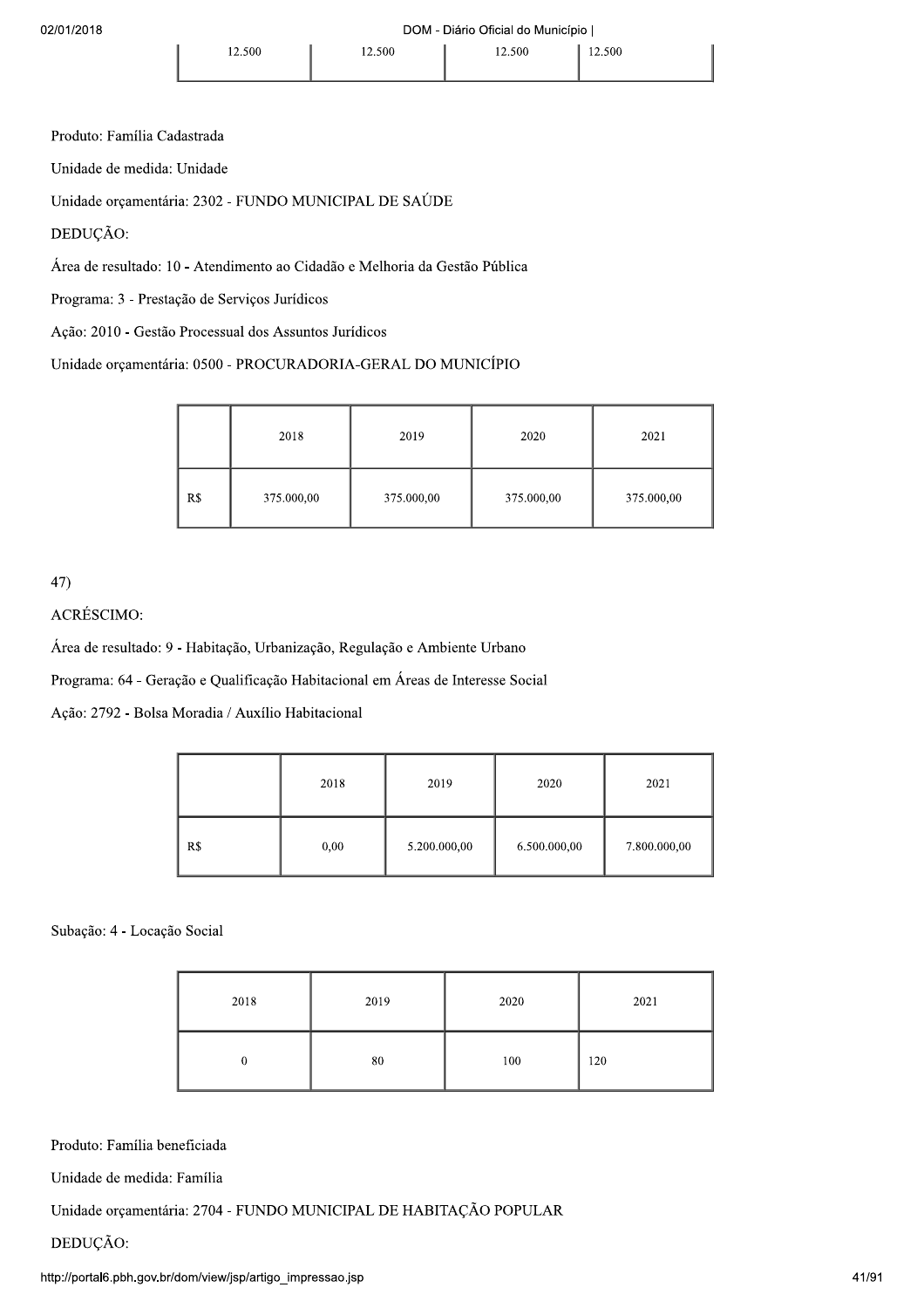#### 02/01/2018

Área de resultado: 4 - Segurança

Programa: 109 - Operacionalização dos serviços de segurança

Ação: 2803 - Operacionalização da Guarda Municipal de Belo Horizonte

#### Unidade orçamentária: 2100 - SECRETARIA MUNICIPAL DE SEGURANÇA E PREVENÇÃO

|     | 2018 | 2019         | 2020         | 2021         |
|-----|------|--------------|--------------|--------------|
| R\$ | 0,00 | 5.200.000,00 | 6.500.000,00 | 7.800.000,00 |

48)

### ACRÉSCIMO:

Área de resultado: 9 - Habitação, Urbanização, Regulação e Ambiente Urbano

Programa: 59 - Coordenação da Política Urbana

Ação: 2571 - Regulação e Controle Urbano

|     | 2018         | 2019         | 2020         | 2021         |
|-----|--------------|--------------|--------------|--------------|
| R\$ | 1.000.000,00 | 1.000.000,00 | 1.000.000,00 | 1.000.000,00 |

Subação: Realização de Estudo para Utilização de Imóveis Vazios no Hipercentro de Belo Horizonte para Moradia de Interesse Social.

| 2018 | 2019 | 2020 | 2021 |
|------|------|------|------|
| 25   | 25   | 25   | 25   |

Produto: Estudo Realizado

Unidade de medida: Porcentagem de realização

Unidade orçamentária: 3300 - SECRETARIA MUNICIPAL DE POLÍTICA URBANA

DEDUÇÃO:

Área de resultado: 4 - Segurança

Programa: 109 - Operacionalização dos serviços de segurança

Ação: 2803 - Operacionalização da Guarda Municipal de Belo Horizonte

Unidade orçamentária: 2100 - SECRETARIA MUNICIPAL DE SEGURANÇA E PREVENÇÃO

|  | 2018 | 2019<br>2012 | 2020 | 2021<br>---- |
|--|------|--------------|------|--------------|
|--|------|--------------|------|--------------|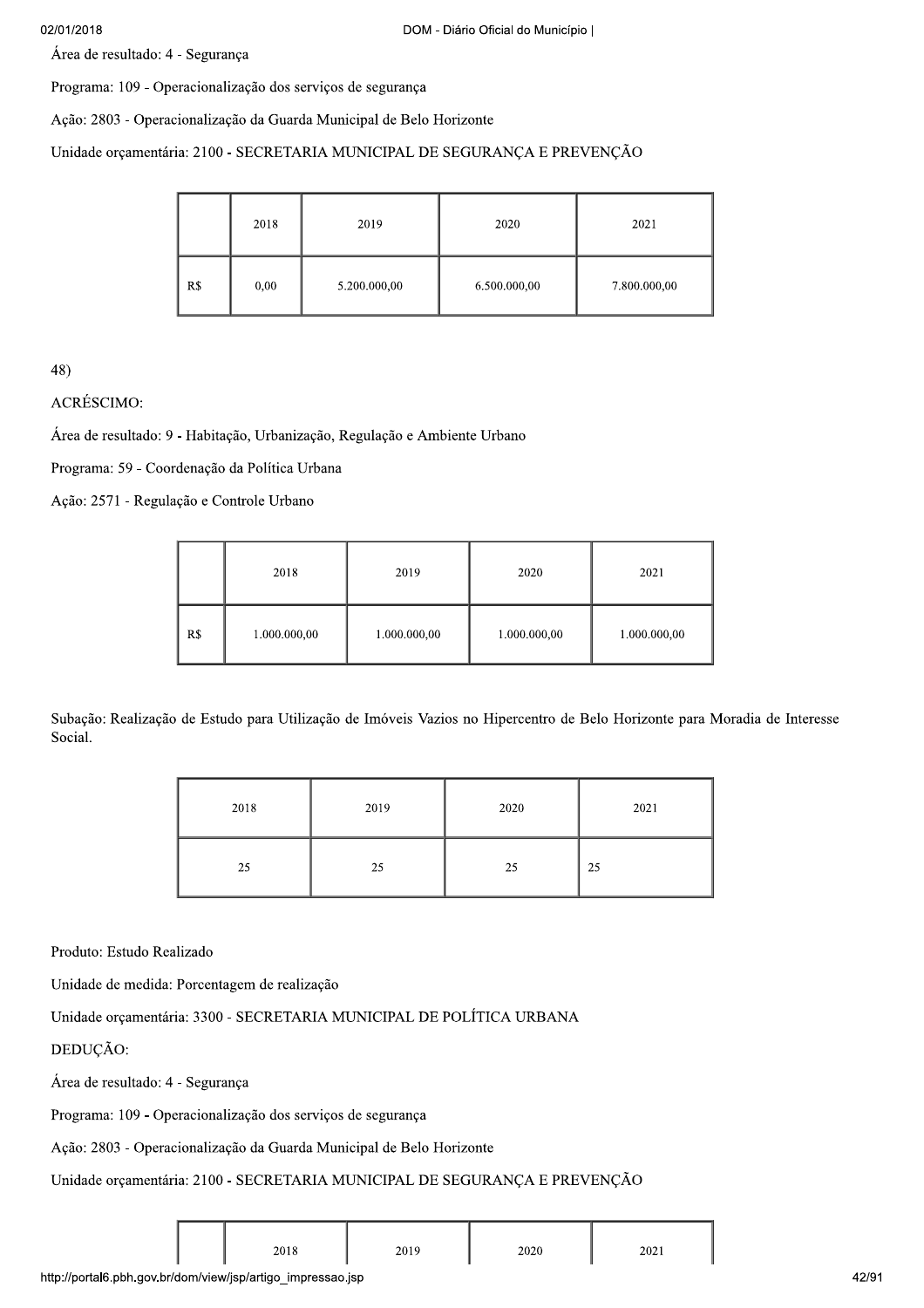| R\$ | 1.000.000,00 | 1.000.000,00 | 1.000.000,00 | 1.000.000,00 |
|-----|--------------|--------------|--------------|--------------|

49)<br>ACRÉSCIMO:

Área de resultado: 5 - Cultura

Programa: 154 - Fomento, Incentivo e Desenvolvimento Cultural

Ação: 2371 - Fomento e Estímulo à Cultura

|     | 2018       | 2019       | 2020       | 2021       |
|-----|------------|------------|------------|------------|
| R\$ | 350.000,00 | 350.000,00 | 350.000,00 | 350.000,00 |

Subação: 7 - Realização do Festival Internacional de Quadrinhos - FIQ-BH

| 2018 | 2019 | 2020 | 2021 |
|------|------|------|------|
|      |      |      | 0    |

Produto: Evento realizado

Unidade de medida: Unidade

Unidade orçamentária: 3103 - FUNDAÇÃO MUNICIPAL DE CULTURA

DEDUÇÃO:

Área de resultado: 10 - Atendimento ao Cidadão e Melhoria da Gestão Pública

Programa: 85 - Gestão da Política de Tecnologia da Informação e Comunicação

Ação: 2602 - Gerenciamento, Implantação e Atendimento de Serviços na RMI

Unidade orçamentária: 0604 - EMPRESA DE INFORMÁTICA E INFORMAÇÃO DO MUNICÍPIO DE BELO HORIZONTE

|     | 2018       | 2019       | 2020       | 2021       |
|-----|------------|------------|------------|------------|
| R\$ | 350.000,00 | 350.000,00 | 350.000,00 | 350.000,00 |

# 50)<br>ACRÉSCIMO:

http://portalb.pbn.gov.br/dom/view/jsp/artigo\_im ) Econômico e Turismo<br>mpressao.jsp<br>43/91 Área de resultado: 6 - Desenvolvimento Econômico e Turismo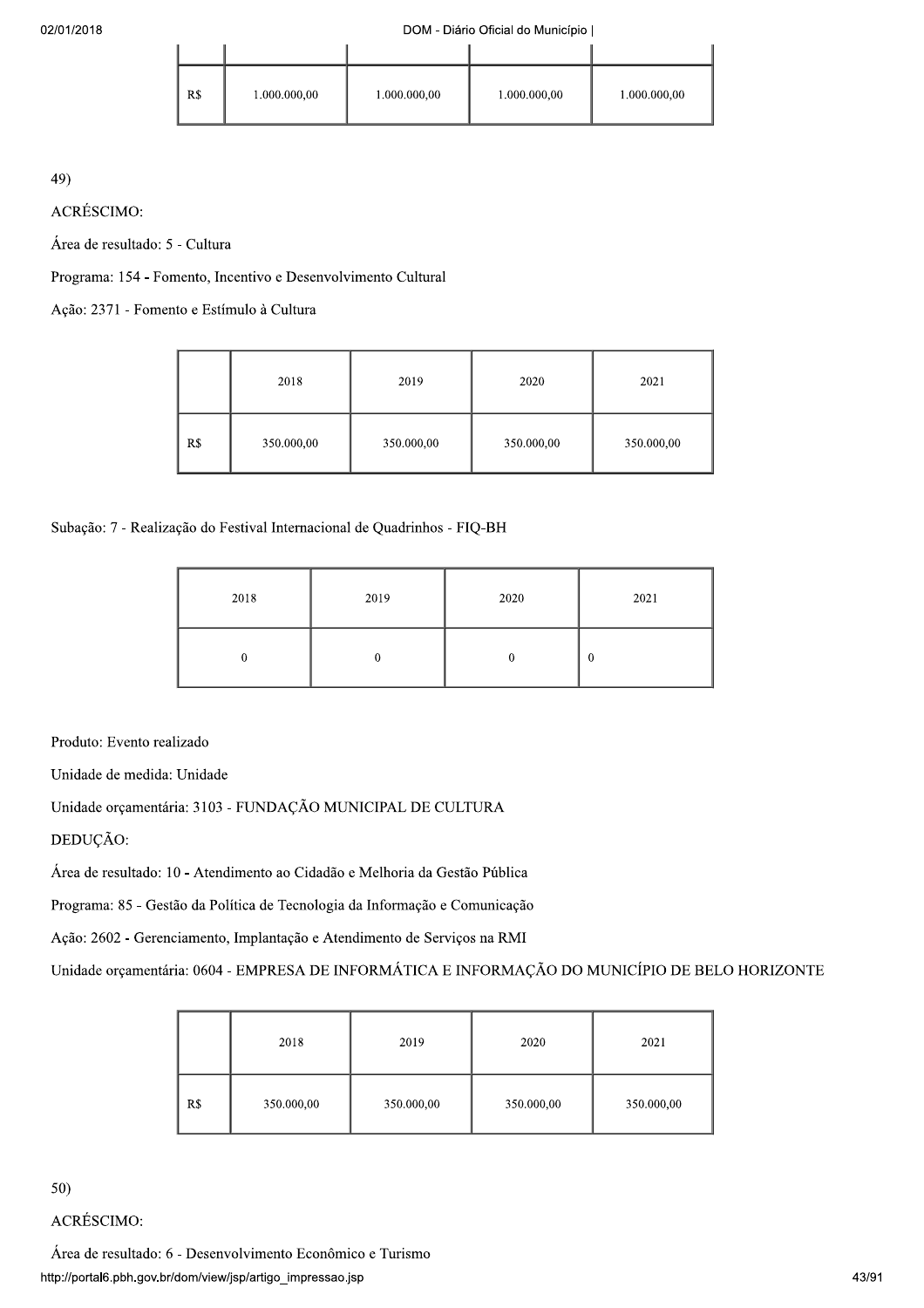Programa: 217 - Fomento ao Desenvolvimento Econômico

Ação: 2853 - Promoção e Atração de Investimentos e Empreendedorismo

|     | 2018       | 2019       | 2020       | 2021       |
|-----|------------|------------|------------|------------|
| R\$ | 432.000,00 | 432.000,00 | 432.000,00 | 432.000,00 |

Subação: Instituição de Feiras Mensais nas Regionais de Belo Horizonte

| 2018 | 2019 | 2020 | 2021 |
|------|------|------|------|
|      |      |      | o    |

Produto: Feira Realizada

Unidade de medida: Unidade

Unidade orçamentária: 2800 - SECRETARIA MUNICIPAL DE DESENVOLVIMENTO ECONÔMICO DEDUÇÃO:

Área de resultado: 10 - Atendimento ao Cidadão e Melhoria da Gestão Pública

Programa: 148 - Gestão do Planejamento, Orçamento e Informação

Ação: 2900 - Serviços Administrativos e Financeiros

Unidade orçamentária: 0600 - SECRETARIA MUNICIPAL DE PLANEJAMENTO, ORÇAMENTO E GESTÃO

|     | 2018       | 2019       | 2020       | 2021       |
|-----|------------|------------|------------|------------|
| R\$ | 432.000,00 | 432.000,00 | 432.000,00 | 432.000,00 |

 $51)$ 

**ACRÉSCIMO:** 

Área de resultado: 1 - Saúde

Programa: 157 - Atenção Primária à Saúde - APS

Ação: 2690 - Saúde da Família

|     | 2018       | 2019       | 2020       | 2021       |
|-----|------------|------------|------------|------------|
| R\$ | 200.000,00 | 300.000,00 | 300.000,00 | 400.000,00 |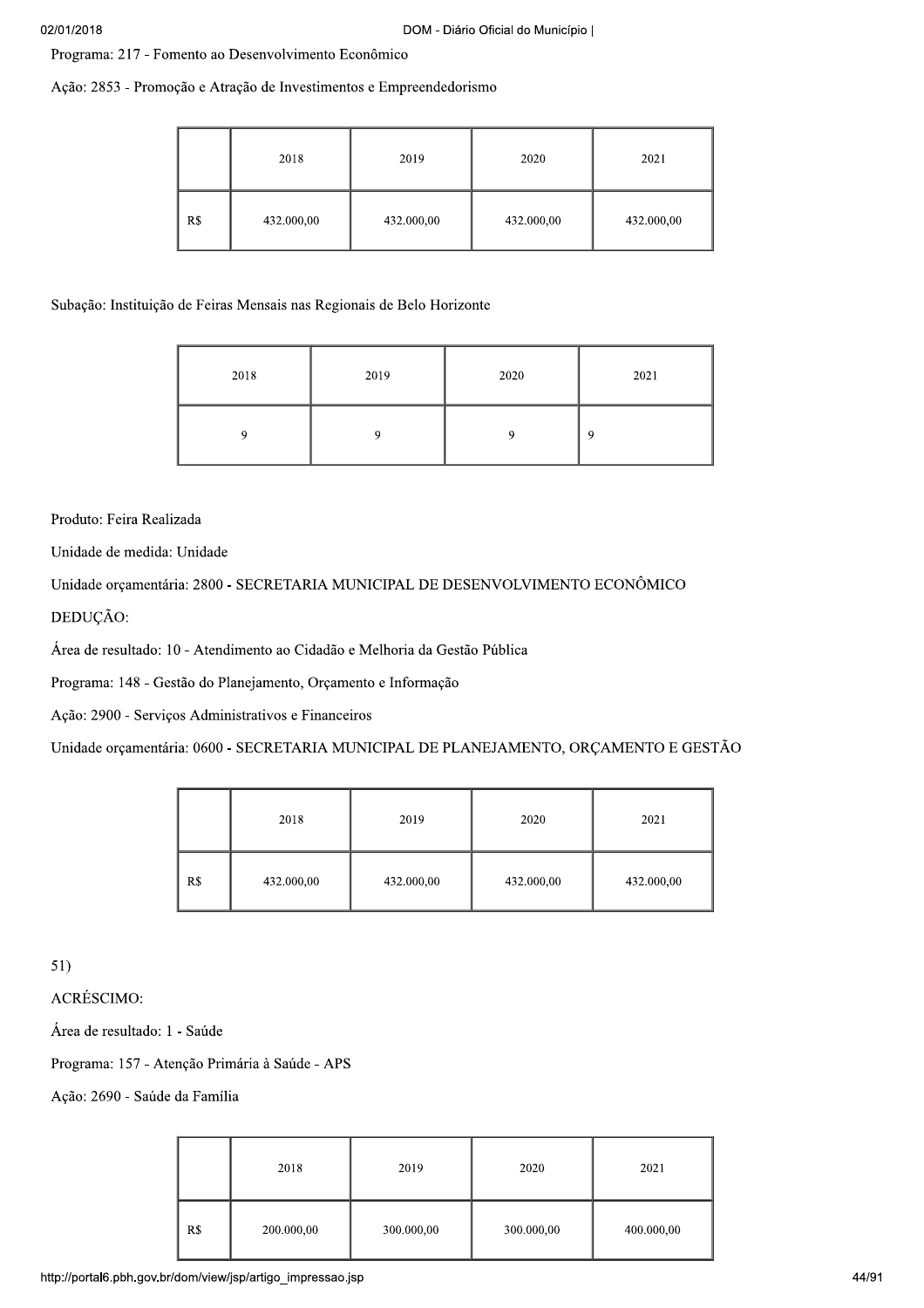### Subação: 3 - Academias da Cidade

| 2018 | 2019 | 2020 | 2021 |
|------|------|------|------|
| 10   | 15   | 15   | 20   |

Produto: Academias da Cidade em funcionamento

Unidade de medida: Unidade

Unidade orçamentária: 2302 - FUNDO MUNICIPAL DE SAÚDE

DEDUÇÃO:

Área de resultado: 3 - Proteção Social, Segurança Alimentar e Esportes

Programa: 101 - Promoção e Democratização das Práticas de Esportes e Lazer

Ação: 2106 - Gestão da Política de Esporte e Lazer

# Unidade orçamentária: 3000 - SECRETARIA MUNICIPAL DE ESPORTES E LAZER

|     | 2018       | 2019       | 2020       | 2021       |
|-----|------------|------------|------------|------------|
| R\$ | 200.000,00 | 300.000,00 | 300.000,00 | 400.000,00 |

 $52)$ 

**ACRÉSCIMO:** 

Área de resultado: 1 - Saúde

Programa: 114 - Rede de Cuidados Especializados Complementares à Saúde

Ação: 2873 - Apoio às Ações de Políticas sobre Drogas

|     | 2018       | 2019 | 2020       | 2021 |
|-----|------------|------|------------|------|
| R\$ | 100.000,00 | 0,00 | 100.000,00 | 0,00 |

### Subação: Seminários e Formações na Área de Álcool e Outras Drogas

| 2018 | 2019 | 2020 | 2021 |
|------|------|------|------|
|      |      |      | 0    |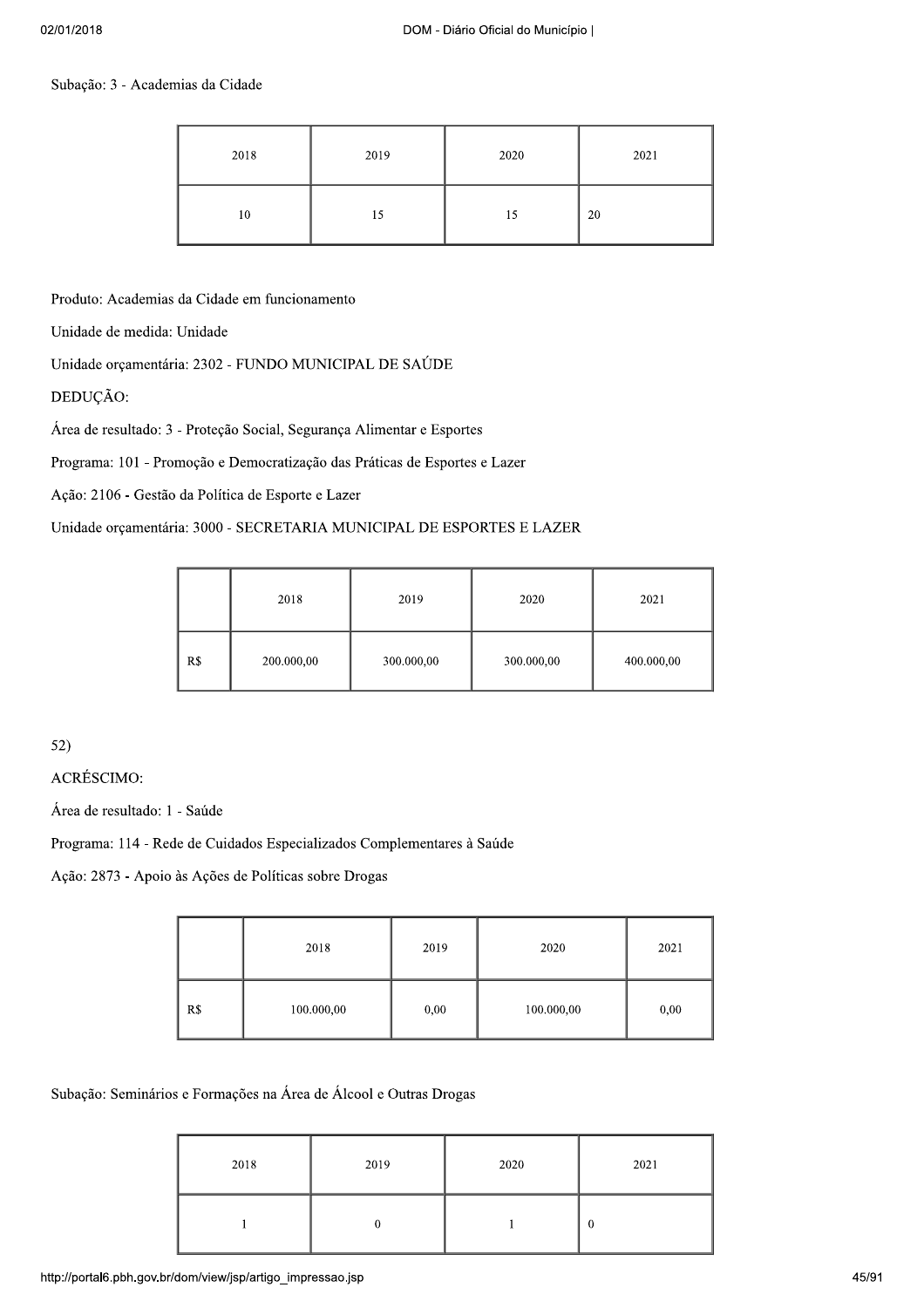Produto: Evento Realizado

Unidade de medida: Unidade

Unidade orçamentária: 2304 - FUNDO MUNICIPAL SOBRE DROGAS

DEDUÇÃO:

Área de resultado: 10 - Atendimento ao Cidadão e Melhoria da Gestão Pública

Programa: 85 - Gestão da Política de Tecnologia da Informação e Comunicação

Ação: 2602 - Gerenciamento, Implantação e Atendimento de Serviços na RMI

Unidade orçamentária: 0604 - EMPRESA DE INFORMÁTICA E INFORMAÇÃO DO MUNICÍPIO DE BELO HORIZONTE

|     | 2018       | 2019 | 2020       | 2021 |
|-----|------------|------|------------|------|
| R\$ | 100.000,00 | 0,00 | 100.000,00 | 0,00 |

 $53)$ 

# ACRÉSCIMO:

Área de resultado: 6 - Desenvolvimento Econômico e Turismo

Programa: 237 - Qualificação, Profissionalização e Emprego

Ação: 2404 - Ações de Qualificação, Profissionalização e Emprego

|     | 2018       | 2019       | 2020       | 2021       |
|-----|------------|------------|------------|------------|
| R\$ | 208.570,00 | 208.570,00 | 417.142,00 | 417.142,00 |

Subação: Instalação de Feiras Permanentes no Centro de Belo Horizonte

| 2018 | 2019 | 2020 | 2021 |
|------|------|------|------|
|      |      |      | ◠    |

Produto: Feira Instalada

Unidade de medida: Unidade

Unidade orçamentária: 2800 - SECRETARIA MUNICIPAL DE DESENVOLVIMENTO ECONÔMICO

DEDUÇÃO:

Área de resultado: 10 - Atendimento ao Cidadão e Melhoria da Gestão Pública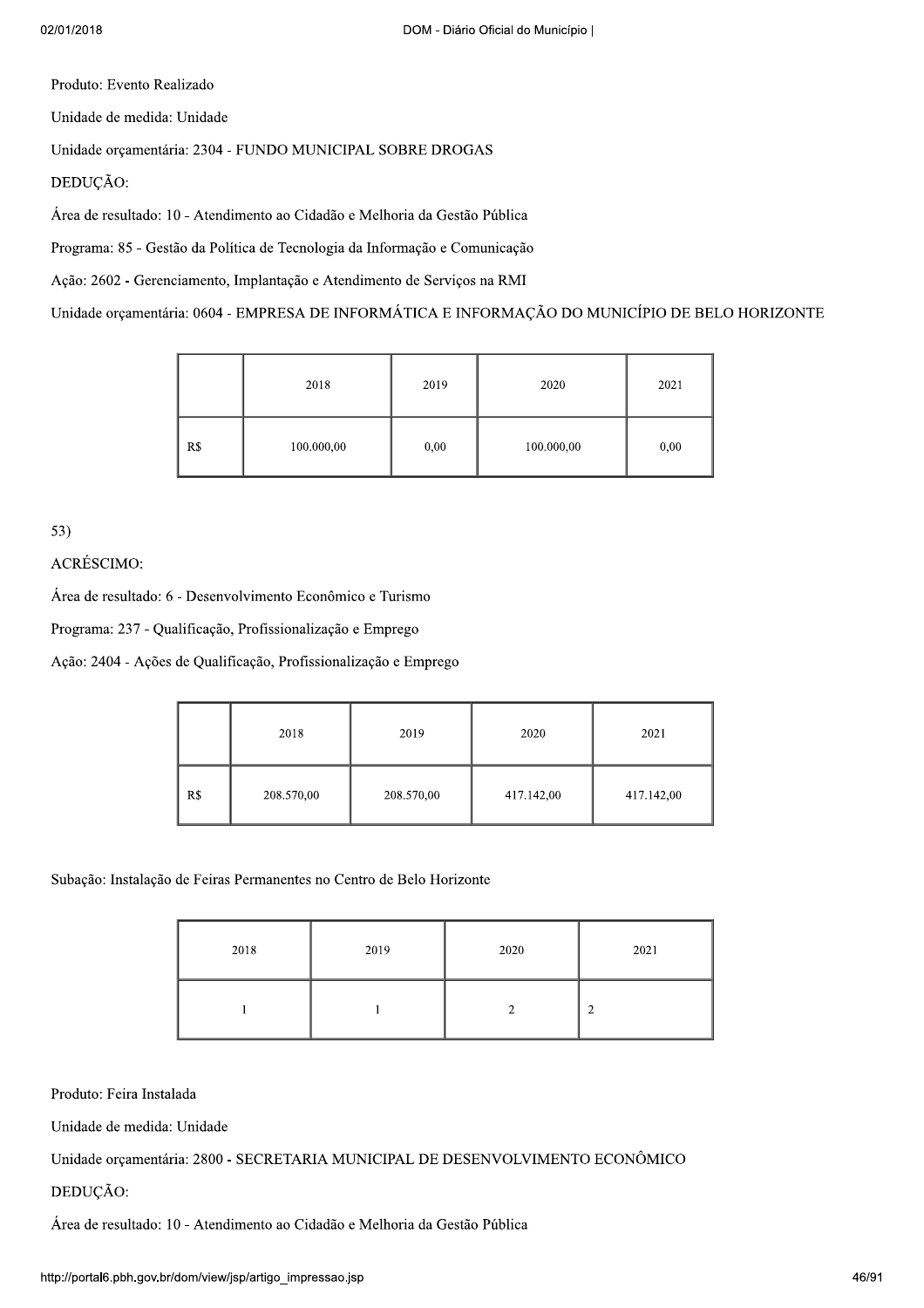Programa: 148 - Gestão do Planejamento, Orçamento e Informação

Ação: 2900 - Serviços Administrativos e Financeiros

Unidade orçamentária: 0600 - SECRETARIA MUNICIPAL DE PLANEJAMENTO, ORÇAMENTO E GESTÃO

|     | 2018       | 2019       | 2020       | 2021       |
|-----|------------|------------|------------|------------|
| R\$ | 208.570,00 | 208.570,00 | 417.142,00 | 417.142,00 |

 $54)$ 

**ACRÉSCIMO:** 

Área de resultado: 9 - Habitação, Urbanização, Regulação e Ambiente Urbano

Programa: 59 - Coordenação da Política Urbana

Ação: 2854 - Planejamento e Gestão da Politica Urbana

|     | 2018 | 2019       | 2020       | 2021       |
|-----|------|------------|------------|------------|
| R\$ | 0,00 | 400.000,00 | 400.000,00 | 600.000,00 |

Subação: 4 - Implantação de Novas Feiras e Manutenção das Existentes (meta não cumulativa)

| 2018 | 2019 | 2020 | 2021 |
|------|------|------|------|
|      | 20   | 20   | 30   |

Produto: Serviços administrativos

Unidade de medida: Metas administrativas

Unidade orçamentária: 3300 - SECRETARIA MUNICIPAL DE POLÍTICA URBANA

DEDUCÃO:

Área de resultado: 10 - Atendimento ao Cidadão e Melhoria da Gestão Pública

Programa: 3 - Prestação de Serviços Jurídicos

Ação: 2010 - Gestão Processual dos Assuntos Jurídicos

Unidade orçamentária: 0500 - PROCURADORIA-GERAL DO MUNICÍPIO

| 2018 | 2019 | 2020 | 2021 |
|------|------|------|------|
|      |      |      |      |

http://portal6.pbh.gov.br/dom/view/jsp/artigo\_impressao.jsp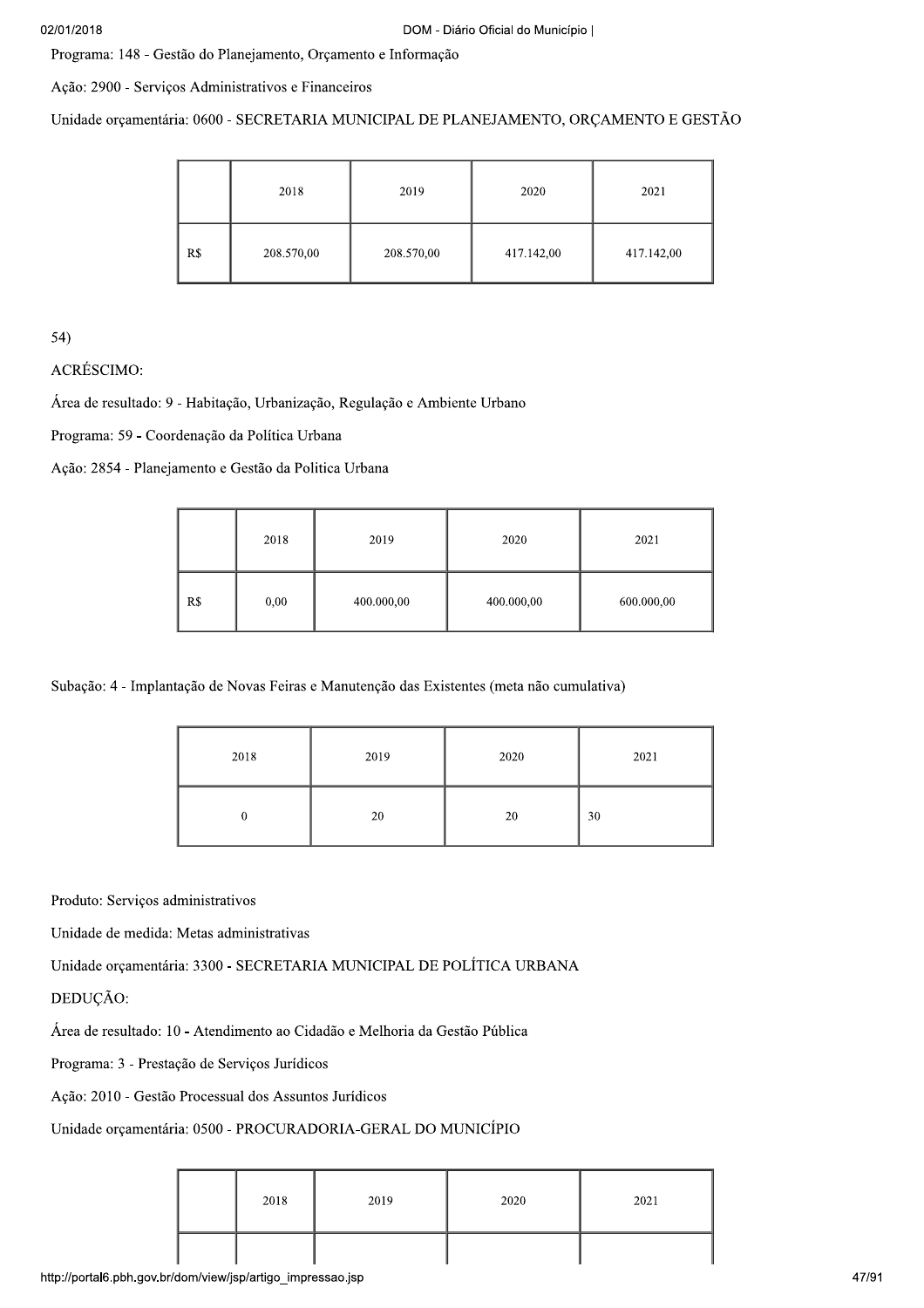55)

**ACRÉSCIMO:** 

Área de resultado: 1 - Saúde

Programa: 157 - Atenção Primária à Saúde - APS

 $R$$ 

Ação: 2690 - Saúde da Família

|     | 2018 | 2019       | 2020       | 2021       |
|-----|------|------------|------------|------------|
| R\$ | 0,00 | 900.000,00 | 900.000,00 | 900.000,00 |

### Subação: 7 - Equipes de Saúde da Família

| 2018 | 2019   | 2020   | 2021   |
|------|--------|--------|--------|
| 0    | 30.000 | 30.000 | 30.000 |

Produto: Equipe existente

Unidade de medida: Unidade

Unidade orçamentária: 2302 - FUNDO MUNICIPAL DE SAÚDE

DEDUÇÃO:

Área de resultado: 10 - Atendimento ao Cidadão e Melhoria da Gestão Pública

Programa: 148 - Gestão do Planejamento, Orçamento e Informação

Ação: 2900 - Serviços Administrativos e Financeiros

Unidade orçamentária: 0600 - SECRETARIA MUNICIPAL DE PLANEJAMENTO, ORÇAMENTO E GESTÃO

|     | 2018 | 2019       | 2020       | 2021       |
|-----|------|------------|------------|------------|
| R\$ | 0,00 | 900.000,00 | 900.000,00 | 900.000,00 |

56)

ACRÉSCIMO:

Área de resultado: 8 - Sustentabilidade Ambiental

Programa: 228 - Coleta, Destinação e Tratamento de Resíduos Sólidos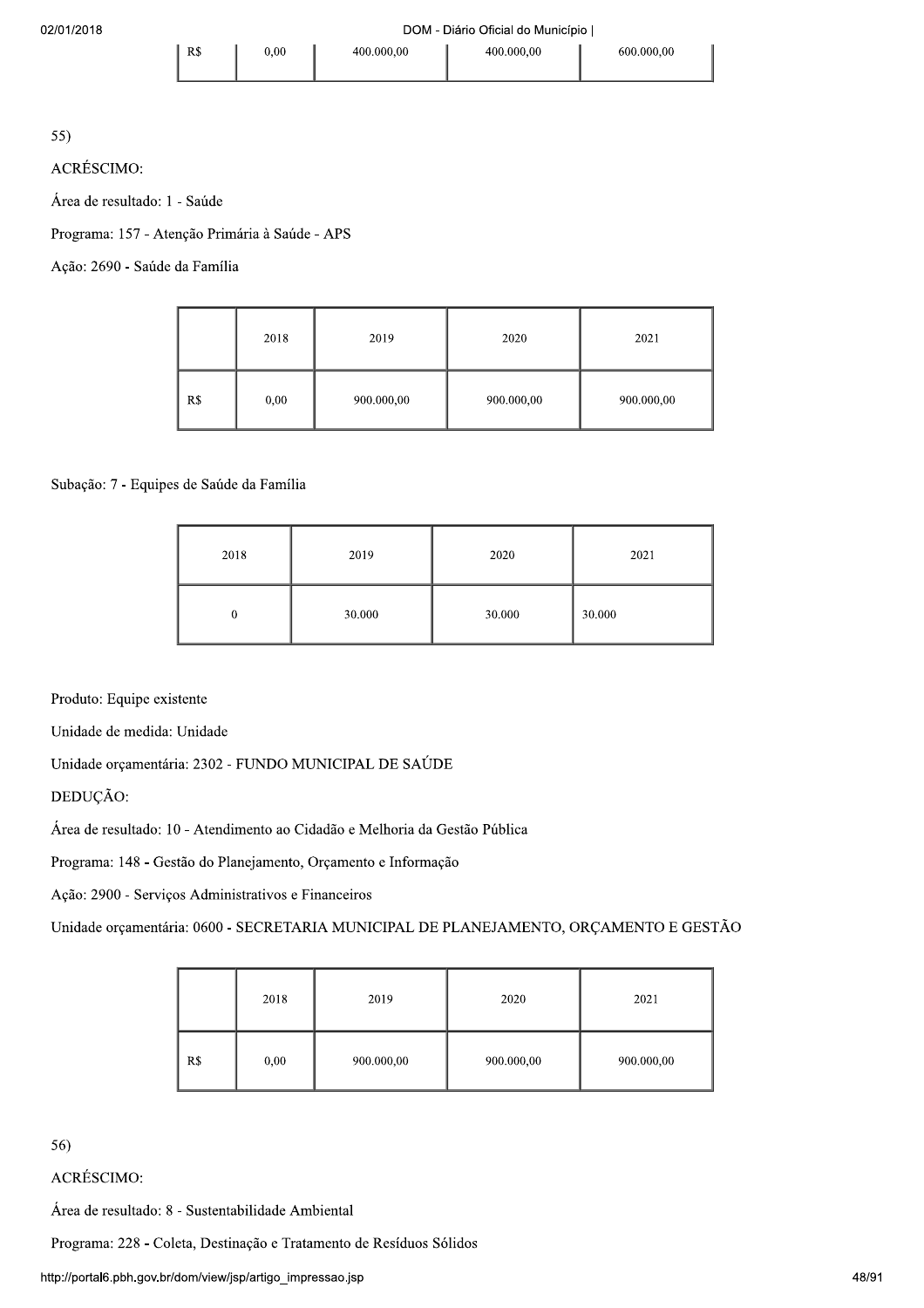Ação: 2539 - Execução dos Serviços de Limpeza Urbana

|     | 2018       | 2019       | 2020       | 2021       |
|-----|------------|------------|------------|------------|
| R\$ | 100.000,00 | 180.000,00 | 180.000,00 | 180.000,00 |

Subação: 6 - Serviço de limpeza urbana em vilas e favelas

| 2018   | 2019   | 2020   | 2021   |
|--------|--------|--------|--------|
| 68.200 | 92.200 | 92.200 | 92.200 |

Produto: Via atendida

Unidade de medida: Quilômetro

Unidade orçamentária: 2708 - SUPERINTENDÊNCIA DE LIMPEZA URBANA

DEDUÇÃO:

Área de resultado: 10 - Atendimento ao Cidadão e Melhoria da Gestão Pública

Programa: 302 - Belo Horizonte Cidade Inteligente

Ação: 2365 - Melhoria da Qualidade do Relacionamento com o Cidadão

Unidade orçamentária: 0600 - SECRETARIA MUNICIPAL DE PLANEJAMENTO, ORÇAMENTO E GESTÃO

|     | 2018       | 2019       | 2020       | 2021       |
|-----|------------|------------|------------|------------|
| R\$ | 100.000,00 | 180.000,00 | 180.000,00 | 180.000,00 |

 $57)$ 

ACRÉSCIMO:

Área de resultado: 3 - Proteção Social, Segurança Alimentar e Esportes

Programa: 127 - Promoção e Defesa de Direitos Humanos e Cidadania

Ação: 2819 - Apoio à Promoção das Políticas da Juventude

|     | 2018      | 2019 | 2020 | 2021 |
|-----|-----------|------|------|------|
| R\$ | 34.500,00 | 0,00 | 0,00 | 0,00 |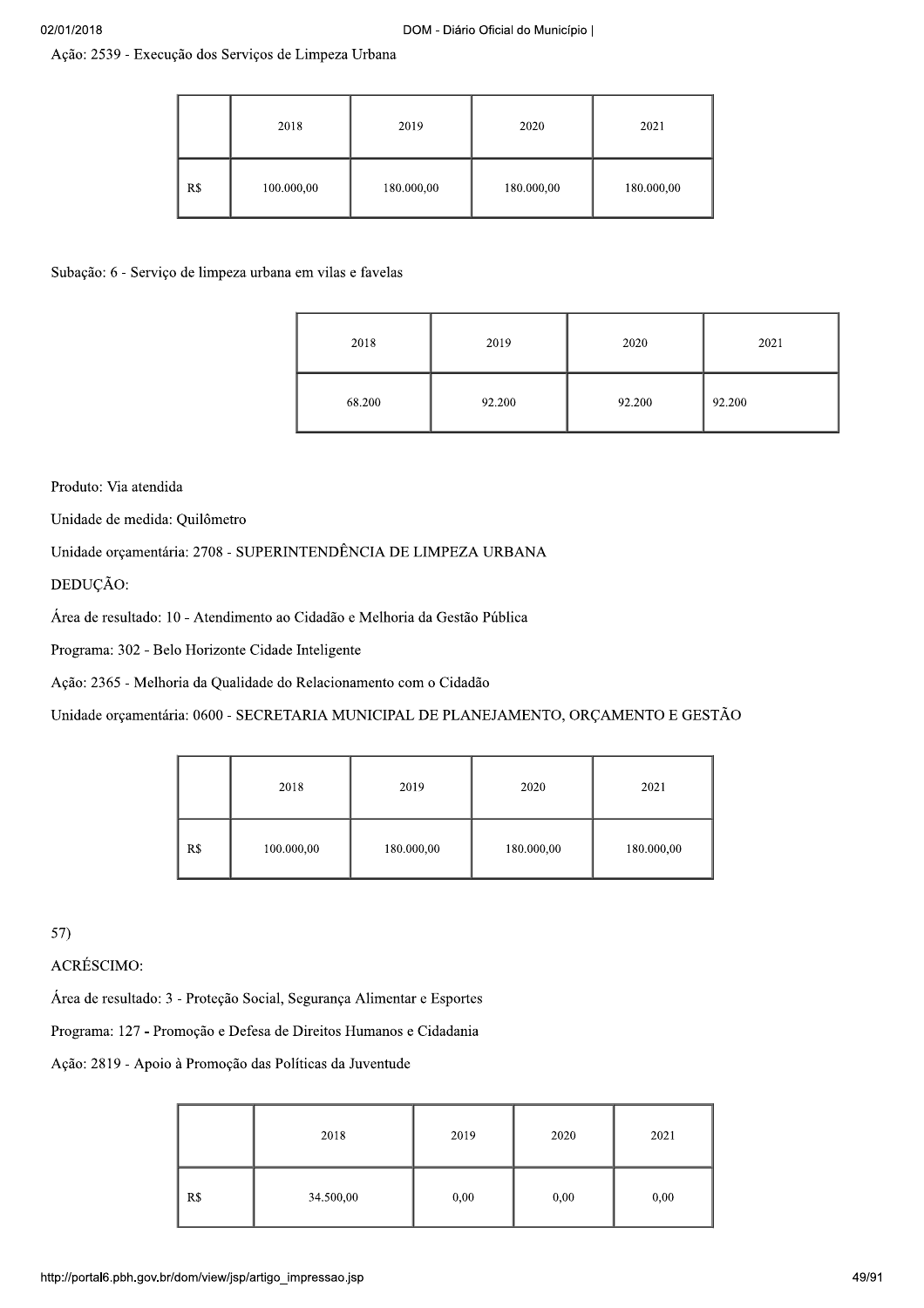Subação: Implementação de Rede de Internet com Livre Acesso no Centro de Referência da Juventude

| 2018 | 2019 | 2020 | 2021 |
|------|------|------|------|
|      |      |      |      |

Produto: Rede instalada

Unidade de medida: Unidade

Unidade orçamentária: 1000 - SECRETARIA MUNICIPAL DE ASSISTÊNCIA SOCIAL, SEGURANÇA ALIMENTAR E **CIDADANIA** 

DEDUÇÃO:

Área de resultado: 10 - Atendimento ao Cidadão e Melhoria da Gestão Pública

Programa: 999 - Reserva de Contingência

Ação: 9999 - Reserva de Contingência

Unidade orçamentária: 4001 - ENCARGOS GERAIS DO MUNICÍPIO DA SECRETARIA MUNICIPAL DE FAZENDA

|     | 2018      | 2019 | 2020 | 2021 |
|-----|-----------|------|------|------|
| R\$ | 34.500,00 | 0,00 | 0,00 | 0,00 |

58)

**ACRÉSCIMO:** 

Área de resultado: 3 - Proteção Social, Segurança Alimentar e Esportes

Programa: 127 - Promoção e Defesa de Direitos Humanos e Cidadania

Ação: 2819 - Apoio à Promoção das Políticas da Juventude

|     | 2018      | 2019 | 2020 | 2021 |
|-----|-----------|------|------|------|
| R\$ | 60.000,00 | 0,00 | 0,00 | 0,00 |

Subação: Montagem da Cozinha Coletiva do Centro de Referência da Juventude

| 2018 | 2019 | 2020 | 2021 |
|------|------|------|------|
|      |      |      | U    |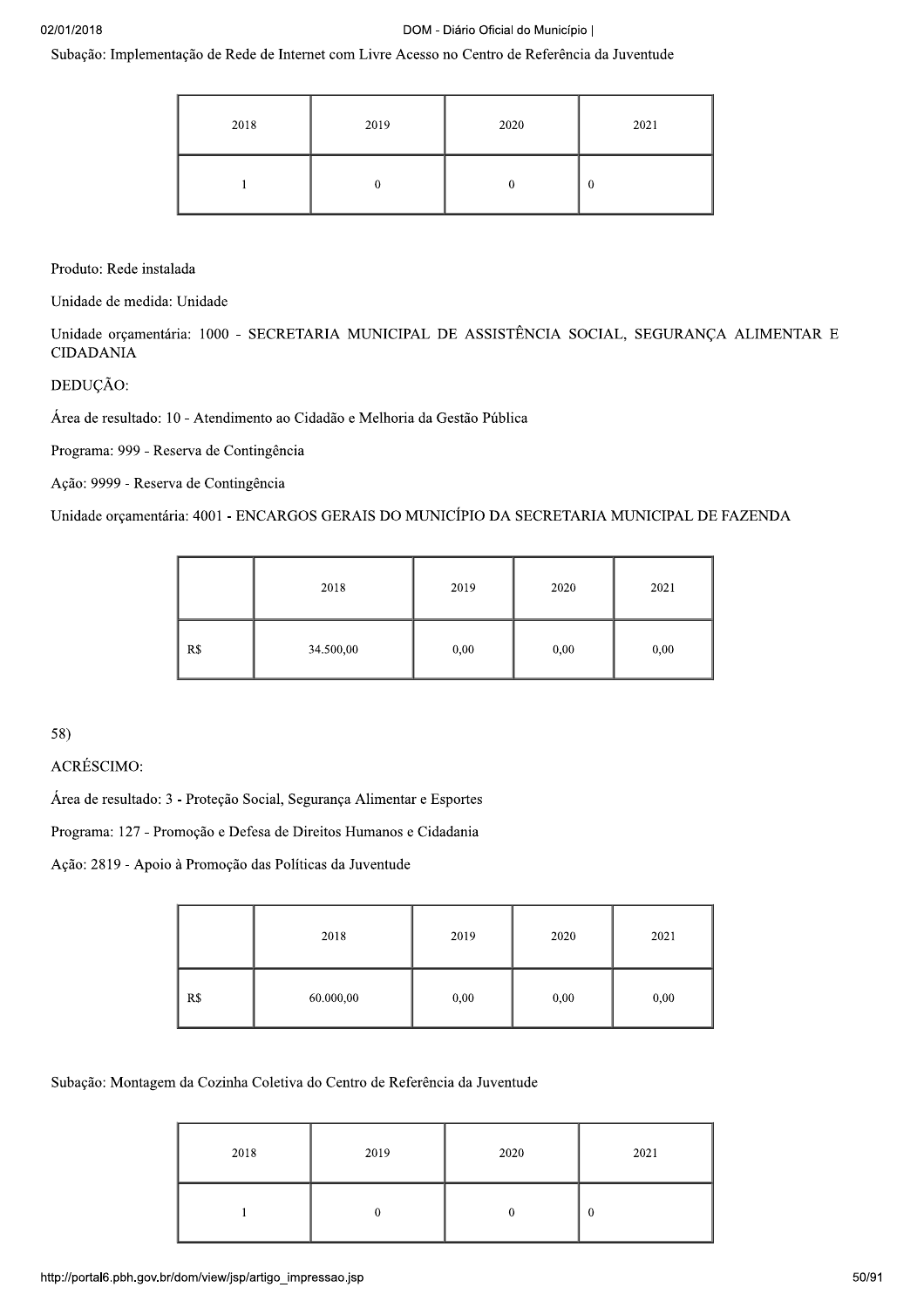Produto: Cozinha montada

Unidade de medida: Unidade

Unidade orçamentária: 1000 - SECRETARIA MUNICIPAL DE ASSISTÊNCIA SOCIAL, SEGURANCA ALIMENTAR E **CIDADANIA** 

DEDUÇÃO:

Área de resultado: 10 - Atendimento ao Cidadão e Melhoria da Gestão Pública

Programa: 999 - Reserva de Contingência

Ação: 9999 - Reserva de Contingência

Unidade orçamentária: 4001 - ENCARGOS GERAIS DO MUNICÍPIO DA SECRETARIA MUNICIPAL DE FAZENDA

|     | 2018      | 2019 | 2020 | 2021 |
|-----|-----------|------|------|------|
| R\$ | 60.000,00 | 0,00 | 0,00 | 0,00 |

59)

ACRÉSCIMO:

Área de resultado: 5 - Cultura

Programa: 154 - Fomento, Incentivo e Desenvolvimento Cultural

Ação: 2371 - Fomento e Estímulo à Cultura

|     | 2018 | 2019      | 2020      | 2021      |
|-----|------|-----------|-----------|-----------|
| R\$ | 0,00 | 15.000,00 | 15.000,00 | 15.000,00 |

Subação: Implementação da Biblioteca na Casa da Árvore

| 2018 | 2019 | 2020 | 2021 |
|------|------|------|------|
|      | 25   | 25   | 25   |

Produto: Biblioteca implementada

Unidade de medida: Porcentagem de Implementação

Unidade orçamentária: 3103 - FUNDAÇÃO MUNICIPAL DE CULTURA

#### DEDUÇÃO:

Área de resultado: 10 - Atendimento ao Cidadão e Melhoria da Gestão Pública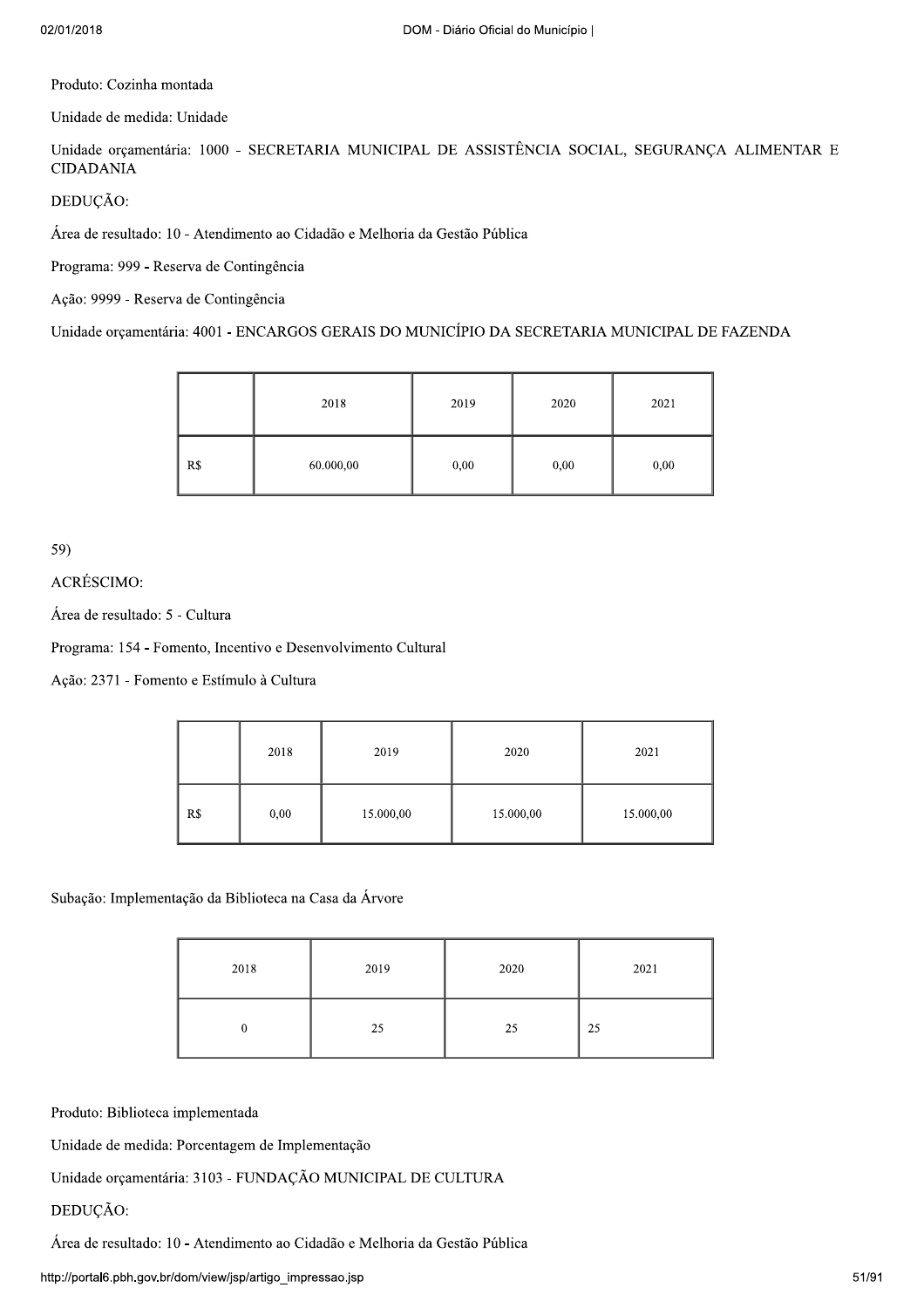Programa: 3 - Prestação de Serviços Jurídicos

Ação: 2010 - Gestão Processual dos Assuntos Jurídicos

#### Unidade orçamentária: 0500 - PROCURADORIA-GERAL DO MUNICÍPIO

|     | 2018 | 2019      | 2020      | 2021      |
|-----|------|-----------|-----------|-----------|
| R\$ | 0,00 | 15.000,00 | 15.000,00 | 15.000,00 |

60)<br>ACRÉSCIMO:

Área de resultado: 3 - Proteção Social, Segurança Alimentar e Esportes

Programa: 113 - Aprimoramento da Gestão do Suas

Ação: 2916 - Gestão do Trabalho e Educação Permanente do Suas

|     | 2018       | 2019       | 2020       | 2021       |
|-----|------------|------------|------------|------------|
| R\$ | 150.000,00 | 200.000,00 | 200.000,00 | 200.000,00 |

Subação: Curso de Capacitação em Promoção da Igualdade Étnico-racial para Servidores da Administração Municipal

| 2018  | 2019  | 2020  | 2021  |
|-------|-------|-------|-------|
| 1.800 | 2.700 | 2.700 | 2.700 |

Produto: Servidor capacitado

Unidade de medida: Unidade

Unidade orçamentária: 1011 - FUNDO MUNICIPAL DE ASSISTÊNCIA SOCIAL

DEDUCÃO:

Área de resultado: 10 - Atendimento ao Cidadão e Melhoria da Gestão Pública

Programa: 999 - Reserva de Contingência

Ação: 9999 - Reserva de Contingência

Unidade orçamentária: 4001 - ENCARGOS GERAIS DO MUNICÍPIO DA SECRETARIA MUNICIPAL DE FAZENDA

| 2018 | 2019 | 2020 | 2021 |
|------|------|------|------|
|      |      |      |      |

http://portalb.pbn.gov.br/dom/view/jsp/artigo\_im  $\blacksquare$  https://www.facebook.com/spacebook.com/spacebook.com/spacebook.com/spacebook.com/spacebook.com/spacebook.com/spacebook.com/spacebook.com/spacebook.com/spacebook.com/spacebook.com/spacebook.com/spacebook.com/spacebo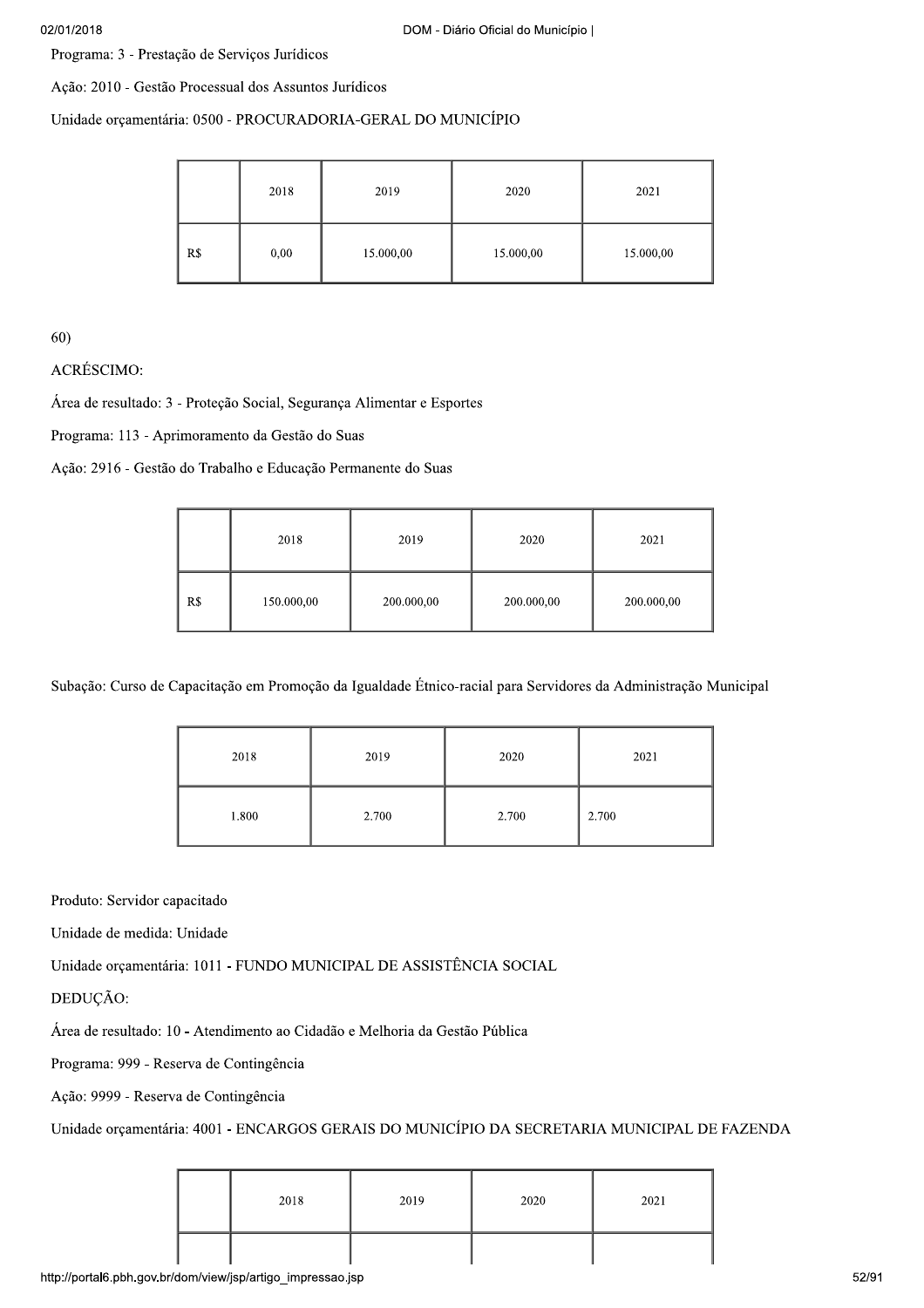# 61)<br>ACRÉSCIMO:

Área de resultado: 3 - Proteção Social, Segurança Alimentar e Esportes

Programa: 308 - BH Cidade Sustentável: Mobilizar, Educar e Cultivar Alimentação Saudável

Ação: 2305 - Fortalecimento da Comercialização Direta da Agricultura Urbana e Familiar e Apoio ao Abastecimento

|     | 2018      | 2019 | 2020 | 2021 |
|-----|-----------|------|------|------|
| R\$ | 50.000,00 | 0,00 | 0,00 | 0,00 |

# Subação: Aquisição de Equipamentos para Feiras Agroecológicas Urbanas

| 2018 | 2019 | 2020 | 2021 |
|------|------|------|------|
|      |      |      | 0    |

# Produto: Equipamento adquirido

Unidade de medida: Unidade

Unidade orçamentária: 1000 - SECRETARIA MUNICIPAL DE ASSISTÊNCIA SOCIAL, SEGURANÇA ALIMENTAR E CIDADANIA

# DEDUÇÃO:

Área de resultado: 10 - Atendimento ao Cidadão e Melhoria da Gestão Pública

Programa: 999 - Reserva de Contingência

Ação: 9999 - Reserva de Contingência

Unidade orçamentária: 4001 - ENCARGOS GERAIS DO MUNICÍPIO DA SECRETARIA MUNICIPAL DE FAZENDA

|     | 2018      | 2019 | 2020 | 2021 |
|-----|-----------|------|------|------|
| R\$ | 50.000,00 | 0,00 | 0,00 | 0,00 |

# 62)<br>ACRÉSCIMO:

ização, Regulação e Ambiente Urbano<br>mpressao.jsp<br>53/91 Área de resultado: 9 - Habitação, Urbanização, Regulação e Ambiente Urbano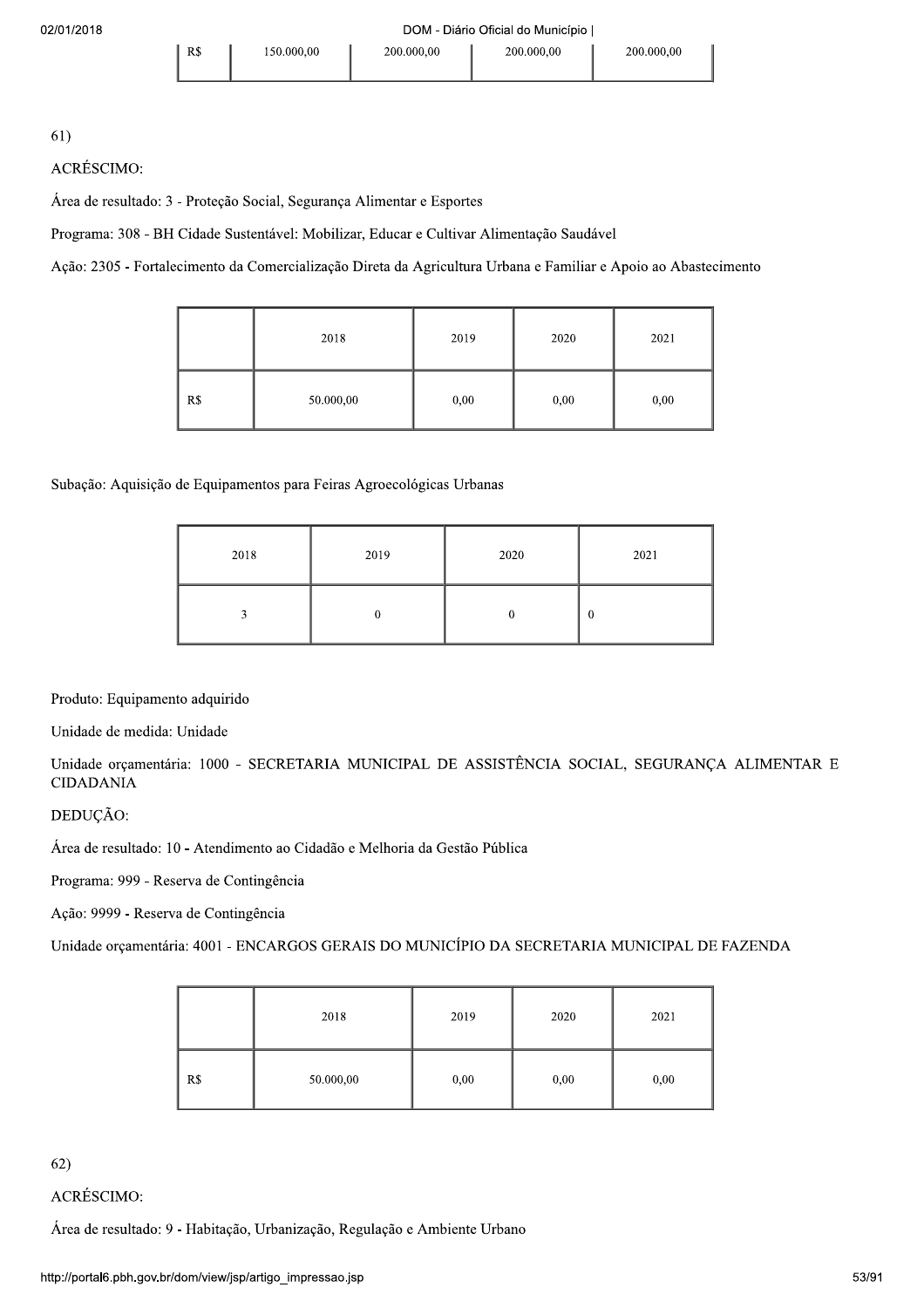Programa: 57 - Gestão da Política Urbana

Ação: 1390 - Implantação de Infraestrutura da Operação Urbana do Isidoro

|     | 2018 | 2019       | 2020       | 2021 |
|-----|------|------------|------------|------|
| R\$ | 0,00 | 375.000,00 | 125.000,00 | 0,00 |

Subação: 1 - Implantação de Infraestrutura da Operação Urbana do Isidoro

| 2018 | 2019 | 2020 | 2021 |
|------|------|------|------|
|      |      |      | v    |

Produto: Serviços administrativos

Unidade de medida: Metas administrativas

# Unidade orçamentária: 2707 - FUNDO DA OPERAÇÃO URBANA DO ISIDORO

DEDUÇÃO:

Área de resultado: 10 - Atendimento ao Cidadão e Melhoria da Gestão Pública

Programa: 3 - Prestação de Serviços Jurídicos

Ação: 2010 - Gestão Processual dos Assuntos Jurídicos

Unidade orçamentária: 0500 - PROCURADORIA-GERAL DO MUNICÍPIO

|     | 2018 | 2019       | 2020       | 2021 |
|-----|------|------------|------------|------|
| R\$ | 0,00 | 375.000,00 | 125.000,00 | 0,00 |

63)<br>ACRÉSCIMO:

Área de resultado: 5 - Cultura

Programa: 154 - Fomento, Incentivo e Desenvolvimento Cultural

Ação: 2369 - Fomento e Estímulo à Cultura

| 2018<br>2018<br>2019<br>2020                                |
|-------------------------------------------------------------|
| R\$<br>0,00<br>4.000.000,00<br>4.000.000,00<br>4.000.000,00 |
| lom/view/jsp/artigo_impressao.jsp                           |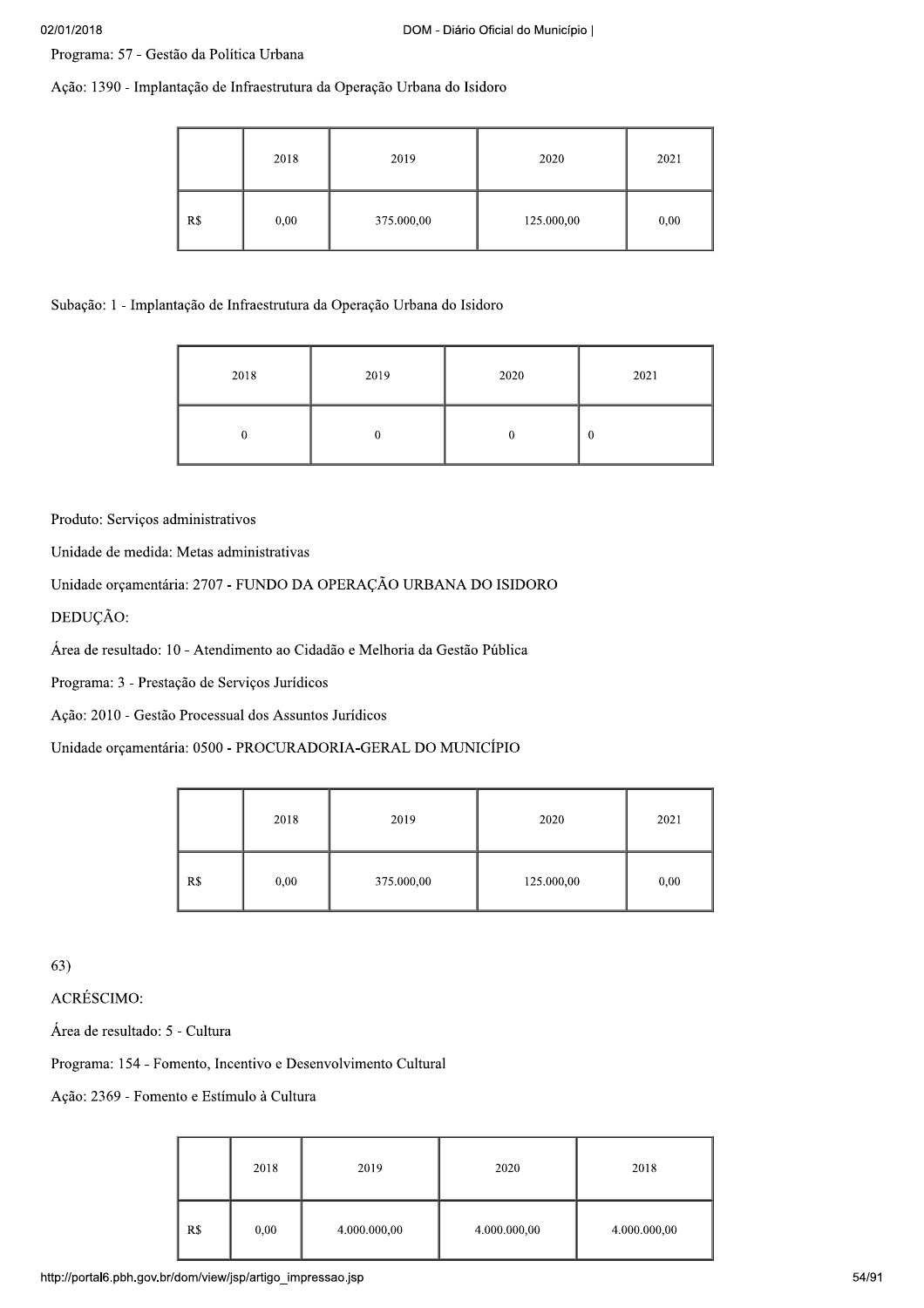# Subação: 1 - Fomento a Projetos e Ações Culturais

| 2018 | 2019 | 2020 | 2021 |
|------|------|------|------|
|      | 170  | 170  | 170  |

Produto: Projeto incentivado

Unidade de medida: Unidade

Unidade orçamentária: 3101 - FUNDO MUNICIPAL DE CULTURA

DEDUÇÃO:

Área de resultado: 4 - Segurança

Programa: 109 - Operacionalização dos serviços de segurança

Ação: 2803 - Operacionalização da Guarda Municipal de Belo Horizonte

# Unidade orçamentária: 2100 - SECRETARIA MUNICIPAL DE SEGURANÇA E PREVENÇÃO

|     | 2018 | 2019         | 2020         | 2021         |
|-----|------|--------------|--------------|--------------|
| R\$ | 0,00 | 4.000.000,00 | 4.000.000,00 | 4.000.000,00 |

 $64)$ 

# **ACRÉSCIMO:**

Área de resultado: 3 - Proteção Social, Segurança Alimentar e Esportes

Programa: 127 - Promoção e Defesa de Direitos Humanos e Cidadania

Ação: 2337 - Promoção, Defesa e Garantia de Direitos

|     | 2018       | 2019       | 2020       | 2021       |
|-----|------------|------------|------------|------------|
| R\$ | 100.000,00 | 100.000,00 | 100.000,00 | 100.000,00 |

Subação: Alimentação e Transporte para as Mulheres Acolhidas pelo Benvinda e Seus(suas) Filhos(as)

| 2018 | 2019 | 2020 | 2021 |
|------|------|------|------|
| 720  | 720  | 720  | 720  |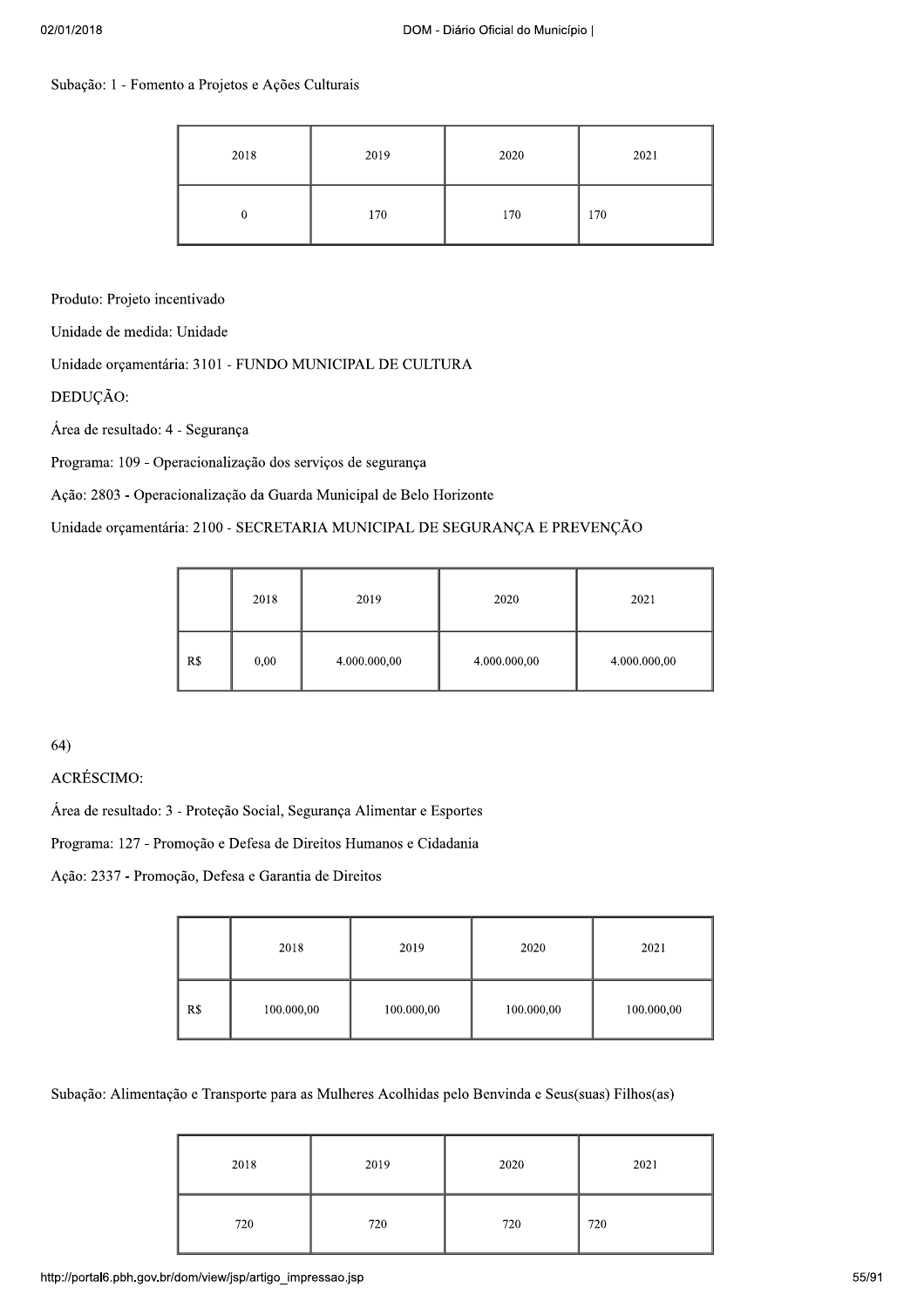Produto: Pessoa atendida

Unidade de medida: Unidade

Unidade orçamentária: 1000 - SECRETARIA MUNICIPAL DE ASSISTÊNCIA SOCIAL, SEGURANÇA ALIMENTAR E **CIDADANIA** 

DEDUCÃO:

Área de resultado: 10 - Atendimento ao Cidadão e Melhoria da Gestão Pública

Programa: 999 - Reserva de Contingência

Ação: 9999 - Reserva de Contingência

Unidade orçamentária: 4001 - ENCARGOS GERAIS DO MUNICÍPIO DA SECRETARIA MUNICIPAL DE FAZENDA

|     | 2018       | 2019       | 2020       | 2021       |
|-----|------------|------------|------------|------------|
| R\$ | 100.000,00 | 100.000,00 | 100.000,00 | 100.000,00 |

 $65)$ 

ACRÉSCIMO:

Área de resultado: 4 - Segurança

Programa: 109 - Operacionalização dos serviços de segurança

Ação: 2803 - Operacionalização da Guarda Municipal de Belo Horizonte

|     | 2018 | 2019       | 2020       | 2021       |
|-----|------|------------|------------|------------|
| R\$ | 0,00 | 250.000,00 | 250.000,00 | 250.000,00 |

Subação: Suporte para Deslocamento do Efetivo da Guarda Municipal

| 2018 | 2019  | 2020  | 2021  |
|------|-------|-------|-------|
| ν    | 1.000 | 1.000 | 1.000 |

Produto: Deslocamento realizado

Unidade de medida: Unidade

Unidade orçamentária: 2100 - SECRETARIA MUNICIPAL DE SEGURANÇA E PREVENÇÃO

DEDUÇÃO:

Área de resultado: 8 - Sustentabilidade Ambiental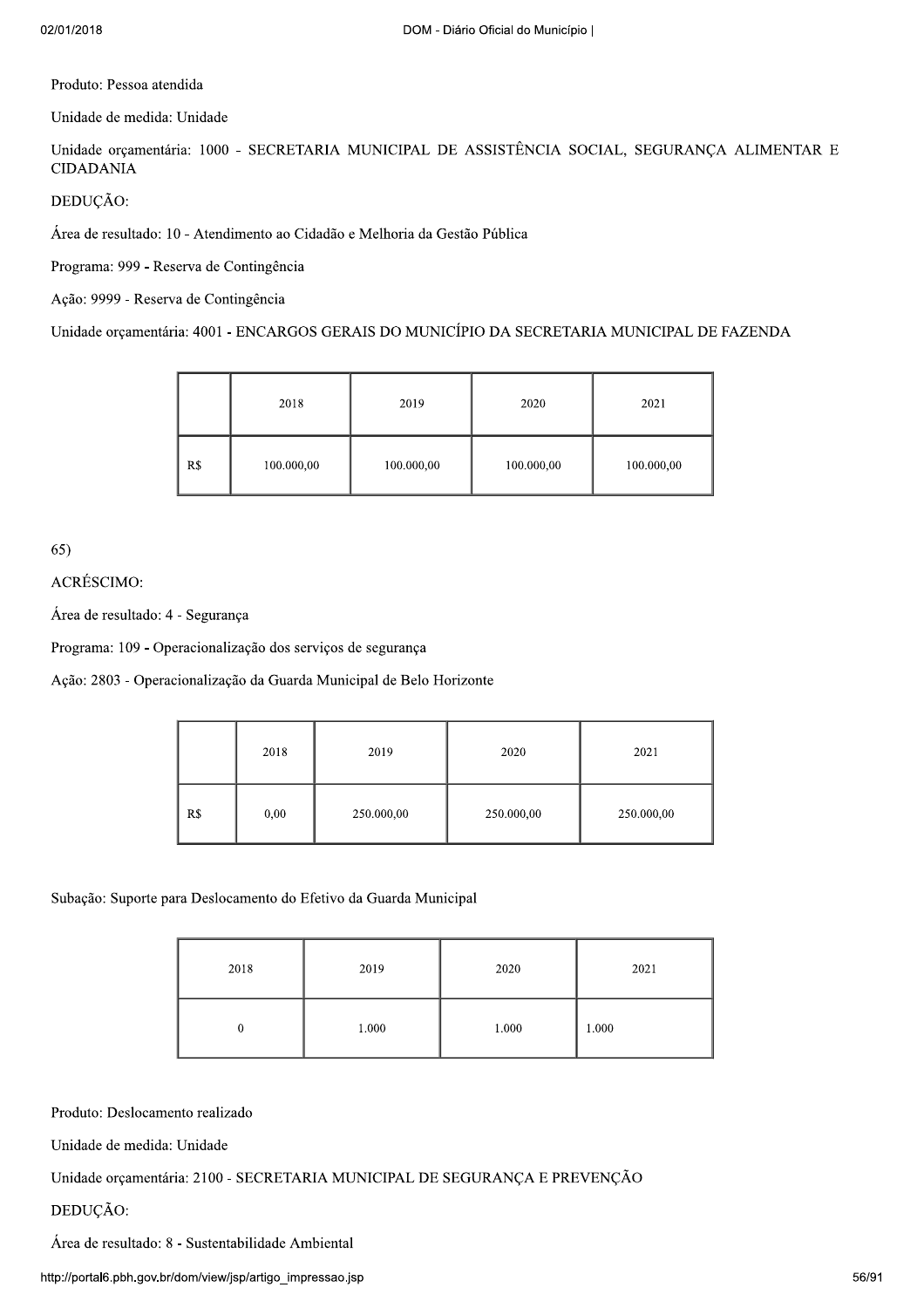Programa: 228 - Coleta, Destinação e Tratamento de Resíduos Sólidos

Ação: 2539 - Execução dos Serviços de Limpeza Urbana

Unidade orçamentária: 2708 - SUPERINTENDÊNCIA DE LIMPEZA URBANA

|     | 2018 | 2019       | 2020       | 2021       |
|-----|------|------------|------------|------------|
| R\$ | 0,00 | 250.000,00 | 250.000,00 | 250.000,00 |

66)

**ACRÉSCIMO:** 

Área de resultado: 7 - Mobilidade Urbana

Programa: 60 - Gestão da Mobilidade Urbana

Ação: 2837 - Gerenciamento da Mobilidade Urbana Municipal

|     | 2018       | 2019       | 2020       | 2021       |
|-----|------------|------------|------------|------------|
| R\$ | 576.000,00 | 576.000,00 | 576.000,00 | 576.000,00 |

Subação: Auxílio no Deslocamento das Pessoas com Mobilidade Reduzida nas Estações de Integração do Move

| 2018 | 2019 | 2020 | 2021     |
|------|------|------|----------|
|      |      |      | $\theta$ |

Produto: Serviços Administrativos

Unidade de medida: metas administrativas

Unidade orçamentária: 2710 - FUNDO MUNICIPAL DE TRANSPORTES URBANOS

DEDUCÃO:

Área de resultado: 7 - Mobilidade Urbana

Programa: 62 - Gestão do Sistema Viário Municipal

Ação: 1230 - Implantação e Reconstrução de Vias Públicas

#### Unidade orçamentária: 2700 - SECRETARIA MUNICIPAL DE OBRAS E INFRAESTRUTURA

| 2018 | 2019 | 2020 | 2021 |
|------|------|------|------|
|      |      |      |      |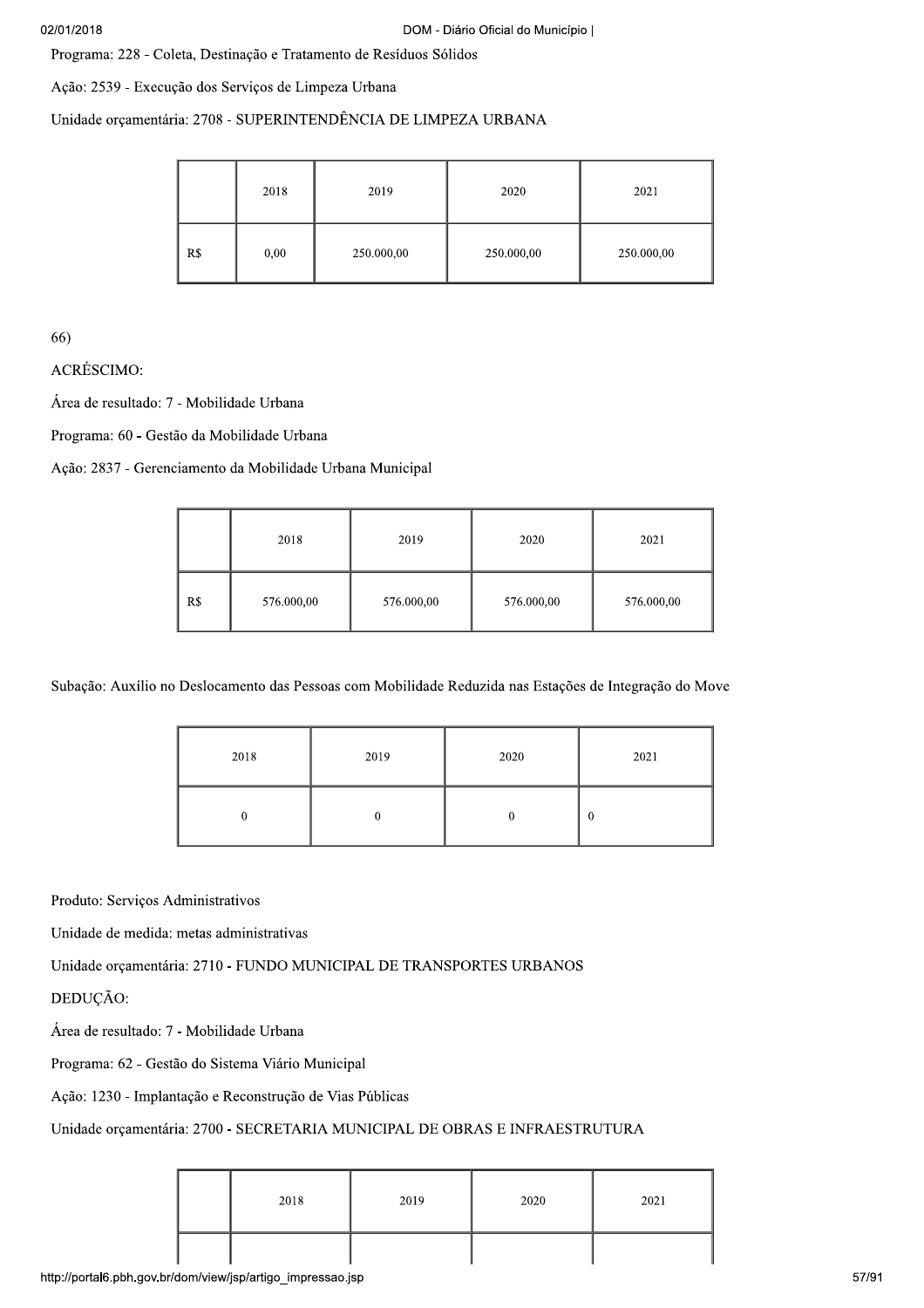$67)$ 

**ACRÉSCIMO:** 

Área de resultado: 1 - Saúde

Programa: 114 - Rede de Cuidados Especializados Complementares à Saúde

Ação: 2891 - Rede Própria de Cuidados Especializados Complementares à Saúde - Ambulatorial

|     | 2018 | 2019         | 2020         | 2021         |
|-----|------|--------------|--------------|--------------|
| R\$ | 0,00 | 1.500.000,00 | 1.500.000,00 | 3.000.000,00 |

# Subação: 8 - Implantação de novos Cersams - AD para Adultos

| 2018 | 2019 | 2020 | 2021 |
|------|------|------|------|
|      |      |      | ◠    |

Produto: Equipamento implantado

Unidade de medida: Unidade

Unidade orçamentária: 2302 - FUNDO MUNICIPAL DE SAÚDE

DEDUÇÃO:

Área de resultado: 10 - Atendimento ao Cidadão e Melhoria da Gestão Pública

Programa: 15 - Divulgação Institucional do Município

Ação: 2007 - Serviços de Divulgação Institucional do Município

Unidade orçamentária: 3200 - SECRETARIA MUNICIPAL DE ASSUNTOS INSTITUCIONAIS E COMUNICAÇÃO SOCIAL

|     | 2018 | 2019         | 2020         | 2021         |
|-----|------|--------------|--------------|--------------|
| R\$ | 0,00 | 1.500.000,00 | 1.500.000,00 | 3.000.000,00 |

68)

ACRÉSCIMO:

Área de resultado: 1 - Saúde

Programa: 157 - Atenção Primária à Saúde - APS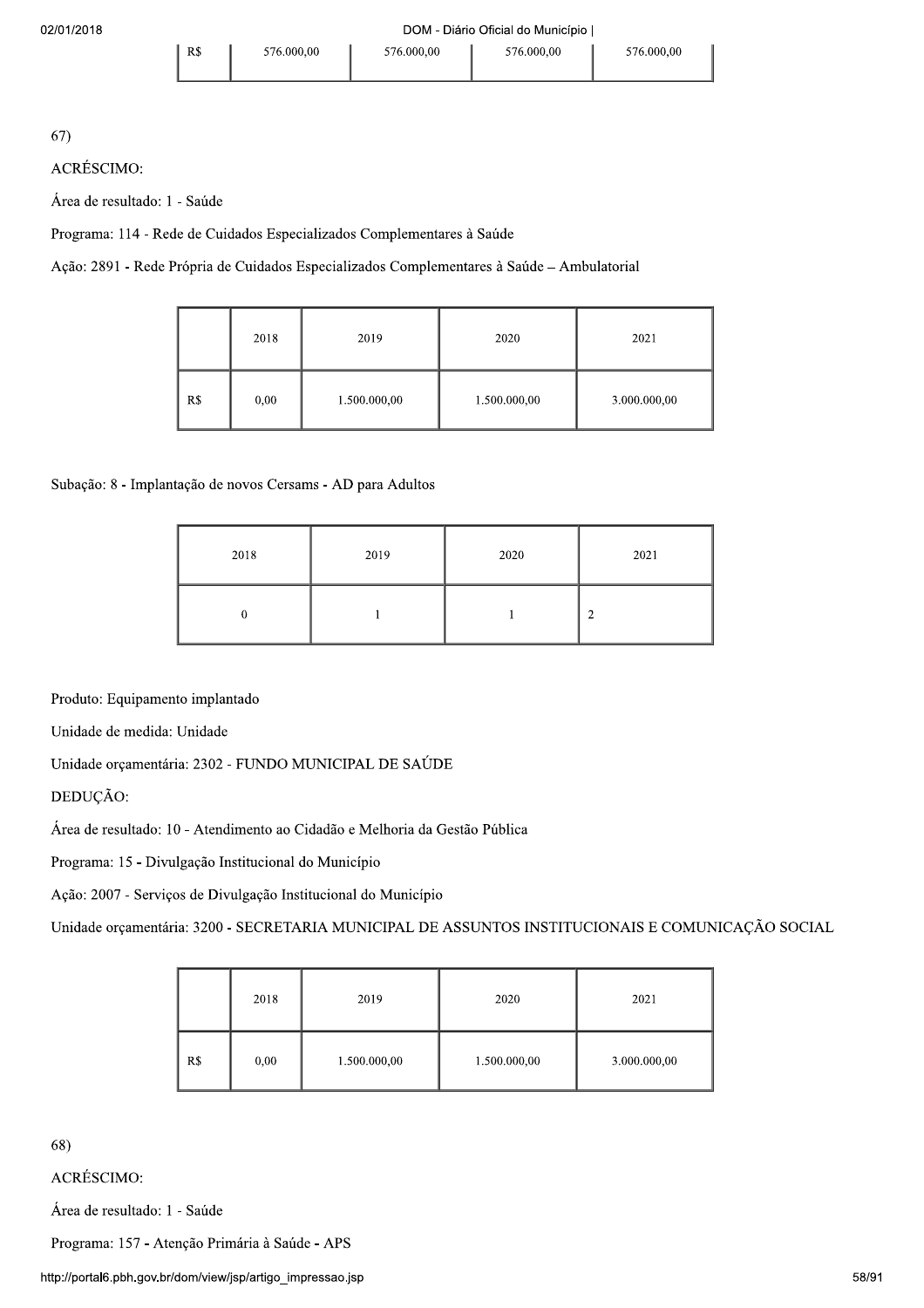Ação: 2690 - Saúde da Família

|     | 2018       | 2019       | 2020 | 2021 |
|-----|------------|------------|------|------|
| R\$ | 100.000,00 | 100.000,00 | 0,00 | 0,00 |

Subação: Ampliação de Consultório na Rua

| 2018 | 2019 | 2020 | 2021 |
|------|------|------|------|
|      |      |      | 0    |

Produto: Consultório implantado

Unidade de medida: Unidade

Unidade orçamentária: 2302 - FUNDO MUNICIPAL DE SAÚDE

DEDUÇÃO:

Área de resultado: 10 - Atendimento ao Cidadão e Melhoria da Gestão Pública

Programa: 15 - Divulgação Institucional do Município

Ação: 2007 - Serviços de Divulgação Institucional do Município

Unidade orçamentária: 3200 - SECRETARIA MUNICIPAL DE ASSUNTOS INSTITUCIONAIS E COMUNICAÇÃO SOCIAL

|     | 2018       | 2019       | 2020 | 2021 |
|-----|------------|------------|------|------|
| R\$ | 100.000,00 | 100.000,00 | 0,00 | 0,00 |

 $69)$ 

ACRÉSCIMO:

Área de resultado: 1 - Saúde

Programa: 203 - Melhoria do Atendimento Hospitalar e Especializado

Ação: 2894 - Rede Hospitalar

|     | 2018       | 2019 | 2020 | 2021 |
|-----|------------|------|------|------|
| R\$ | 200.000,00 | 0,00 | 0,00 | 0,00 |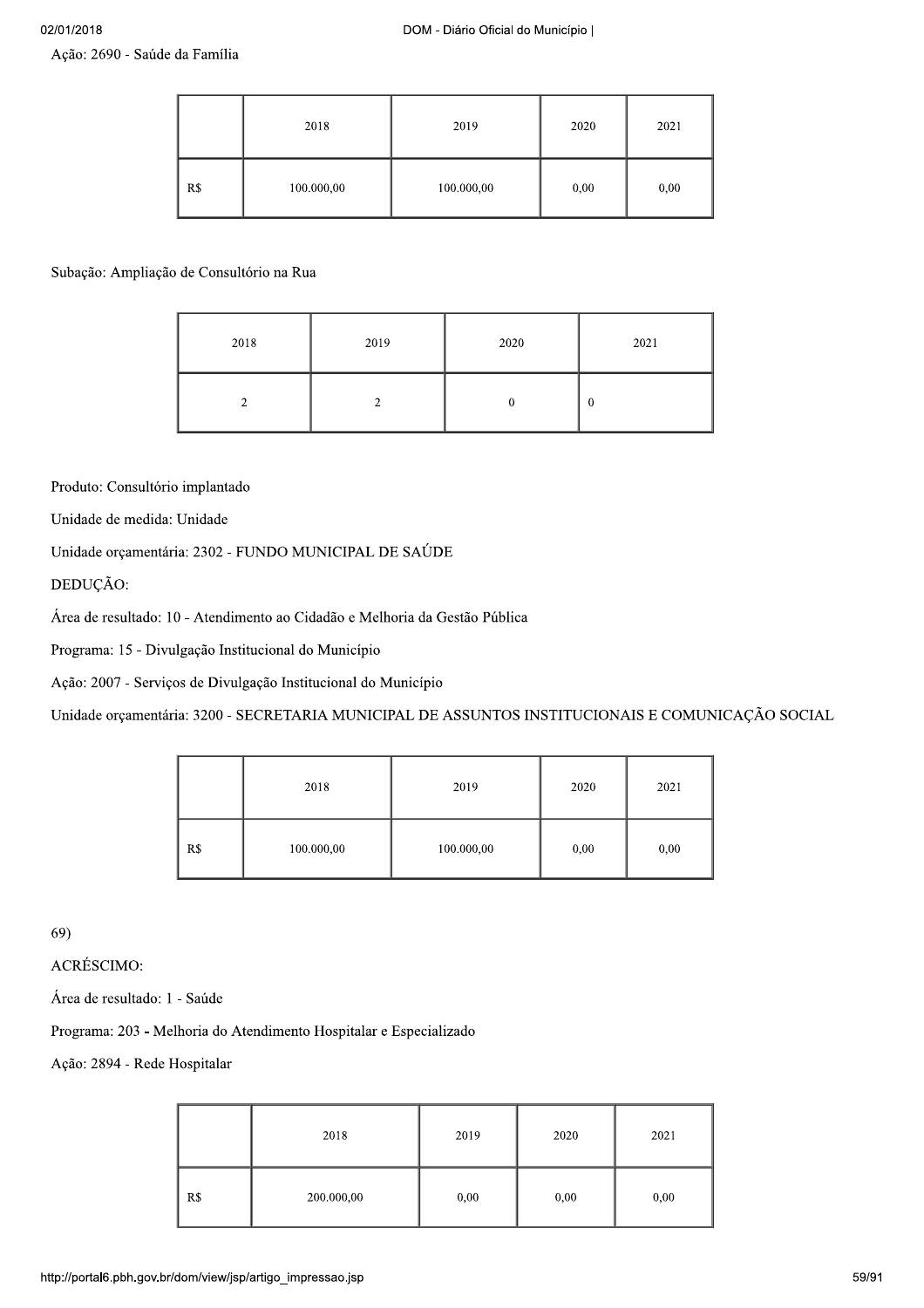Subação: Criação de Leitos de Saúde Mental em Hospital Geral - Serviço Hospitalar de Referência para Atenção a Pessoas com Sofrimento ou Transtorno Mental e com Necessidades de Saúde Decorrentes do Uso de Álcool, Crack e Outras Drogas.

| 2018 | 2019 | 2020 | 2021 |
|------|------|------|------|
| 12   |      |      | 0    |

Produto: Leitos implantados

Unidade de medida: Unidade

Unidade orcamentária: 2302 - FUNDO MUNICIPAL DE SAÚDE

DEDUÇÃO:

Área de resultado: 10 - Atendimento ao Cidadão e Melhoria da Gestão Pública

Programa: 15 - Divulgação Institucional do Município

Ação: 2007 - Serviços de Divulgação Institucional do Município

Unidade orçamentária: 3200 - SECRETARIA MUNICIPAL DE ASSUNTOS INSTITUCIONAIS E COMUNICAÇÃO SOCIAL

|     | 2018       | 2019 | 2020 | 2021 |
|-----|------------|------|------|------|
| R\$ | 200.000,00 | 0,00 | 0,00 | 0,00 |

70)

**ACRÉSCIMO:** 

Área de resultado: 3 - Proteção Social, Segurança Alimentar e Esportes

Programa: 127 - Promoção e Defesa de Direitos Humanos e Cidadania

Ação: 2335 - Educação Política em Direitos Humanos e Cidadania

|     | 2018 | 2019       | 2020       | 2021       |
|-----|------|------------|------------|------------|
| R\$ | 0,00 | 204.148,00 | 197.710,00 | 200.455,00 |

Subação: 1 - Formação em Direitos e Cidadania para sociedade civil

| 2018 | 2019  | 2020  | 2021  |
|------|-------|-------|-------|
|      | 7.155 | 6.945 | 6.730 |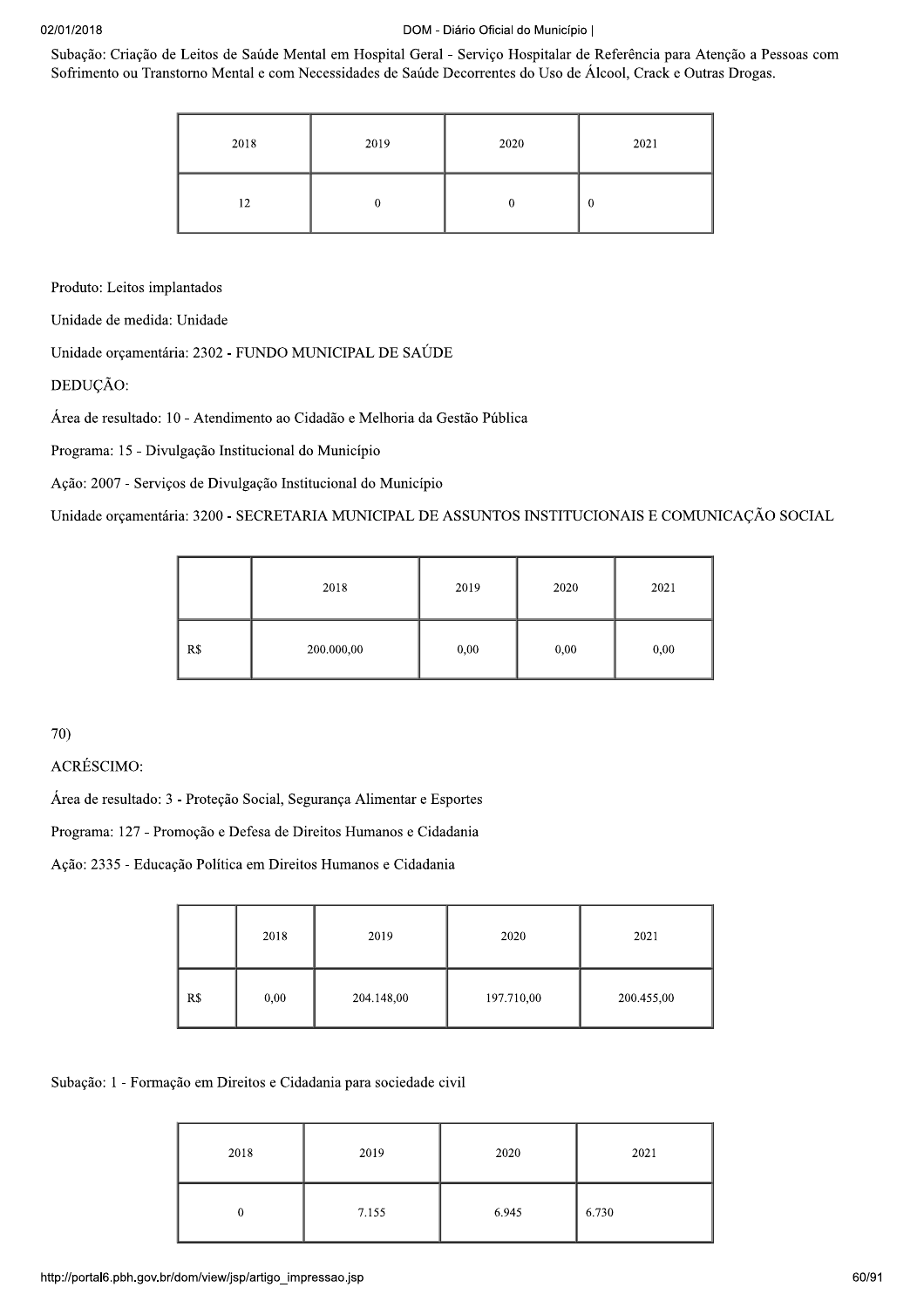Produto: Pessoa formada

Unidade de medida: Pessoa

Unidade orçamentária: 1000 - SECRETARIA MUNICIPAL DE ASSISTÊNCIA SOCIAL, SEGURANÇA ALIMENTAR E **CIDADANIA** 

DEDUÇÃO:

Área de resultado: 10 - Atendimento ao Cidadão e Melhoria da Gestão Pública

Programa: 15 - Divulgação Institucional do Município

Ação: 2007 - Serviços de Divulgação Institucional do Município

Unidade orçamentária: 3200 - SECRETARIA MUNICIPAL DE ASSUNTOS INSTITUCIONAIS E COMUNICAÇÃO SOCIAL

|     | 2018 | 2019       | 2020       | 2021       |
|-----|------|------------|------------|------------|
| R\$ | 0,00 | 204.148,00 | 197.710,00 | 200.455,00 |

 $71)$ 

ACRÉSCIMO:

Área de resultado: 3 - Proteção Social, Segurança Alimentar e Esportes

Programa: 127 - Promoção e Defesa de Direitos Humanos e Cidadania

Ação: 2335 - Educação Política em Direitos Humanos e Cidadania

|     | 2018 | 2019       | 2020       | 2021       |
|-----|------|------------|------------|------------|
| R\$ | 0,00 | 134.776,00 | 128.338,00 | 130.723,00 |

Subação: 2 - Formação em Direitos e Cidadania para agentes públicos

| 2018 | 2019  | 2020  | 2021  |
|------|-------|-------|-------|
| 0    | 4.130 | 4.020 | 3.905 |

Produto: Pessoa formada

Unidade de medida: Pessoa

Unidade orçamentária: 1000 - SECRETARIA MUNICIPAL DE ASSISTÊNCIA SOCIAL, SEGURANÇA ALIMENTAR E **CIDADANIA** 

DEDUÇÃO: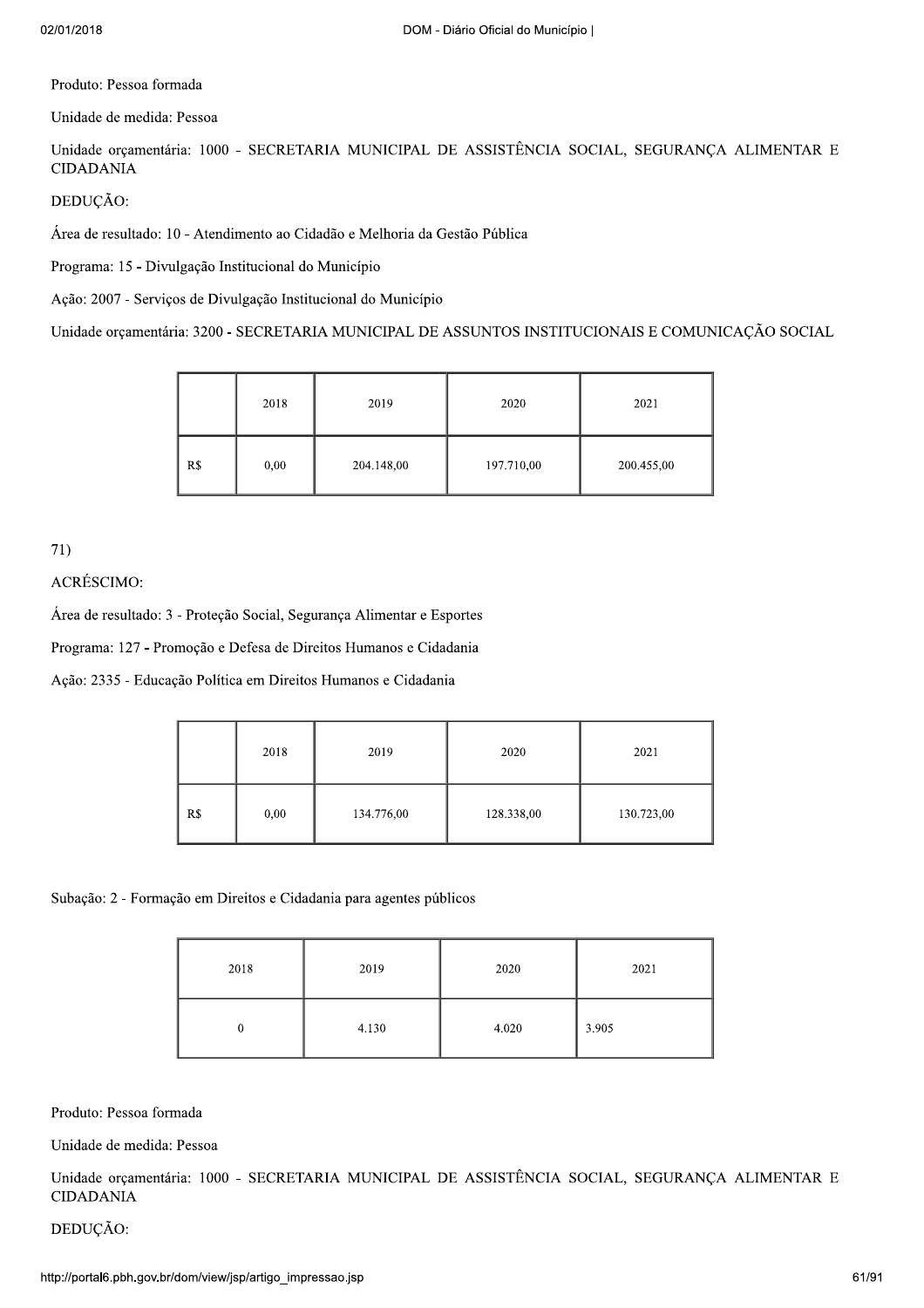DOM - Diário Oficial do<br>
Área de resultado: 10 - Atendimento ao Cidadão e Melhoria da Gestão Pública<br>
Programa: 15 - Divulgação Institucional do Município<br>
Ação: 2007 - Serviços de Divulgação Institucional do Município<br>
Un

Ação: 2007 - Serviços de Divulgação Institucional do Município

Unidade orçamentária: 3200 - SECRETARIA MUNICIPAL DE ASSUNTOS INSTITUCIONAIS E COMUNICAÇÃO SOCIAL

|     | 2018 | 2019       | 2020       | 2021       |
|-----|------|------------|------------|------------|
| R\$ | 0,00 | 134.776,00 | 128.338,00 | 130.723,00 |

|                                                                        | --- | $-$ , $-$ |                                                                    | ---------    |      |
|------------------------------------------------------------------------|-----|-----------|--------------------------------------------------------------------|--------------|------|
| 72)<br>ACRÉSCIMO:<br>Área de resultado: 8 - Sustentabilidade Ambiental |     |           | Programa: 46 - Operacionalização e Modernização da Limpeza Pública |              |      |
| Ação: 2537 - Tratamento e Destinação de Resíduos Sólidos               |     |           |                                                                    |              |      |
|                                                                        |     | 2018      | 2019                                                               | 2020         | 2021 |
|                                                                        | R\$ | 0,00      | 2.000.000,00                                                       | 1.000.000,00 | 0,00 |

Subação: 3 - Reforma e Reestruturação da Infraestrutura para Triagem de Materiais Recicláveis

| 2018 | 2019 | 2020 | 2021     |
|------|------|------|----------|
|      |      |      | $\bf{0}$ |

Produto: Galpão reformado

Unidade de medida: Unidade

Unidade orçamentária: 2708 - SUPERINTENDÊNCIA DE LIMPEZA URBANA

Produto: Galpão reformado<br>
Unidade de medida: Unidade<br>
Unidade orçamentária: 2708 - SUPERINTENDÊNCIA DE LIMPEZA URBANA<br>
DEDUÇÃO:<br>
Área de resultado: 6 - Desenvolvimento Econômico e Turismo<br>
Programa: 86 - Fomento ao Turism

| 2018 | 2019 | 2020 | 2021 |
|------|------|------|------|
|      |      |      |      |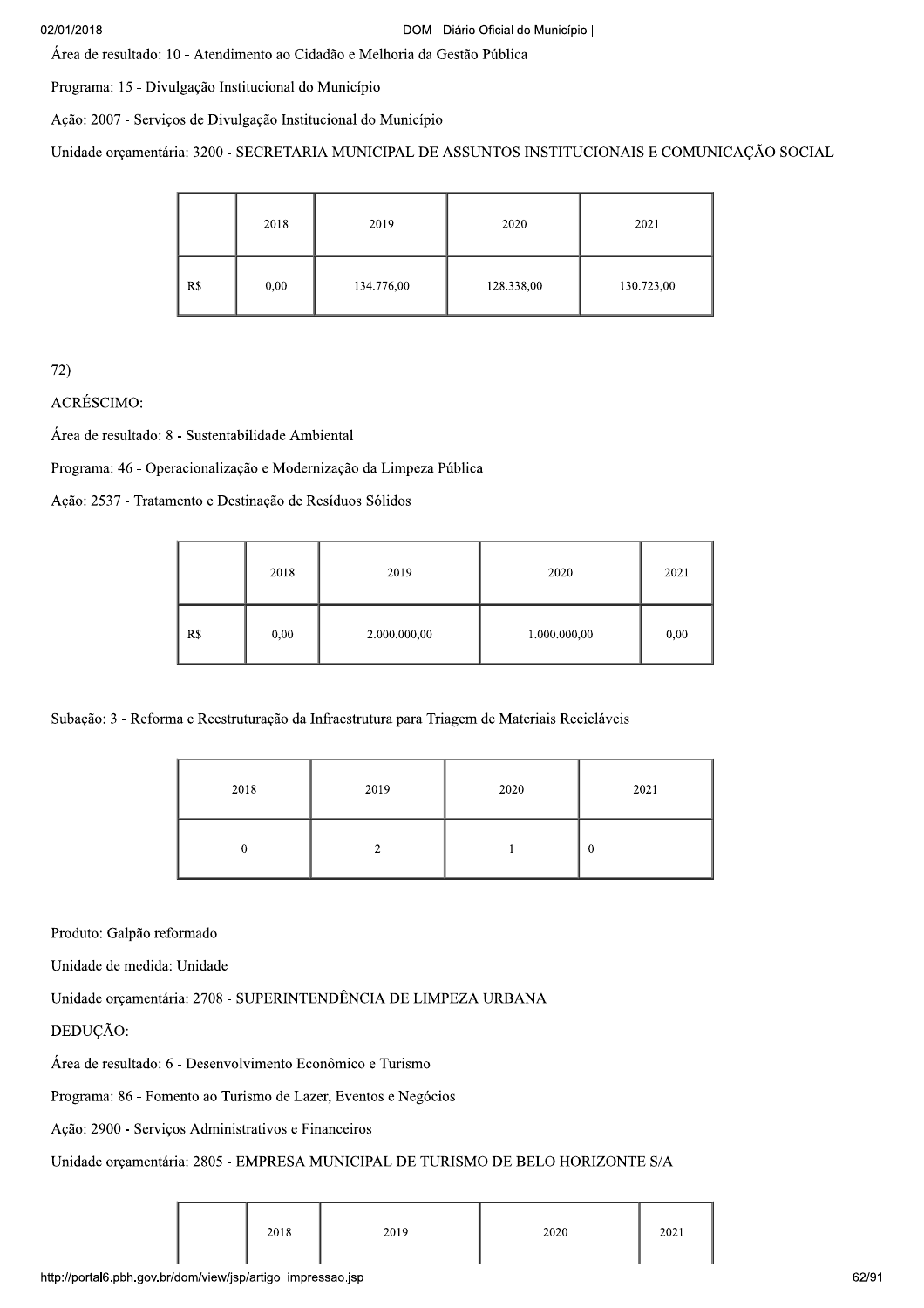| R <sub>s</sub> | 0.00 | 2.000.000,00 | 1.000.000,00 | 0.00 |
|----------------|------|--------------|--------------|------|
|                |      |              |              |      |

73)

ACRÉSCIMO:

Área de resultado: 8 - Sustentabilidade Ambiental

Programa: 46 - Operacionalização e Modernização da Limpeza Pública

Ação: 2537 - Tratamento e Destinação de Resíduos Sólidos

|     | 2018 | 2019         | 2020         | 2021 |
|-----|------|--------------|--------------|------|
| R\$ | 0,00 | 2.500.000,00 | 2.500.000,00 | 0,00 |

Subação: 7 - Construção de galpão para triagem de materiais recicláveis

| 2018 | 2019 | 2020 | 2021           |
|------|------|------|----------------|
|      |      |      | $\overline{0}$ |

Produto: Galpão construído

Unidade de medida: Unidade

Unidade orçamentária: 2708 - SUPERINTENDÊNCIA DE LIMPEZA URBANA

DEDUÇÃO:

Área de resultado: 10 - Atendimento ao Cidadão e Melhoria da Gestão Pública

Programa: 7 - Apoio Administrativo e Financeiro

Ação: 2900 - Serviços Administrativos e Financeiros

Unidade orçamentária: 0201 - GABINETE DO PREFEITO

|     | 2018 | 2019         | 2020         | 2021 |
|-----|------|--------------|--------------|------|
| R\$ | 0,00 | 2.500.000,00 | 2.500.000,00 | 0,00 |

 $74)$ 

**ACRÉSCIMO:** 

Área de resultado: 3 - Proteção Social, Segurança Alimentar e Esportes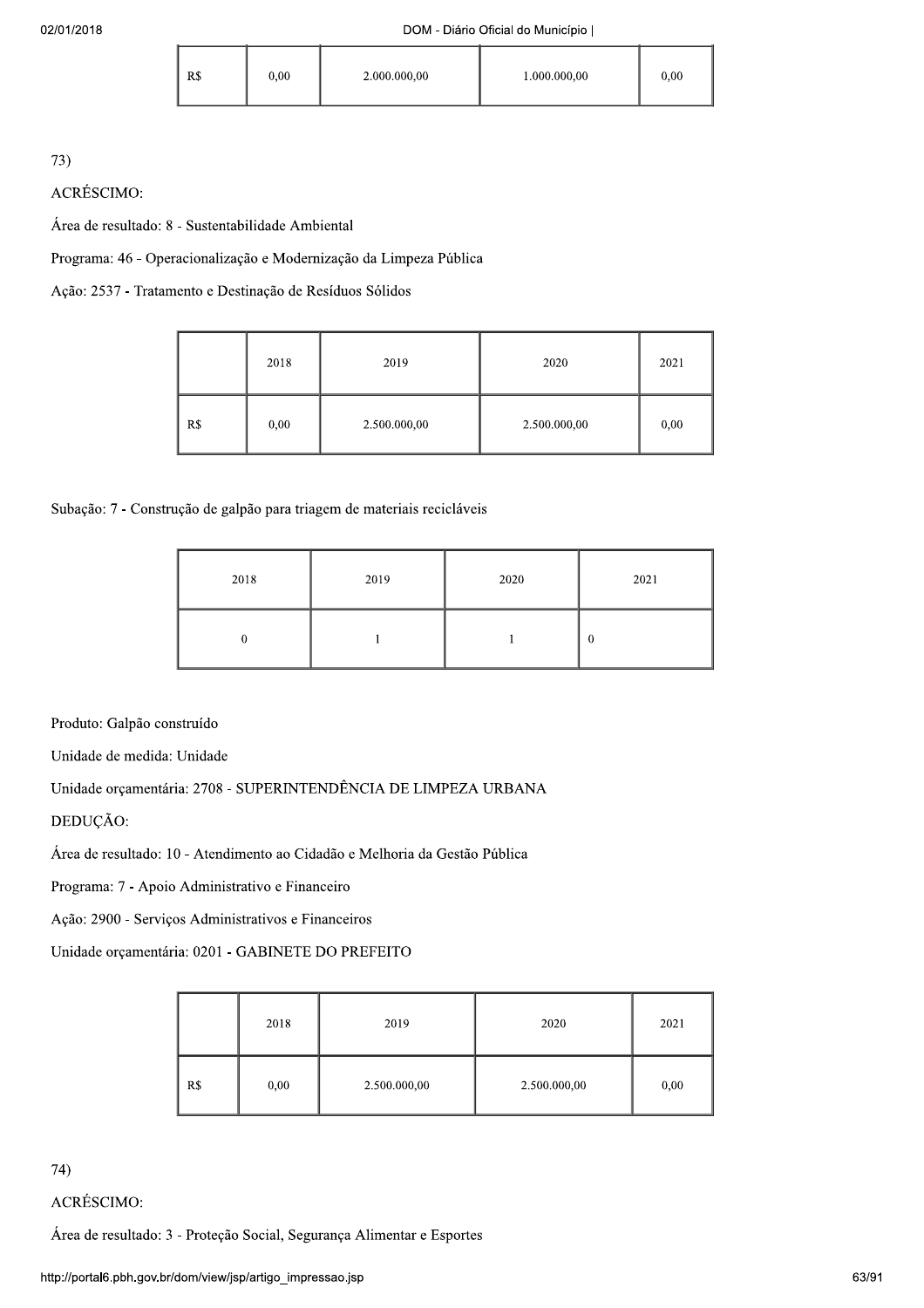Programa: 19 - Proteção Social Básica

Ação: 2647 - Programas e Projetos de Proteção Social Básica

|     | 2018       | 2019 | 2020 | 2021 |
|-----|------------|------|------|------|
| R\$ | 800.000,00 | 0,00 | 0,00 | 0,00 |

### Subação: 4 - Programa Municipal de Qualificação, Emprego e Renda

| 2018 | 2019 | 2020 | 2021     |
|------|------|------|----------|
| 650  |      |      | $\bf{0}$ |

Produto: Vaga disponibilizada

Unidade de medida: Unidade

Unidade orçamentária: 1011 - FUNDO MUNICIPAL DE ASSISTÊNCIA SOCIAL

DEDUÇÃO:

Área de resultado: 10 - Atendimento ao Cidadão e Melhoria da Gestão Pública

Programa: 88 - Encargos Financeiros Municipais

Ação: 3090 - Encargos com Pasep

Unidade orçamentária: 4001 - ENCARGOS GERAIS DO MUNICÍPIO DA SECRETARIA MUNICIPAL DE FAZENDA

|     | 2018       | 2019 | 2020 | 2021 |
|-----|------------|------|------|------|
| R\$ | 800.000,00 | 0,00 | 0,00 | 0,00 |

 $75)$ 

**ACRÉSCIMO:** 

Área de resultado: 3 - Proteção Social, Segurança Alimentar e Esportes

Programa: 127 - Promoção e Defesa de Direitos Humanos e Cidadania

Ação: 2337 - Promoção, Defesa e Garantia de Direitos

|     | 2018      | 2019      | 2020      | 2021      |
|-----|-----------|-----------|-----------|-----------|
| R\$ | 30.000,00 | 30.000,00 | 30.000,00 | 30.000,00 |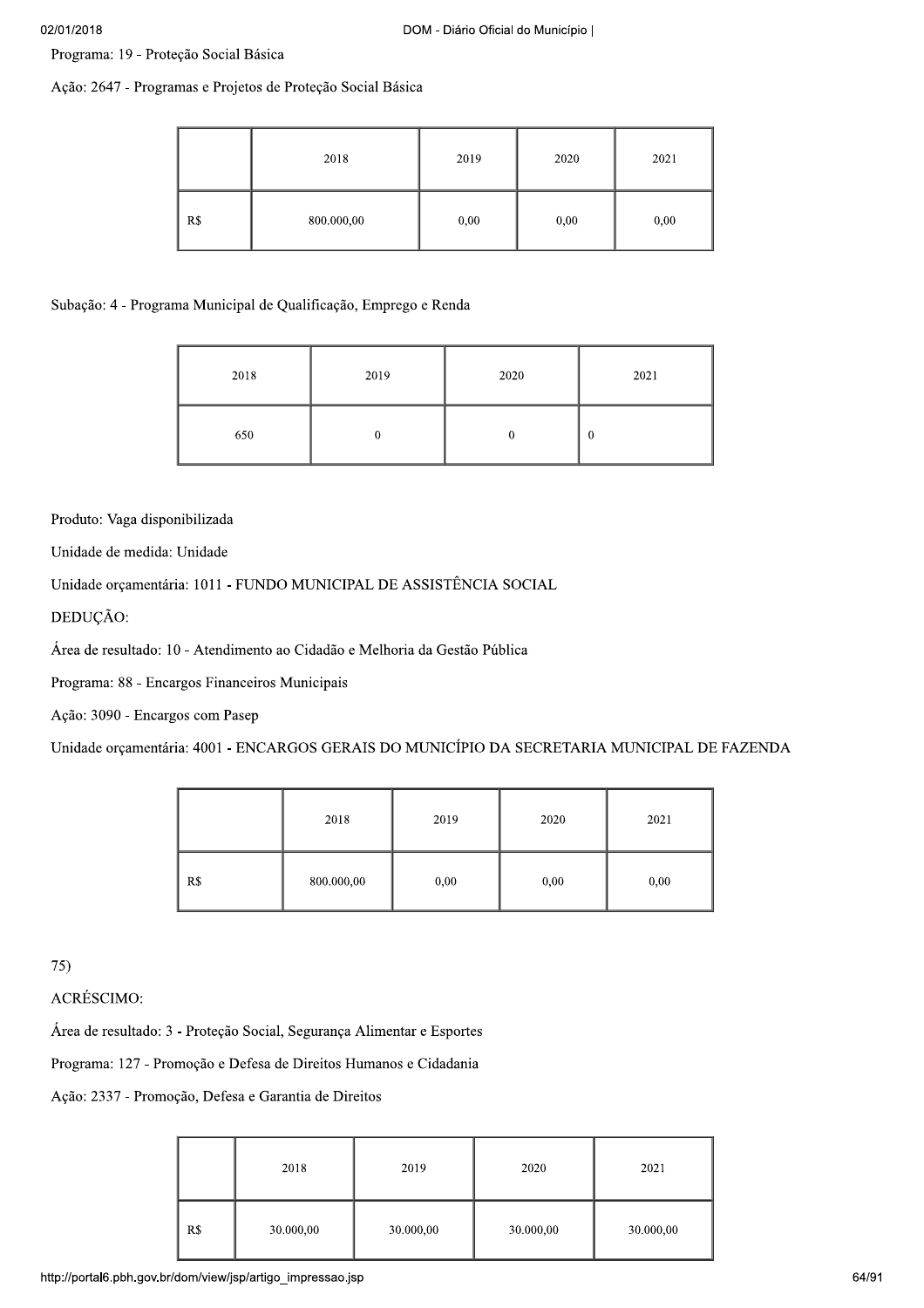Subação: 10 - Estudo de casos em conjunto com o Sistema de Garantia de Direitos e Rede de Proteção à População LGBT

| 2018 | 2019 | 2020 | 2021 |
|------|------|------|------|
| 20   | 20   | 20   | 20   |

Produto: Material produzido

Unidade de medida: Unidade

Unidade orçamentária: 1000 - SECRETARIA MUNICIPAL DE ASSISTÊNCIA SOCIAL, SEGURANÇA ALIMENTAR E **CIDADANIA** 

DEDUÇÃO:

Área de resultado: 10 - Atendimento ao Cidadão e Melhoria da Gestão Pública

Programa: 7 - Apoio Administrativo e Financeiro

Ação: 2900 - Serviços Administrativos e Financeiros

Unidade orçamentária: 0201 - GABINETE DO PREFEITO

|     | 2018      | 2019      | 2020      | 2021      |
|-----|-----------|-----------|-----------|-----------|
| R\$ | 30.000,00 | 30.000,00 | 30.000,00 | 30.000,00 |

76)

**ACRÉSCIMO:** 

Área de resultado: 3 - Proteção Social, Segurança Alimentar e Esportes

Programa: 127 - Promoção e Defesa de Direitos Humanos e Cidadania

Ação: 2337 - Promoção, Defesa e Garantia de Direitos

|     | 2018 | 2019      | 2020      | 2021      |
|-----|------|-----------|-----------|-----------|
| R\$ | 0,00 | 30.000,00 | 30.000,00 | 30.000,00 |

Subação: 9 - Mapeamento de situação de violação de direitos da população LGBT

| 2018 | 2019 | 2020 | 2021 |
|------|------|------|------|
|      | 10   | 10   | 10   |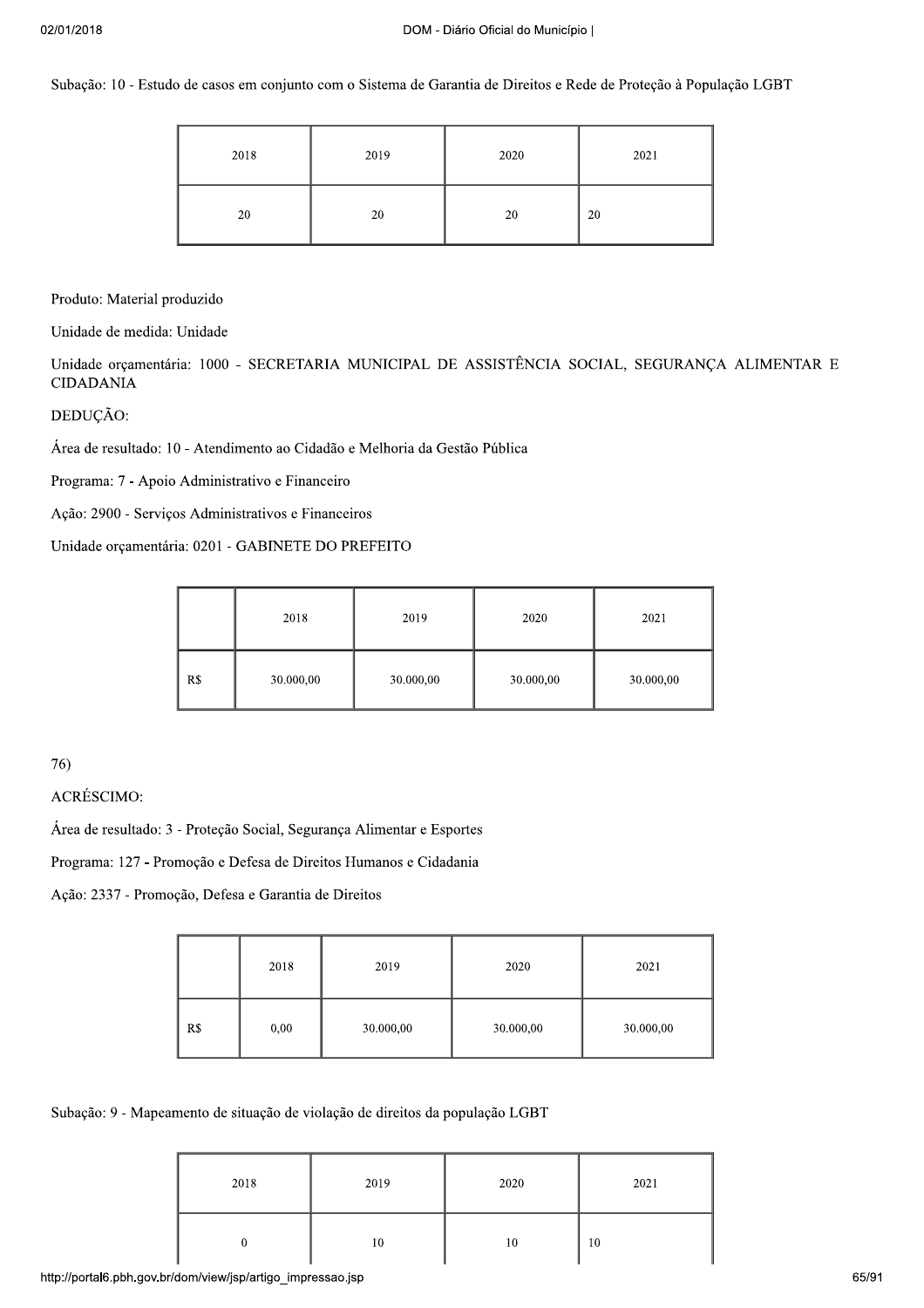02/01/2018<br>
1<br>
Produto: Relatório do mapeamento realizado<br>
1<br>
1<br>
Produto: Relatório do mapeamento realizado<br>
Unidade expansatária: 1000 - SECRETARIA MUNICIPAL DE ASSISTÊNCIA SOCIAL, SEGURANÇA ALIMENTAR E<br>
CIDADANIA<br>
DEDUÇÃ

| DEDUÇÃO:                                                                    |                                                      |      |           |                                                                                                   |           |  |
|-----------------------------------------------------------------------------|------------------------------------------------------|------|-----------|---------------------------------------------------------------------------------------------------|-----------|--|
| Área de resultado: 10 - Atendimento ao Cidadão e Melhoria da Gestão Pública |                                                      |      |           |                                                                                                   |           |  |
|                                                                             | Programa: 15 - Divulgação Institucional do Município |      |           |                                                                                                   |           |  |
| Ação: 2007 - Serviços de Divulgação Institucional do Município              |                                                      |      |           |                                                                                                   |           |  |
|                                                                             |                                                      |      |           | Unidade orçamentária: 3200 - SECRETARIA MUNICIPAL DE ASSUNTOS INSTITUCIONAIS E COMUNICAÇÃO SOCIAL |           |  |
|                                                                             |                                                      |      |           |                                                                                                   |           |  |
|                                                                             |                                                      | 2018 | 2019      | 2020                                                                                              | 2021      |  |
|                                                                             | R\$                                                  | 0.00 | 30.000,00 | 30.000,00                                                                                         | 30.000,00 |  |

| 77)                                                               |      |              |              |              |
|-------------------------------------------------------------------|------|--------------|--------------|--------------|
| ACRÉSCIMO:                                                        |      |              |              |              |
| Área de resultado: 1 - Saúde                                      |      |              |              |              |
| Programa: 30 - Atendimento Ambulatorial, Emergencial e Hospitalar |      |              |              |              |
| Ação: 2616 - Gestão da Assistência Hospitalar e Ambulatorial      |      |              |              |              |
|                                                                   |      |              |              |              |
|                                                                   | 2018 | 2019         | 2020         | 2021         |
| R <sub>s</sub>                                                    | 0,00 | 1.000.000,00 | 1.000.000,00 | 1.000.000,00 |

Subação: 1 - Assistência Hospitalar e Ambulatorial

|                                                                                                                                                                                                               | 2018         | 2019   | 2020   | 2021   |  |  |
|---------------------------------------------------------------------------------------------------------------------------------------------------------------------------------------------------------------|--------------|--------|--------|--------|--|--|
|                                                                                                                                                                                                               | $\mathbf{0}$ | 10.000 | 10.000 | 10.000 |  |  |
| Produto: Atendimento realizado<br>Unidade de medida: Unidade<br>Unidade orçamentária: 2301 - HOSPITAL METROPOLITANO ODILON BEHRENS<br>DEDUÇÃO:<br>http://portal6.pbh.gov.br/dom/view/jsp/artigo_impressao.jsp |              |        |        |        |  |  |
|                                                                                                                                                                                                               |              |        |        |        |  |  |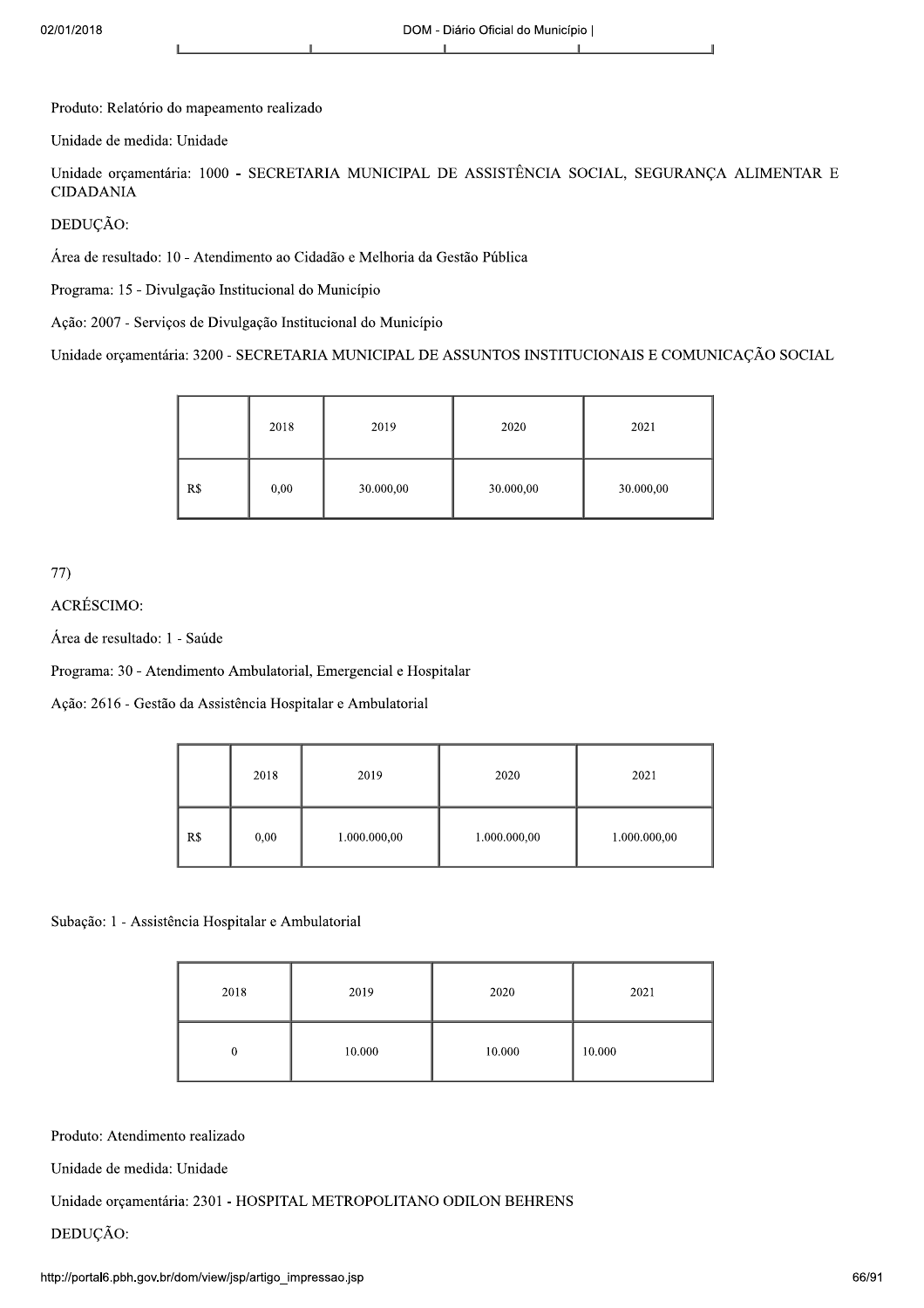Área de resultado: 10 - Atendimento ao Cidadão e Melhoria da Gestão Pública

Programa: 15 - Divulgação Institucional do Município

Ação: 2007 - Serviços de Divulgação Institucional do Município

Unidade orçamentária: 3200 - SECRETARIA MUNICIPAL DE ASSUNTOS INSTITUCIONAIS E COMUNICAÇÃO SOCIAL

|     | 2018 | 2019       | 2020       | 2021       |
|-----|------|------------|------------|------------|
| R\$ | 0,00 | 300.000,00 | 300.000,00 | 300.000,00 |

Área de resultado: 10 - Atendimento ao Cidadão e Melhoria da Gestão Pública

Programa: 999 - Reserva de Contingência

Ação: 9999 - Reserva de Contingência

Unidade orçamentária: 4001 - ENCARGOS GERAIS DO MUNICÍPIO DA SECRETARIA MUNICIPAL DE FAZENDA

|     | 2018 | 2019       | 2020       | 2021       |
|-----|------|------------|------------|------------|
| R\$ | 0,00 | 700.000,00 | 700.000,00 | 700.000,00 |

78)

### ACRÉSCIMO:

Área de resultado: 3 - Proteção Social, Segurança Alimentar e Esportes

Programa: 127 - Promoção e Defesa de Direitos Humanos e Cidadania

Ação: 2345 - Atendimento e Orientação Psicossocial e Jurídico

|     | 2018      | 2019      | 2020      | 2021      |
|-----|-----------|-----------|-----------|-----------|
| R\$ | 24.000,00 | 24.000,00 | 24.000,00 | 24.000,00 |

Subação: 2 - Atendimento à Mulher vítima de violência de gênero - Benvinda

| 2018 | 2019 | 2020 | 2021   |
|------|------|------|--------|
|      |      |      | ◠<br>∸ |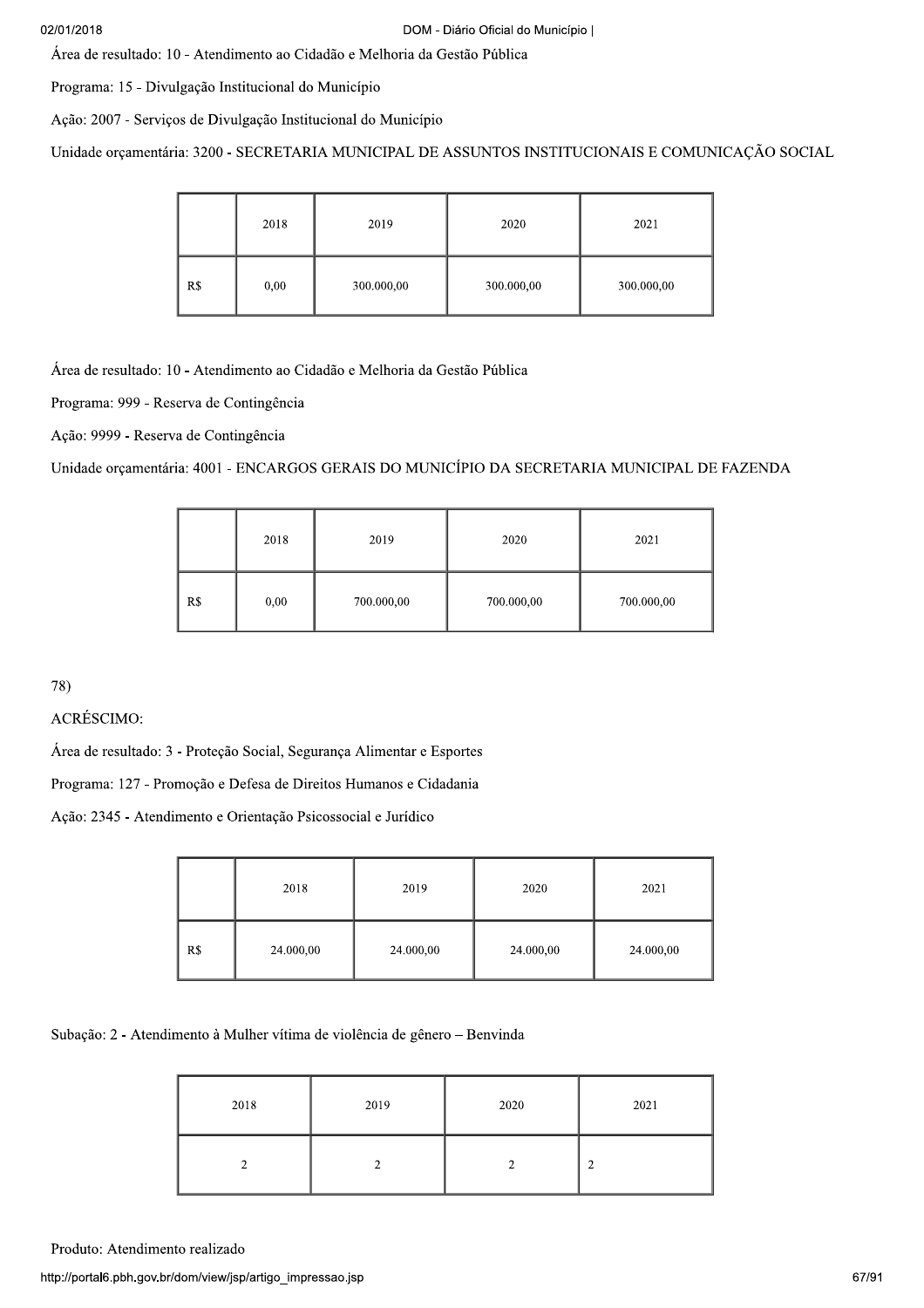# 02/01/20

| 02/01/2018                                                                                                         |  |      |      | DOM - Diário Oficial do Município |      |  |
|--------------------------------------------------------------------------------------------------------------------|--|------|------|-----------------------------------|------|--|
| Unidade de medida: Unidade                                                                                         |  |      |      |                                   |      |  |
| Unidade orçamentária: 1000 - SECRETARIA MUNICIPAL DE ASSISTÊNCIA SOCIAL, SEGURANÇA ALIMENTAR E<br><b>CIDADANIA</b> |  |      |      |                                   |      |  |
| DEDUÇÃO:                                                                                                           |  |      |      |                                   |      |  |
| Área de resultado: 4 - Segurança                                                                                   |  |      |      |                                   |      |  |
| Programa: 109 - Operacionalização dos serviços de segurança                                                        |  |      |      |                                   |      |  |
| Ação: 2803 - Operacionalização da Guarda Municipal de Belo Horizonte                                               |  |      |      |                                   |      |  |
| Unidade orçamentária: 2100 - SECRETARIA MUNICIPAL DE SEGURANÇA E PREVENÇÃO                                         |  |      |      |                                   |      |  |
|                                                                                                                    |  |      |      |                                   |      |  |
|                                                                                                                    |  | 2018 | 2019 | 2020                              | 2021 |  |
|                                                                                                                    |  |      |      |                                   |      |  |

# 79)<br>ACRÉSCIMO:

Área de resultado: 3 - Proteção Social, Segurança Alimentar e Esportes

Programa: 163 - Promoção e Proteção às Crianças e Adolescentes e suas Famílias

Ação: 2859 - Ações para a Promoção e Proteção dos Direitos da Criança, Adolescentes e suas Famílias

|     | 2018       | 2019       | 2020       | 2021       |
|-----|------------|------------|------------|------------|
| R\$ | 500.000,00 | 500.000,00 | 500.000,00 | 500.000,00 |

Subação: 1 - Acompanhamento e Assessoramento dos Conselhos Tutelares

|                                                                | 2018                                                       | 2019         | 2020     | 2021                                                                                           |  |  |
|----------------------------------------------------------------|------------------------------------------------------------|--------------|----------|------------------------------------------------------------------------------------------------|--|--|
|                                                                | $\bf{0}$                                                   | $\mathbf{0}$ | $\bf{0}$ | $\bf{0}$                                                                                       |  |  |
| Produto: Serviços administrativos                              |                                                            |              |          |                                                                                                |  |  |
|                                                                | Unidade de medida: Metas administrativas                   |              |          |                                                                                                |  |  |
| <b>CIDADANIA</b>                                               |                                                            |              |          | Unidade orçamentária: 1000 - SECRETARIA MUNICIPAL DE ASSISTÊNCIA SOCIAL, SEGURANÇA ALIMENTAR E |  |  |
| DEDUÇÃO:                                                       |                                                            |              |          |                                                                                                |  |  |
|                                                                | Área de resultado: 6 - Desenvolvimento Econômico e Turismo |              |          |                                                                                                |  |  |
| Programa: 86 - Fomento ao Turismo de Lazer, Eventos e Negócios |                                                            |              |          |                                                                                                |  |  |
| http://portal6.pbh.gov.br/dom/view/jsp/artigo_impressao.jsp    |                                                            |              |          |                                                                                                |  |  |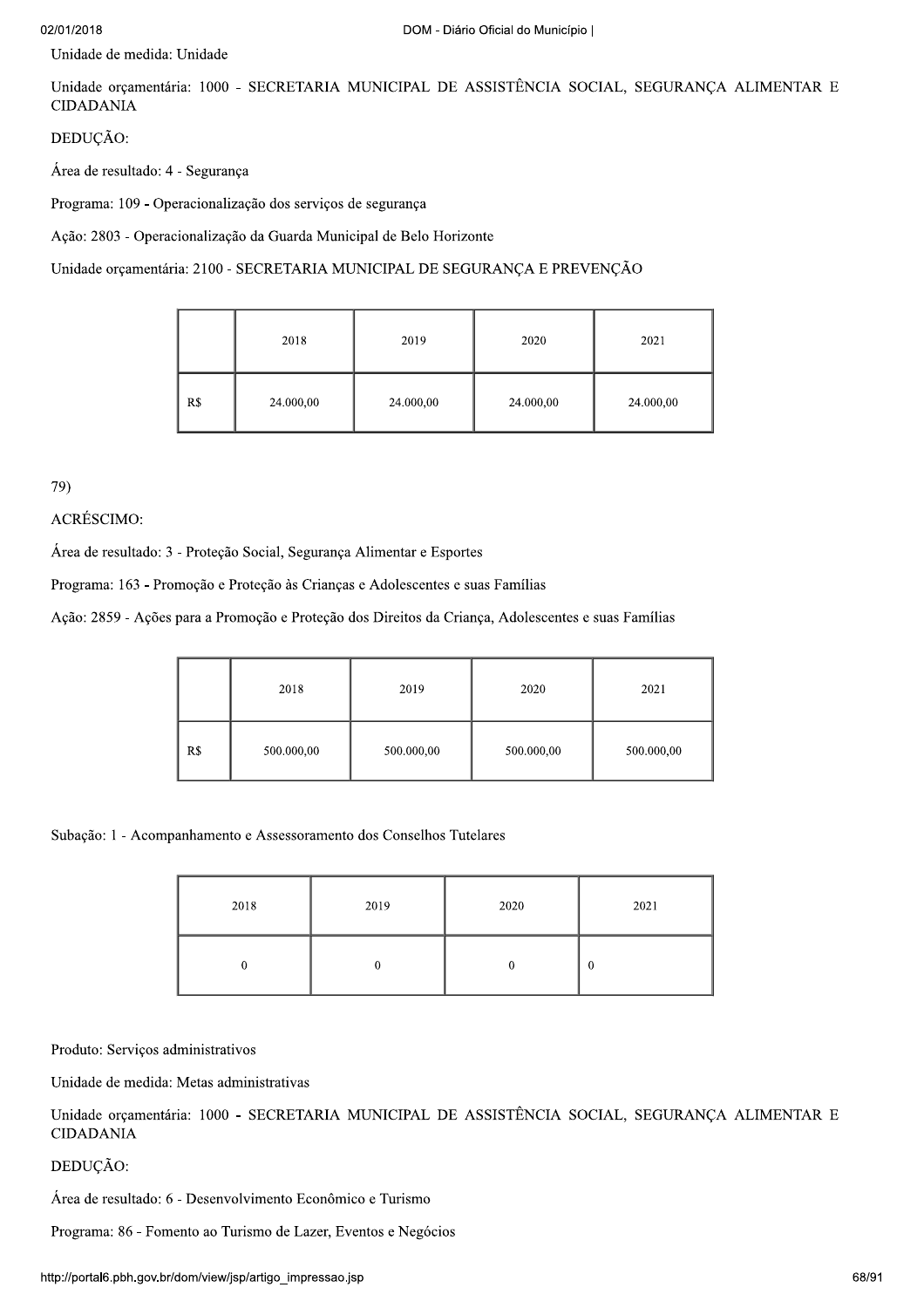#### Ação: 2629 - Promoção e Desenvolvimento do Turismo de Negócios e Apoio a Eventos Culturais e Econômicos

Unidade orcamentária: 2805 - EMPRESA MUNICIPAL DE TURISMO DE BELO HORIZONTE S/A

|     | 2018       | 2019       | 2020       | 2021       |
|-----|------------|------------|------------|------------|
| R\$ | 300.000,00 | 300.000,00 | 300.000,00 | 300.000,00 |

Área de resultado: 4 - Segurança

Programa: 109 - Operacionalização dos serviços de segurança

Ação: 2803 - Operacionalização da Guarda Municipal de Belo Horizonte

Unidade orçamentária: 2100 - SECRETARIA MUNICIPAL DE SEGURANÇA E PREVENÇÃO

|     | 2018       | 2019       | 2020       | 2021       |
|-----|------------|------------|------------|------------|
| R\$ | 200.000,00 | 200.000,00 | 200.000,00 | 200.000,00 |

80)

ACRÉSCIMO:

Área de resultado: 7 - Mobilidade Urbana

Programa: 304 - BH Inclusiva, Segura e Cidadã

Ação: 1393 - Transporte Seguro e Sustentável

|     | 2018 | 2019       | 2020       | 2021       |
|-----|------|------------|------------|------------|
| R\$ | 0,00 | 500.000,00 | 500.000,00 | 500.000,00 |

Subação: 2 - Projeto Pedala BH - Implantação de Estrutura Cicloviária

| 2018 | 2019 | 2020 | 2021 |
|------|------|------|------|
|      | 40   | 40   | 40   |

Produto: Ciclovia implantada

Unidade de medida: Quilômetro

Unidade orçamentária: 2710 - FUNDO MUNICIPAL DE TRANSPORTES URBANOS

http://portal6.pbh.gov.br/dom/view/jsp/artigo\_impressao.jsp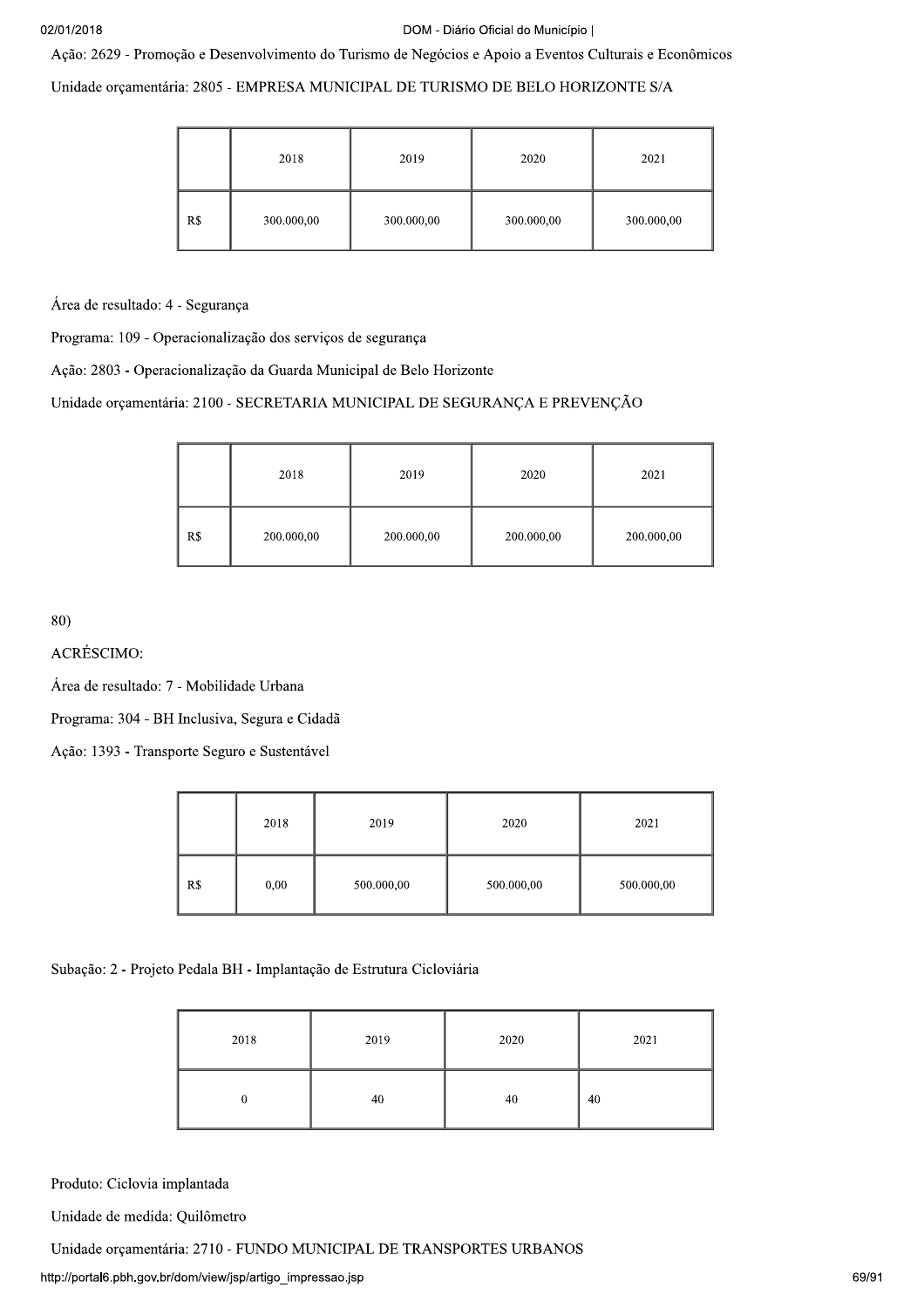### DEDUÇÃO:

Área de resultado: 10 - Atendimento ao Cidadão e Melhoria da Gestão Pública

Programa: 999 - Reserva de Contingência

Ação: 9999 - Reserva de Contingência

Unidade orçamentária: 4001 - ENCARGOS GERAIS DO MUNICÍPIO DA SECRETARIA MUNICIPAL DE FAZENDA

|     | 2018 | 2019       | 2020       | 2021       |
|-----|------|------------|------------|------------|
| R\$ | 0,00 | 100.000,00 | 100.000,00 | 100.000,00 |

Área de resultado: 6 - Desenvolvimento Econômico e Turismo

Programa: 86 - Fomento ao Turismo de Lazer, Eventos e Negócios

Ação: 2629 - Promoção e Desenvolvimento do Turismo de Negócios e Apoio a Eventos Culturais e Econômicos

Unidade orçamentária: 2805 - EMPRESA MUNICIPAL DE TURISMO DE BELO HORIZONTE S/A

|     | 2018 | 2019       | 2020       | 2021       |
|-----|------|------------|------------|------------|
| R\$ | 0,00 | 200.000,00 | 200.000,00 | 200.000,00 |

Área de resultado: 4 - Segurança

Programa: 109 - Operacionalização dos serviços de segurança

Ação: 2803 - Operacionalização da Guarda Municipal de Belo Horizonte

Unidade orçamentária: 2100 - SECRETARIA MUNICIPAL DE SEGURANÇA E PREVENÇÃO

|     | 2018 | 2019       | 2020       | 2021       |
|-----|------|------------|------------|------------|
| R\$ | 0,00 | 200.000,00 | 200.000,00 | 200.000,00 |

81)<br>ACRÉSCIMO:

Área de resultado: 2 - Educação

Programa: 167 - Gestão da Política de Educação Inclusiva e Diversidade étnico-racial

Ação: 2041 - Formação para Profissionais da Educação

| 2018 | 2019 | 2020 | 2021 |
|------|------|------|------|
|      |      |      |      |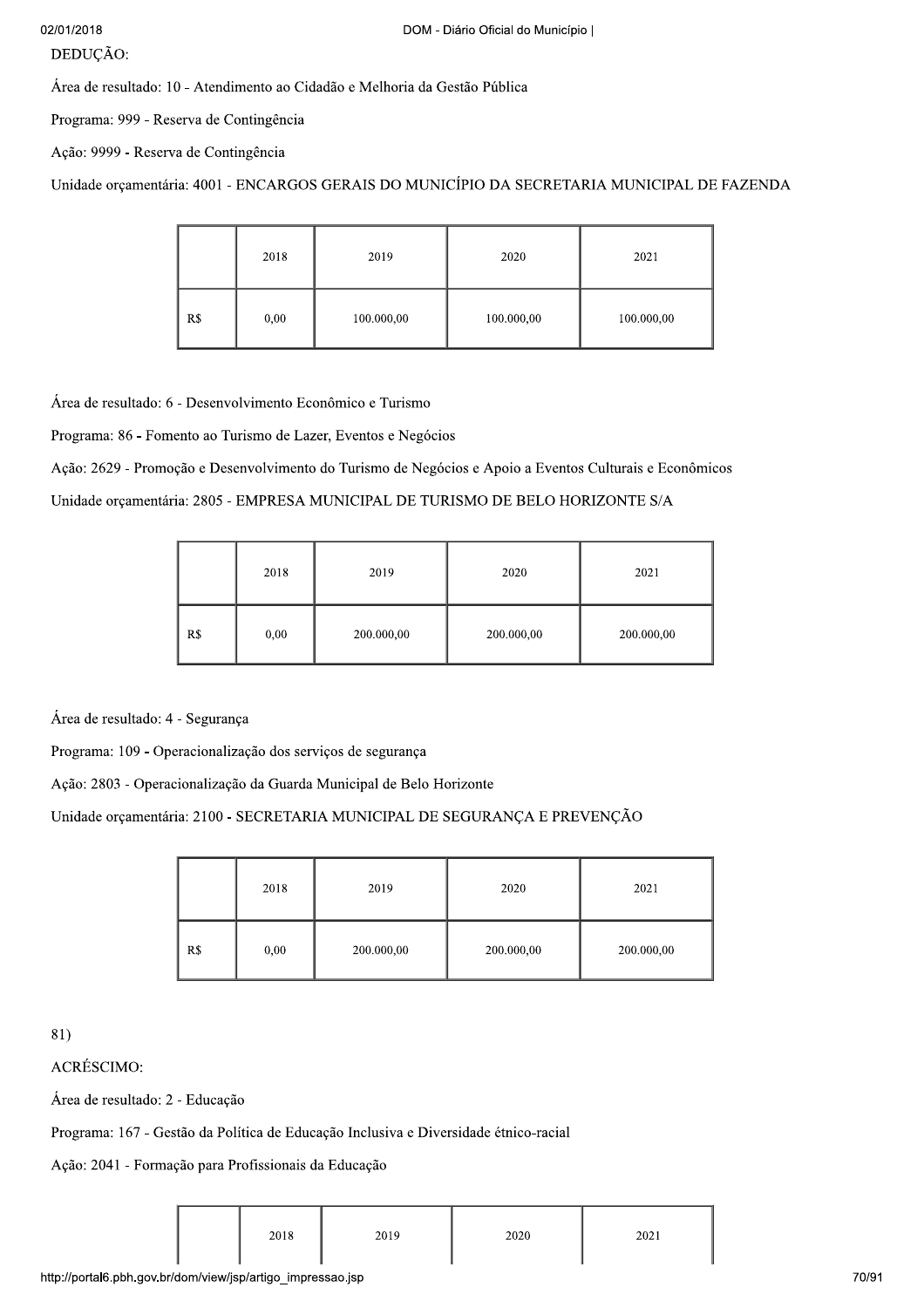| R\$ | 0,00 | 10.500,00 | 10.500,00 | 10.500,00 |
|-----|------|-----------|-----------|-----------|
|     |      |           |           |           |

# Subação: 3 - Qualificação de Professores em História Indígena e Afro-brasileira

| 2018 | 2019 | 2020 | 2021 |
|------|------|------|------|
|      | 21   | 21   | 21   |

Produto: Profissional capacitado

Unidade de medida: Pessoa

Unidade orçamentária: 2200 - SECRETARIA MUNICIPAL DE EDUCAÇÃO

DEDUÇÃO:

Área de resultado: 10 - Atendimento ao Cidadão e Melhoria da Gestão Pública

Programa: 999 - Reserva de Contingência

Ação: 9999 - Reserva de Contingência

Unidade orçamentária: 4001 - ENCARGOS GERAIS DO MUNICÍPIO DA SECRETARIA MUNICIPAL DE FAZENDA

|     | 2018 | 2019      | 2020      | 2021      |
|-----|------|-----------|-----------|-----------|
| R\$ | 0,00 | 10.500,00 | 10.500,00 | 10.500,00 |

82)<br>ACRÉSCIMO:

Área de resultado: 7 - Mobilidade Urbana

Programa: 303 - Mobilidade: Atendimento, Operação, Fiscalização e Modernização Tecnológica

Ação: 2909 - Melhoria da Mobilidade

|     | 2018 | 2019      | 2020      | 2021      |
|-----|------|-----------|-----------|-----------|
| R\$ | 0,00 | 15.000,00 | 15.000,00 | 15.000,00 |

Subação: Divulgação dos Dados de Qualidade dos Ônibus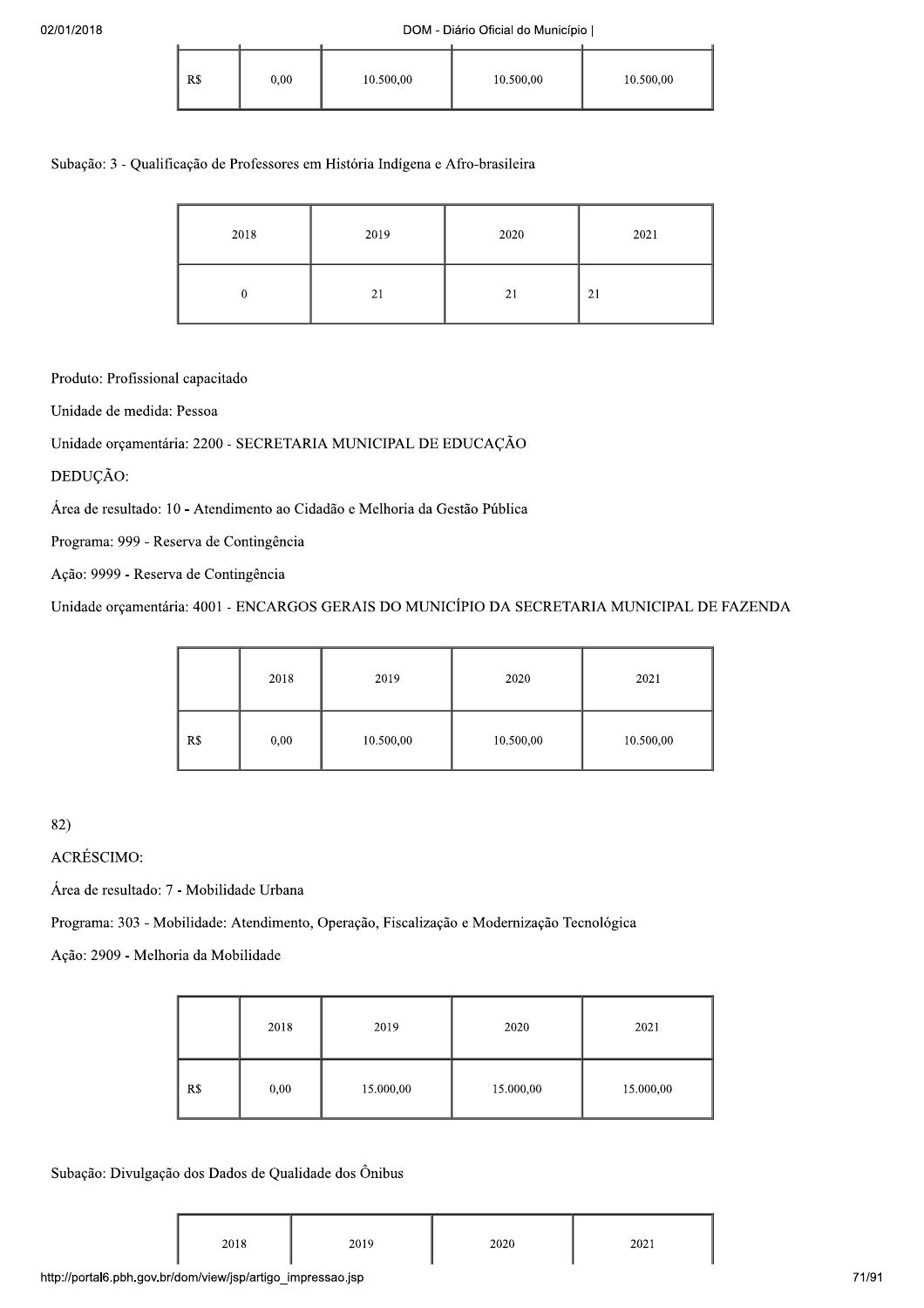|  | 34.188 | 34.188 | 34.188 |
|--|--------|--------|--------|

Produto: Cartazes divulgados

Unidade de medida: Unidade

Unidade orçamentária: 2709 - EMPRESA DE TRANSPORTES E TRÂNSITO DE BELO HORIZONTE

DEDUCÃO:

Área de resultado: 10 - Atendimento ao Cidadão e Melhoria da Gestão Pública

Programa: 15 - Divulgação Institucional do Município

Ação: 2007 - Serviços de Divulgação Institucional do Município

Unidade orçamentária: 3200 - SECRETARIA MUNICIPAL DE ASSUNTOS INSTITUCIONAIS E COMUNICAÇÃO SOCIAL

|     | 2018 | 2019      | 2020      | 2021      |
|-----|------|-----------|-----------|-----------|
| R\$ | 0,00 | 15.000,00 | 15.000,00 | 15.000,00 |

83)<br>ACRÉSCIMO:

Área de resultado: 3 - Proteção Social, Segurança Alimentar e Esportes

Programa: 308 - BH Cidade Sustentável: Mobilizar, Educar e Cultivar Alimentação Saudável

Ação: 2923 - Valorização da Gastronomia Articulada à Produção Agroecológica e Orgânica

|     | 2018       | 2019 | 2020 | 2021 |
|-----|------------|------|------|------|
| R\$ | 200.000,00 | 0,00 | 0,00 | 0,00 |

Subação: 2 - Adequação da Estrutura do Mercado da Lagoinha

| 2018 | 2019 | 2020 | 2021     |
|------|------|------|----------|
| 25   |      |      | $\bf{0}$ |

Produto: Equipamento revitalizado

Unidade de medida: Percentual de execução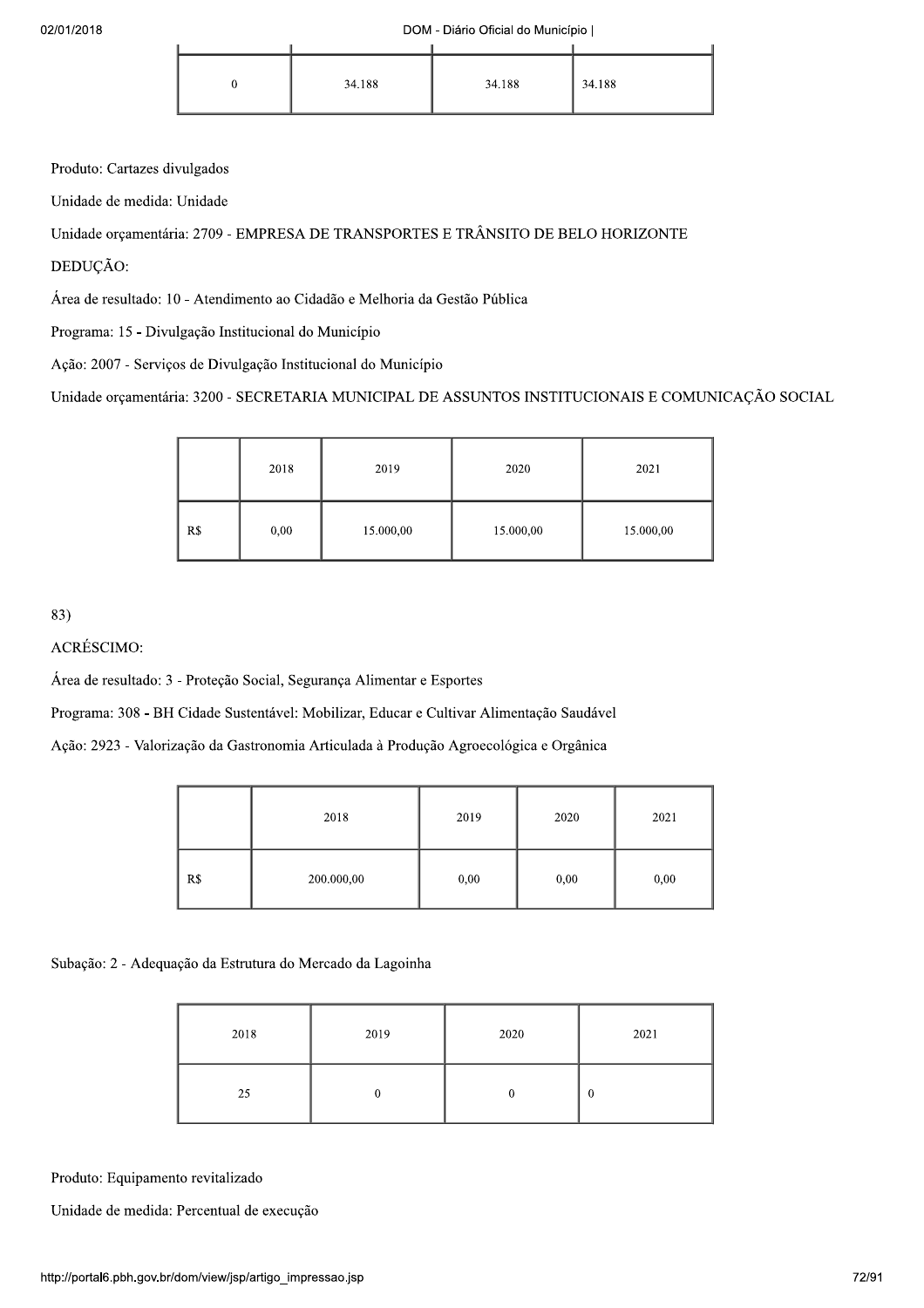#### 02/01/2018

## DOM - Diário Oficial do Município |

Unidade orçamentária: 1000 - SECRETARIA MUNICIPAL DE ASSISTÊNCIA SOCIAL, SEGURANÇA ALIMENTAR E **CIDADANIA** 

## DEDUÇÃO:

Área de resultado: 9 - Habitação, Urbanização, Regulação e Ambiente Urbano

Programa: 59 - Coordenação da Política Urbana

Ação: 2890 - Fiscalização Urbano - Ambiental

Unidade orçamentária: 3300 - SECRETARIA MUNICIPAL DE POLÍTICA URBANA

|     | 2018       | 2019 | 2020 | 2021 |
|-----|------------|------|------|------|
| R\$ | 200.000,00 | 0,00 | 0,00 | 0,00 |

84)

ACRÉSCIMO:

Área de resultado: 1 - Saúde

Programa: 204 - Gestão e Regionalização da Saúde

Ação: 1216 - Construção, Ampliação e Reforma de Unidades de Saúde

|     | 2018 | 2019         | 2020         | 2021         |
|-----|------|--------------|--------------|--------------|
| R\$ | 0,00 | 4.000.000,00 | 8.000.000,00 | 8.000.000,00 |

Subação: 1 - Construção, Ampliação e Reforma de Unidades de Saúde

| 2018 | 2019 | 2020 | 2021   |
|------|------|------|--------|
|      |      |      | ◠<br>∠ |

Produto: Obra executada

Unidade de medida: Unidade

Unidade orçamentária: 2302 - FUNDO MUNICIPAL DE SAÚDE

# DEDUÇÃO:

Área de resultado: 8 - Sustentabilidade Ambiental

Programa: 66 - Saneamento e Tratamento de Fundos de Vale

Ação: 1203 - Drenagem e Tratamento de Fundos de Vale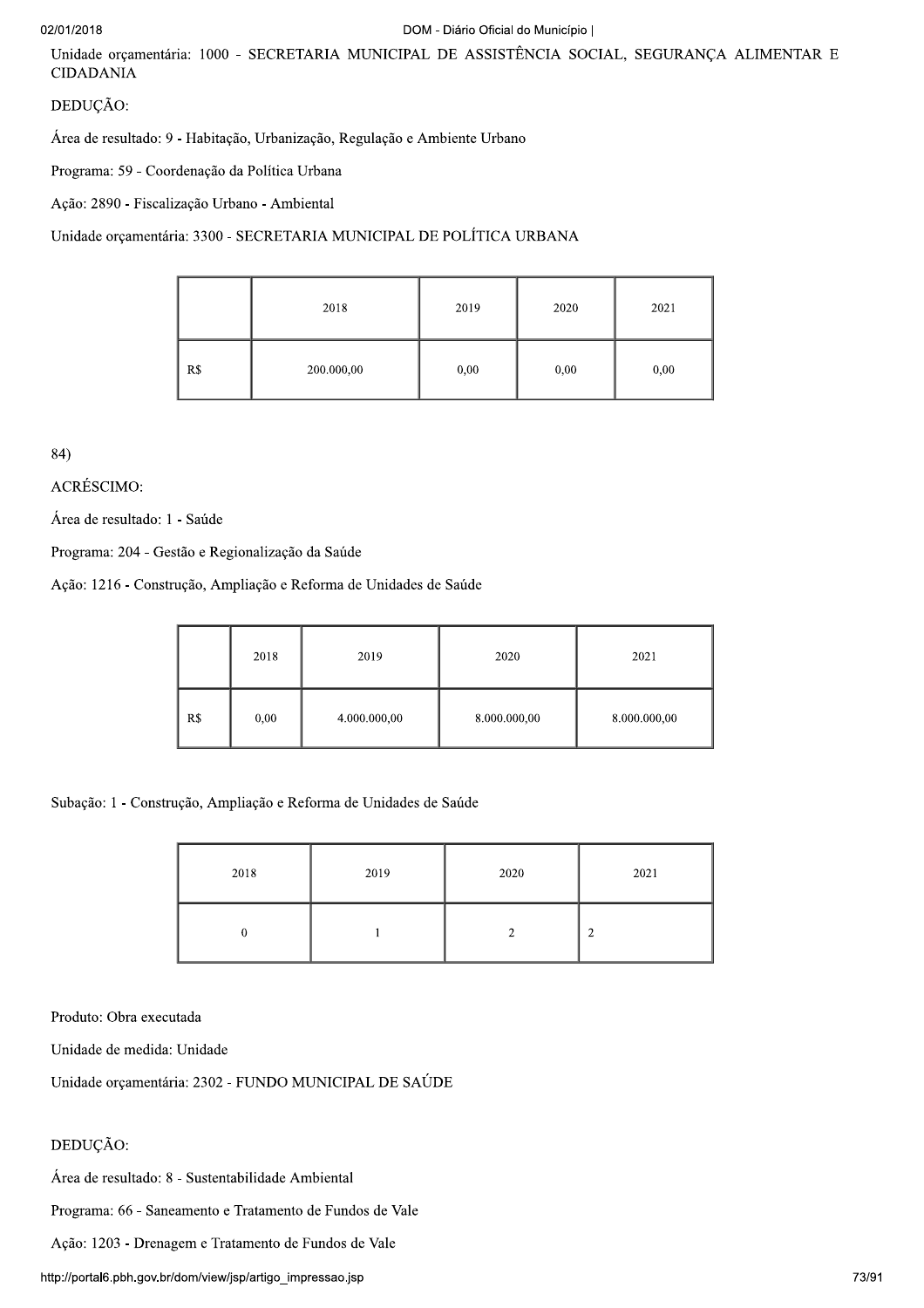# Unidade orçamentária: 2700 - SECRETARIA MUNICIPAL DE OBRAS E INFRAESTRUTURA

|     | 2018 | 2019         | 2020         | 2021         |
|-----|------|--------------|--------------|--------------|
| R\$ | 0,00 | 4.000.000,00 | 8.000.000,00 | 8.000.000,00 |

85)

ACRÉSCIMO:

Área de resultado: 7 - Mobilidade Urbana

Programa: 304 - BH Inclusiva, Segura e Cidadã

Ação: 1393 - Transporte Seguro e Sustentável

|     | 2018     | 2019     | 2020     | 2021 |
|-----|----------|----------|----------|------|
| R\$ | 5.000,00 | 5.000,00 | 5.000,00 | 0,00 |

Subação: Projeto Pedala BH - Implantação de Paraciclos

| 2018 | 2019 | 2020 | 2021 |
|------|------|------|------|
|      |      |      | 0    |

Produto: Paraciclos implantados

Unidade de medida: Unidade

Unidade orçamentária: 2710 - FUNDO MUNICIPAL DE TRANSPORTES URBANOS

DEDUÇÃO:

Área de resultado: 7 - Mobilidade Urbana

Programa: 62 - Gestão do Sistema Viário Municipal

Ação: 1230 - Implantação e Reconstrução de Vias Públicas

# Unidade orcamentária: 2700 - SECRETARIA MUNICIPAL DE OBRAS E INFRAESTRUTURA

|     | 2018     | 2019     | 2020     | 2021 |
|-----|----------|----------|----------|------|
| R\$ | 5.000,00 | 5.000,00 | 5.000,00 | 0,00 |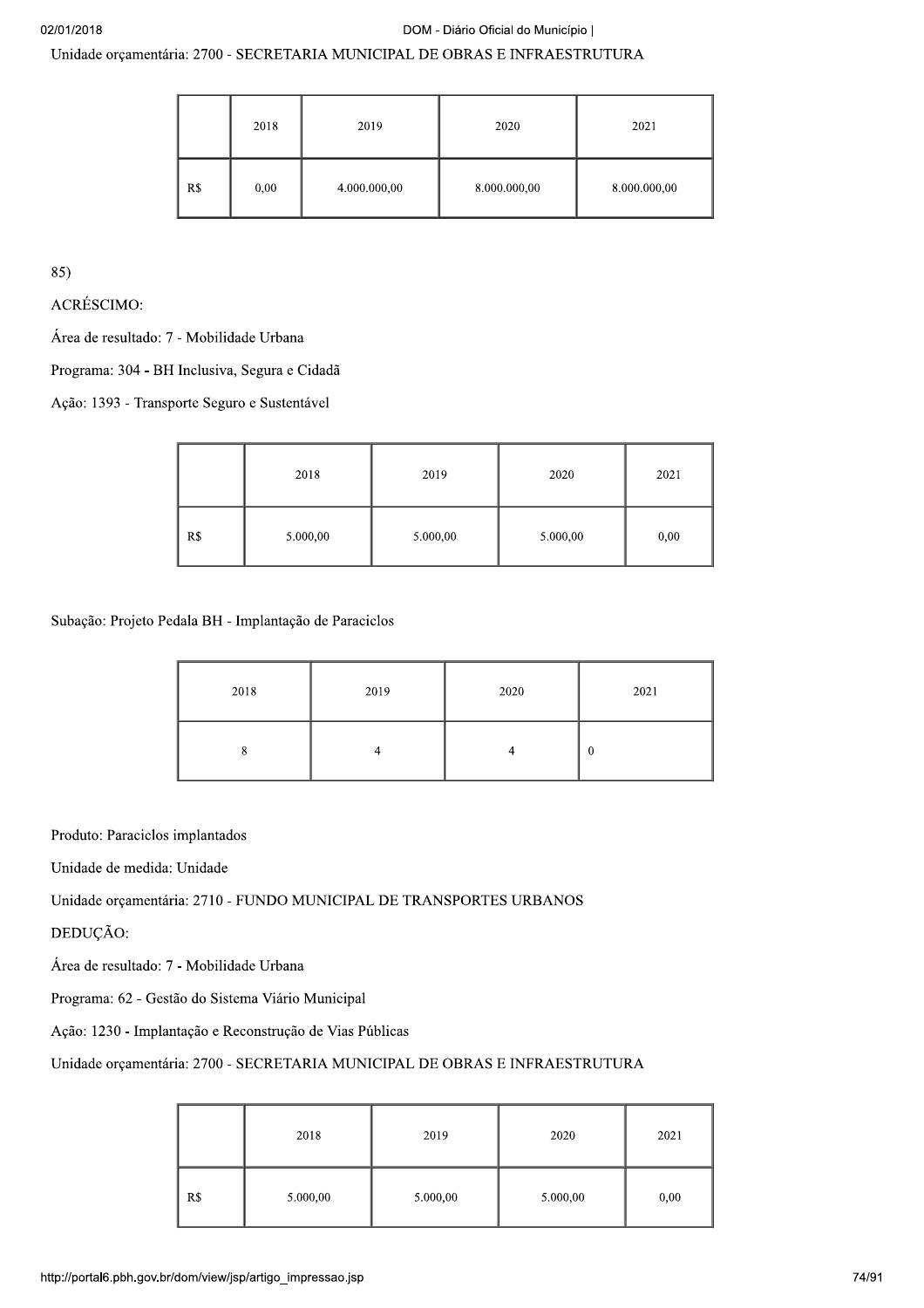ACRÉSCIMO:

Área de resultado: 7 - Mobilidade Urbana

Programa: 304 - BH Inclusiva, Segura e Cidadã

Ação: 1393 - Transporte Seguro e Sustentável

|     | 2018       | 2019       | 2020       | 2021       |
|-----|------------|------------|------------|------------|
| R\$ | 119.000,00 | 119.000,00 | 178.500,00 | 178.500,00 |

Subação: 8 - Projeto Vida no Trânsito - Implantação de Tratamento de Segurança no Entorno de Escolas

| 2018 | 2019 | 2020 | 2021 |
|------|------|------|------|
| 10   | 10   | 15   | 15   |

Produto: Entorno de escola tratado

Unidade de medida: Unidade

Unidade orçamentária: 2710 - FUNDO MUNICIPAL DE TRANSPORTES URBANOS

DEDUÇÃO:

Área de resultado: 7 - Mobilidade Urbana

Programa: 62 - Gestão do Sistema Viário Municipal

Ação: 1230 - Implantação e Reconstrução de Vias Públicas

Unidade orçamentária: 2700 - SECRETARIA MUNICIPAL DE OBRAS E INFRAESTRUTURA

|     | 2018       | 2019       | 2020       | 2021       |
|-----|------------|------------|------------|------------|
| R\$ | 119.000,00 | 119.000,00 | 178.500,00 | 178.500,00 |

87)

**ACRÉSCIMO:** 

Área de resultado: 7 - Mobilidade Urbana

Programa: 304 - BH Inclusiva, Segura e Cidadã

Ação: 1393 - Transporte Seguro e Sustentável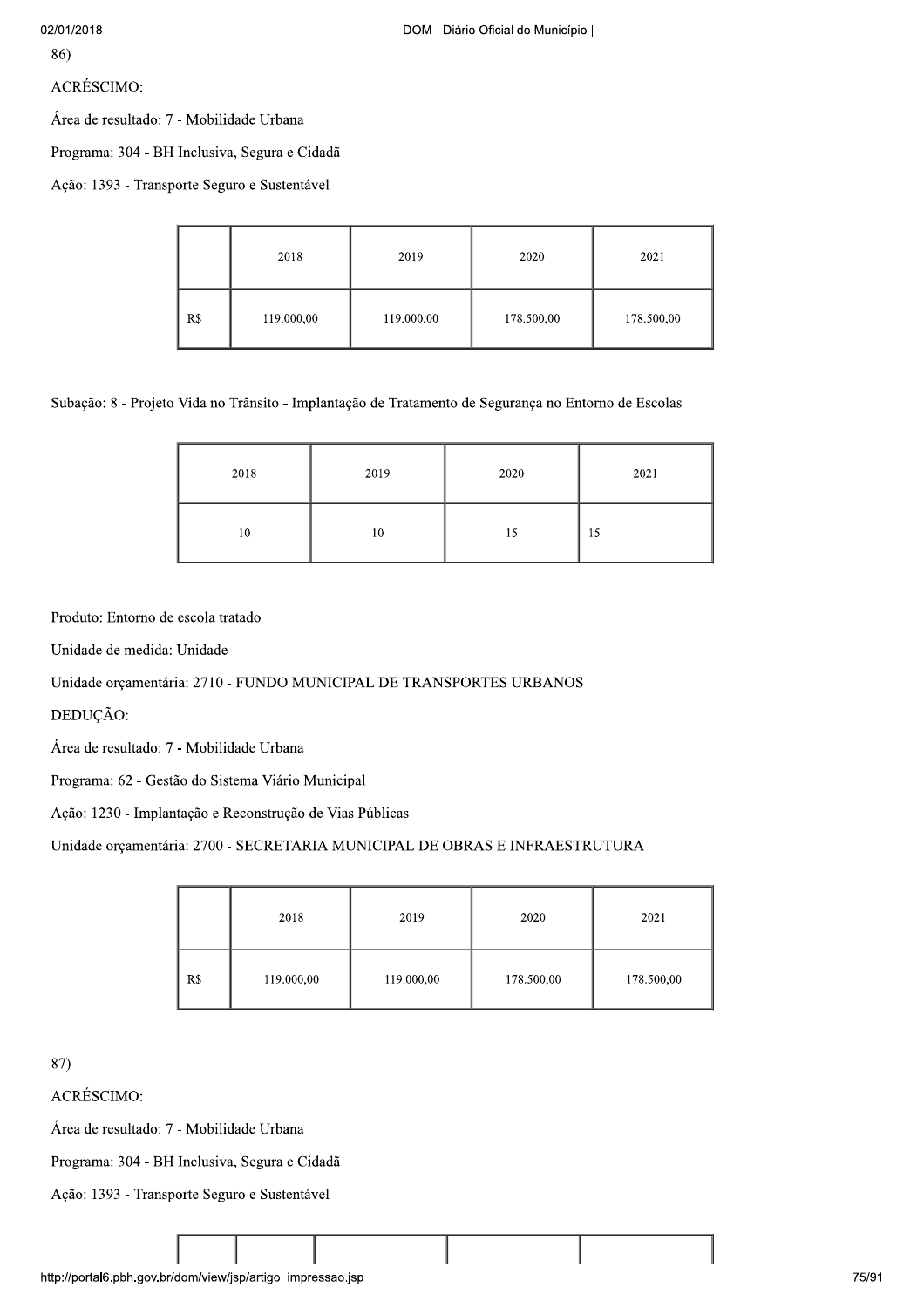|     | 2018 | 2019       | 2020       | 2021       |
|-----|------|------------|------------|------------|
| R\$ | 0,00 | 250.000,00 | 250.000,00 | 250.000,00 |

Subação: Elaboração e Execução do Plano de Comunicação sobre Mobilidade por Bicicleta através de Campanhas Educativas Focadas na Bicicleta

| 2018 | 2019 | 2020 | 2021 |
|------|------|------|------|
|      |      |      |      |

Produto: Campanhas realizadas

Unidade de medida: Unidade

Unidade orçamentária: 2709 - EMPRESA DE TRANSPORTES E TRÂNSITO DE BELO HORIZONTE

DEDUÇÃO:

Área de resultado: 10 - Atendimento ao Cidadão e Melhoria da Gestão Pública

Programa: 15 - Divulgação Institucional do Município

Ação: 2007 - Serviços de Divulgação Institucional do Município

Unidade orçamentária: 3200 - SECRETARIA MUNICIPAL DE ASSUNTOS INSTITUCIONAIS E COMUNICAÇÃO SOCIAL

|     | 2018 | 2019       | 2020       | 2021       |
|-----|------|------------|------------|------------|
| R\$ | 0,00 | 250.000,00 | 250.000,00 | 250.000,00 |

88)<br>ACRÉSCIMO:

Área de resultado: 1 - Saúde

Programa: 30 - Atendimento Ambulatorial, Emergencial e Hospitalar

Ação: 2875 - Gestão da Atenção à Urgência

|     | 2018 | 2019         | 2020         | 2021         |
|-----|------|--------------|--------------|--------------|
| R\$ | 0,00 | 9.000.000,00 | 9.000.000,00 | 9.000.000,00 |

Subação: Ampliação de Leitos Clínicos da Unidade Nossa Senhora Aparecida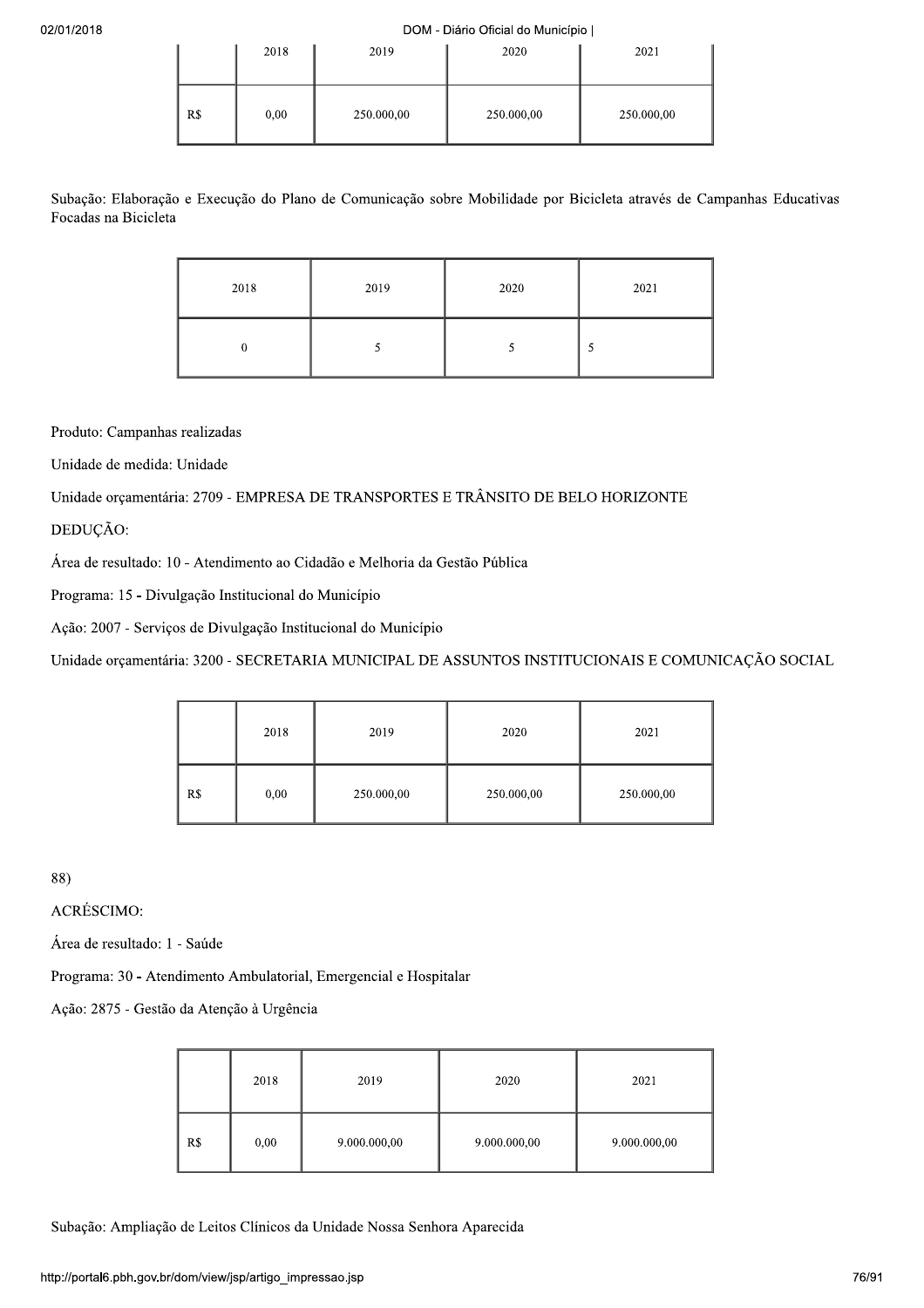| 2018 | 2019 | 2020 | 2021 |
|------|------|------|------|
|      | 30   |      | 0    |

Produto: Leito ampliado

Unidade de medida: Unidade

Unidade orçamentária: 2301 - HOSPITAL METROPOLITANO ODILON BEHRENS

DEDUCÃO:

Área de resultado: 10 - Atendimento ao Cidadão e Melhoria da Gestão Pública

Programa: 999 - Reserva de Contingência

Ação: 9999 - Reserva de Contingência

Unidade orçamentária: 4001 - ENCARGOS GERAIS DO MUNICÍPIO DA SECRETARIA MUNICIPAL DE FAZENDA

|     | 2018 | 2019         | 2020         | 2021         |
|-----|------|--------------|--------------|--------------|
| R\$ | 0,00 | 9.000.000,00 | 9.000.000,00 | 9.000.000,00 |

89)<br>ACRÉSCIMO:

Área de resultado: 3 - Proteção Social, Segurança Alimentar e Esportes

Programa: 20 - Proteção Social Especial

Ação: 2403 - Serviço de Proteção Social Especial de Alta Complexidade

|     | 2018 | 2019       | 2020       | 2021       |
|-----|------|------------|------------|------------|
| R\$ | 0,00 | 510.000,00 | 510.000,00 | 510.000,00 |

Subação: Promoção de Manutenção e Recuperação de Infraestrutura das Unidades de Acolhimento Institucional para Crianças e Adolescentes, Contemplando Reformas e Aquisição de Equipamentos

| 2018 | 2019 | 2020 | 2021 |
|------|------|------|------|
|      | 51   | 51   | 51   |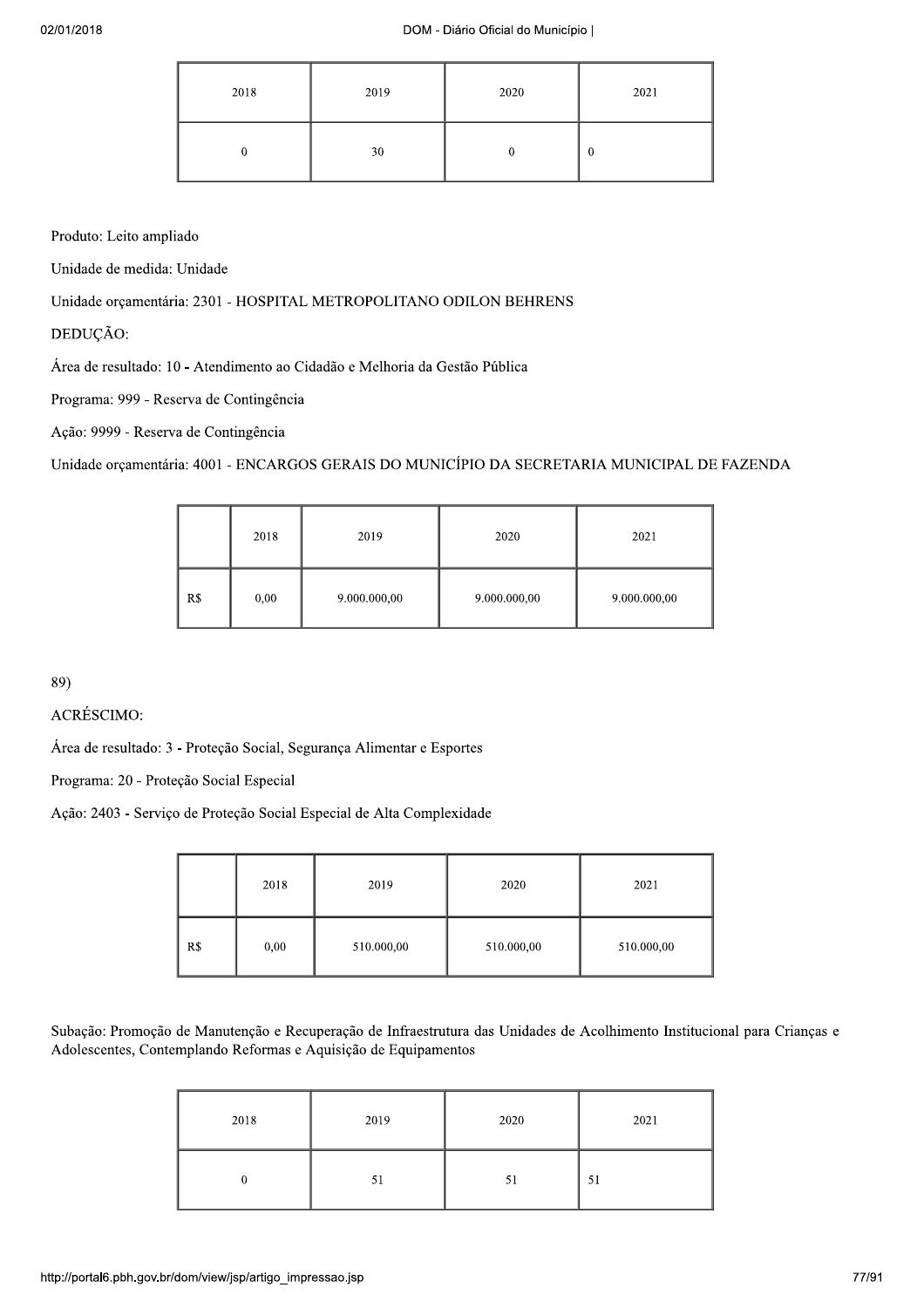#### 02/01/2018

Produto: Infraestrutura de atendimento adequada

Unidade de medida: Unidade

Unidade orçamentária: 1011 - FUNDO MUNICIPAL DE ASSISTÊNCIA SOCIAL

DEDUÇÃO:

Área de resultado: 10 - Atendimento ao Cidadão e Melhoria da Gestão Pública

Programa: 999 - Reserva de Contingência

Ação: 9999 - Reserva de Contingência

Unidade orçamentária: 4001 - ENCARGOS GERAIS DO MUNICÍPIO DA SECRETARIA MUNICIPAL DE FAZENDA

|     | 2018 | 2019       | 2020       | 2021       |
|-----|------|------------|------------|------------|
| R\$ | 0,00 | 510.000,00 | 510.000,00 | 510.000,00 |

90)

# ACRÉSCIMO:

Área de resultado: 1 - Saúde

Programa: 203 - Melhoria do Atendimento Hospitalar e Especializado

Ação: 2894 - Rede Hospitalar

|     | 2018 | 2019         | 2020 | 2021 |
|-----|------|--------------|------|------|
| R\$ | 0,00 | 3.800.000,00 | 0,00 | 0,00 |

Subação: Ampliação de Unidades de Pronto Atendimento

| 2018 | 2019 | 2020 | 2021             |
|------|------|------|------------------|
|      |      |      | $\boldsymbol{0}$ |

Produto: Obra concluída

Unidade de medida: Unidade

Unidade orçamentária: 2302 - FUNDO MUNICIPAL DE SAÚDE

# DEDUÇÃO:

Área de resultado: 10 - Atendimento ao Cidadão e Melhoria da Gestão Pública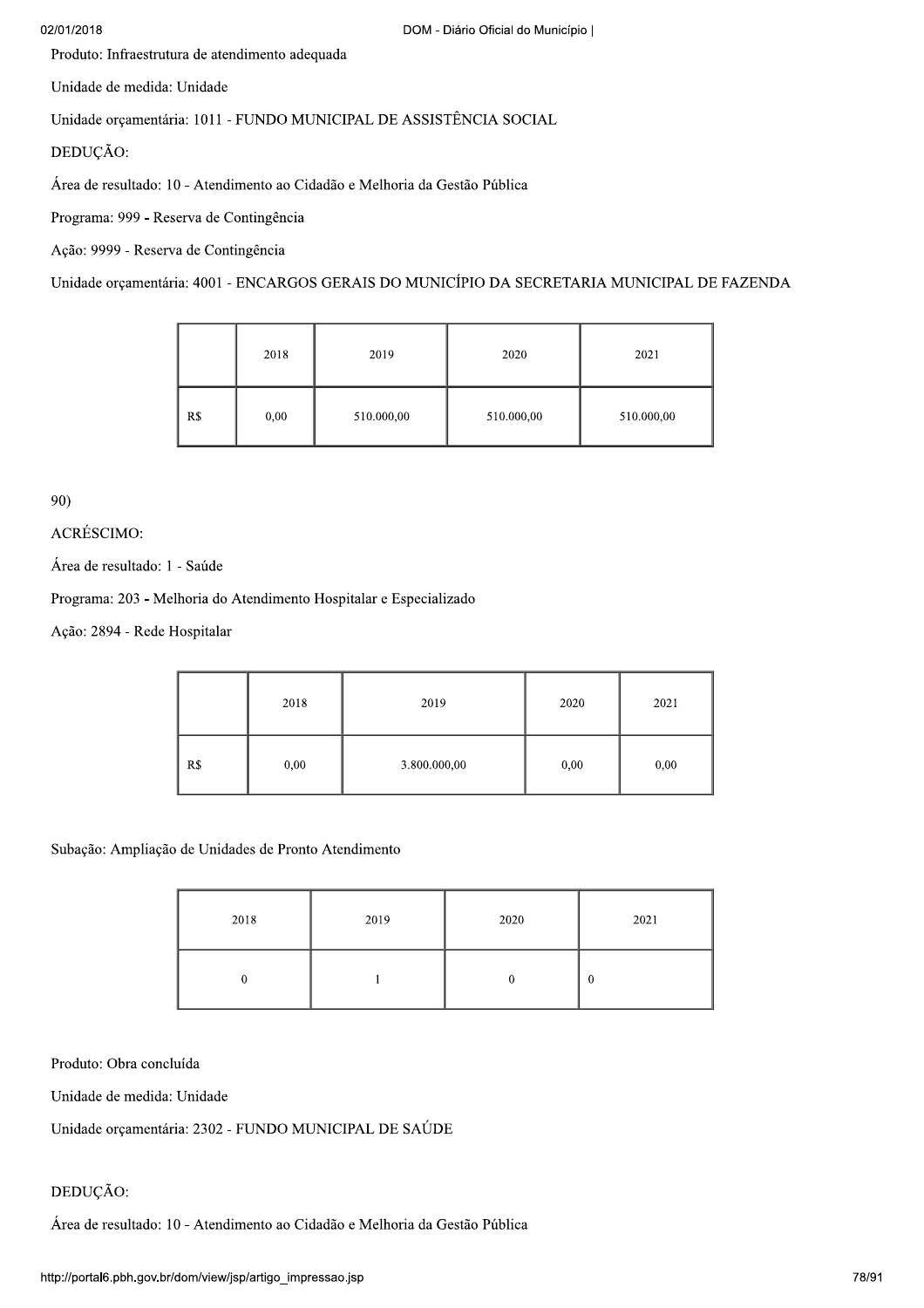Programa: 15 - Divulgação Institucional do Município

Ação: 2007 - Serviços de Divulgação Institucional do Município

Unidade orçamentária: 3200 - SECRETARIA MUNICIPAL DE ASSUNTOS INSTITUCIONAIS E COMUNICAÇÃO SOCIAL

|     | 2018 | 2019         | 2020 | 2021 |
|-----|------|--------------|------|------|
| R\$ | 0,00 | 3.800.000,00 | 0,00 | 0,00 |

91)

**ACRÉSCIMO:** 

Área de resultado: 1 - Saúde

Programa: 114 - Rede de Cuidados Especializados Complementares à Saúde

Ação: 2891 - Rede Própria de Cuidados Especializados Complementares à Saúde - Ambulatorial

|     | 2018 | 2019         | 2020         | 2021         |
|-----|------|--------------|--------------|--------------|
| R\$ | 0,00 | 1.200.000,00 | 1.200.000,00 | 1.200.000,00 |

Subação: Implantação Casa das Gestantes, Bebês e Puérperas

| 2018 | 2019 | 2020 | 2021 |
|------|------|------|------|
|      |      |      | 0    |

Produto: Unidade implantada

Unidade de medida: Unidade

Unidade orçamentária: 2302 - FUNDO MUNICIPAL DE SAÚDE

DEDUCÃO:

Área de resultado: 10 - Atendimento ao Cidadão e Melhoria da Gestão Pública

Programa: 999 - Reserva de Contingência

Ação: 9999 - Reserva de Contingência

Unidade orçamentária: 4001 - ENCARGOS GERAIS DO MUNICÍPIO DA SECRETARIA MUNICIPAL DE FAZENDA

| 2018 | 2019 | 2020 | 2021 |
|------|------|------|------|
|      |      |      |      |

http://portal6.pbh.gov.br/dom/view/jsp/artigo\_impressao.jsp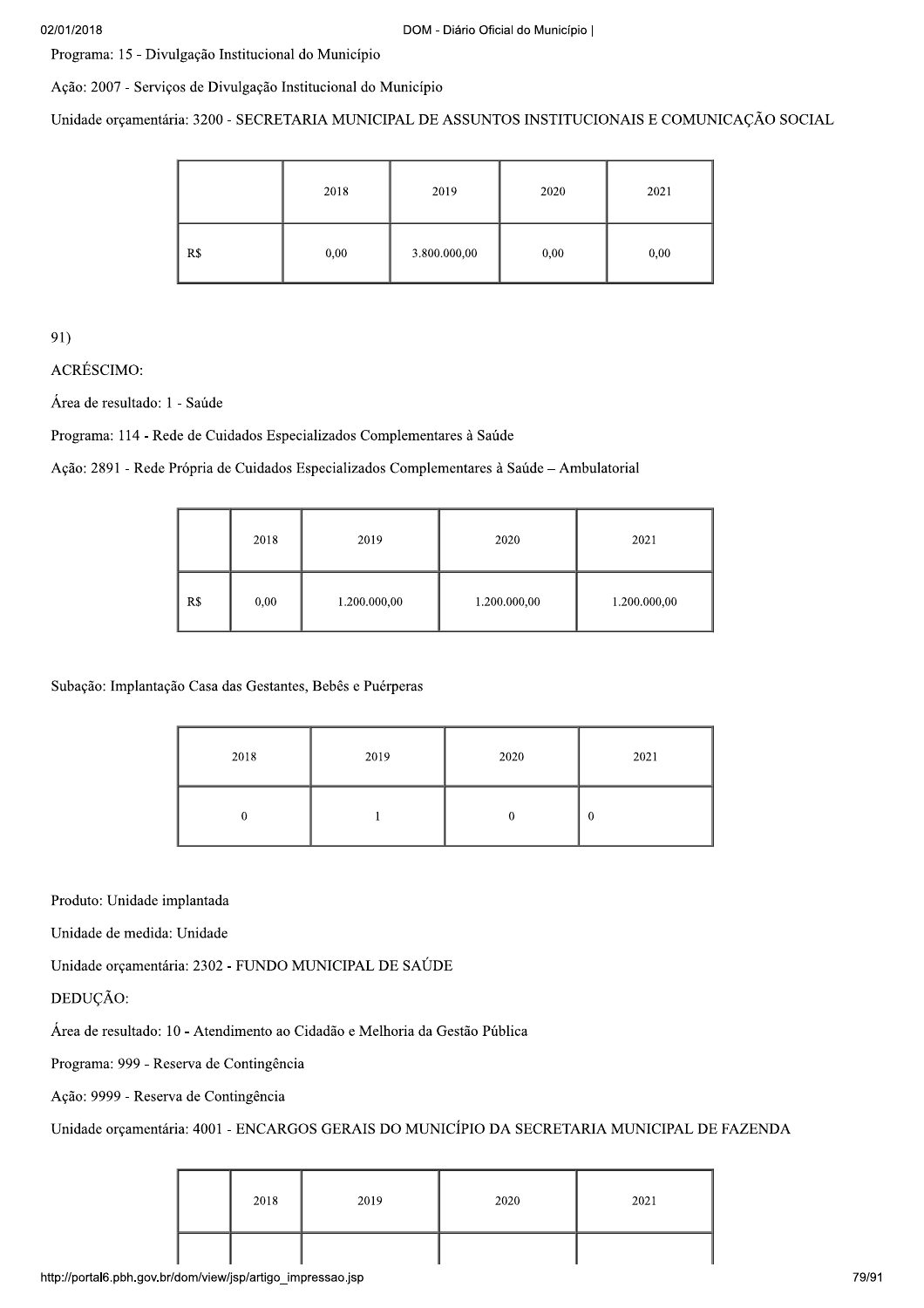**ACRÉSCIMO:** 

Área de resultado: 7 - Mobilidade Urbana

Programa: 60 - Gestão da Mobilidade Urbana

 $R$$ 

Ação: 2837 - Gerenciamento da Mobilidade Urbana Municipal

|     | 2018 | 2019      | 2020      | 2021      |
|-----|------|-----------|-----------|-----------|
| R\$ | 0,00 | 30.000,00 | 30.000,00 | 30.000,00 |

Subação: Implantação de Ferramentas de Transparência e Participação Popular da Mobilidade Urbana com Foco na Auditoria do Sistema de Transporte Público

| 2018 | 2019 | 2020 | 2021 |
|------|------|------|------|
|      |      |      | 0    |

Produto: Serviços administrativos

Unidade de medida: Meta administrativa

Unidade orçamentária: 2709 - EMPRESA DE TRANSPORTES E TRÂNSITO DE BELO HORIZONTE

DEDUÇÃO:

Área de resultado: 10 - Atendimento ao Cidadão e Melhoria da Gestão Pública

Programa: 15 - Divulgação Institucional do Município

Ação: 2007 - Serviços de Divulgação Institucional do Município

Unidade orçamentária: 3200 - SECRETARIA MUNICIPAL DE ASSUNTOS INSTITUCIONAIS E COMUNICAÇÃO SOCIAL

|     | 2018 | 2019      | 2020      | 2021      |
|-----|------|-----------|-----------|-----------|
| R\$ | 0,00 | 30.000,00 | 30.000,00 | 30.000,00 |

93)

ACRÉSCIMO:

Área de resultado: 7 - Mobilidade Urbana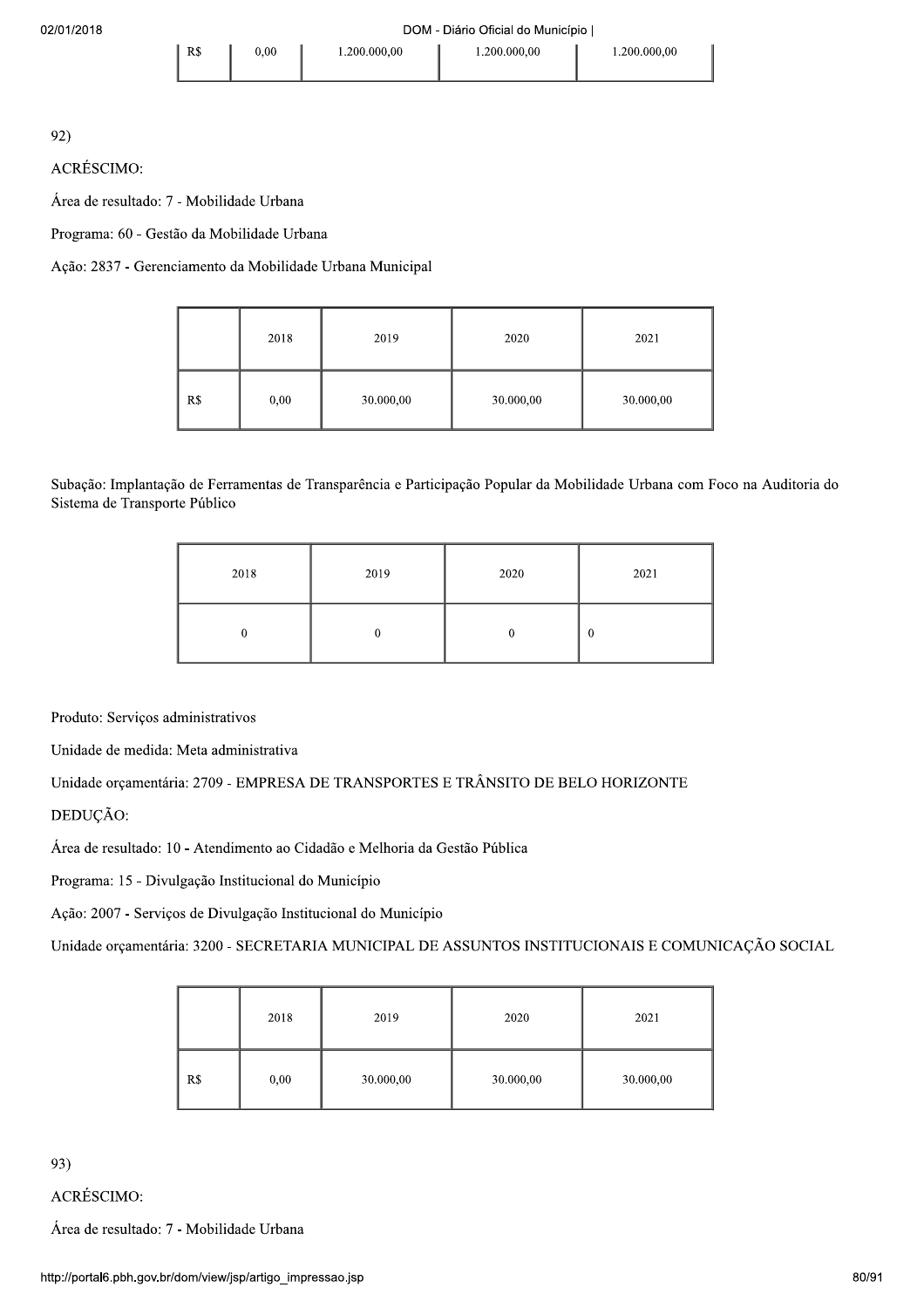Programa: 60 - Gestão da Mobilidade Urbana

Ação: 2837 - Gerenciamento da Mobilidade Urbana Municipal

|     | 2018 | 2019      | 2020      | 2021      |
|-----|------|-----------|-----------|-----------|
| R\$ | 0,00 | 40.000,00 | 40.000,00 | 40.000,00 |

# Subação: Gestão Democrática da Mobilidade Comurb e CRTT

| 2018 | 2019 | 2020 | 2021 |
|------|------|------|------|
| ν    | 84   | 84   | 84   |

Produto: Reuniões realizadas

Unidade de medida: Unidade

Unidade orçamentária: 2709 - EMPRESA DE TRANSPORTES E TRÂNSITO DE BELO HORIZONTE DEDUÇÃO:

Área de resultado: 7 - Mobilidade Urbana

Programa: 62 - Gestão do Sistema Viário Municipal

Ação: 1330 - Obras Estruturantes do Sistema Viário

# Unidade orçamentária: 2700 - SECRETARIA MUNICIPAL DE OBRAS E INFRAESTRUTURA

|     | 2018 | 2019      | 2020      | 2021      |
|-----|------|-----------|-----------|-----------|
| R\$ | 0,00 | 40.000,00 | 40.000,00 | 40.000,00 |

94)

**ACRÉSCIMO:** 

Área de resultado: 1 - Saúde

Programa: 114 - Rede de Cuidados Especializados Complementares à Saúde

Ação: 2891 - Rede Própria de Cuidados Especializados Complementares à Saúde - Ambulatorial

|     | 2018 | 2019       | 2020       | 2021       |
|-----|------|------------|------------|------------|
| R\$ | 0,00 | 530.000,00 | 560.000,00 | 590.000,00 |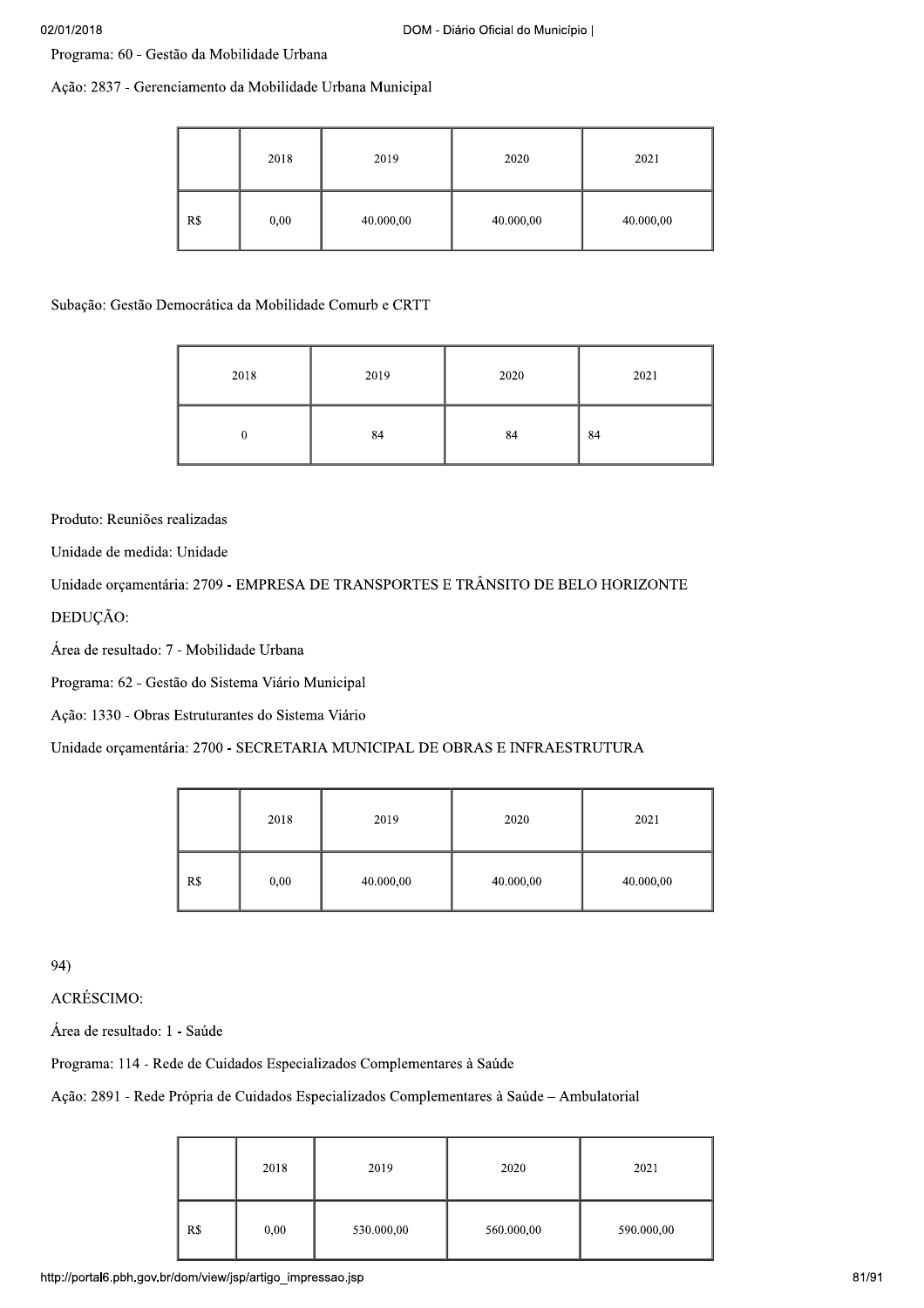Subação: Ampliação das Equipes Complementares de Saúde Mental da Criança e do Adolescente

| 2018 | 2019 | 2020 | 2021 |
|------|------|------|------|
|      |      |      | ◠    |

Produto: Equipe ampliada

Unidade de medida: Unidade

Unidade orçamentária: 2302 - FUNDO MUNICIPAL DE SAÚDE

DEDUÇÃO:

Área de resultado: 10 - Atendimento ao Cidadão e Melhoria da Gestão Pública

Programa: 999 - Reserva de Contingência

Ação: 9999 - Reserva de Contingência

Unidade orçamentária: 4001 - ENCARGOS GERAIS DO MUNICÍPIO DA SECRETARIA MUNICIPAL DE FAZENDA

|     | 2018 | 2019       | 2020       | 2021       |
|-----|------|------------|------------|------------|
| R\$ | 0,00 | 530.000,00 | 560.000,00 | 590.000,00 |

95)

ACRÉSCIMO:

Área de resultado: 3 - Proteção Social, Segurança Alimentar e Esportes

Programa: 132 - Segurança Alimentar e Nutricional na Perspectiva do Direito e da Assistência Alimentar

Ação: 2761 - Gestão da Alimentação Escolar

|     | 2018 | 2019       | 2020       | 2021       |
|-----|------|------------|------------|------------|
| R\$ | 0,00 | 800.000,00 | 807.520,00 | 815.110,00 |

Subação: 8 - Alimentação para alunos das Unidades Conveniadas de Atendimento Educacional Integrado

| 2018 | 2019   | 2020   | 2021   |
|------|--------|--------|--------|
| 0    | 29.862 | 29.862 | 29.862 |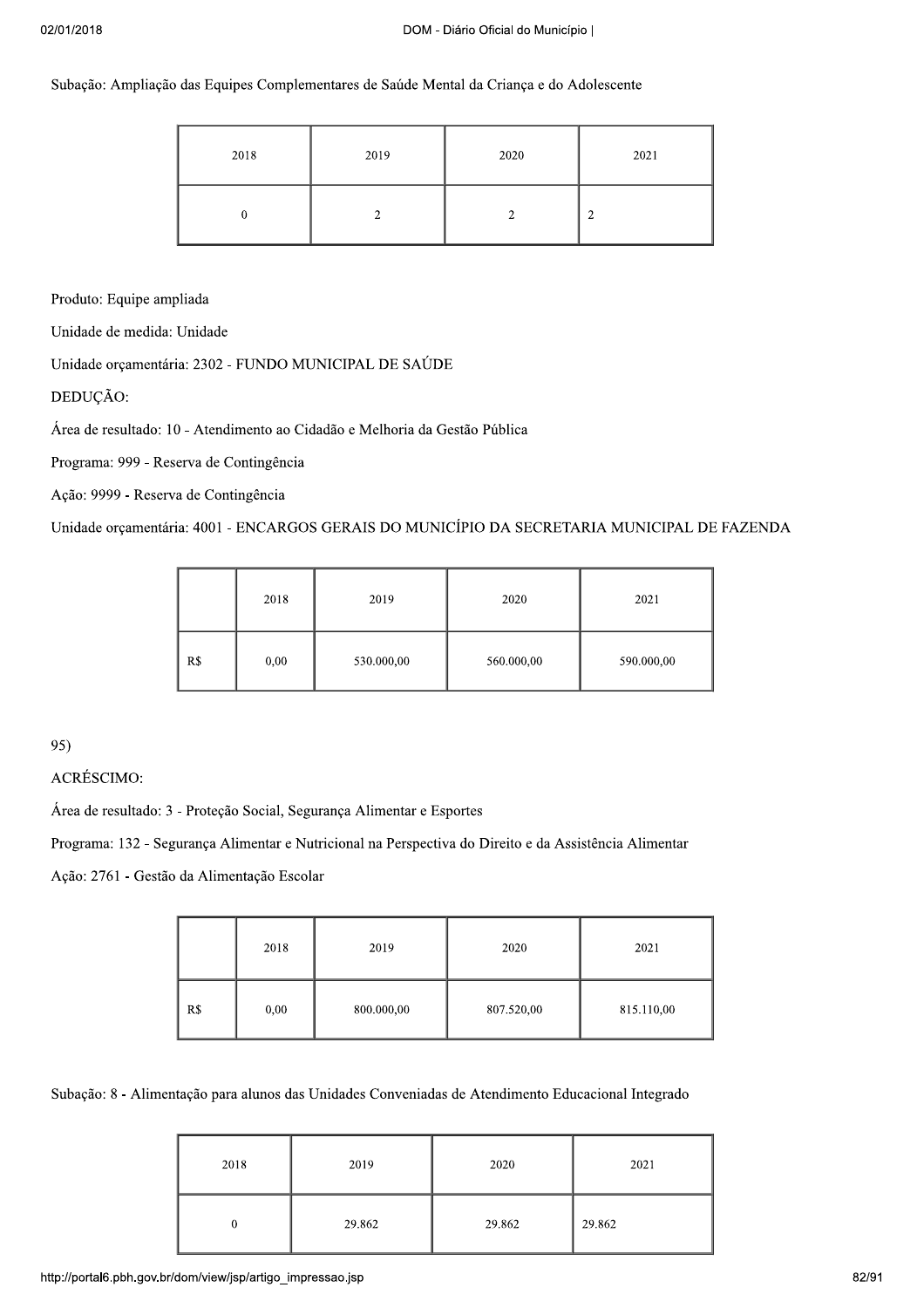Produto: Refeição servida

Unidade de medida: Unidade

Unidade orçamentária: 1014 - FUNDO MUNICIPAL DE ALIMENTAÇÃO ESCOLAR

DEDUÇÃO:

Área de resultado: 10 - Atendimento ao Cidadão e Melhoria da Gestão Pública

Programa: 93 - Articulação de Políticas

Ação: 2060 - Articulações das Políticas do Governo Municipal

Unidade orçamentária: 2000 - SECRETARIA MUNICIPAL DE GOVERNO

|     | 2018 | 2019       | 2020       | 2021       |
|-----|------|------------|------------|------------|
| R\$ | 0,00 | 800.000,00 | 807.520,00 | 815.110,00 |

## 96) VETADO

97)

ACRÉSCIMO:

Área de resultado: 4 - Segurança

Programa: 109 - Operacionalização dos serviços de segurança

Ação: 2803 - Operacionalização da Guarda Municipal de Belo Horizonte

|     | 2018 | 2019       | 2020       | 2021       |
|-----|------|------------|------------|------------|
| R\$ | 0,00 | 200.000,00 | 200.000,00 | 200.000,00 |

Subação: 6 - Equipamentos de Proteção Individual

| 2018 | 2019 | 2020 | 2021     |
|------|------|------|----------|
|      |      |      | $\theta$ |

Produto: Guarda equipado

Unidade de medida: Pessoa

Unidade orçamentária: 2100 - SECRETARIA MUNICIPAL DE SEGURANÇA E PREVENÇÃO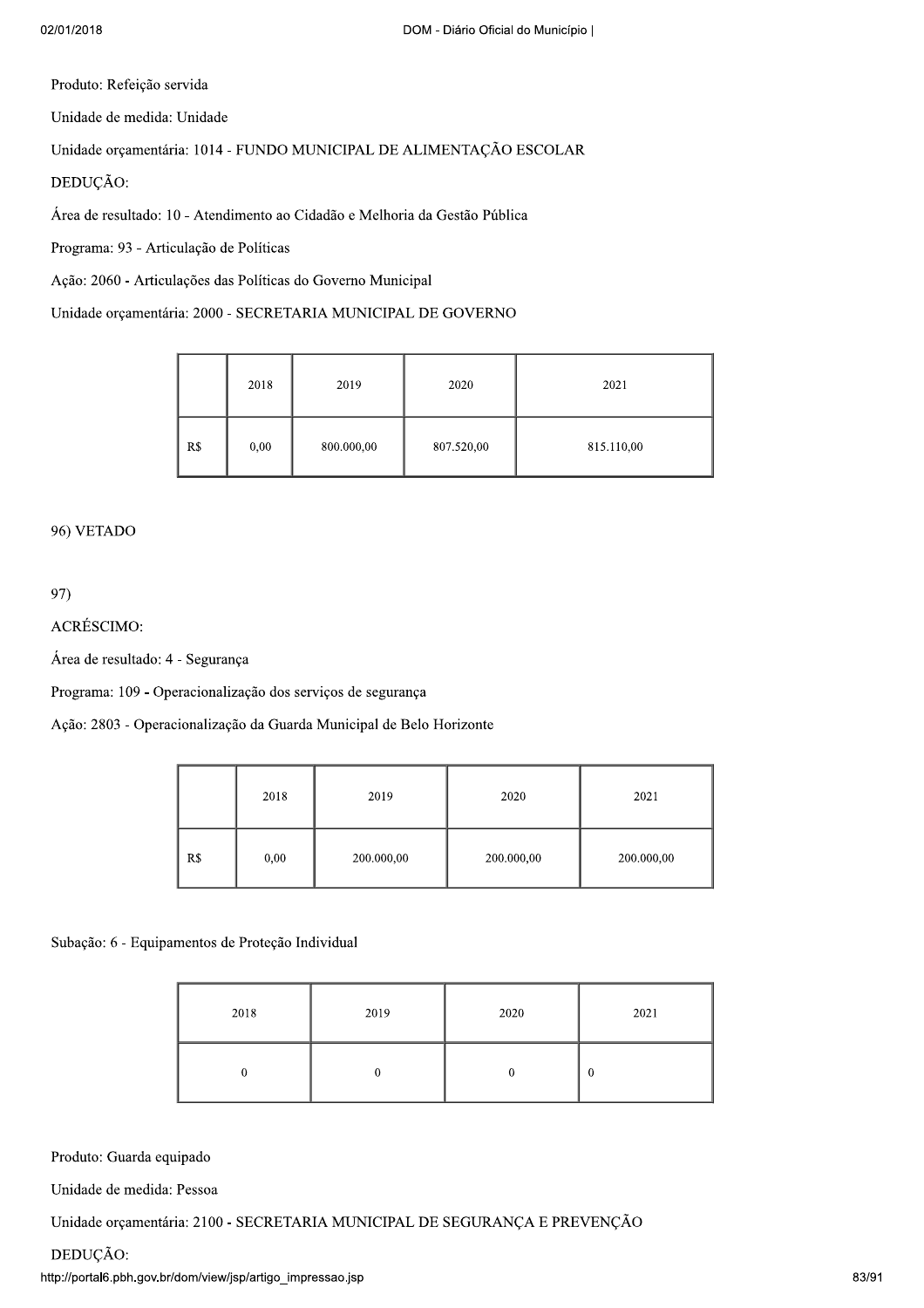### 02/01/2018

Área de resultado: 10 - Atendimento ao Cidadão e Melhoria da Gestão Pública

Programa: 999 - Reserva de Contingência

Ação: 9999 - Reserva de Contingência

Unidade orçamentária: 4001 - ENCARGOS GERAIS DO MUNICÍPIO DA SECRETARIA MUNICIPAL DE FAZENDA

|     | 2018 | 2019       | 2020       | 2021       |
|-----|------|------------|------------|------------|
| R\$ | 0,00 | 200.000,00 | 200.000,00 | 200.000,00 |

98)

# ACRÉSCIMO:

Área de resultado: 8 - Sustentabilidade Ambiental

Programa: 73 - Preservação e Conservação da Fauna e Flora em Parques, Jardim Zoológico e Jardim Botânico

Ação: 1202 - Construção e Ampliação de Praças, Parques e Canteiros

|     | 2018 | 2019       | 2020 | 2021 |
|-----|------|------------|------|------|
| R\$ | 0,00 | 500.000,00 | 0,00 | 0,00 |

Subação: Parque Jardim América

| 2018 | 2019 | 2020 | 2021 |
|------|------|------|------|
|      |      |      | 0    |

Produto: Parque implantado

Unidade de medida: Meta física

Unidade orçamentária: 2505 - FUNDAÇÃO DE PARQUES MUNICIPAIS E ZOOBOTÂNICA

DEDUCÃO:

Área de resultado: 10 - Atendimento ao Cidadão e Melhoria da Gestão Pública

Programa: 15 - Divulgação Institucional do Município

Ação: 2007 - Serviços de Divulgação Institucional do Município

Unidade orçamentária: 3200 - SECRETARIA MUNICIPAL DE ASSUNTOS INSTITUCIONAIS E COMUNICAÇÃO SOCIAL

| 2018 | 2020 |
|------|------|
| 2019 | 2021 |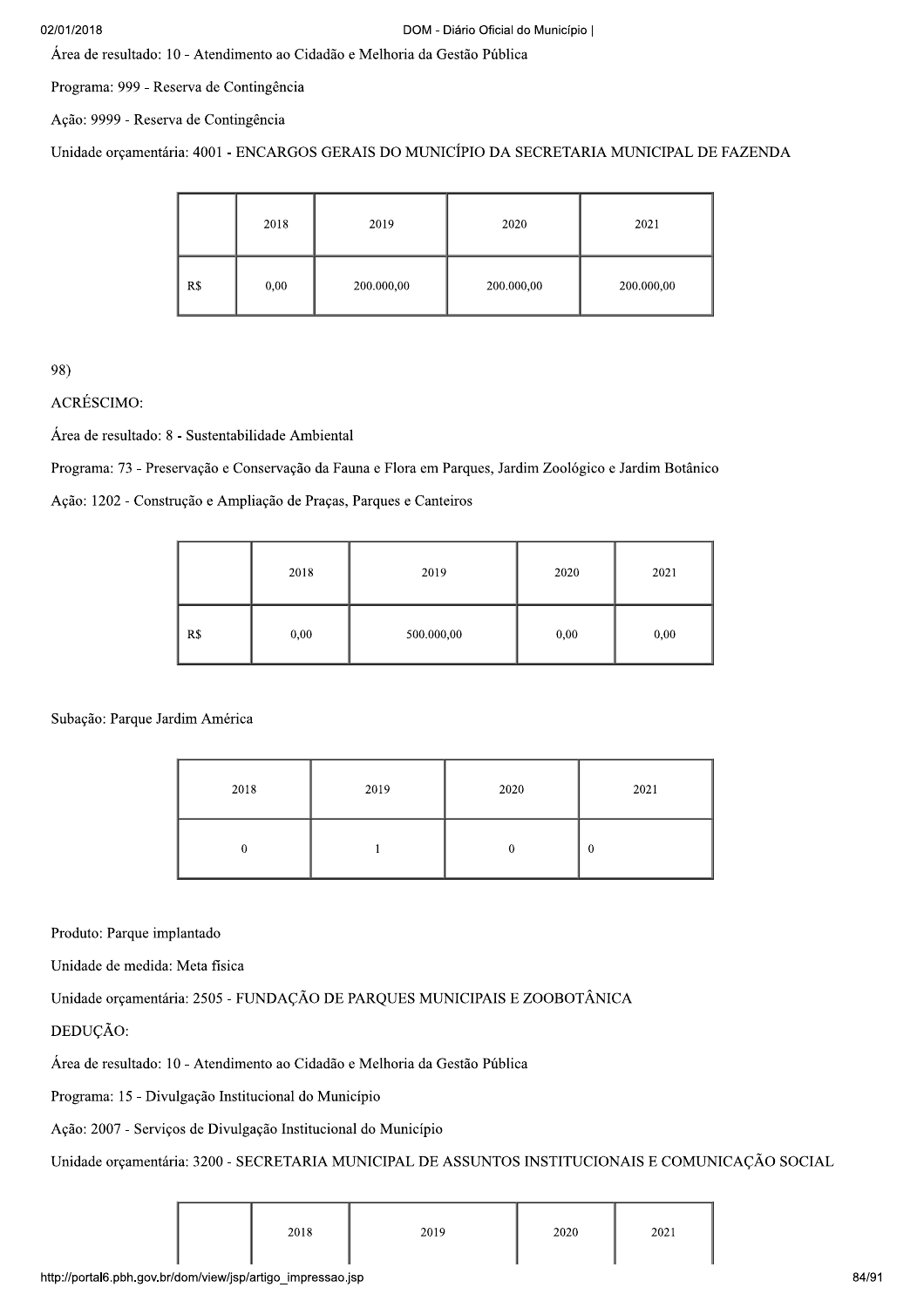| R\$ | 0,00 | 500.000,00 | $_{0.00}$ | 0,00 |
|-----|------|------------|-----------|------|
|     |      |            |           |      |

ACRÉSCIMO:

Área de resultado: 5 - Cultura

Programa: 154 - Fomento, Incentivo e Desenvolvimento Cultural

Ação: 2371 - Fomento e Estímulo à Cultura

|     | 2018       | 2019       | 2020       | 2021       |
|-----|------------|------------|------------|------------|
| R\$ | 600.000,00 | 600.000,00 | 600.000,00 | 600.000,00 |

Subação: 2 - Iniciativas de Fomento, Incentivo e Difusão das Artes e da Cultura

| 2018 | 2019 | 2020 | 2021 |
|------|------|------|------|
|      |      |      | 3    |

Produto: Ação realizada

Unidade de medida: Unidade

Unidade orçamentária: 3103 - FUNDAÇÃO MUNICIPAL DE CULTURA

DEDUÇÃO:

Área de resultado: 10 - Atendimento ao Cidadão e Melhoria da Gestão Pública

Programa: 302 - Belo Horizonte Cidade Inteligente

Ação: 2365 - Melhoria da Qualidade do Relacionamento com o Cidadão

Unidade orçamentária: 0600 - SECRETARIA MUNICIPAL DE PLANEJAMENTO, ORÇAMENTO E GESTÃO

|     | 2018       | 2019       | 2020       | 2021       |
|-----|------------|------------|------------|------------|
| R\$ | 600.000,00 | 600.000,00 | 600.000,00 | 600.000,00 |

 $100)$ 

**ACRÉSCIMO:** 

Área de resultado: 2 - Educação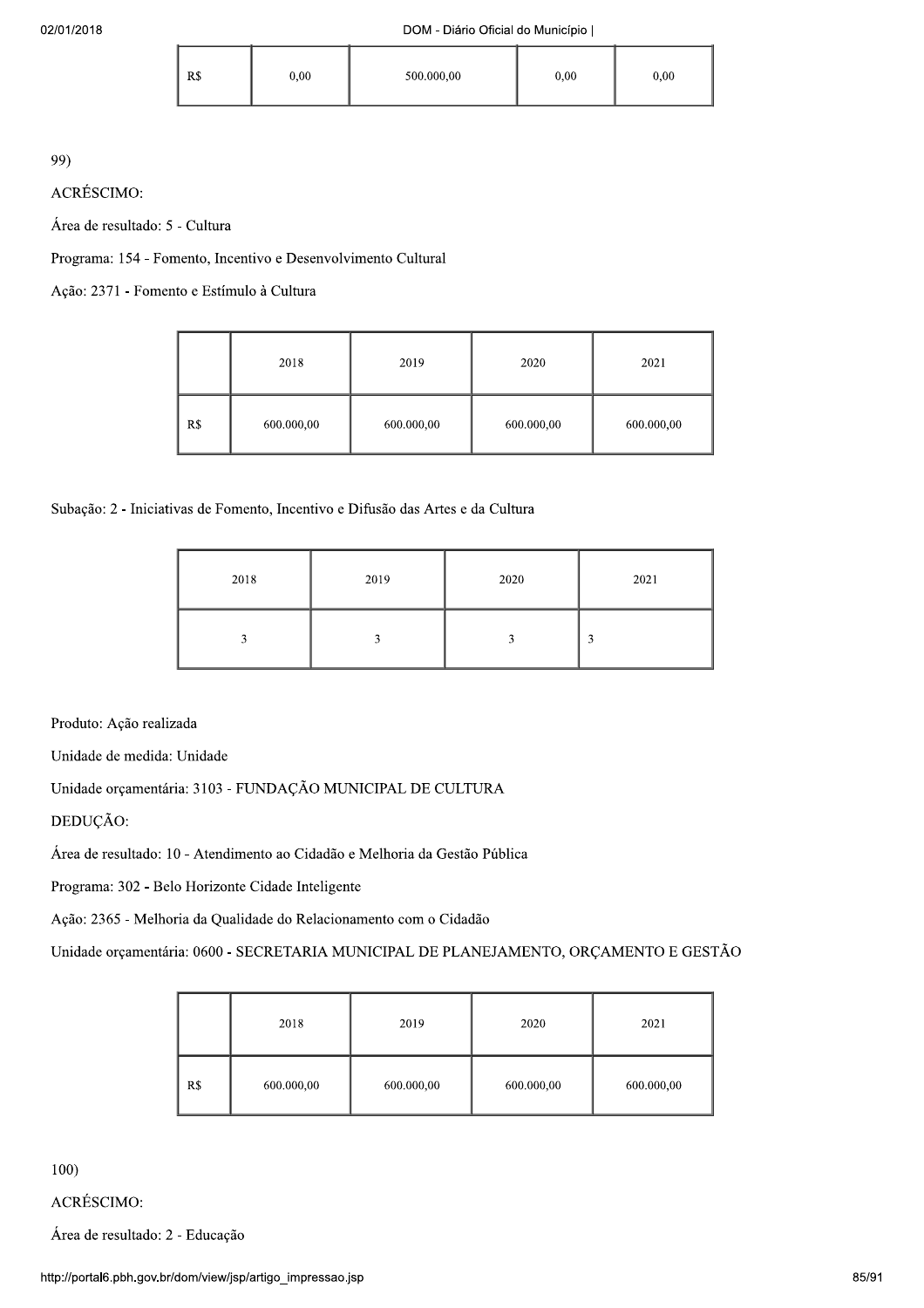| 02/01/2018                                               |     |      |            | DOM - Diário Oficial do Município |            |
|----------------------------------------------------------|-----|------|------------|-----------------------------------|------------|
| Programa: 168 - Gestão da Politica do Ensino Fundamental |     |      |            |                                   |            |
| Ação: 2041 - Formação para Profissionais da Educação     |     |      |            |                                   |            |
|                                                          |     |      |            |                                   |            |
|                                                          |     | 2018 | 2019       | 2020                              | 2021       |
|                                                          | R\$ | 0,00 | 200.000,00 | 200.000,00                        | 200.000,00 |

|                                                                                                                                                                                                                                                                                                                                                                                                       |                        | 2018             | 2019       | 2020       | 2021       |
|-------------------------------------------------------------------------------------------------------------------------------------------------------------------------------------------------------------------------------------------------------------------------------------------------------------------------------------------------------------------------------------------------------|------------------------|------------------|------------|------------|------------|
|                                                                                                                                                                                                                                                                                                                                                                                                       | $\mathbf{R}\mathbb{S}$ | 0,00             | 200.000,00 | 200.000,00 | 200.000,00 |
| Subação: 2 - Formação de Professores                                                                                                                                                                                                                                                                                                                                                                  |                        |                  |            |            |            |
|                                                                                                                                                                                                                                                                                                                                                                                                       |                        | 2018             | 2019       | 2020       | 2021       |
|                                                                                                                                                                                                                                                                                                                                                                                                       |                        | $\boldsymbol{0}$ | 446        | 446        | 446        |
| Produto: Profissional capacitado<br>Unidade de medida: Pessoa<br>Unidade orçamentária: 2200 - SECRETARIA MUNICIPAL DE EDUCAÇÃO<br>DEDUÇÃO:<br>Área de resultado: 10 - Atendimento ao Cidadão e Melhoria da Gestão Pública<br>Programa: 13 - Gestão do Sistema Tributário Municipal<br>Ação: 2052 - Administração Tributária Municipal<br>Unidade orçamentária: 0800 - SECRETARIA MUNICIPAL DE FAZENDA |                        |                  |            |            |            |
|                                                                                                                                                                                                                                                                                                                                                                                                       |                        | 2018             | 2019       | 2020       | 2021       |
|                                                                                                                                                                                                                                                                                                                                                                                                       | R\$                    | 0,00             | 200.000,00 | 200.000,00 | 200.000,00 |

|     | 2018 | 2019       | 2020       | 2021       |
|-----|------|------------|------------|------------|
| R\$ | 0,00 | 200.000,00 | 200.000,00 | 200.000,00 |

| 101)                                                    |                                   |           |           |           |           |
|---------------------------------------------------------|-----------------------------------|-----------|-----------|-----------|-----------|
| ACRÉSCIMO:                                              |                                   |           |           |           |           |
| Área de resultado: 5 - Cultura                          |                                   |           |           |           |           |
| Programa: 146 - Gestão da Política Municipal de Cultura |                                   |           |           |           |           |
|                                                         | Ação: 2334 - Participação Popular |           |           |           |           |
|                                                         |                                   |           |           |           |           |
|                                                         |                                   | 2018      | 2019      | 2020      | 2021      |
|                                                         | R\$                               | 50.000,00 | 50.000,00 | 50.000,00 | 50.000,00 |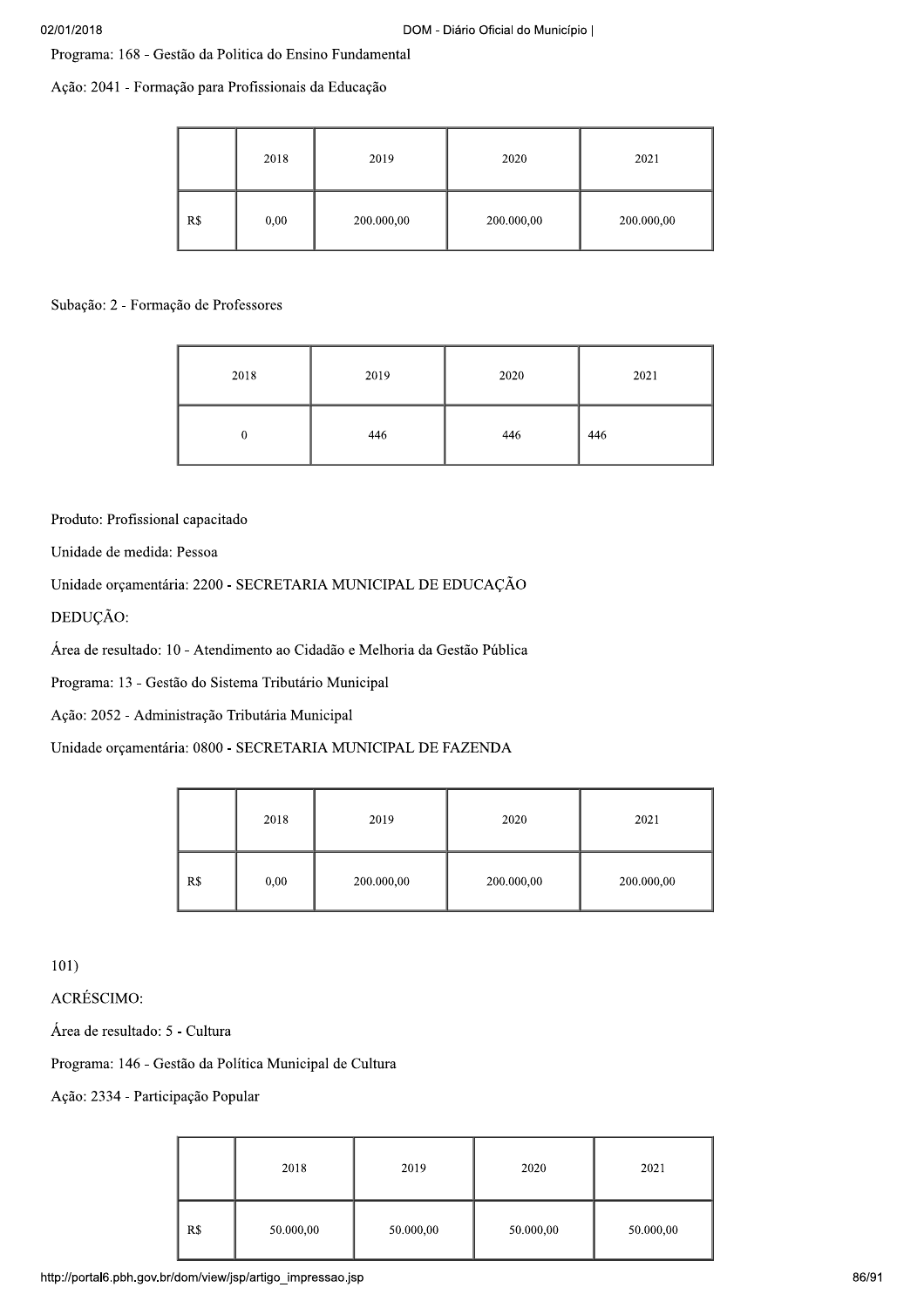## Subação: 3 - Realização de Conferências

| 2018 | 2019 | 2020 | 2021             |
|------|------|------|------------------|
|      |      |      | $\boldsymbol{0}$ |

Produto: Evento realizado

Unidade de medida: Unidade

Unidade orçamentária: 3103 - FUNDAÇÃO MUNICIPAL DE CULTURA

DEDUÇÃO:

Área de resultado: 10 - Atendimento ao Cidadão e Melhoria da Gestão Pública

Programa: 302 - Belo Horizonte Cidade Inteligente

Ação: 2365 - Melhoria da Qualidade do Relacionamento com o Cidadão

Unidade orçamentária: 0600 - SECRETARIA MUNICIPAL DE PLANEJAMENTO, ORÇAMENTO E GESTÃO

|     | 2018      | 2019      | 2020      | 2021      |
|-----|-----------|-----------|-----------|-----------|
| R\$ | 50.000,00 | 50.000,00 | 50.000,00 | 50.000,00 |

 $102)$ 

**ACRÉSCIMO:** 

Área de resultado: 5 - Cultura

Programa: 301 - Formação na Área da Cultura

Ação: 2907 - Formação e Qualificação Cultural

|     | 2018 | 2019         | 2020         | 2021         |
|-----|------|--------------|--------------|--------------|
| R\$ | 0,00 | 1.000.000,00 | 1.000.000,00 | 1.000.000,00 |

Subação: Iniciativas de Formação, Qualificação e Produção Cultural no Centro de Referência da Juventude

| 2018 | 2019 | 2020 | 2021 |
|------|------|------|------|
|      | 120  | 120  | 120  |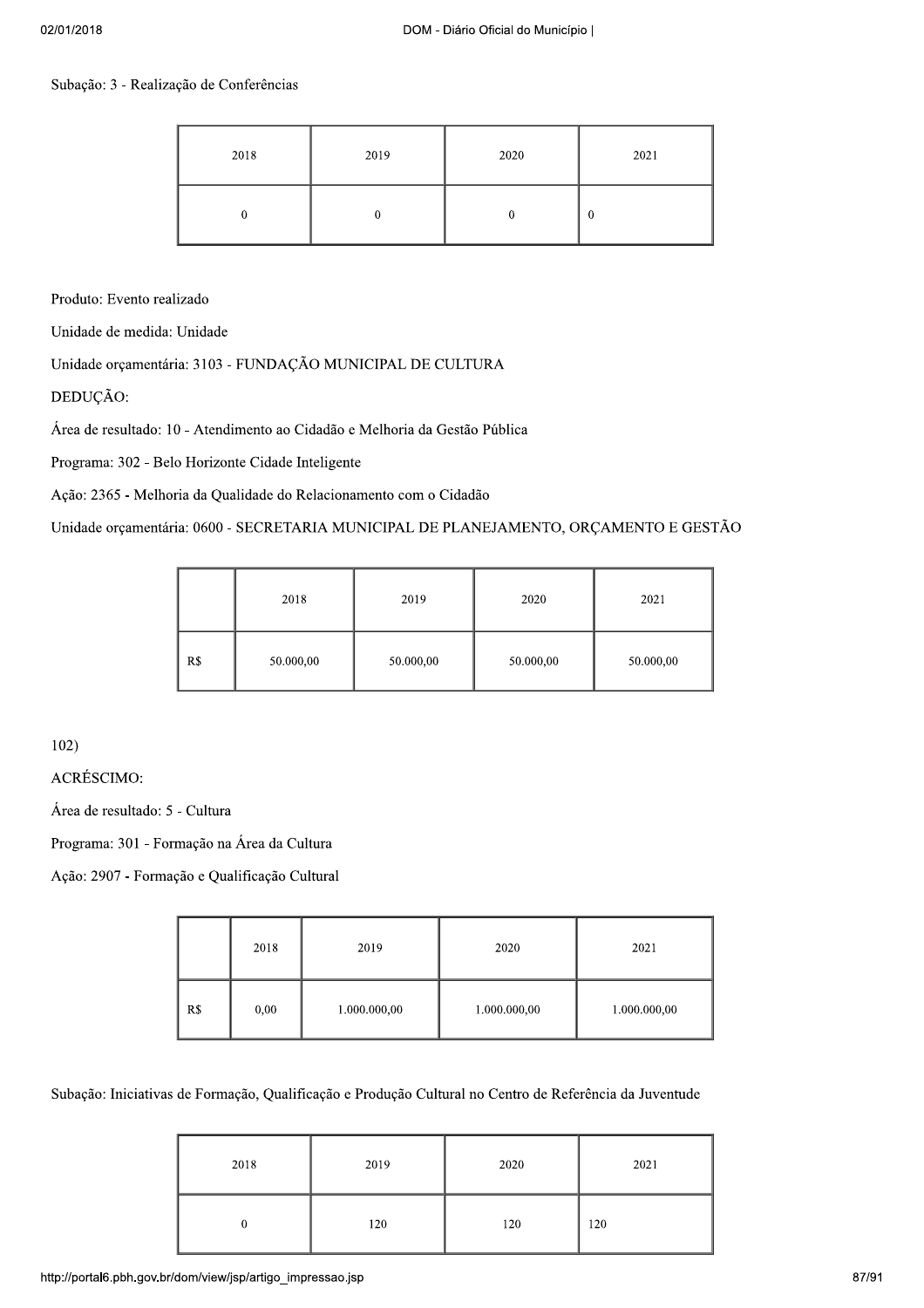Produto: Ação realizada

Unidade de medida: Unidade

Unidade orçamentária: 3103 - FUNDAÇÃO MUNICIPAL DE CULTURA

DEDUÇÃO:

Área de resultado: 10 - Atendimento ao Cidadão e Melhoria da Gestão Pública

Programa: 302 - Belo Horizonte Cidade Inteligente

Ação: 2365 - Melhoria da Qualidade do Relacionamento com o Cidadão

Unidade orçamentária: 0600 - SECRETARIA MUNICIPAL DE PLANEJAMENTO, ORÇAMENTO E GESTÃO

|     | 2018 | 2019         | 2020         | 2021         |
|-----|------|--------------|--------------|--------------|
| R\$ | 0,00 | 1.000.000,00 | 1.000.000,00 | 1.000.000,00 |

Art. 6° - O Executivo compatibilizará o Anexo desta lei com as seguintes alterações aprovadas por emendas:

I - alteração do nome do Programa 167 para "Gestão da política de educação inclusiva e diversidade étnico-racial";

II - alteração do nome do "Projeto Pedala BH - Implantação de Ciclovias" para "Projeto Pedala BH - Implantação de Estrutura Cicloviária".

Art. 7º - O Executivo compatibilizará o Anexo desta lei com as seguintes alterações propostas por meio de mensagens retificadoras:

I - substituição no texto de Apresentação, do trecho "Para essas análises, tomaram-se por base os diagnósticos apontados no Plano de Governo, bem como os estudos realizados para os Planos Municipais de cada área, tais como o Plano Municipal de Saúde, o PlanMob - Plano Municipal de Mobilidade-, dentre outros, que constituem documentos importantes para a composição do PPAG 2018-2021", por "Para essas análises, tomaram-se por base os diagnósticos apontados no Plano de Governo, bem como os estudos realizados para os Planos Municipais de cada área, tais como o Plano Municipal de Saúde, o Plano Municipal de Mobilidade - PlanMob, o Plano Municipal de Educação, o Plano Municipal de Habitação, o Plano Municipal de Saneamento, o Plano Municipal de Cultura, o Plano Municipal de Assistência Social, o Plano Municipal de Resíduos Sólidos, o Plano Municipal de Turismo, dentre outros, que constituem documentos importantes para a composição do PPAG 2018-2021";

II - substituição, no texto de Apresentação, dos nomes das áreas de resultado "Habitação e Urbanização", "Políticas Sociais e Esportes" e "Atendimento ao Cidadão" por "Habitação, Urbanização, Regulação e Ambiente Urbano", "Proteção Social, Segurança Alimentar e Esportes", e "Atendimento ao Cidadão e Melhoria da Gestão Pública", respectivamente;

III - alteração, no texto de Apresentação, do título do quadro de apresentação dos projetos estratégicos de "PROJETOS" ESTRATÉGICOS GOVERNO KALIL PPAG 2018-2021", para "PROJETOS ESTRATÉGICOS PPAG 2018-2021";

IV - alteração, no texto de Apresentação, do título do quadro de apresentação dos projetos transformadores de "PROJETOS TRANSFORMADORES GOVERNO KALIL PPAG 2018-2021", para "PROJETOS TRANSFORMADORES PPAG 2018-2021":

V - substituição, no quadro de apresentação dos projetos transformadores no texto de Apresentação, dos nomes das áreas de resultado "Mobilidade" e "Habitação e Urbanização" por "Mobilidade Urbana" e "Habitação, Urbanização, Regulação e Ambiente Urbano, respectivamente:

VI - alteração do nome da ação/atividade 2369, de "Fomento e Estímulo à Cultura" para "Gestão da Lei Municipal de Incentivo à Cultura";

VII - alteração do nome do Projeto Estratégico nº 30, da área da Cultura, de "Formação em política cultural" para "Programa de formação artística e cultural";

VIII - criação do Eixo Administração Geral, a ser inserido na estrutura do PPAG 2018-2021;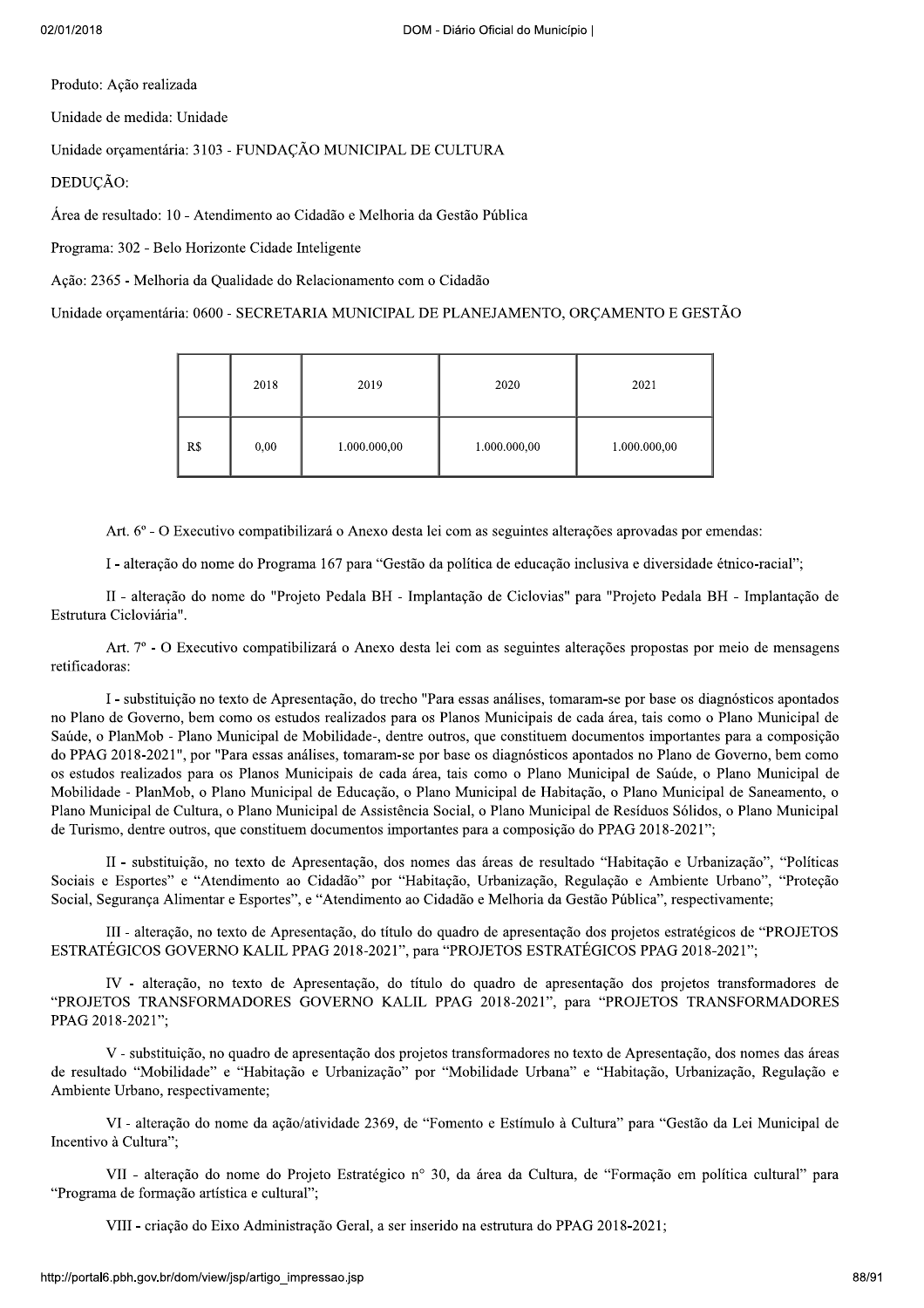#### DOM - Diário Oficial do Município I

IX - realocação, para o Eixo Administração Geral, dos programas: 1 - Atuação Legislativa da Câmara Municipal; 26 -Gestão Previdenciária Municipal; 89 - Sentenças Judiciais; 91 - Gestão da Dívida Pública Contratada; 999 - Reserva de Contingência, bem como os respectivos orçamentos previstos para o período, da Área de Resultado 10 - Atendimento ao Cidadão e Melhoria da Gestão Pública, dos seguintes relatórios que constituem o Anexo: Sintético de Programas por Área de Resultado; Analítico de Programas por Área de Resultado; Demonstrativo Físico e Financeiro de Programas por Área de Resultado.

## CAPÍTULO II

### DA GESTÃO DO PLANO

Seção I

Disposições gerais

Art. 8º - A gestão do PPAG observará os princípios da eficiência, eficácia e efetividade e compreenderá a implementação, o monitoramento, a avaliação e a revisão de programas.

Art. 9º - Compete ao Poder Executivo estabelecer normas complementares para a gestão do PPAG.

#### Secão II

## Do monitoramento e da avaliação

Art. 10 - O PPAG será monitorado e avaliado sob a coordenação da Diretoria Central de Planejamento da Secretaria Municipal de Planejamento, Orçamento e Gestão - SMPOG, à qual compete definir diretrizes e orientações técnicas para o seu funcionamento.

§ 1<sup>o</sup> - Os projetos estratégicos e transformadores, constantes no PPAG, serão gerenciados intensivamente, por meio do detalhamento, pelos respectivos gerentes, das etapas de sua execução e da elaboração de relatórios periódicos de monitoramento, sob coordenação da Diretoria Central de Projetos Estratégicos da SMPOG.

§ 2° - Os relatórios quadrimestrais de monitoramento das metas relativas aos projetos estratégicos e transformadores, constantes no PPAG, serão apresentados nas audiências públicas de prestação de contas.

Art. 11 - As unidades responsáveis pelos programas e ações constantes no Anexo desta lei manterão atualizadas, ao longo do exercício financeiro, as informações referentes à execução física e financeira desses programas e ações e à apuração dos indicadores definidos no PPAG.

Art. 12 - Conforme disposto no inciso XI do art. 108 da Lei Orgânica, o Poder Executivo enviará à Câmara Municipal, até 60 (sessenta) dias da abertura da sessão legislativa ordinária, o relatório de avaliação dos programas e ações do PPAG do exercício anterior, abrangendo os principais resultados alcançados, a apuração dos indicadores e a execução das ações, para prestação de contas.

#### Secão III

## Das revisões e alterações do Plano

Art. 13 - O Poder Executivo enviará à Câmara Municipal, concomitantemente à Proposta de Lei Orçamentária Anual, projeto de lei de revisão do PPAG, que conterá:

I - demonstrativos atualizados do Anexo do PPAG, contendo as inclusões, exclusões e alterações, qualitativas ou quantitativas, efetuadas em programas, indicadores e ações;

II - demonstrativo de programas e ações incluídos e excluídos, com a exposição sucinta das razões que motivaram a alteração.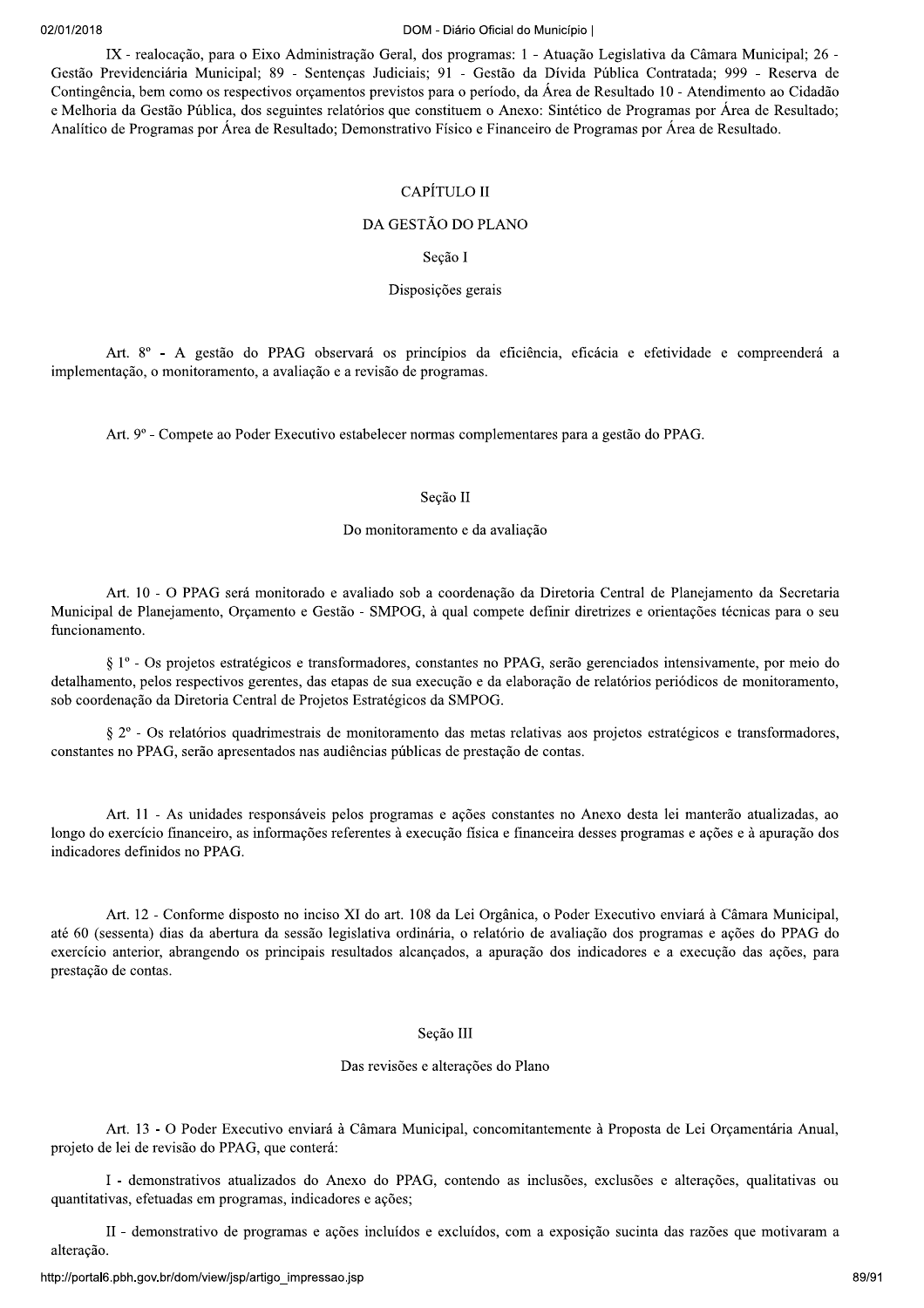## $2018$

DOM - Diário Oficial do Município |<br>
Parágrafo único - A exclusão, inclusão ou alteração de programas e ações constantes desta lei serão propostas pelo Poder<br>
Executivo, por meio de projeto de lei de revisão anual, de proj

DOM - Diário Oficial do Municí<br>
clusão, inclusão ou alteração de programas e ações co<br>
de lei de revisão anual, de projeto de lei específico ou<br>
CAPÍTULO III<br>
DISPOSIÇÕES FINAIS<br>
cutivo divulgará, pela internet:<br>
a lei que CAPÍTULO III<br>
DISPOSIÇÕES FINAIS<br>
Art. 14 - O Poder Executivo divulgará, pela internet:<br>
1 - o texto atualizado da lei que instituiu o PPAG, compreendidos os relatórios do seu Anexo;<br>
11 - o texto atualizado da lei que in

Art. 15 - VETADO

Art. 16 - O  $\S$  1<sup>o</sup> do art. 1<sup>o</sup> da Lei n<sup>o</sup> 10.635, de 5 de julho de 2013, passa a vigorar com a seguinte redação:

"Art.  $1^{\circ}$  - (...)

Art. 15 - VETADO<br>
Art. 16 - O § 1º do art. 1º da Lei nº 10.635, de 5 de julho de 2013, passa a vigorar com a seguinte redação:<br>
"Art. 1º - (...)<br>
§ 1º - Os recursos das operações de crédito de que trata o *caput* deste ar

V - Habitação, Urbanização, Regulação e Ambiente Urbano;

VI - Educação;

IV - Desenvolvimento Econômico e Turismo;<br>
V. - Habitação, Urbanização, Regulação e Ambiente Urbano;<br>
VII - Educação;<br>
VII - Proteção Social, Segurança Alimentar e Esportes;<br>
IX - Mobilidade Urbana;<br>
X - Atendimento ao Cid

Art. 17 - Esta lei entra em vigor na data de sua publicação.

Belo Horizonte, 29 de dezembro de 2017.

#### Paulo Lamac

#### Prefeito de Belo Horizonte em exercício